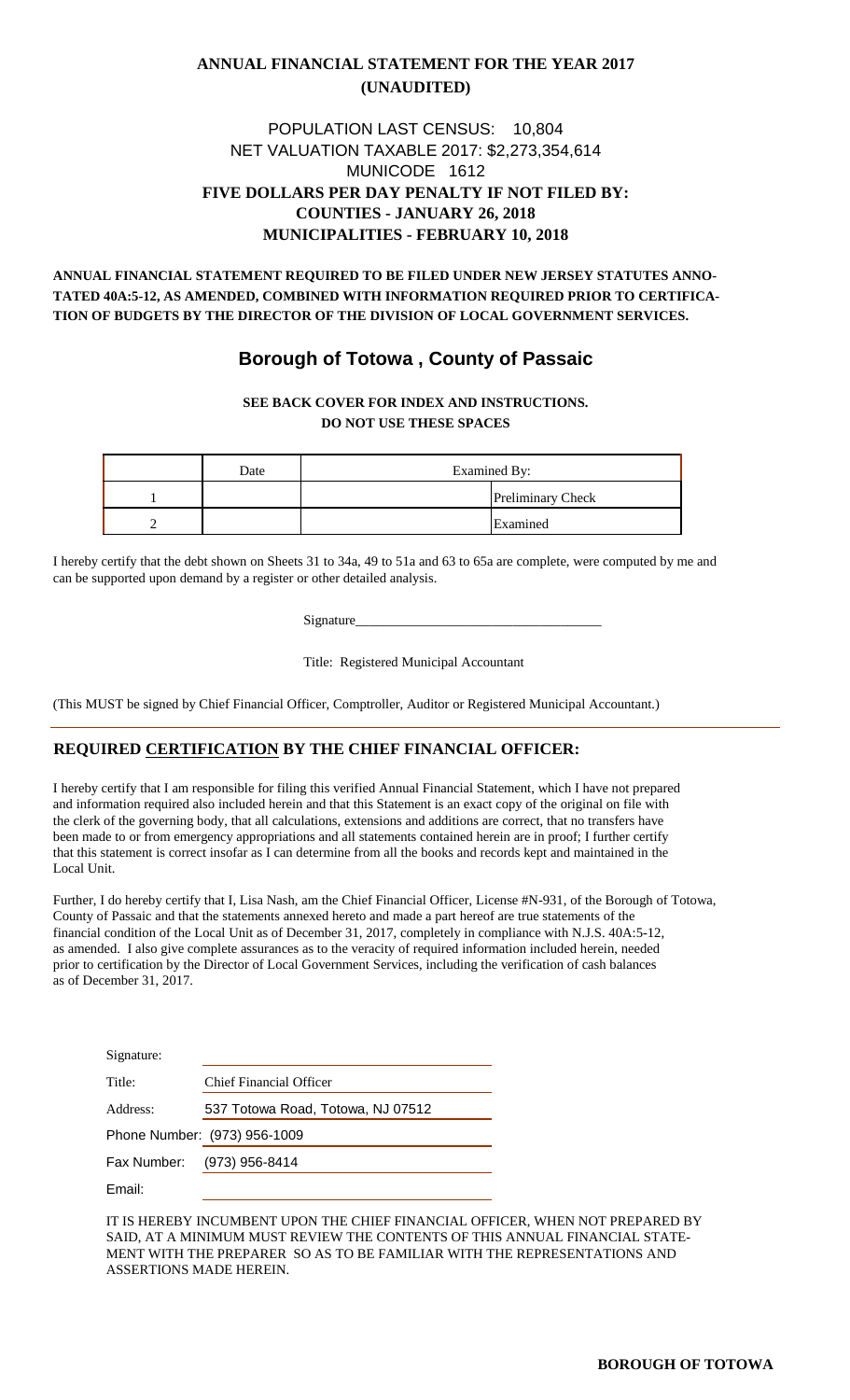### **THE REQUIRED CERTIFICATION BY AN RMA IS AS FOLLOWS:**

#### **Preparation by Registered Municipal Accountant (Statement of Statutory Auditor Only)**

**I have prepared the post-closing trial balances, related statements and analyses included in the accompanying Annual Financial Statement from the books of account and records made available to me by the Borough of Totowa as of December 31, 2017 and have applied certain agreed-upon procedures thereon as promulgated by the Division of Local Government Services, solely to assist the Chief Financial Officer in connection with the filing of the Annual Financial Statement for the year then ended as required by N.J.S. 40A:5-12, as amended.**

**Because the agreed-upon procedures do not constitute an examination of accounts made in accordance with generally accepted auditing standards, I do not express an opinion on any of the post-closing trial balances, related statements and analyses. In connection with the agreed-upon procedures, no matters came to my attention that caused me to believe that the Annual Financial Statement for the year ended December 31, 2017 is not in substantial compliance with the requirements of the State of New Jersey, Department of Community Affairs, Division of Local Government Services. Had I performed additional procedures or had I made an examination of the financial statements in accordance with generally accepted auditing standards, other matters might have come to my attention that would have been reported to the governing body and the Division. This Annual Financial Statement relates only to the accounts and items prescribed by the Division and does not extend to the financial statements of the municipality, taken as a whole.**

**Listing of agreed-upon procedures not performed and/or matters coming to my attention of which the Director should be informed:**

> **Registered Municipal Accountant Lerch, Vinci, and Higgins, LLP 17-17 Route 208 North Fair Lawn, New Jersey 07410 Phone (201) 791-7100 Email dlerch@lvhcpa.com Fax (201) 791-3035**

**Certified by me**

**this \_\_\_\_\_\_\_\_\_\_\_\_ day of February, 2018**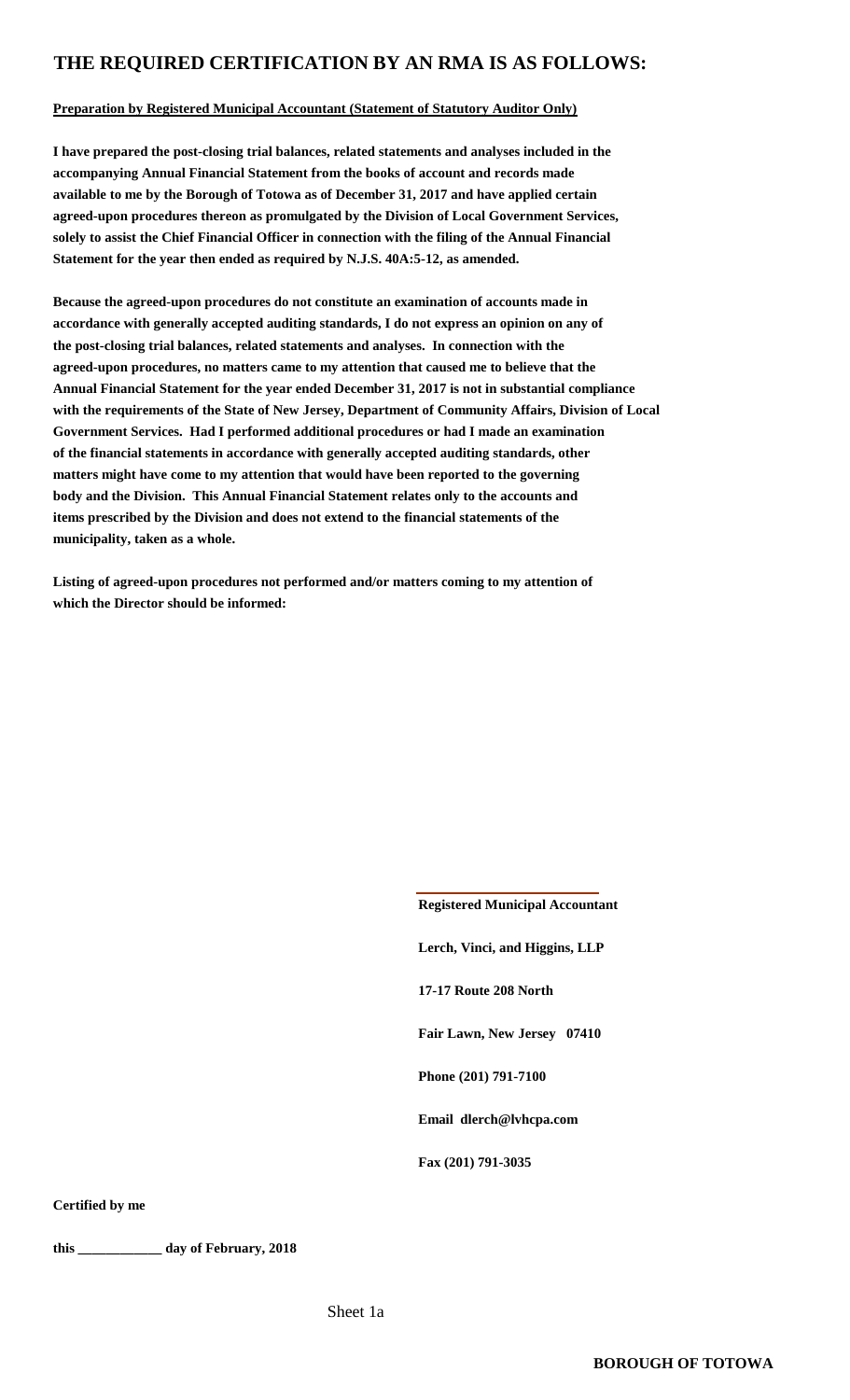### **MUNICIPAL BUDGET LOCAL EXAMINATION QUALIFICATION CERTIFICATION BY CHIEF FINANCIAL OFFICER**

#### *your municipality is eligible for local examination. One of the following Certifications must be signed by the Chief Financial Officer if*

|                |                                                                                                                                            | <b>CERTIFICATION OF QUALIFYING MUNICIPALITY</b>                                                                                                                                               |  |  |  |  |
|----------------|--------------------------------------------------------------------------------------------------------------------------------------------|-----------------------------------------------------------------------------------------------------------------------------------------------------------------------------------------------|--|--|--|--|
| 1.             |                                                                                                                                            | The outstanding indebtedness of the previous fiscal year is not in excess of 3.5%.                                                                                                            |  |  |  |  |
| 2.             | appropriations;                                                                                                                            | All emergencies approved for the previous fiscal year did not exceed 3% of total                                                                                                              |  |  |  |  |
| 3.             | The tax collection rate exceeded 90%;                                                                                                      |                                                                                                                                                                                               |  |  |  |  |
| 4.             |                                                                                                                                            | Total deferred charges did not equal or exceed 4% of the total tax levy;                                                                                                                      |  |  |  |  |
| 5.             | There were no "procedural deficiencies" noted by the registered municipal<br>accountant on Sheet 1a of the Annual Financial Statement; and |                                                                                                                                                                                               |  |  |  |  |
| 6.             | There was no operating deficit for the previous fiscal year.                                                                               |                                                                                                                                                                                               |  |  |  |  |
| 7.             |                                                                                                                                            | The municipality did not conduct an accelerated tax sale for less than 3 consecutive years.                                                                                                   |  |  |  |  |
| 8.             | The municipality did not conduct a tax levy sale the previous fiscal year and does not plan<br>to conduct one in the current year.         |                                                                                                                                                                                               |  |  |  |  |
| 9.             | The current year budget does not contain a levy or appropriation "CAP" referendum.                                                         |                                                                                                                                                                                               |  |  |  |  |
| 10.            |                                                                                                                                            | The municipality will not apply for Transitional Aid for 2017.                                                                                                                                |  |  |  |  |
|                | accordance with N.J.A.C. 5:30-7.5.                                                                                                         | The undersigned certifies that this municipality has complied in full in meeting ALL of<br>the above criteria in determining its qualification for local examination of its Budget in         |  |  |  |  |
| Municipality:  |                                                                                                                                            | Borough of Totowa                                                                                                                                                                             |  |  |  |  |
|                | <b>Chief Financial Officer:</b>                                                                                                            | Lisa Nash                                                                                                                                                                                     |  |  |  |  |
| Signature:     |                                                                                                                                            |                                                                                                                                                                                               |  |  |  |  |
| Certificate #: |                                                                                                                                            | N-931                                                                                                                                                                                         |  |  |  |  |
| Date:          |                                                                                                                                            |                                                                                                                                                                                               |  |  |  |  |
|                |                                                                                                                                            |                                                                                                                                                                                               |  |  |  |  |
|                |                                                                                                                                            | <b>CERTIFICATION OF NON-QUALIFYING MUNICIPALITY</b>                                                                                                                                           |  |  |  |  |
|                | N.J.A.C. 5:30-7.5.                                                                                                                         | The undersigned certifies that this municipality does not meet Item $(s)$ #<br>of the criteria above<br>and therefore does not qualify for local examination of its Budget in accordance with |  |  |  |  |
| Municipality:  |                                                                                                                                            |                                                                                                                                                                                               |  |  |  |  |
|                | <b>Chief Financial Officer:</b>                                                                                                            |                                                                                                                                                                                               |  |  |  |  |

Sheet 1b

Signature:

Certificate#:

Date: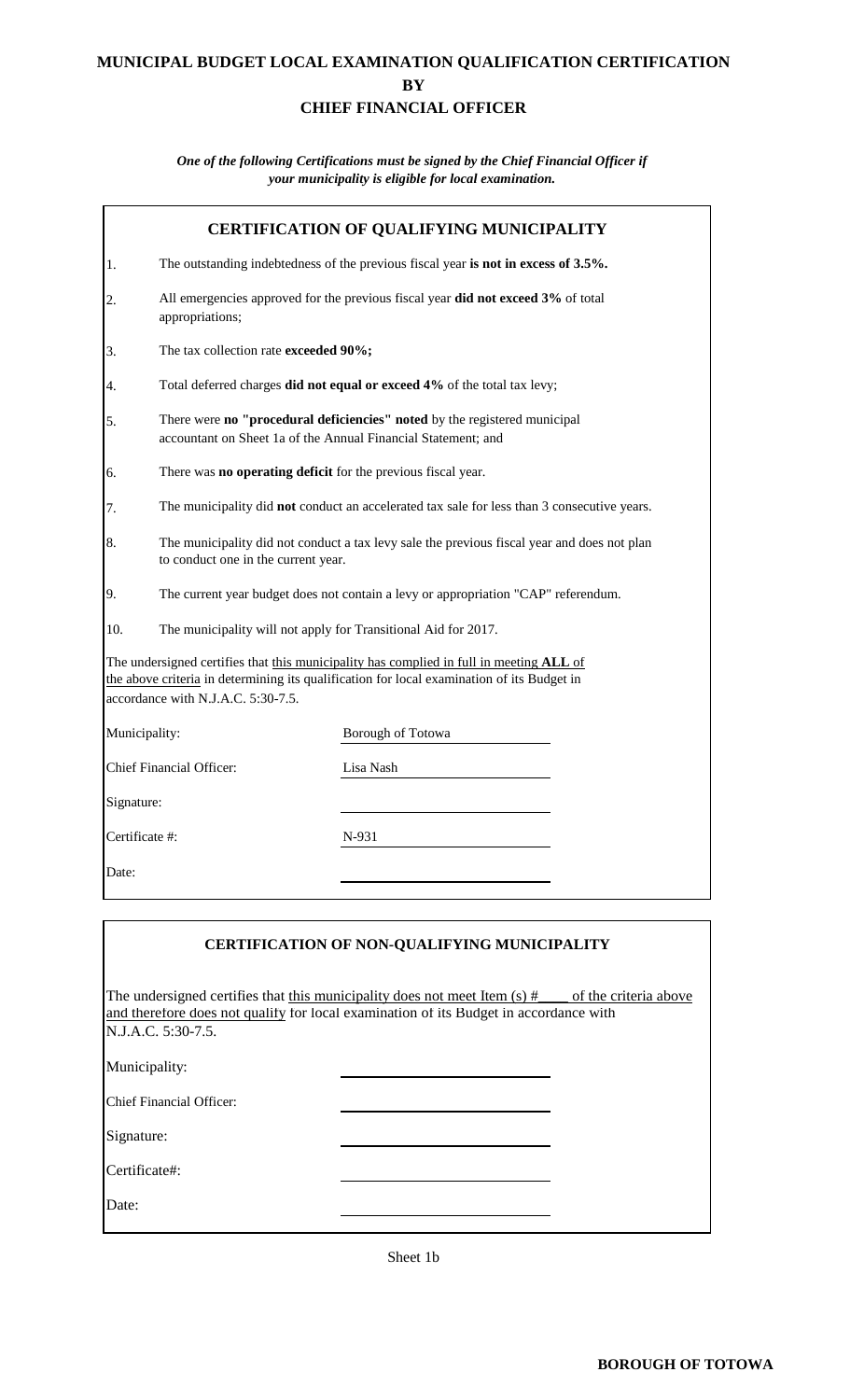22-6002347 Fed. I.D. #

Municipality Borough of Totowa

> **County** Passaic

#### **Report of Federal and State Financial Assistance**

#### **Expenditures of Awards**

Fiscal Year Ending: 12/31/17

|       |                                |  |          | $1.15$ car Tear Ending. $12/31/17$ |  |                      |  |  |
|-------|--------------------------------|--|----------|------------------------------------|--|----------------------|--|--|
|       |                                |  |          | (2)<br><b>State</b>                |  | (3)<br>Other Federal |  |  |
|       | Federal programs<br>Expended   |  | Programs |                                    |  | Programs             |  |  |
|       | (administered by<br>the state) |  |          | Expended                           |  | Expended             |  |  |
| TOTAL |                                |  |          | 593,567                            |  | 109,009              |  |  |

Type of Audit required by U.S. Uniform Guidance and NJ OMB 15-08:

Single Audit Program Specific Audit X Financial Statement Audit Performed in Accordance With Government Auditing Standards (Yellow Book)

- Note: All local governments, who are recipients of federal and state awards (financial assistance), must report the total amount of federal and state funds expended during its fiscal year and the type of audit required to comply with U.S. Uniform Guidance and NJ OMB 15-08. The single audit threshold has been increased to \$750,000 beginning with fiscal years ending after 1/1/2015.
- (1) Report expenditures from federal pass-through programs received directly from state government. Federal pass-through funds can be identified by the Catalog of Federal Domestic Assistance (CFDA) number reported in the State's grant/contract agreements.
- (2) Report expenditures from state programs received directly from state government or indirectly from pass-through entities. **Exclude state aid (i.e., CMPTRA, Energy Receipts tax, etc.) since there are no compliance requirements.**
- (3) Report expenditures from federal programs received directly from the federal government or indirectly from entities other than state government.

Signature of Chief Financial Officer Date

Sheet 1c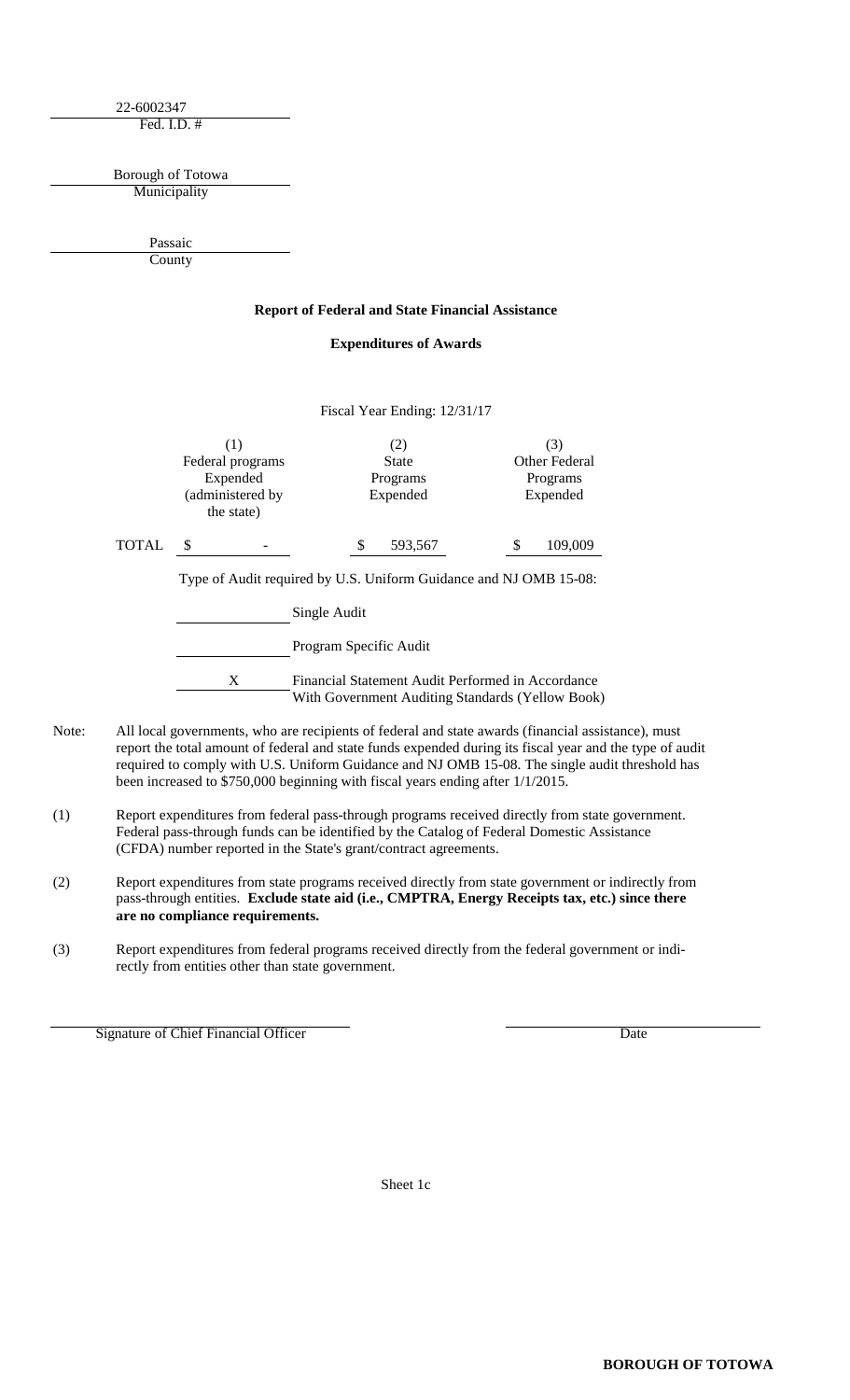### **IMPORTANT!**

### **READ INSTRUCTIONS**

### **INSTRUCTION**

The following certification is to be used ONLY in the event there is NO municipally oper-

ated utility.

If there is a utility operated by the municipality or if a "utility fund" existed on the books of

account, do not sign this statement and do not remove any of the UTILITY sheets from the docu-

ment.

### **CERTIFICATION**

I hereby certify that there was no "utility fund" on the books of account and there was no

utility owned and operated by the \_\_\_\_\_\_\_\_\_\_\_\_\_\_\_\_\_\_\_\_\_\_\_\_\_\_ of \_\_\_\_\_\_\_\_\_\_\_\_\_\_\_\_\_\_\_\_\_\_\_\_\_\_\_\_\_\_\_\_,

County of \_\_\_\_\_\_\_\_\_\_\_\_\_\_\_\_\_\_\_\_\_\_\_\_\_\_\_\_\_ during the year 2017 and that sheets 40 to 68 are unneces-

sary.

I have therefore removed from this statement the sheets pertaining only to utilities.

Name:

Title:

(This must be signed by the Chief Financial Officer, Comptroller, Auditor or Registered Munici-

<u> 1980 - Johann Barbara, martxa a</u>

pal Accountant).

NOTE:

When removing the utility sheets, please be sure to refasten the "index" sheet (the last sheet

in the statement) in order to provide a protective cover sheet to the back of the document.

#### **MUNICIPAL CERTIFICATION OF TAXABLE PROPERTY AS OF OCTOBER 1, 2017**

Certification is hereby made that the Net Valuation Taxable of property liable to taxation for

the tax year 2018 and filed with the County Board of Taxation on January 10, 2018 in accordance

with the requirement of N.J.S.A. 54:4-35, was in the amount of  $\frac{8}{2}$ 

SIGNATURE OF TAX ASSESSOR MUNICIPALITY **COUNTY** BOROUGH OF TOTOWA PASSAIC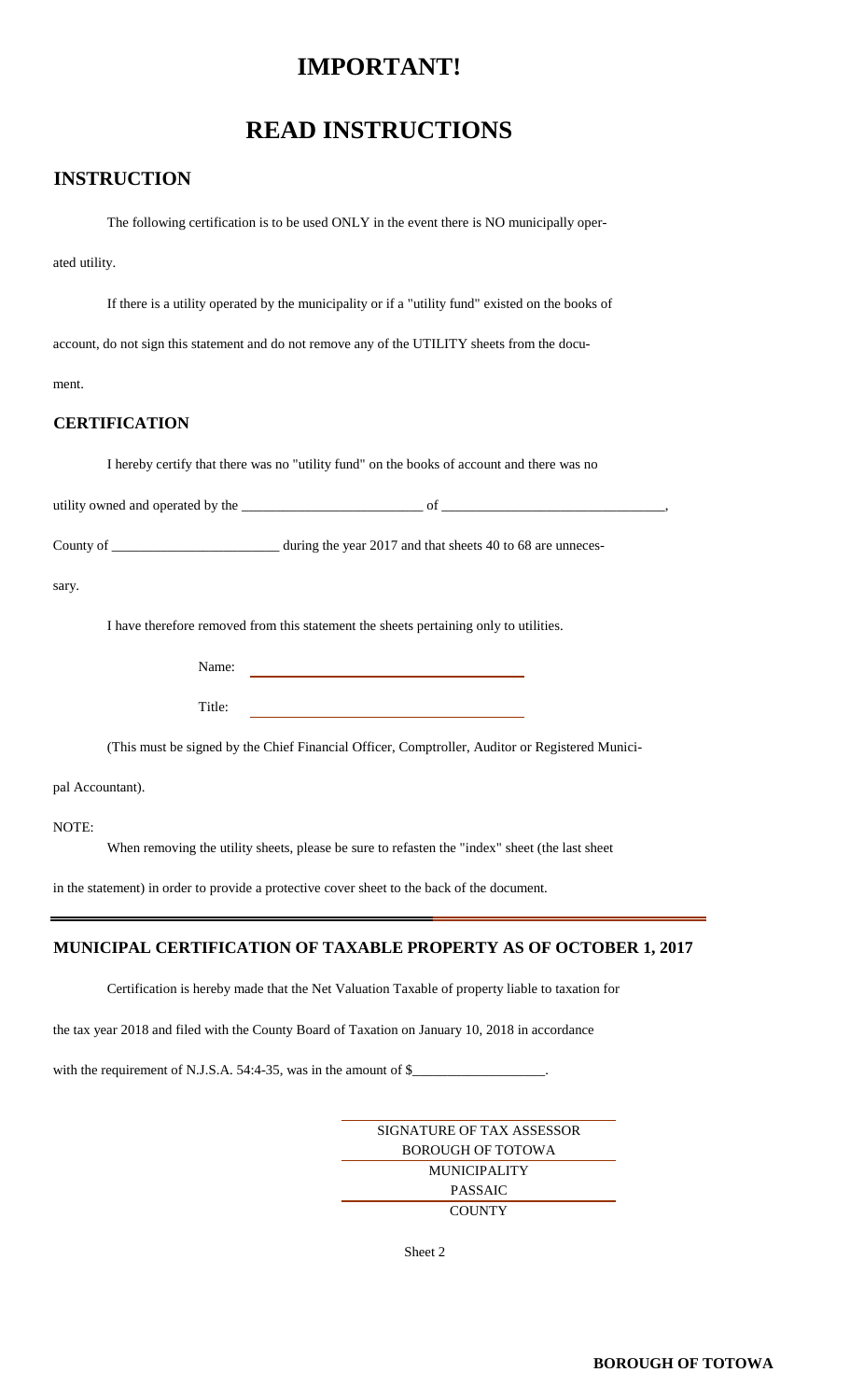## **POST CLOSING TRIAL BALANCE - CURRENT FUND**

AT DECEMBER 31, 2017

*Cash Liabilities Must be Subtotaled and Subtotal Must be Marked with "C" -- Taxes Receivable Must be Subtotaled*

| <b>Title of Account</b>                                    | <b>Debit</b>       | <b>Credit</b>      |
|------------------------------------------------------------|--------------------|--------------------|
|                                                            |                    |                    |
|                                                            |                    |                    |
| Cash                                                       | 18,731,029<br>\$   |                    |
| Cash-Change Fund                                           | 720                |                    |
| Cash-Petty Cash Fund                                       | 150                |                    |
| Sub - Total                                                | 18,731,899         |                    |
| <b>Grants Receivable</b>                                   | 276,984            |                    |
| Taxes Receivable:                                          |                    |                    |
| 2017                                                       |                    |                    |
| \$<br>691,404<br><b>Prior Years</b><br>9,014               |                    |                    |
| Sub - Total                                                | 700,418            |                    |
| Tax Title Liens Receivable                                 |                    |                    |
|                                                            | 4,736              |                    |
| Property Acquired for Taxes<br>Revenue Accounts Receivable | 72,900<br>43,493   |                    |
| Due From Assessment Trust Fund                             |                    |                    |
| Due From Animal Control Fund                               | 9,863              |                    |
|                                                            | 647                |                    |
| Due From General Capital Fund                              | 585,000            |                    |
| Due From Swim Pool Utility Operating Fund                  | 33,196             |                    |
|                                                            |                    |                    |
|                                                            |                    |                    |
| <b>Appropriation Reserves</b>                              |                    | \$<br>1,084,213    |
| <b>Encumbrances Payable</b>                                |                    | 306,150            |
| <b>Accounts Payable</b>                                    |                    | 112,052            |
| Tax Appeal Judgements Payable                              |                    | 304,366            |
| Due to State of NJ Sr. Cit and Vets. Deductions            |                    | 81,655             |
| <b>Prepaid Taxes</b>                                       |                    | 1,898,923          |
| <b>County Taxes Payable</b>                                |                    | 32,629             |
| Local School Taxes Payable                                 |                    | 5,161,355          |
| Regional High School Taxes Payable                         |                    | 2,735,266          |
| Sewer User Fee Overpayments                                |                    | 10                 |
| Fees Payable                                               |                    | 18,500             |
| <b>Prepaid Licenses</b>                                    |                    | 1,000              |
| Due to Other Trust Fund                                    |                    | 286,250            |
| Reserve for Tax Appeals                                    |                    | 2,358,323          |
|                                                            |                    |                    |
|                                                            |                    |                    |
|                                                            |                    |                    |
| Sub - Total                                                | $\$$<br>20,459,136 | $\$$<br>14,380,692 |

**(Do not crowd - add additional sheets)** Sheet 3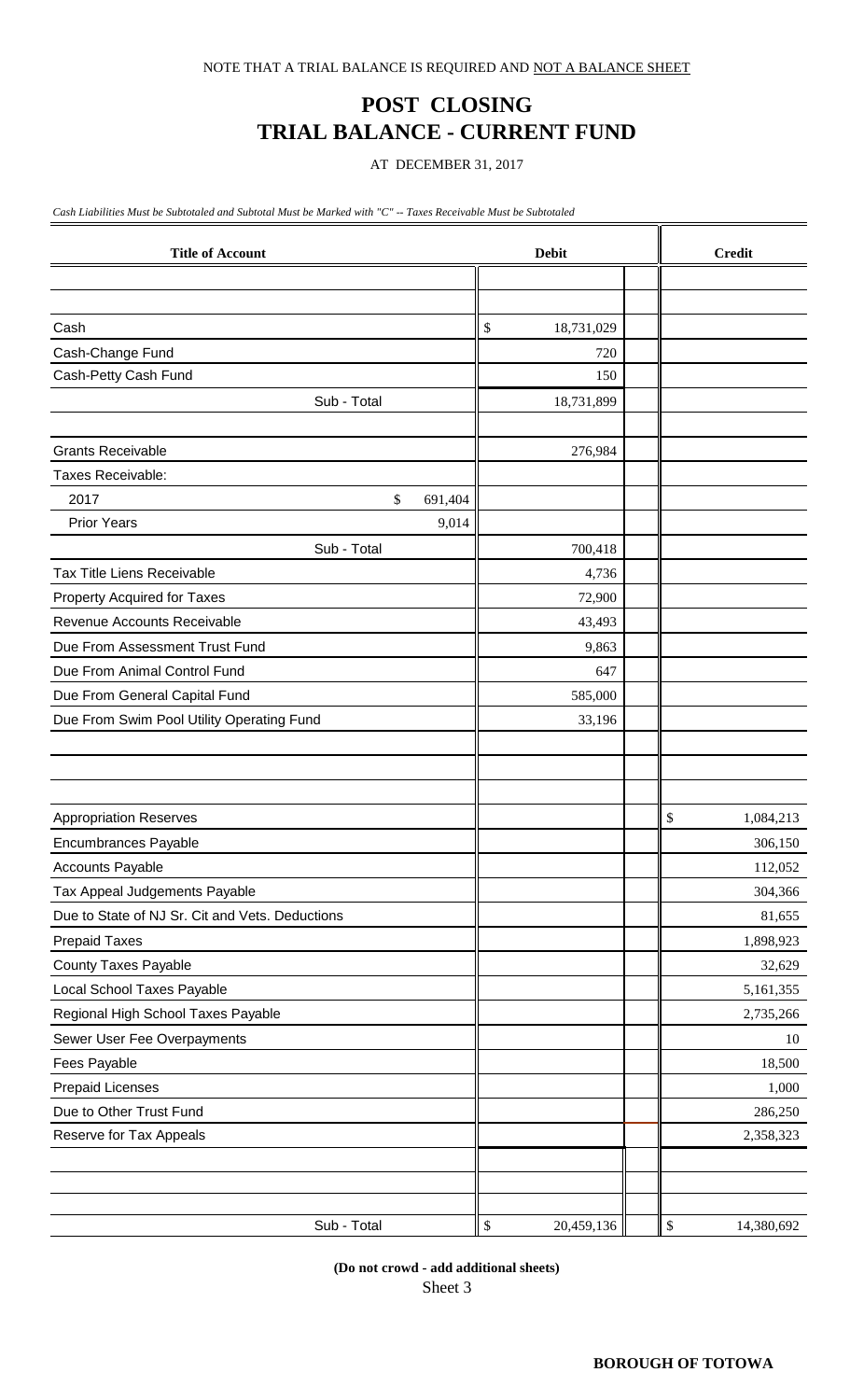## **POST CLOSING TRIAL BALANCE - CURRENT FUND (CONT'D)**

AT DECEMBER 31, 2017

*Cash Liabilities Must be Subtotaled and Subtotal Must be Marked with "C" -- Taxes Receivable Must be Subtotaled*

| <b>Title of Account</b>               | <b>Debit</b>               |              | <b>Credit</b> |                                   |  |
|---------------------------------------|----------------------------|--------------|---------------|-----------------------------------|--|
| <b>Balances Carried Forward:</b>      | $\mathbb{S}$<br>20,459,136 | $\mathbb{S}$ | 14,380,692    |                                   |  |
|                                       |                            |              |               |                                   |  |
| Reserve for Codification of Ordinance |                            |              | 7,503         |                                   |  |
| Reserve for Grants Appropriated       |                            |              | 324,572       |                                   |  |
| Reserve for Grants Unappropriated     |                            |              | 51,137        |                                   |  |
| Sub - Total                           |                            |              | 14,763,904    | $^{\prime\prime}C^{\prime\prime}$ |  |
| Reserve for Receivables               |                            |              | 1,450,253     |                                   |  |
| <b>Fund Balance</b>                   |                            |              | 4,244,979     |                                   |  |
|                                       |                            |              |               |                                   |  |
|                                       | $\mathbb{S}$<br>20,459,136 | $\mathbb{S}$ | 20,459,136    |                                   |  |
|                                       |                            |              |               |                                   |  |
|                                       |                            |              |               |                                   |  |
|                                       |                            |              |               |                                   |  |
|                                       |                            |              |               |                                   |  |
|                                       |                            |              |               |                                   |  |
|                                       |                            |              |               |                                   |  |
|                                       |                            |              |               |                                   |  |
|                                       |                            |              |               |                                   |  |
|                                       |                            |              |               |                                   |  |
|                                       |                            |              |               |                                   |  |
|                                       |                            |              |               |                                   |  |
|                                       |                            |              |               |                                   |  |
|                                       |                            |              |               |                                   |  |
|                                       |                            |              |               |                                   |  |
|                                       |                            |              |               |                                   |  |
|                                       |                            |              |               |                                   |  |
|                                       |                            |              |               |                                   |  |
|                                       |                            |              |               |                                   |  |
|                                       |                            |              |               |                                   |  |
|                                       |                            |              |               |                                   |  |
|                                       |                            |              |               |                                   |  |
|                                       |                            |              |               |                                   |  |
|                                       |                            |              |               |                                   |  |
|                                       |                            |              |               |                                   |  |
|                                       |                            |              |               |                                   |  |
|                                       |                            |              |               |                                   |  |
|                                       |                            |              |               |                                   |  |
|                                       |                            |              |               |                                   |  |
|                                       |                            |              |               |                                   |  |
|                                       |                            |              |               |                                   |  |

**(Do not crowd - add additional sheets)**

Sheet 3a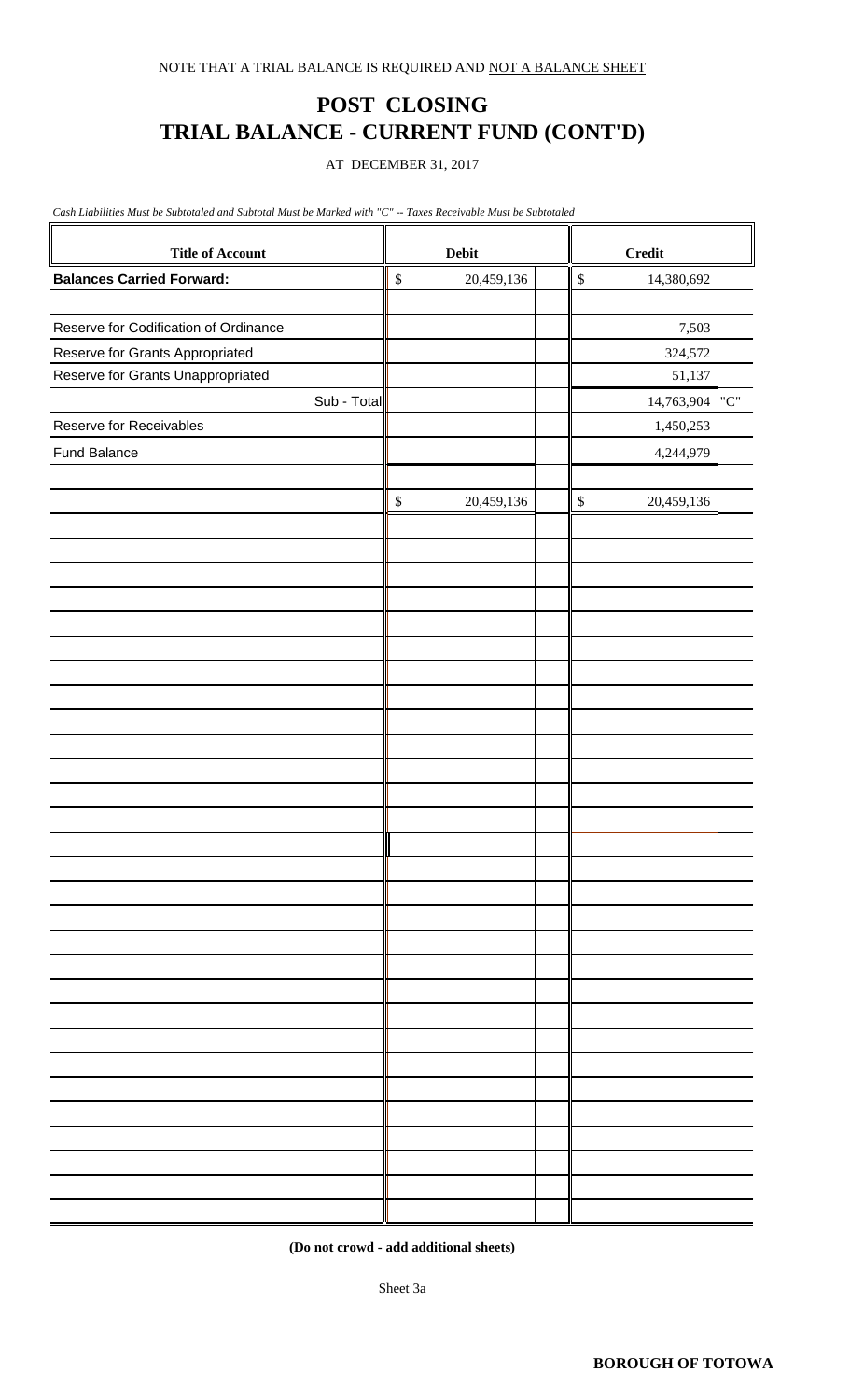### **POST CLOSING TRIAL BALANCE - PUBLIC ASSISTANCE FUND**

ACCOUNTS #1 AND #2\*

AT DECEMBER 31, 2017

| <b>Title of Account</b>  | Debit                      | Credit                |  |
|--------------------------|----------------------------|-----------------------|--|
| Cash #1                  | $\boldsymbol{\$}$<br>7,331 |                       |  |
| Cash #2                  | 2,073                      |                       |  |
| Reserve for Expenditures |                            | 9,404                 |  |
|                          |                            |                       |  |
|                          | $\mathbb{S}$<br>9,404      | $\mathbb{S}$<br>9,404 |  |
|                          |                            |                       |  |
|                          |                            |                       |  |
|                          |                            |                       |  |
|                          |                            |                       |  |
|                          |                            |                       |  |
|                          |                            |                       |  |
|                          |                            |                       |  |
|                          |                            |                       |  |
|                          |                            |                       |  |
|                          |                            |                       |  |
|                          |                            |                       |  |
|                          |                            |                       |  |
|                          |                            |                       |  |
|                          |                            |                       |  |
|                          |                            |                       |  |
|                          |                            |                       |  |
|                          |                            |                       |  |
|                          |                            |                       |  |
|                          |                            |                       |  |
|                          |                            |                       |  |
|                          |                            |                       |  |
|                          |                            |                       |  |
|                          |                            |                       |  |
|                          |                            |                       |  |
|                          |                            |                       |  |
|                          |                            |                       |  |
|                          |                            |                       |  |
|                          |                            |                       |  |
|                          |                            |                       |  |
|                          |                            |                       |  |
|                          |                            |                       |  |
|                          |                            |                       |  |
|                          |                            |                       |  |

**(Do not crowd - add additional sheets)**

\*To be prepared in compliance with Department of Human Services Municipal Audit Guide.

Public Welfare, General Assistance Program.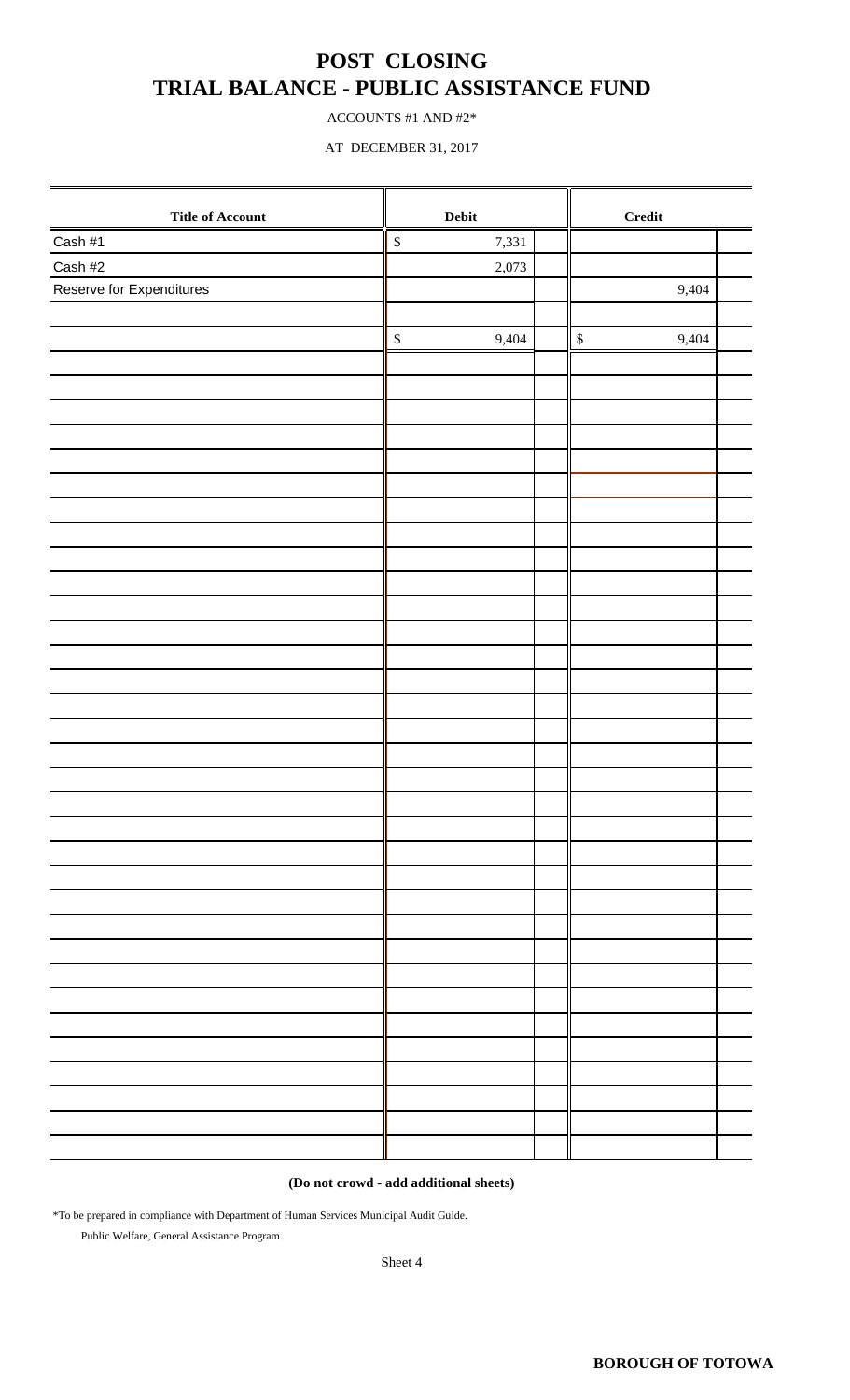## **POST CLOSING TRIAL BALANCE - FEDERAL AND STATE GRANTS**

AT DECEMBER 31, 2017

| <b>Title of Account</b> |  | <b>Credit</b> |  |
|-------------------------|--|---------------|--|
|                         |  |               |  |
|                         |  |               |  |
|                         |  |               |  |
|                         |  |               |  |
|                         |  |               |  |
|                         |  |               |  |
|                         |  |               |  |
|                         |  |               |  |
|                         |  |               |  |
|                         |  |               |  |
|                         |  |               |  |
|                         |  |               |  |
|                         |  |               |  |
|                         |  |               |  |
|                         |  |               |  |
|                         |  |               |  |
|                         |  |               |  |
|                         |  |               |  |
|                         |  |               |  |
|                         |  |               |  |
|                         |  |               |  |
|                         |  |               |  |
|                         |  |               |  |
|                         |  |               |  |
|                         |  |               |  |
|                         |  |               |  |
|                         |  |               |  |
|                         |  |               |  |
|                         |  |               |  |
|                         |  |               |  |
|                         |  |               |  |
|                         |  |               |  |
|                         |  |               |  |
|                         |  |               |  |
|                         |  |               |  |
|                         |  |               |  |
|                         |  |               |  |
|                         |  |               |  |

**(Do not crowd - add additional sheets)**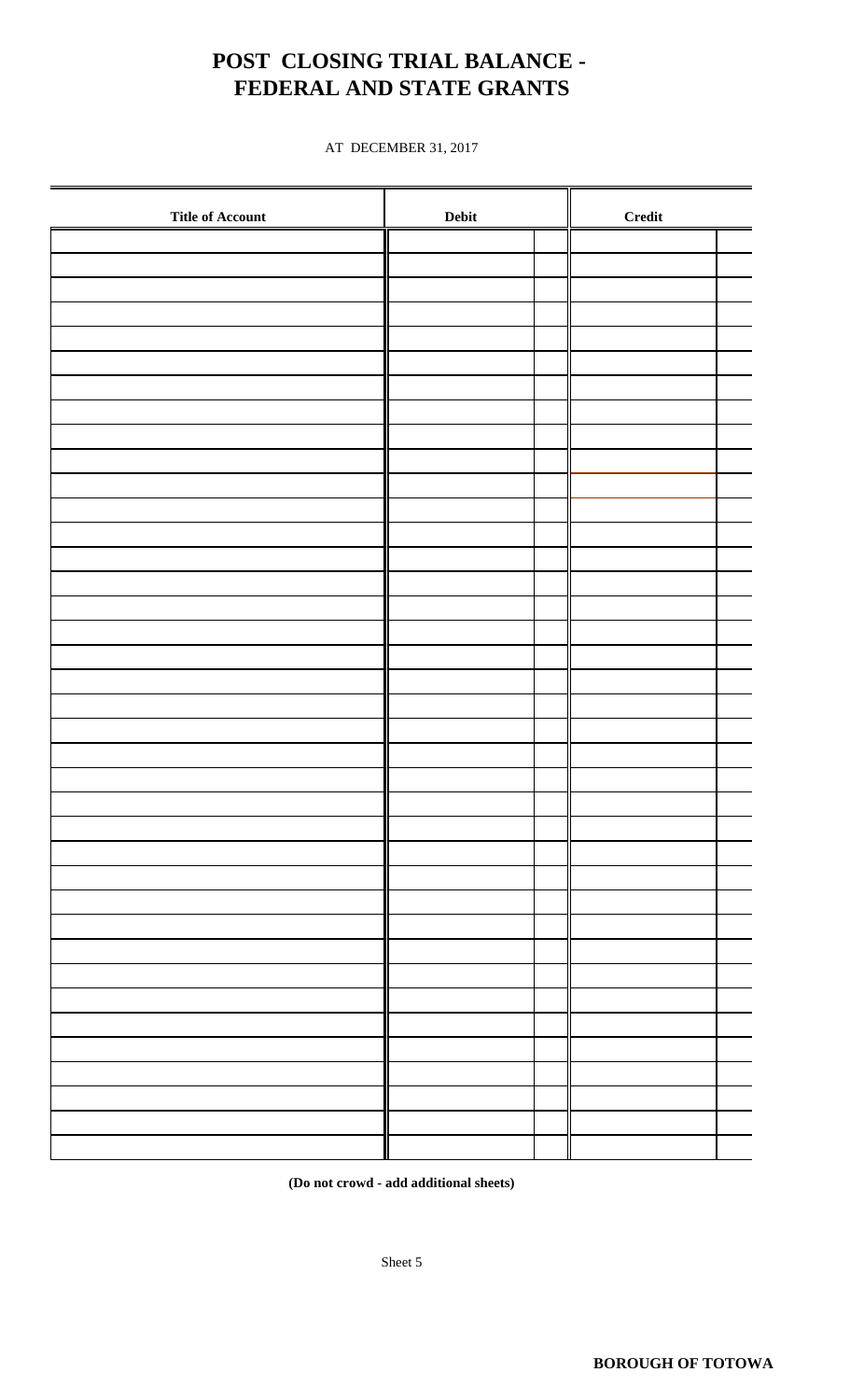## **POST CLOSING TRIAL BALANCE - TRUST FUNDS**

### **(Assessment Section Must Be Separately Stated)**

AT DECEMBER 31, 2017

| <b>Title of Account</b>                   | <b>Debit</b>    |              | <b>Credit</b> |  |
|-------------------------------------------|-----------------|--------------|---------------|--|
| <b>ASSESSMENT TRUST FUND</b>              |                 |              |               |  |
| Cash                                      | \$<br>537       |              |               |  |
| Assessments Receivable                    | 361,044         |              |               |  |
| Due To Current Fund                       |                 | \$           | 9,863         |  |
| Due To General Capital Fund               |                 |              | 351,718       |  |
|                                           |                 |              |               |  |
|                                           | \$<br>361,581   | $\mathbb{S}$ | 361,581       |  |
|                                           |                 |              |               |  |
| <b>ANIMAL CONTROL FUND</b>                |                 |              |               |  |
| Cash                                      | \$<br>3,128     |              |               |  |
| Due to Current Fund                       |                 | $\$\,$       | 647           |  |
| Due to State of New Jersey                |                 |              | 6             |  |
| Reserve for Expenditures                  |                 |              | 2,475         |  |
|                                           |                 |              |               |  |
|                                           | \$<br>3,128     | $\$$         | 3,128         |  |
|                                           |                 |              |               |  |
|                                           |                 |              |               |  |
| <b>OTHER TRUST FUND</b>                   |                 |              |               |  |
| Cash                                      | \$<br>3,134,169 |              |               |  |
| Due from Current Fund                     | 286,250         |              |               |  |
| Due from Water Operating Utility Fund     | 3,500           |              |               |  |
| Due from Swim Pool Utility Operating Fund | 100             |              |               |  |
| Miscellaneous Deposits and Reserves       |                 |              | 3,424,019     |  |
|                                           |                 |              |               |  |
|                                           |                 |              |               |  |
|                                           | \$<br>3,424,019 | $\$$         | 3,424,019     |  |
|                                           |                 |              |               |  |
|                                           |                 |              |               |  |
|                                           |                 |              |               |  |
|                                           |                 |              |               |  |
|                                           |                 |              |               |  |
|                                           |                 |              |               |  |
|                                           |                 |              |               |  |
|                                           |                 |              |               |  |

**(Do not crowd - add additional sheets)**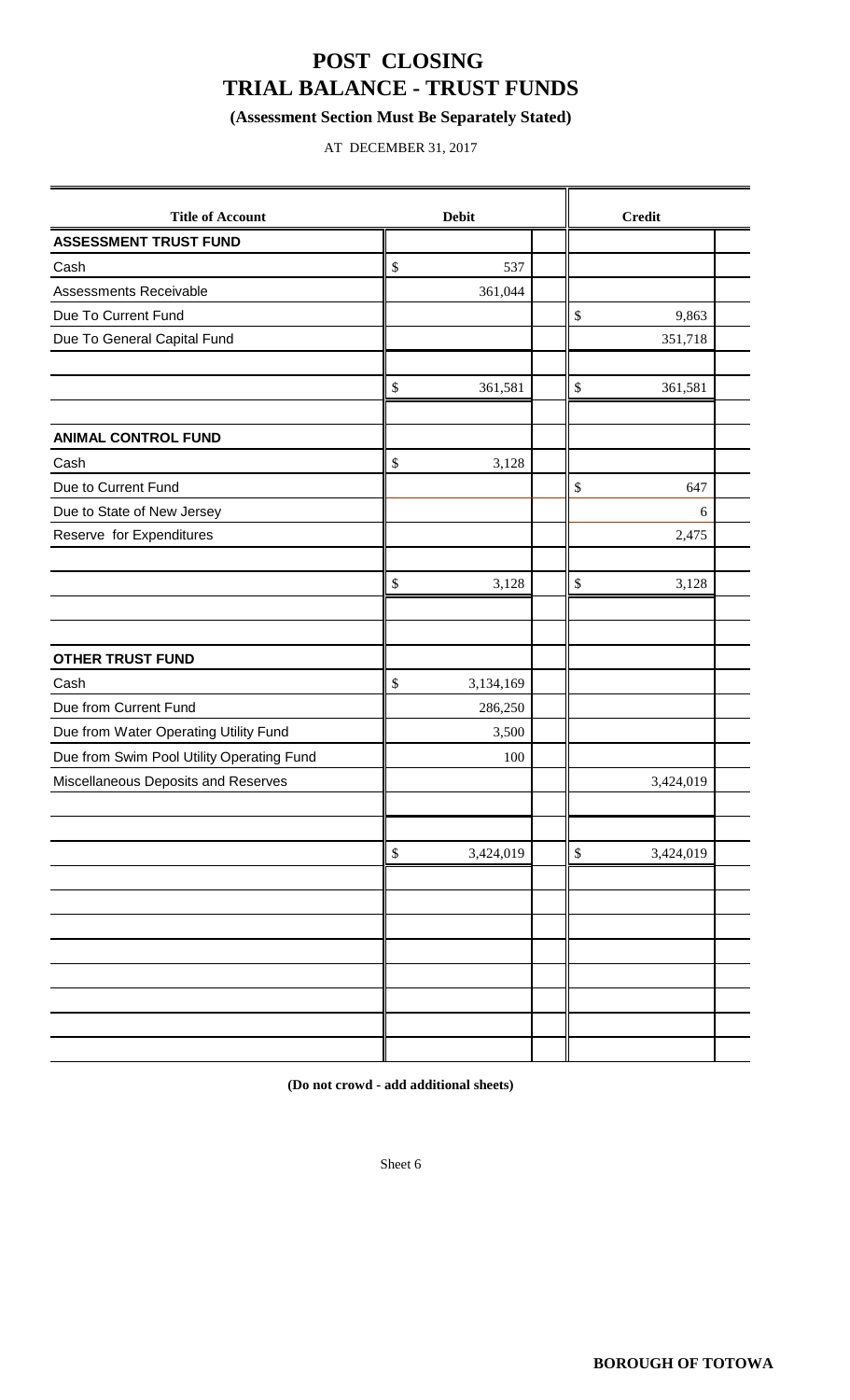### **MUNICIPAL PUBLIC DEFENDER CERTIFICATION**

Public Law, 1998, C. 256

|     | 25% |
|-----|-----|
| (2) |     |
|     |     |

Note: If the amount of money in a dedicated fund established pursuant to this section exceeds by more than 25% the amount which the municipality expended during the prior year providing the services of a municipal public defender, the amount in excess of the amount expended shall be forwarded to the Criminal Disposition and Review Collection Fund administered by the Victims of Crime Compensation Board. (P.O. Box 084, Trenton, NJ 08625)

The undersigned certifies that the municipality has complied with the regulations governing *Municipal Public Defender* as required under Public Law 1998, C. 256.

Chief Financial Officer:

Signature:

Certificate #:

Date:

Sheet 6a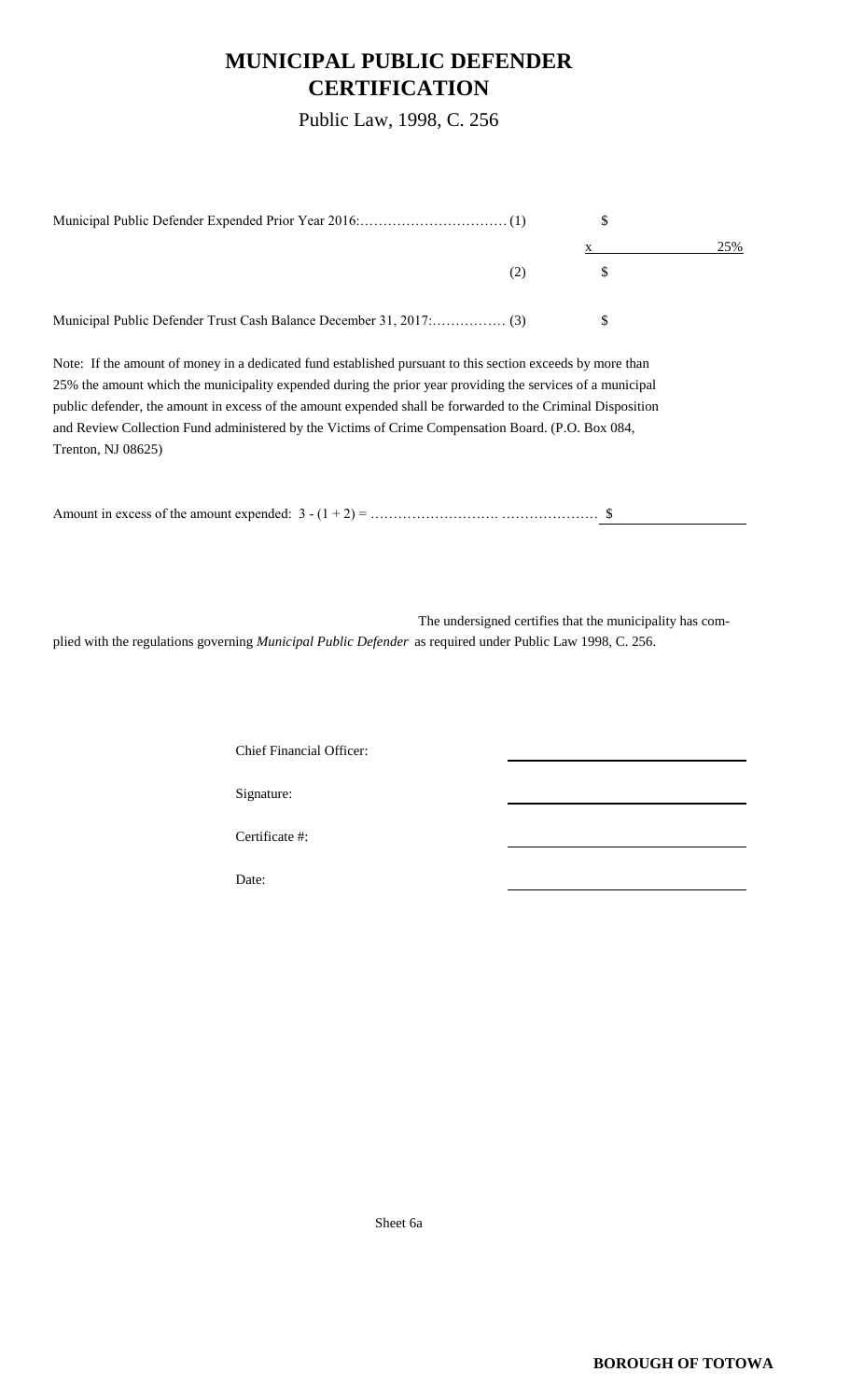# **Schedule of Trust Fund Reserves**

|     | Purpose                                   | Amount<br>Dec. 31, 2016<br>per Audit<br>Report | Transfers/<br>Receipts | Transfers/<br><b>Disbursements</b> | <b>Balance</b><br>as at<br>Dec. 31, 2017 |
|-----|-------------------------------------------|------------------------------------------------|------------------------|------------------------------------|------------------------------------------|
| 1.  | Reserve for Unemployment Claims           | \$<br>131,101 \$                               | 46,174 \$              | 12,896 \$                          | 164,379                                  |
| 2.  | Builders & Escrow Deposit                 | 1,427,685                                      | 322,843                | 276,647                            | 1,473,881                                |
| 3.  | <b>Payroll Deduction Payable</b>          | 10,423                                         | 8,975,837              | 8,977,041                          | 9,219                                    |
| 4.  | Recycling Program Fees                    | 125,501                                        | 45,316                 | 18,586                             | 152,231                                  |
| 5.  | <b>Centennial Celebration - Donations</b> | 22,805                                         |                        |                                    | 22,805                                   |
| 6.  | <b>Historical Society - Donations</b>     | 942                                            |                        |                                    | 942                                      |
| 7.  | Municipal Alliance - Donations            | 59,826                                         | 5,550                  | 3,050                              | 62,326                                   |
| 8.  | <b>Recreation Program - Fees</b>          | 29,814                                         | 40,561                 | 42,423                             | 27,952                                   |
| 9.  | Polling Place Escrow Deposits             | 146                                            |                        |                                    | 146                                      |
| 10. | POAA Fees                                 | 7,276                                          | 2,111                  | 1,000                              | 8,387                                    |
| 11. | <b>Affordable Housing Fees</b>            | 607,162                                        | 19,451                 | 68,331                             | 558,282                                  |
| 12. | Premium on Tax Sale Deposits              | 191,600                                        | 148,700                | 235,200                            | 105,100                                  |
| 13. | Police OS Duty Fees                       | 4,900                                          | 623,970                | 609,107                            | 19,763                                   |
| 14. | Accumulated Absence Liability Res.        | 433,852                                        | 137,000                | 37,945                             | 532,907                                  |
| 15. | O/S Lien Holders Deposits                 | 47,676                                         | 80,063                 | 127,739                            |                                          |
| 16. | Hickory Hill II Deposits                  | 192                                            |                        |                                    | 192                                      |
| 17. | Disposal of Forfeited Property Deposits   | 1,037                                          | 9,470                  |                                    | 10,507                                   |
| 18. | <b>Snow Removal Reserves</b>              | 140,000                                        | 135,000                |                                    | 275,000                                  |
|     |                                           |                                                |                        |                                    |                                          |
|     | <b>Totals:</b>                            | \$<br>3,241,938 \$                             | 10,592,046 \$          | 10,409,965 \$                      | 3,424,019                                |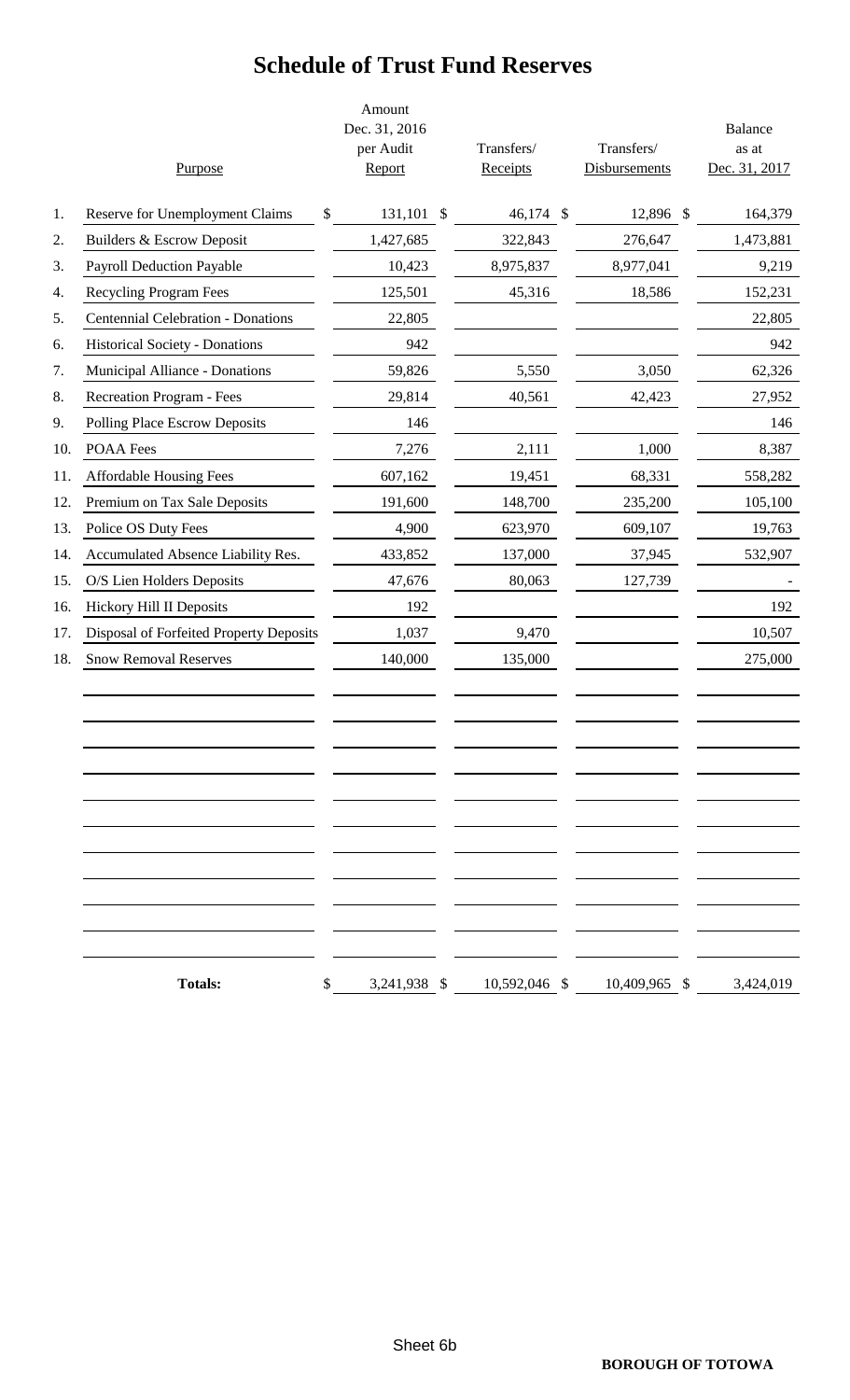### ANALYSIS OF TRUST ASSESSMENT CASH AND INVESTMENTS PLEDGED TO LIABILITIES AND SURPLUS

|                                           | Audit         |              |               | <b>RECEIPTS</b>        |              |                  |                 |                 |
|-------------------------------------------|---------------|--------------|---------------|------------------------|--------------|------------------|-----------------|-----------------|
| Title of Liability to which Cash          | Balance       | Assessments  | Current       | Interest on            |              |                  |                 | Balance         |
| and Investments are Pledged               | Dec. 31, 2016 | and Liens    | <b>Budget</b> | Assessments            | Interfunds   | Transfers        | Disbursements   | Dec. 31, 2017   |
| Assessment Serial Bond Issues:            | <b>XXXXX</b>  | <b>XXXXX</b> | <b>XXXXX</b>  | <b>XXXXX</b>           | <b>XXXXX</b> | <b>XXXXX</b>     | <b>XXXXX</b>    | <b>XXXXX</b>    |
|                                           |               |              |               |                        |              |                  |                 |                 |
| Assessment Bond Anticipation Note Issues: | <b>XXXXX</b>  | <b>XXXXX</b> | <b>XXXXX</b>  | <b>XXXXX</b>           | <b>XXXXX</b> | <b>XXXXX</b>     | <b>XXXXX</b>    | <b>XXXXX</b>    |
|                                           |               |              |               |                        |              |                  |                 |                 |
| Due to Current Fund                       | \$<br>8,805   |              |               | $\frac{1}{2}$<br>9,863 |              |                  | \$              | 9,863           |
| Due to General Capital Fund               | 421,718       |              |               |                        |              |                  | 70,000          | 351,718         |
| <b>Trust Surplus</b>                      |               |              |               |                        |              |                  |                 |                 |
| *Less Assets "Unfinanced"                 | <b>XXXXX</b>  | <b>XXXXX</b> | <b>XXXXX</b>  | <b>XXXXX</b>           | <b>XXXXX</b> | <b>XXXXX</b>     | <b>XXXXX</b>    | <b>XXXXX</b>    |
| Ord. 08-2004 Union Blvd. Sidewalk,        |               |              |               |                        |              |                  |                 |                 |
| Curb & Driveway                           |               |              |               |                        |              |                  |                 | $\vert 0 \vert$ |
| Ord. 03-2010 Replacement of Sidewalks,    |               |              |               |                        |              |                  |                 |                 |
| Curbs and Driveway Aprons - Union Blvd.   |               |              |               |                        |              |                  |                 |                 |
| Phase II                                  | (425, 220)    | 64,176       |               |                        |              |                  |                 | (361,044)       |
|                                           | $\mathbb{S}$  |              | $\sim$        | $9,863$ \$<br>\$       | $\sim$       | $\$\,$<br>$\sim$ | 78,805 \$<br>\$ | 537             |

\*Show as red figure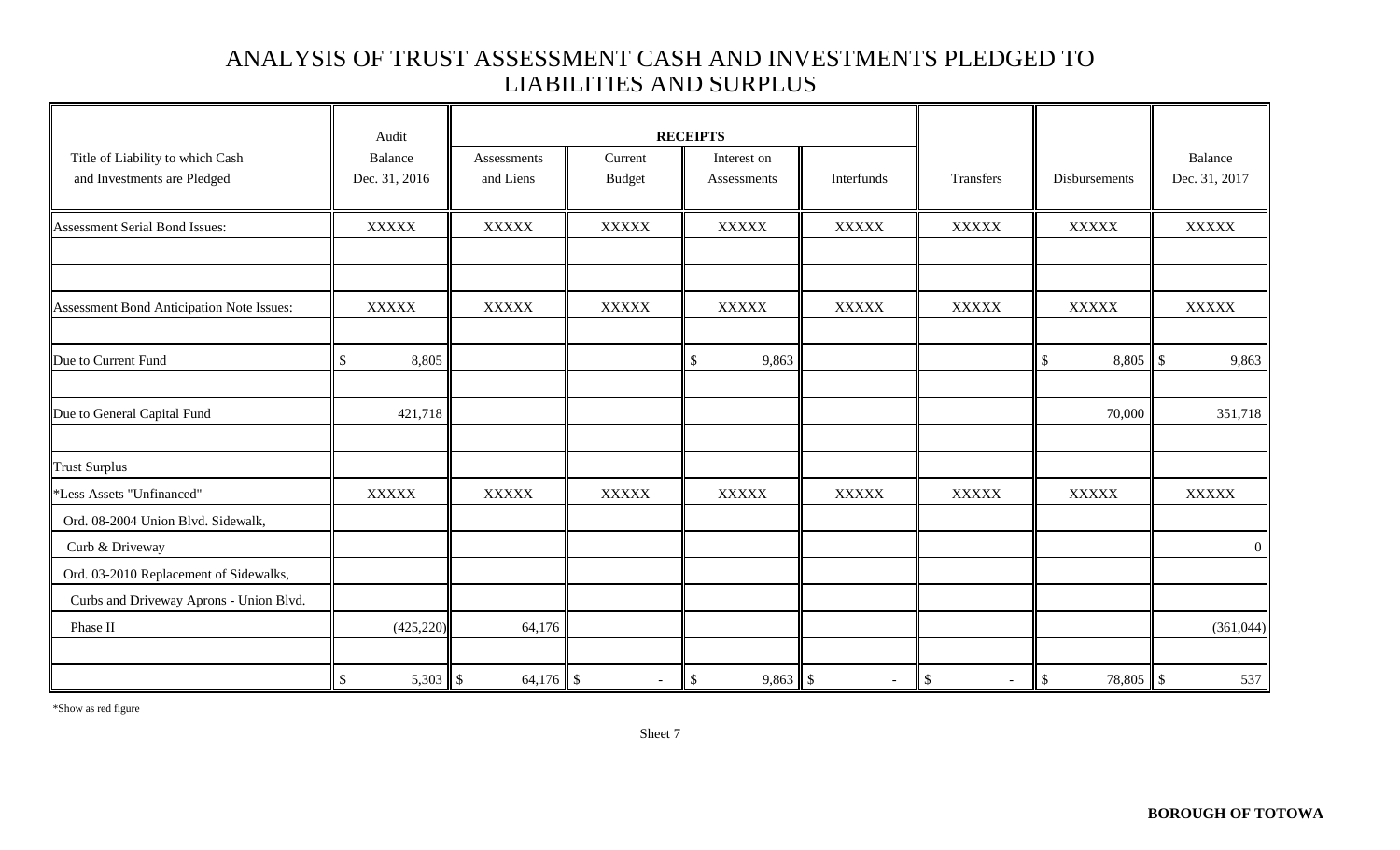# **POST CLOSING TRIAL BALANCE - GENERAL CAPITAL FUND**

### AT DECEMBER 31, 2017

| <b>Title of Account</b>                       | <b>Debit</b>    | <b>Credit</b>       |  |  |
|-----------------------------------------------|-----------------|---------------------|--|--|
| Estimated Proceeds Bonds and Notes Authorized | \$<br>2,000,482 | XXXXXXXX            |  |  |
| Bonds and Notes Authorized But Not Issued     | XXXXXXXX        | $\$\,$<br>2,000,482 |  |  |
| Cash                                          | 1,803,448       |                     |  |  |
| <b>Grants Receivable</b>                      | 952,521         |                     |  |  |
| Due From Assessment Trust Fund                | 351,718         |                     |  |  |
| Deferred Charges to Future Taxation           |                 |                     |  |  |
| Unfunded                                      | 1,639,438       |                     |  |  |
| Contracts Payable                             |                 | 698,291             |  |  |
| Due to Current Fund                           |                 | 585,000             |  |  |
| Capital Improvement Fund                      |                 | 694,853             |  |  |
| <b>Improvement Authorizations</b>             |                 |                     |  |  |
| Funded                                        |                 | 1,408,608           |  |  |
| Unfunded                                      |                 | 1,043,236           |  |  |
| Reserve for                                   |                 |                     |  |  |
| Sewer Connection Charges                      |                 | 18,000              |  |  |
| Capital Acquisitions and Improvements         |                 | 22,077              |  |  |
| <b>Grants Receivable</b>                      |                 | 181,492             |  |  |
| <b>Fire Truck</b>                             |                 | 94,644              |  |  |
| <b>Land Sale</b>                              |                 | 850                 |  |  |
| <b>Fund Balance</b>                           |                 | 74                  |  |  |
|                                               |                 |                     |  |  |
|                                               |                 |                     |  |  |
|                                               |                 |                     |  |  |
|                                               |                 |                     |  |  |
|                                               |                 |                     |  |  |
|                                               |                 |                     |  |  |
|                                               |                 |                     |  |  |
|                                               |                 |                     |  |  |
|                                               |                 |                     |  |  |
|                                               | 6,747,607<br>\$ | \$<br>6,747,607     |  |  |
|                                               |                 |                     |  |  |
|                                               |                 |                     |  |  |
|                                               |                 |                     |  |  |

(Do not crowd - add additional sheets)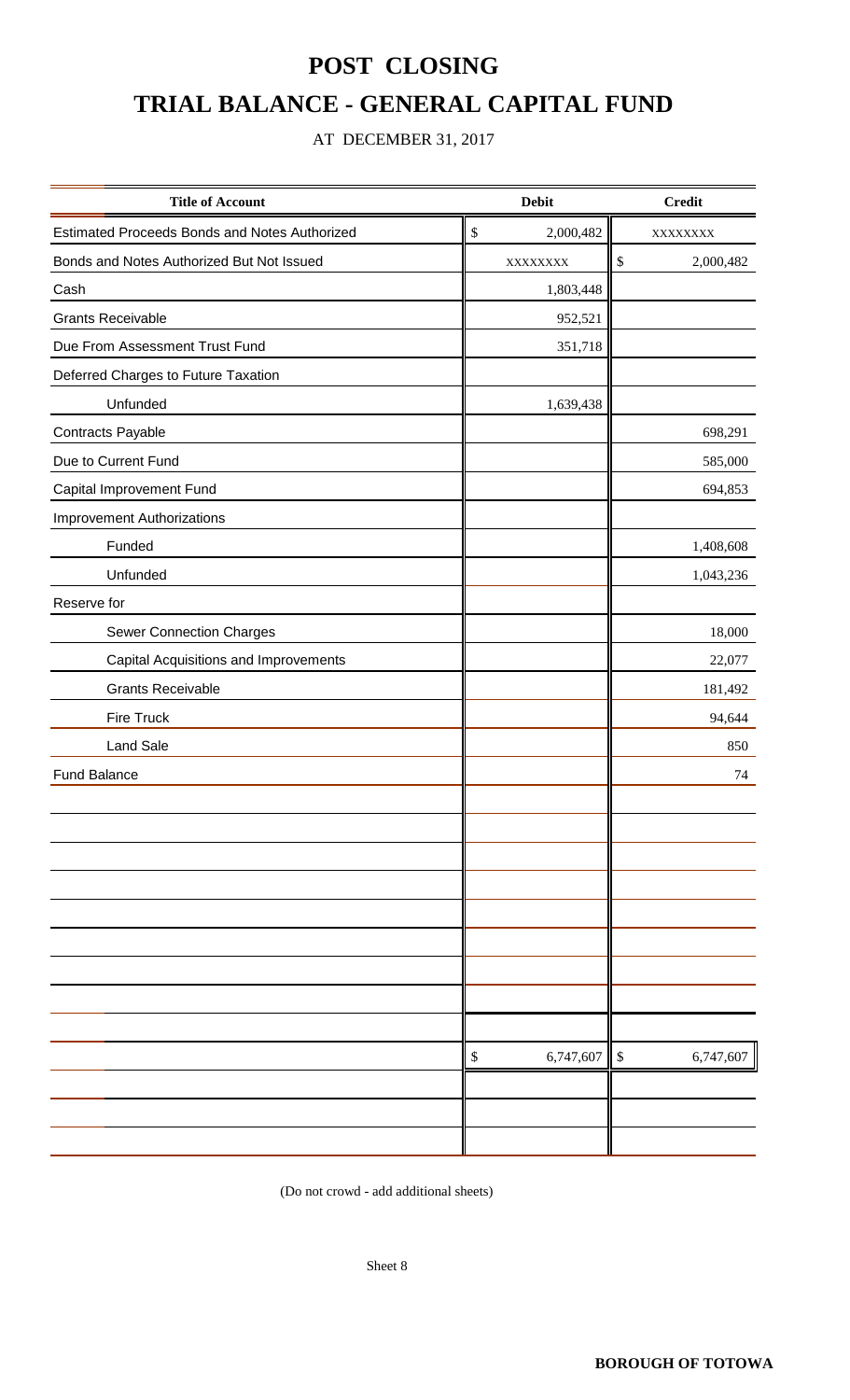## **CASH RECONCILIATION DECEMBER 31, 2017**

|                        |                          | Cash                       |                            |                            |
|------------------------|--------------------------|----------------------------|----------------------------|----------------------------|
|                        | *On Hand                 | On Deposit                 | Less Checks<br>Outstanding | Cash Book<br>Balance       |
| Current                | $\mathbb{S}$<br>551,662  | $\$$<br>18,558,813         | $\mathbb{S}$<br>378,576    | $\mathbb{S}$<br>18,731,899 |
| Trust - Assessment     | $\overline{\phantom{a}}$ | 113,715                    | 113,178                    | 537                        |
| Trust - Animal Control |                          | 3,137                      | 9                          | 3,128                      |
| Trust - Other          | 51,472                   | 3,335,000                  | 252,303                    | 3,134,169                  |
| Capital - General      | 41,544                   | 1,761,904                  |                            | 1,803,448                  |
| Water - Operating      | 2,823                    | 991,697                    | 269,607                    | 724,913                    |
| Water - Capital        | 196,107                  | 133                        | $\overline{\phantom{a}}$   | 196,240                    |
| Swim Pool -Operating   | 44,523                   | 5,962                      |                            | 50,485                     |
| Swim Pool - Capital    |                          | 193                        | 1                          | 192                        |
| Public Assistance **   |                          | 9,423                      | 19                         | 9,404                      |
|                        |                          |                            |                            |                            |
|                        |                          |                            |                            |                            |
|                        |                          |                            |                            |                            |
|                        |                          |                            |                            |                            |
|                        |                          |                            |                            |                            |
|                        |                          |                            |                            |                            |
|                        |                          |                            |                            |                            |
|                        |                          |                            |                            |                            |
|                        |                          |                            |                            |                            |
|                        |                          |                            |                            |                            |
|                        |                          |                            |                            |                            |
|                        |                          |                            |                            |                            |
|                        |                          |                            |                            |                            |
|                        |                          |                            |                            |                            |
|                        |                          |                            |                            |                            |
|                        |                          |                            |                            |                            |
| Total                  | \$<br>888,131            | 24,779,977<br>$\mathbb{S}$ | $\mathbb{S}$<br>1,013,693  | $\mathbb{S}$<br>24,654,415 |

\* Includes Deposits in Transit

\*\* Be sure to include a Public Assistance Account reconciliation and trial balance if the municipality maintains such a bank account.

### **REQUIRED CERTIFICATION**

 I hereby certify that all amounts shown in the "Cash on Deposit" column on Sheet 9 and 9(a) have been verified with the applicable bank statements, certificates, agreements or passbooks at December 31, 2017.

 I also certify that all amounts, if any, shown for Investments in Savings and Loan Associations on any trial balance have been verified with the applicable passbooks at December 31, 2017.

 All "Certificates of Deposit", "Repurchase Agreements" and other investments must be reported as cash and included in this certification.

 (THIS MUST BE SIGNED BY THE REGISTERED MUNICIPAL ACCOUNTANT (STATUTORY AUDITOR) OR CHIEF FINANCIAL OFFICER) depending on who prepared this Annual Financial Statement as certified to on Sheet 1 or 1(a).

Signature:\_\_\_\_\_\_\_\_\_\_\_\_\_\_\_\_\_\_\_\_\_\_\_\_\_\_\_\_\_\_\_\_\_\_\_\_\_\_\_\_\_\_\_\_\_\_\_\_ Title: Registered Municipal Accountant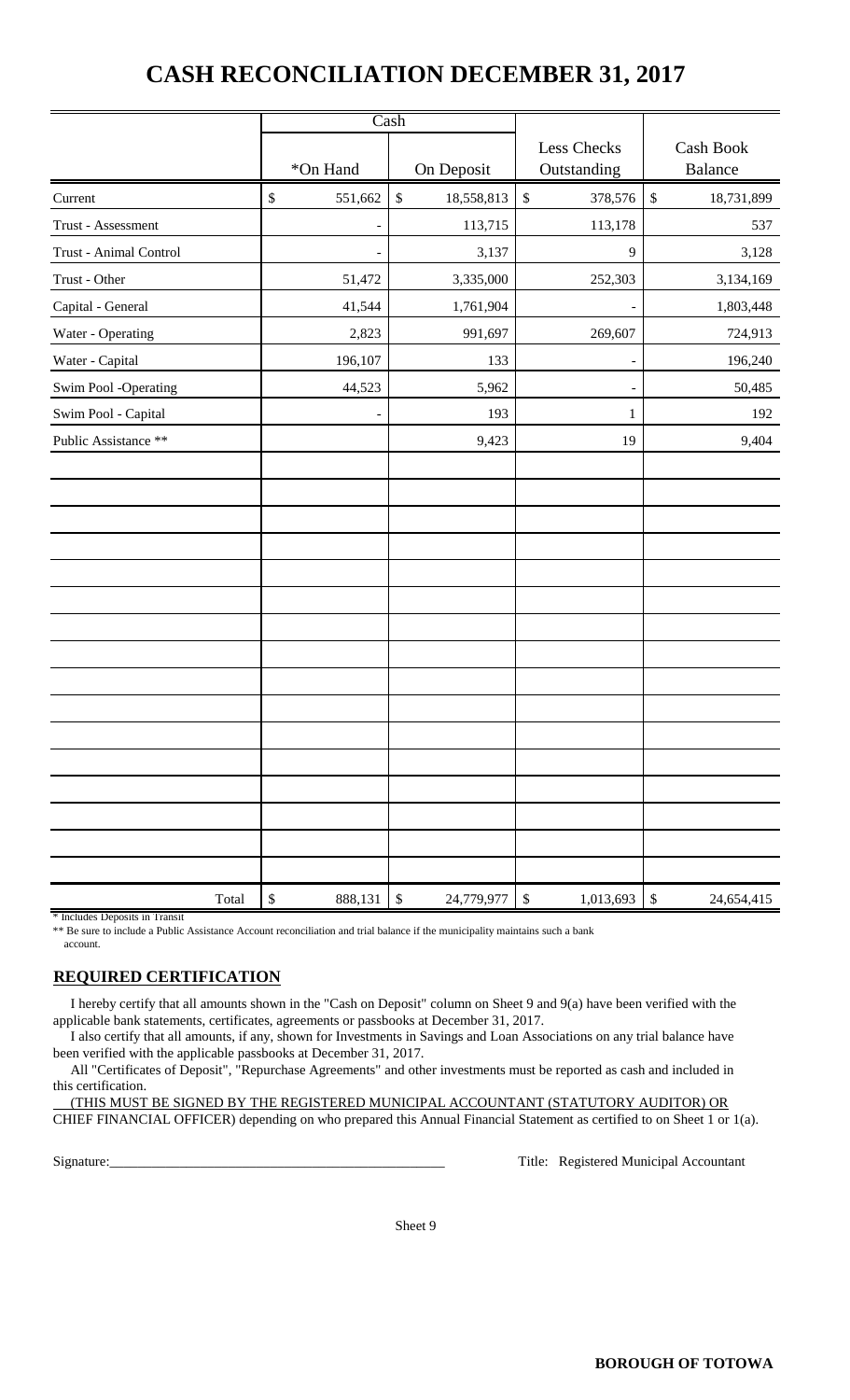## **CASH RECONCILIATION DECEMBER 31, 2017 (cont'd.)**

### **LIST BANKS AND AMOUNTS SUPPORTING "CASH ON DEPOSIT"**

| <b>Highlands State Bank</b>               |                  |  |
|-------------------------------------------|------------------|--|
| Current-Checking                          | \$<br>16,794,588 |  |
| <b>Current-General Account</b>            | 1,764,225        |  |
|                                           |                  |  |
| <b>General Capital</b>                    | 107,904          |  |
| General Capital - CD                      | 524,000          |  |
| General Capital - CD                      | 117,000          |  |
| General Capital - CD                      | 428,000          |  |
| General Capital - CD                      | 204,000          |  |
| General Capital - CD                      | 309,000          |  |
| General Capital - CD                      | 72,000           |  |
|                                           |                  |  |
| <b>Water Operating</b>                    | 678,697          |  |
| <b>Water Operating-CD</b>                 | 313,000          |  |
| <b>Water Capital</b>                      | 133              |  |
|                                           |                  |  |
| Swim Pool Operating                       | 5,962            |  |
|                                           |                  |  |
| Swim Pool Capital                         | 193              |  |
|                                           |                  |  |
| Public Assistance #1                      | 7,350            |  |
| Public Assistance #2                      | 2,073            |  |
|                                           |                  |  |
| Other Trust-Escrow                        | 932,926          |  |
| <b>Other Trust-Builder Escrow</b>         | 816,692          |  |
| Other Trust-Unemployment Insurance        | 71,392           |  |
| Other Trust-Payroll Agency                | 95,512           |  |
| Other Trust-Net Payroll                   | 70,159           |  |
| Other Trust - Hickory Hill Phase II - CD  | 9,300            |  |
| Other Trust - CD                          | 539,000          |  |
| Other Trust - Police                      | 10,507           |  |
| Other Trust - Affordable Housing Checking | 2,995            |  |
| Other Trust - Affordable Housing CD       | 786,517          |  |
|                                           |                  |  |
| <b>Assessment Trust</b>                   | 113,715          |  |
|                                           |                  |  |
| <b>Animal Control</b>                     | 3,137            |  |
|                                           |                  |  |
| Subtotal                                  | \$<br>24,779,977 |  |

Note: Sections N.J.S. 40A:4-61, 40A:4-62 and 40A:4-63 of the Local Budget Law require that separate bank accounts be maintained for each allocated fund.

Sheet 9(a)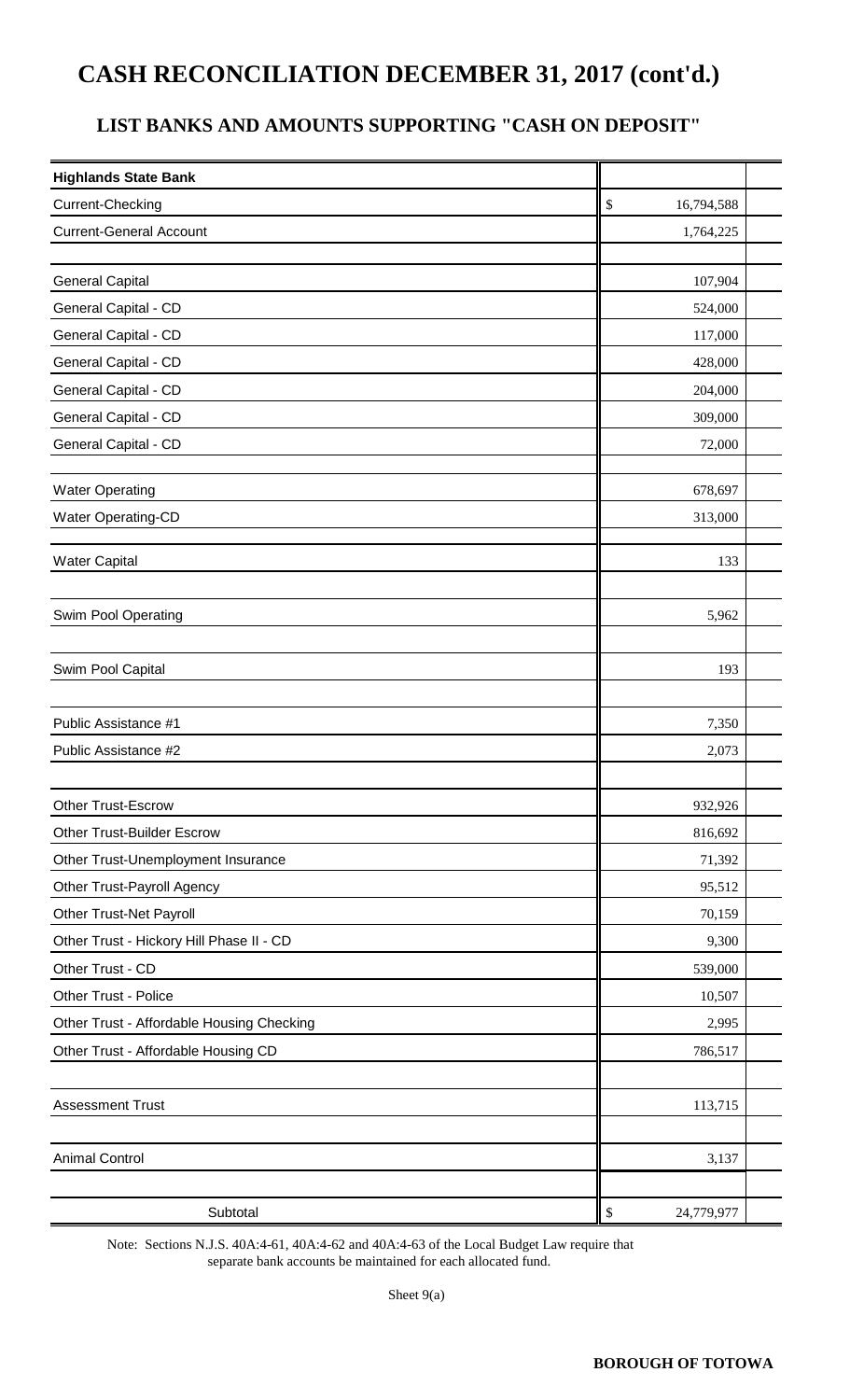## **MUNICIPALITIES AND COUNTIES**

## **FEDERAL AND STATE GRANTS RECEIVABLE**

| Grant                                  |               | Balance<br>Jan.1, 2017   | 2017<br><b>Budget</b><br>Revenue<br>Realized | Received | Cancelled     |        |                         | Balance<br>December 31, 2017 |
|----------------------------------------|---------------|--------------------------|----------------------------------------------|----------|---------------|--------|-------------------------|------------------------------|
|                                        |               |                          |                                              |          |               |        |                         |                              |
| Municipal Alliance Program             | $\mathcal{L}$ | 47,098 $\vert \$         |                                              | 18,131   |               | 40,187 | $\sqrt[6]{\frac{1}{2}}$ | 11,220                       |
| Safe & Secure Communities              |               | $\overline{\phantom{a}}$ | 60,000                                       | 60,000   |               |        |                         |                              |
| County Open Space - Lincoln Field      |               | 4,717                    |                                              |          |               | 4,717  |                         | $\overline{\phantom{a}}$     |
| NJ DOT - Safe Corridors                |               | 10,434                   | 3,773                                        | 3,773    |               | 10,434 |                         |                              |
| FEMA - Hazard Mitigation Grant Program |               | 265,764                  |                                              |          |               |        |                         | 265,764                      |
| <b>Recycling Tonnage Grant</b>         |               |                          | 13,637                                       | 13,637   |               |        |                         |                              |
|                                        |               |                          |                                              |          |               |        |                         |                              |
|                                        |               |                          |                                              |          |               |        |                         |                              |
|                                        |               |                          |                                              |          |               |        |                         |                              |
|                                        |               |                          |                                              |          |               |        |                         |                              |
| Totals                                 | $\mathcal{S}$ |                          |                                              | 95,541   | $\mathcal{S}$ | 55,338 | $\mathcal{S}$           | 276,984                      |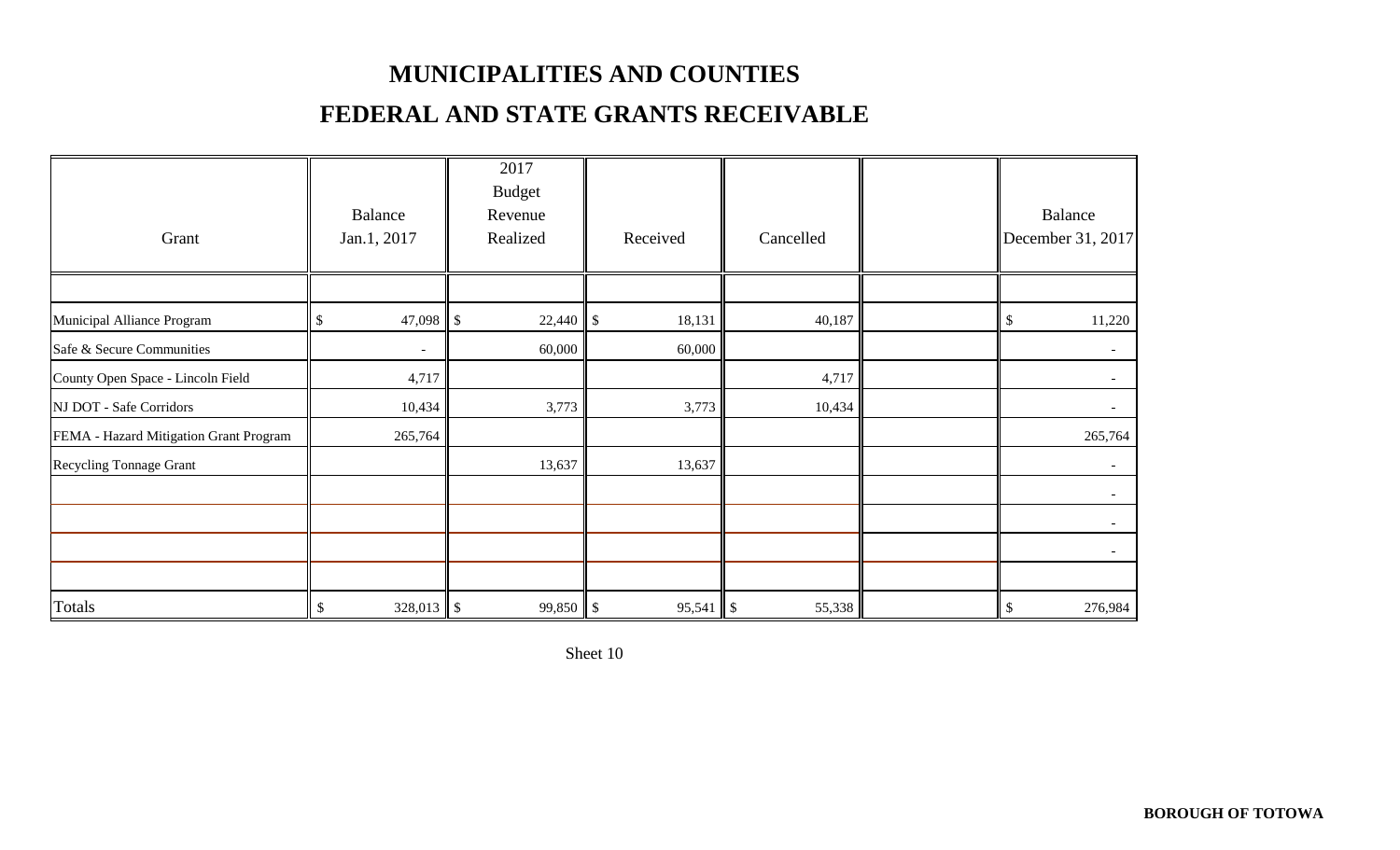## **SCHEDULE OF APPROPRIATED RESERVES FOR**

## **FEDERAL AND STATE GRANTS**

| Grant                                 | <b>Balance</b><br><b>January 1, 2017</b> | <b>Budget</b>  | <b>Transferred from 2017</b><br><b>Budget Appropriations</b><br>Appropriation<br>By 40A:4-87 | <b>Transferred</b><br><b>From 2016</b><br>Appropriation<br><b>Reserves</b> | <b>Expended</b> | <b>Cancelled</b> | <b>Balance</b><br>Dec. 31, 2017 |
|---------------------------------------|------------------------------------------|----------------|----------------------------------------------------------------------------------------------|----------------------------------------------------------------------------|-----------------|------------------|---------------------------------|
| Clean Communities Program             | \$<br>41,102                             |                |                                                                                              | \$<br>$20,138$ \$                                                          | 9,808           |                  | \$<br>51,432                    |
| Alcohol Ed & Rehabilitation           | 3,691                                    |                |                                                                                              | 4,243                                                                      | 1,000           |                  | 6,934                           |
| Body Armor Replacement Fund           | 7,220                                    |                |                                                                                              | 342                                                                        | 3,541           |                  | 4,021                           |
| Drunk Driving Enforcement Fund        | 2,496                                    |                |                                                                                              | 15,089                                                                     |                 |                  | 17,585                          |
| FEMA Acquisition of FF Equip. - Feder | 3,543                                    |                |                                                                                              |                                                                            |                 |                  | 3,543                           |
| FEMA Acquisition of FF Equip. - Local | 4,608                                    |                |                                                                                              |                                                                            |                 |                  | 4,608                           |
| County Open Space - Lincoln Field     | 14,289                                   |                |                                                                                              |                                                                            |                 | 14,289           | $\sim$                          |
|                                       |                                          |                |                                                                                              |                                                                            |                 |                  |                                 |
|                                       |                                          |                |                                                                                              |                                                                            |                 |                  |                                 |
|                                       |                                          |                |                                                                                              |                                                                            |                 |                  |                                 |
| <b>Sub Total</b>                      | $\boldsymbol{\mathsf{S}}$<br>$76,949$ \$ | $\blacksquare$ | $\boldsymbol{\theta}$                                                                        | $\sqrt{3}$<br>$39,812$ \$                                                  | $14,349$ \$     | 14,289           | 88,123<br>  \$                  |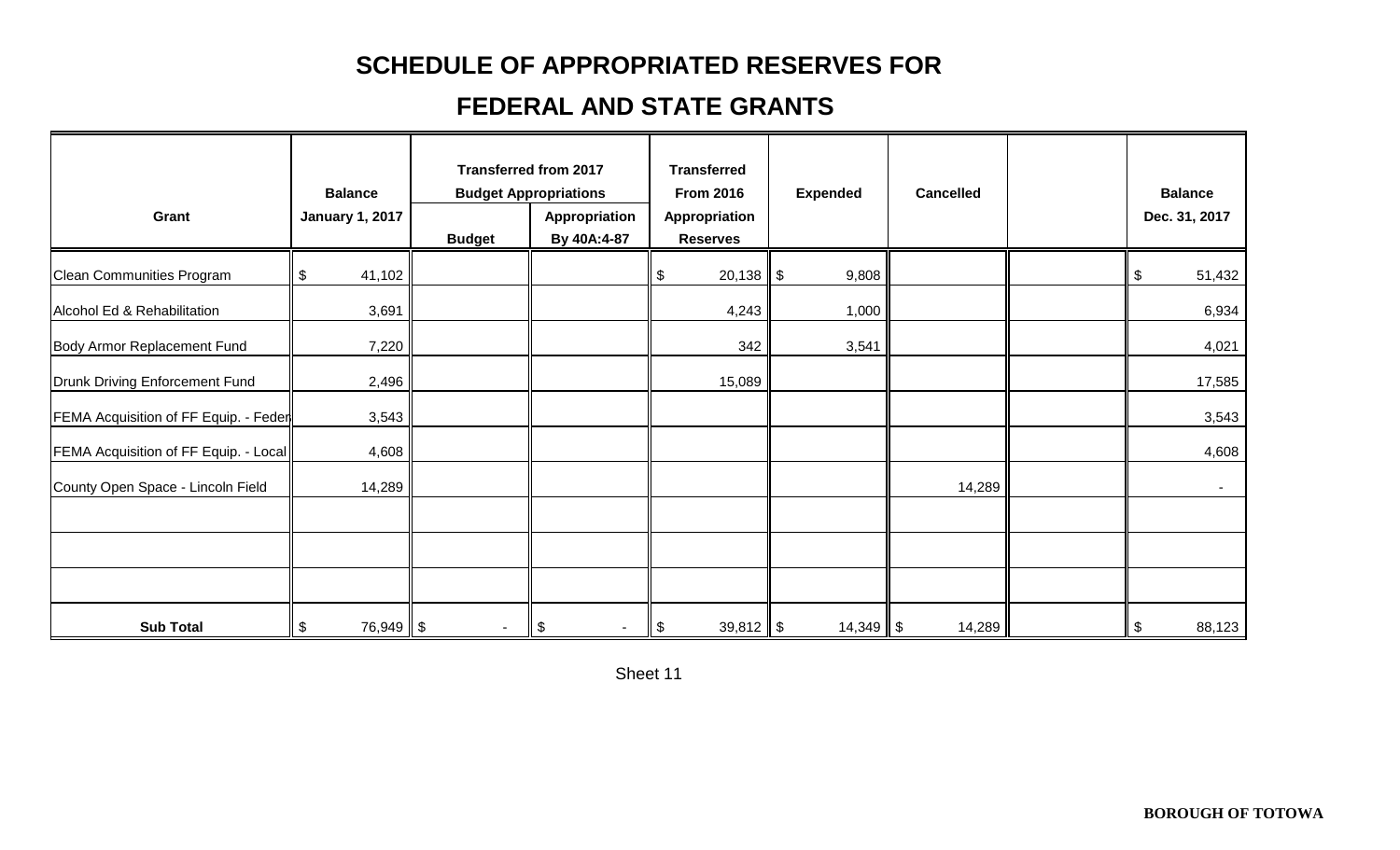## **SCHEDULE OF APPROPRIATED RESERVES FOR**

## **FEDERAL AND STATE GRANTS (Cont'd)**

| Grant                              | <b>Balance</b><br><b>January 1, 2017</b> | <b>Budget</b>  | <b>Transferred from 2017</b><br><b>Budget Appropriations</b><br>Appropriation<br>By 40A:4-87 | <b>Transferred</b><br><b>From 2016</b><br>Appropriation<br><b>Reserves</b> | <b>Expended</b>      | <b>Cancelled</b> | <b>Balance</b><br>Dec. 31, 2017 |
|------------------------------------|------------------------------------------|----------------|----------------------------------------------------------------------------------------------|----------------------------------------------------------------------------|----------------------|------------------|---------------------------------|
|                                    |                                          |                |                                                                                              |                                                                            |                      |                  |                                 |
| Municipal Alliance                 | \$<br>37,292                             |                |                                                                                              | \$<br>3,531                                                                |                      | \$<br>40,187     | 636<br>\$                       |
| Soldiveri - Recreation             | 617                                      |                |                                                                                              |                                                                            |                      |                  | 617                             |
| Muchuga                            | 690                                      |                |                                                                                              |                                                                            | $\frac{1}{2}$<br>451 |                  | 239                             |
| Safe Corridors                     | 28,226                                   |                |                                                                                              | 5,205                                                                      |                      | 10,434           | 22,997                          |
| FEMA - Hazard Mitigation - Federal | 190,764                                  |                |                                                                                              |                                                                            |                      |                  | 190,764                         |
| FEMA - Hazard Mitigation - Local   | 21,196                                   |                |                                                                                              |                                                                            |                      |                  | 21,196                          |
|                                    |                                          |                |                                                                                              |                                                                            |                      |                  |                                 |
|                                    |                                          |                |                                                                                              |                                                                            |                      |                  |                                 |
|                                    |                                          |                |                                                                                              |                                                                            |                      |                  |                                 |
| <b>Totals</b>                      | $\sqrt{3}$<br>355,734 $\ $ \$            | $\blacksquare$ | $\boldsymbol{\theta}$                                                                        | $\boldsymbol{\mathsf{S}}$<br>$48,548$ \$                                   | $14,800$ \$          | 64,910           | 324,572<br>\$                   |

Sheet 11(a)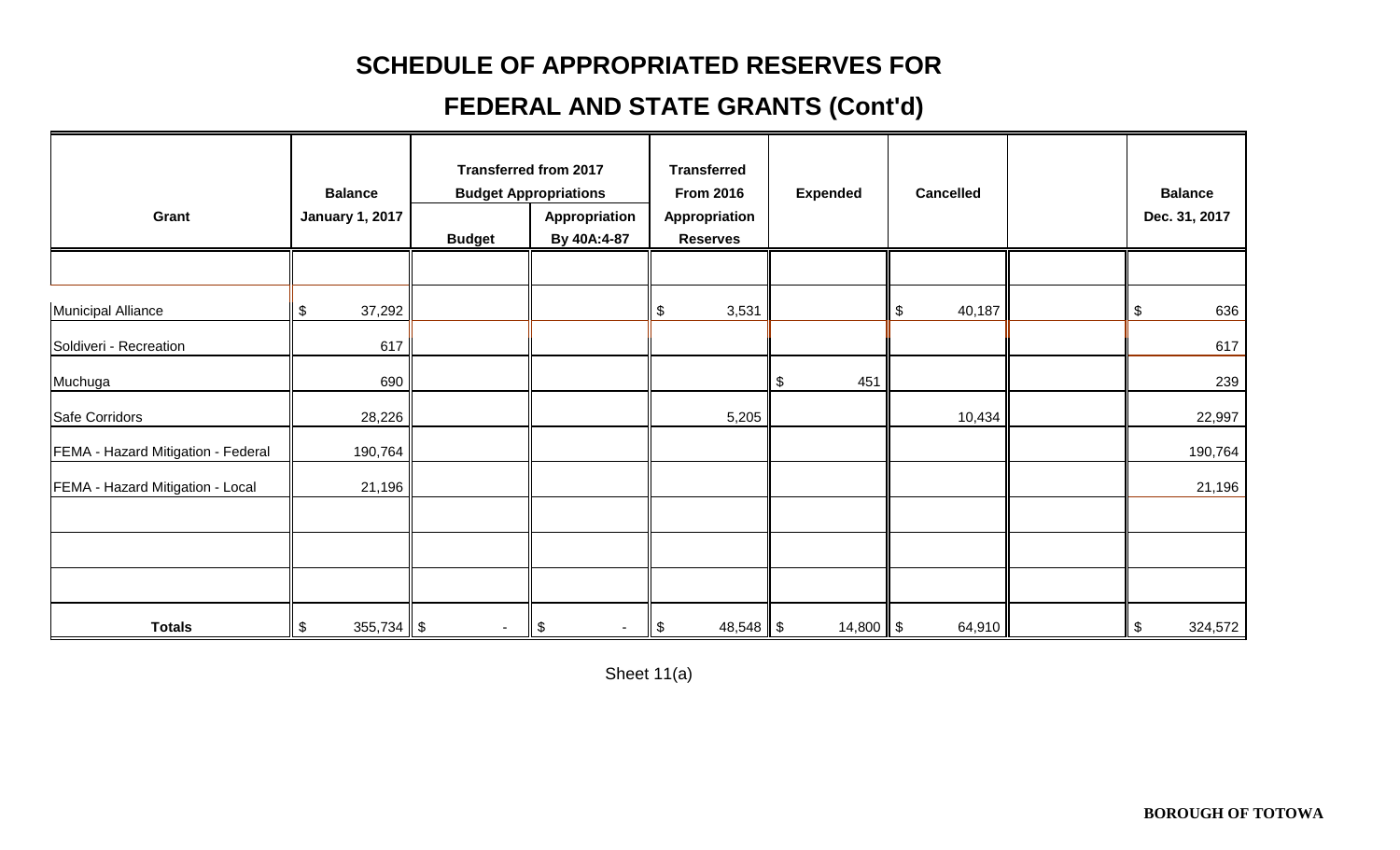## **SCHEDULE OF UNAPPROPRIATED RESERVES FOR**

## **FEDERAL AND STATE GRANTS**

| Grant                          | <b>Balance</b><br><b>January 1, 2017</b> | <b>Budget</b> | <b>Transferred from 2017</b><br><b>Budget Appropriations</b><br>Appropriation<br>By 40A:4-87 | <b>Received</b>                    |  | <b>Balance</b><br>Dec. 31, 2017 |
|--------------------------------|------------------------------------------|---------------|----------------------------------------------------------------------------------------------|------------------------------------|--|---------------------------------|
|                                |                                          |               |                                                                                              |                                    |  |                                 |
| <b>Body Armor</b>              | $\boldsymbol{\mathsf{S}}$<br>$4,178$ \$  | 4,178         |                                                                                              | $\boldsymbol{\mathsf{S}}$<br>4,519 |  | 4,519<br>$\sqrt{3}$             |
| Alcohol Ed.                    | 2,599                                    | 2,599         |                                                                                              | 2,702                              |  | 2,702                           |
| <b>Clean Communities</b>       | 23,023                                   | 23,023        |                                                                                              | 19,560                             |  | 19,560                          |
| Drunk Driving Enforcement Fund |                                          |               |                                                                                              | 7,860                              |  | 7,860                           |
| Recycling Tonnage Grant        |                                          |               |                                                                                              | 16,496                             |  | 16,496                          |
|                                |                                          |               |                                                                                              |                                    |  |                                 |
|                                |                                          |               |                                                                                              |                                    |  |                                 |
| <b>Totals</b>                  | \$<br>$29,800$ \$                        | $29,800$ \$   | $\sim$                                                                                       | 51,137<br>\$                       |  | 51,137<br>$\sqrt{3}$            |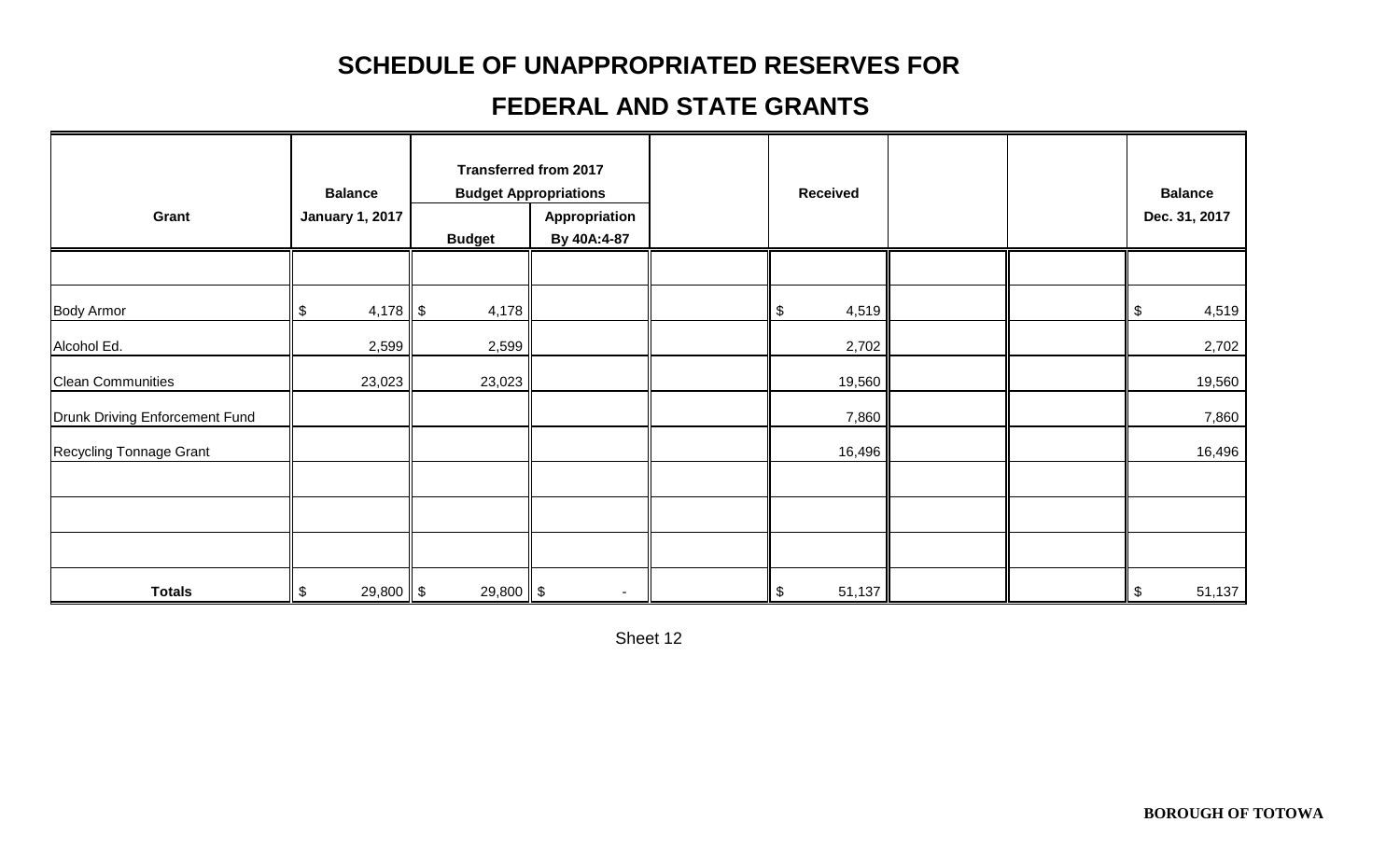# **\*LOCAL DISTRICT SCHOOL TAX**

|                                                                       |          | Debit            | Credit          |  |
|-----------------------------------------------------------------------|----------|------------------|-----------------|--|
| Balance January 1, 2017                                               |          | XXXXXXXXXX       | XXXXXXXXXX      |  |
| School Tax Payable #                                                  | 85001-00 | XXXXXXXXXX       | 4,940,810<br>\$ |  |
| School Tax Deferred<br>(Not in excess of 50% of Levy - 2016-2017)     | 85002-00 | XXXXXXXXXXX      | 3,025,266       |  |
| Levy School Year July 1, 2017 - June 30, 2018                         |          | XXXXXXXXXX       | 15,698,418      |  |
| Levy Calendar Year 2017                                               |          | XXXXXXXXXX       |                 |  |
| Paid                                                                  |          | \$<br>15,477,873 | XXXXXXXXXX      |  |
| Balance December 31, 2017                                             |          | XXXXXXXXXX       | XXXXXXXXXX      |  |
| School Tax Payable #                                                  | 85003-00 | 5,161,355        | XXXXXXXXXX      |  |
| School Tax Deferred<br>(Not in excess of 50% of Levy - 2017-2018)     | 85004-00 | 3,025,266        | XXXXXXXXXX      |  |
| * Not including Type I school debt service, emergency authorizations- |          | \$23,664,494     | \$23,664,494    |  |

schools, transfer to Board of Education for use of local schools.

# Must include unpaid requisitions.

# **MUNICIPAL OPEN SPACE TAX**

| <b>NOT APPLICABLE</b>     |          | Debit      | Credit     |
|---------------------------|----------|------------|------------|
| Balance January 1, 2017   | 85045-00 | XXXXXXXXXX |            |
|                           |          |            |            |
| 2017 Levy                 | 81105-00 | XXXXXXXXXX |            |
|                           |          |            |            |
| <b>Interest Earned</b>    |          | XXXXXXXXXX |            |
|                           |          |            |            |
| Expenditures              |          |            | XXXXXXXXXX |
|                           |          |            |            |
| Balance December 31, 2017 | 85046-00 |            | XXXXXXXXXX |
|                           |          |            |            |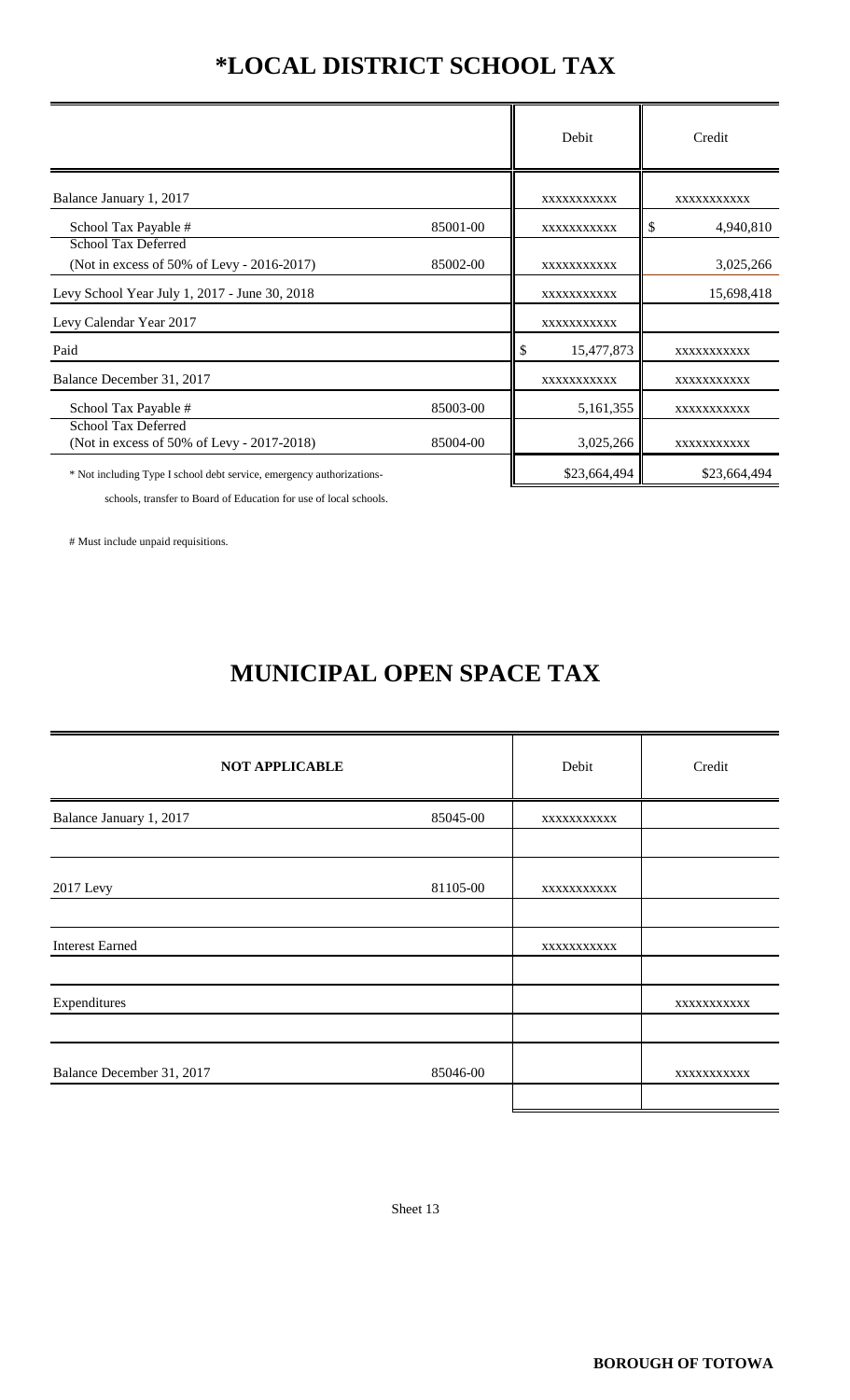# **REGIONAL SCHOOL TAX**

(Provide a separate statement for each Regional District involved)

| <b>NOT APPLICABLE</b>                                                    |          | Debit       | Credit     |
|--------------------------------------------------------------------------|----------|-------------|------------|
| Balance January 1, 2017                                                  |          | XXXXXXXXXXX | XXXXXXXXXX |
| School Tax Payable #                                                     | 85031-00 | XXXXXXXXXXX |            |
| School Tax Deferred<br>(Not in excess of 50% of Levy - 2016-2017)        | 85032-00 | XXXXXXXXXX  |            |
| Levy School Year July 1, 2017 - June 30, 2018                            |          | XXXXXXXXXXX |            |
| Levy Calendar Year 2017                                                  |          | XXXXXXXXXXX |            |
| Paid                                                                     |          |             | XXXXXXXXXX |
| Balance December 31, 2017                                                |          | XXXXXXXXXXX | XXXXXXXXXX |
| School Tax Payable #                                                     | 85033-00 |             | XXXXXXXXXX |
| <b>School Tax Deferred</b><br>(Not in excess of 50% of Levy - 2017-2018) | 85034-00 |             | XXXXXXXXXX |
| #Must include unpaid requisitions.                                       |          | \$0         | \$0        |

# Must include unpaid requisitions.

# **REGIONAL HIGH SCHOOL TAX**

(Provide a separate statement for each Regional District involved)

|                                                                          |          |   | Debit        | Credit          |  |
|--------------------------------------------------------------------------|----------|---|--------------|-----------------|--|
| Balance January 1, 2017                                                  |          |   | XXXXXXXXXX   | XXXXXXXXXX      |  |
| School Tax Payable #                                                     | 85041-00 |   | XXXXXXXXXX   | \$<br>2,685,827 |  |
| <b>School Tax Deferred</b>                                               |          |   |              |                 |  |
| (Not in excess of 50% of Levy - 2016-2017)                               | 85042-00 |   | XXXXXXXXXXX  | 2,093,009       |  |
| Levy School Year July 1, 2017 - June 30, 2018                            |          |   | XXXXXXXXXX   | 9,700,356       |  |
| Levy Calendar Year 2017                                                  |          |   | XXXXXXXXXX   |                 |  |
| Paid                                                                     |          | S | 9,650,917    | XXXXXXXXXX      |  |
| Balance December 31, 2017                                                |          |   | XXXXXXXXXX   | XXXXXXXXXX      |  |
| School Tax Payable #                                                     | 85043-00 |   | 2,735,266    | XXXXXXXXXX      |  |
| <b>School Tax Deferred</b><br>(Not in excess of 50% of Levy - 2017-2018) | 85044-00 |   | 2,093,009    | XXXXXXXXXX      |  |
| #Must include unpaid requisitions.                                       |          |   | \$14,479,192 | \$14,479,192    |  |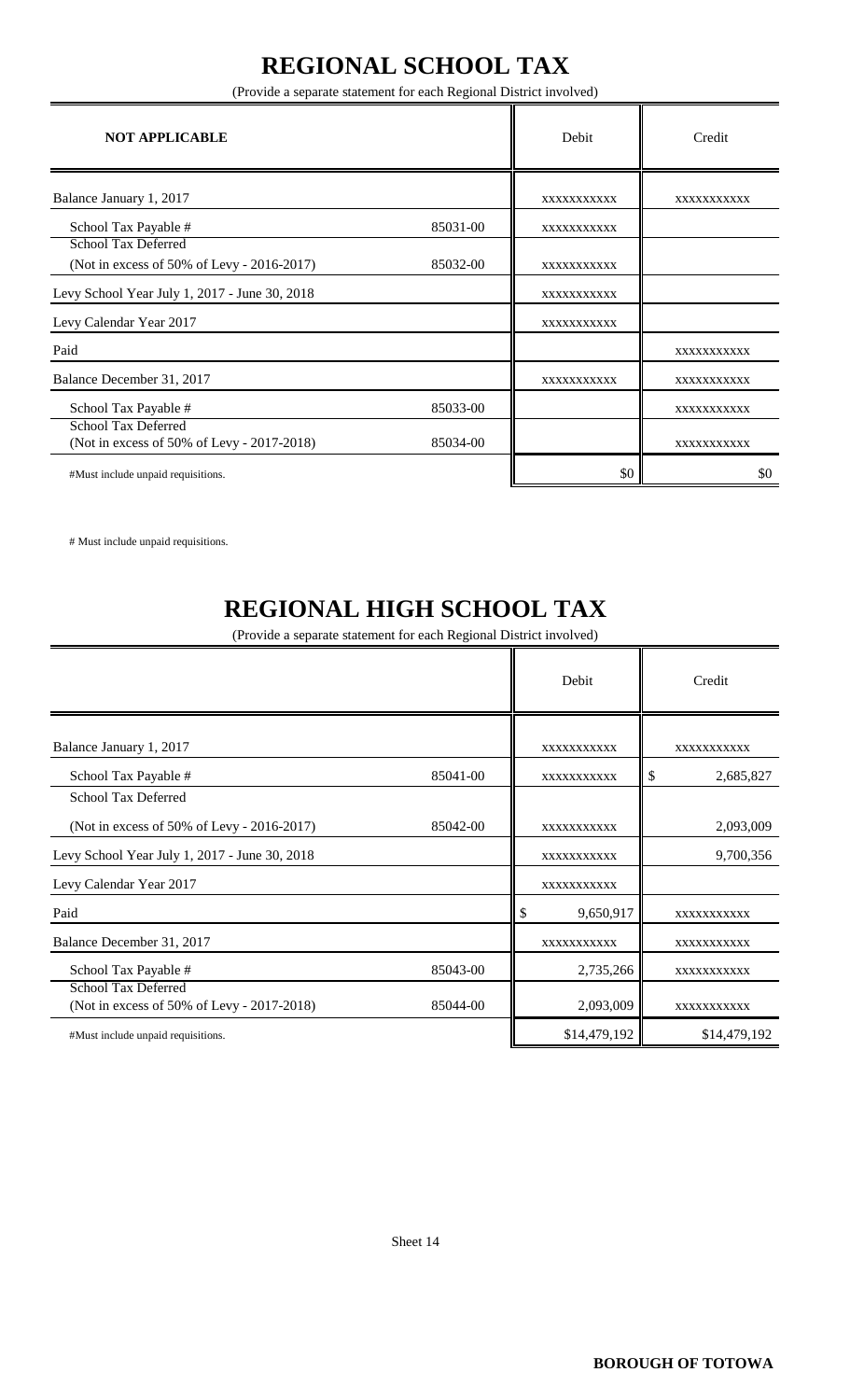## **COUNTY TAXES PAYABLE**

|                                        |          | Debit            |            | Credit      |
|----------------------------------------|----------|------------------|------------|-------------|
| Balance January 1, 2017                |          | XXXXXXXXXXX      |            | XXXXXXXXXX  |
| <b>County Taxes</b>                    | 80003-01 | XXXXXXXXXXX      |            |             |
| Due County for Added and Omitted Taxes | 80003-02 | XXXXXXXXXX       | \$         | 17,353      |
| 2017 Levy:                             |          | XXXXXXXXXXX      |            |             |
| General County                         | 80003-03 | XXXXXXXXXXX      |            | 15,394,229  |
| County Library                         | 80003-04 | XXXXXXXXXXX      |            | XXXXXXXXXX  |
| County Health                          |          | XXXXXXXXXXX      |            | XXXXXXXXXX  |
| County Open Space Preservation         |          | XXXXXXXXXX       |            | 212,801     |
| Due County for Added and Omitted Taxes | 80003-05 | XXXXXXXXXXX      |            | 32,622      |
| Paid                                   |          | \$<br>15,624,376 |            | XXXXXXXXXX  |
| Balance December 31, 2017              |          | XXXXXXXXXX       |            | XXXXXXXXXXX |
| <b>County Taxes</b>                    |          |                  |            | XXXXXXXXXXX |
| Due County for Added and Omitted Taxes |          | 32,629           |            | XXXXXXXXXX  |
|                                        |          | \$<br>15,657,005 | $\sqrt{3}$ | 15,657,005  |

## **SPECIAL DISTRICT TAXES**

| <b>NOT APPLICABLE</b>                                                |          |          | Debit       | Credit     |
|----------------------------------------------------------------------|----------|----------|-------------|------------|
| Balance January 1, 2017                                              |          | 80003-06 | XXXXXXXXXX  | XXXXXXXXXX |
| 2017 Levy: (List Each Type of District Tax Separately -see Footnote) |          |          | XXXXXXXXXXX |            |
| Fire -                                                               | 81108-00 |          | XXXXXXXXXXX |            |
| Sewer-                                                               | 81111-00 |          | XXXXXXXXXXX |            |
| Water -                                                              | 81112-00 |          | XXXXXXXXXXX |            |
| Garbage -                                                            | 81109-00 |          |             | XXXXXXXXXX |
| Open Space -                                                         | 81105-00 |          | XXXXXXXXXX  | XXXXXXXXXX |
|                                                                      |          |          | XXXXXXXXXXX | XXXXXXXXXX |
|                                                                      |          |          | XXXXXXXXXXX | XXXXXXXXXX |
| Total 2017 Levy                                                      |          | 80003-07 |             | XXXXXXXXXX |
| Paid                                                                 |          | 80003-08 |             |            |
| Balance December 31, 2017                                            |          | 80003-09 |             | XXXXXXXXXX |
|                                                                      |          |          |             |            |

Footnote: Please state the number of districts in each instance.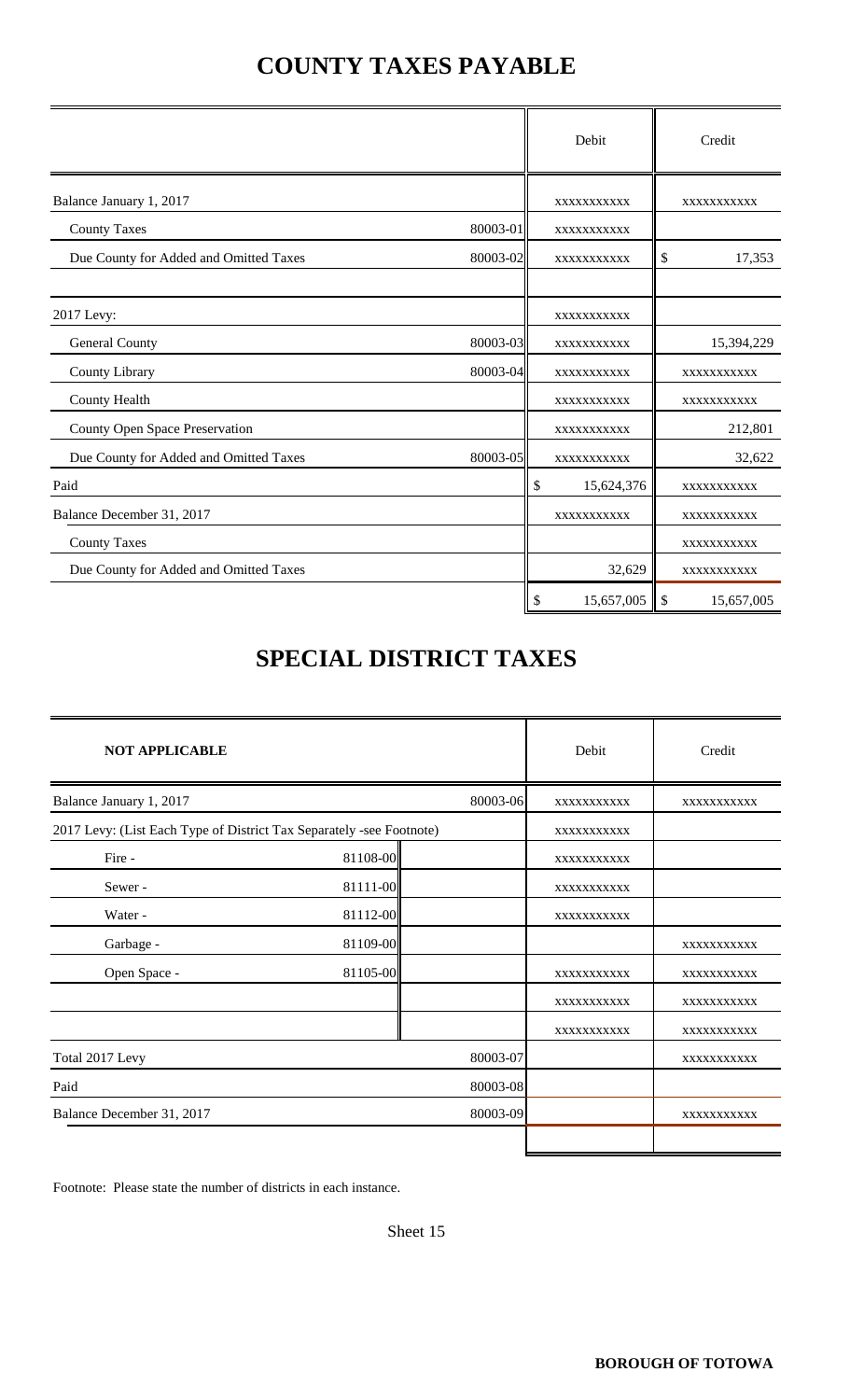## **STATE LIBRARY AID**

#### **RESERVE FOR MAINTENANCE OF FREE PUBLIC LIBRARY WITH STATE AID**

| <b>NOT APPLICABLE</b>              |          | Debit      | Credit     |
|------------------------------------|----------|------------|------------|
| Balance January 1, 2017            | 80004-01 | XXXXXXXXXX |            |
| State Library Aid Received in 2017 | 80004-02 | XXXXXXXXXX |            |
|                                    |          |            | XXXXXXXXXX |
| Expended                           | 80004-09 |            |            |
|                                    |          |            |            |
| Balance December 31, 2017          | 80004-10 | 0          |            |
|                                    |          | \$0        | \$0        |

#### **RESERVE FOR EXPENSE OF PARTICIPATION IN FREE COUNTY LIBRARY WITH STATE AID**

| Balance January 1, 2017            | 80004-03 | XXXXXXXXXXX |            |
|------------------------------------|----------|-------------|------------|
| State Library Aid Received in 2017 | 80004-04 | XXXXXXXXXXX |            |
|                                    |          |             |            |
| Expended                           | 80004-11 |             | XXXXXXXXXX |
|                                    |          |             |            |
| Balance December 31, 2017          | 80004-12 |             |            |
|                                    |          |             |            |

#### **RESERVE FOR AID TO LIBRARY OR READING ROOM WITH STATE AID(N.J.S.A. 40:54-35)**

| Balance January 1, 2017            | 80004-05 | XXXXXXXXX   |             |
|------------------------------------|----------|-------------|-------------|
| State Library Aid Received in 2017 | 80004-06 | XXXXXXXXXXX | XXXXXXXXXXX |
|                                    |          |             |             |
| Expended                           | 80004-13 |             | XXXXXXXXXXX |
|                                    |          |             |             |
| Balance December 31, 2017          | 80004-14 |             |             |
|                                    |          |             |             |

#### **RESERVE FOR LIBRARY SERVICES WITH FEDERAL AID**

| Balance January 1, 2017            | 80004-07 | XXXXXXXXXX |             |
|------------------------------------|----------|------------|-------------|
| State Library Aid Received in 2017 | 80004-08 | XXXXXXXXXX |             |
|                                    |          |            |             |
| Expended                           | 80004-15 |            | XXXXXXXXXXX |
|                                    |          |            |             |
| Balance December 31, 2017          | 80004-16 |            |             |
|                                    |          |            |             |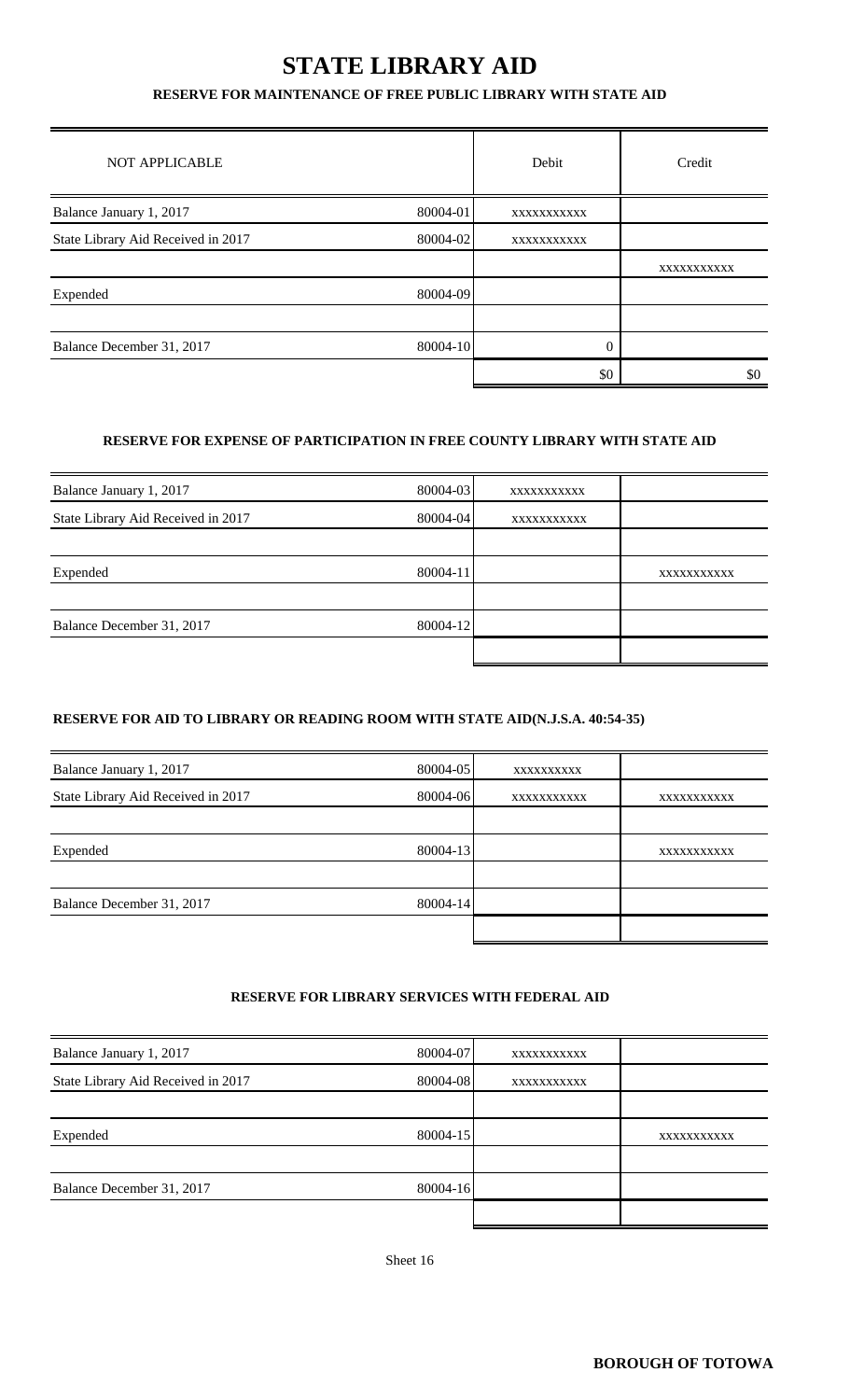## **STATEMENT OF GENERAL BUDGET REVENUES 2017**

| Source                                                                            |        | <b>Budget</b><br>$-02$ | Realized<br>$-03$ | Excess or Deficit*<br>$-04$ |
|-----------------------------------------------------------------------------------|--------|------------------------|-------------------|-----------------------------|
| <b>Surplus Anticipated</b>                                                        | 80101  | \$1,900,000            | \$1,900,000       | $\Omega$                    |
| Surplus Anticipated with Prior Written<br>Consent of Director of Local Government | 80102- |                        |                   |                             |
| Miscellaneous Revenue Anticipated:                                                |        | XXXXXXXXXXXX           | XXXXXXXXXXXX      | XXXXXXXXXXXX                |
| <b>Adopted Budget</b>                                                             |        | 2,758,864              | 3,336,356         | \$<br>577,492               |
| Added by N.J.S.A. 40A:4-87: (List on 17a)                                         |        | XXXXXXXXXXXX           | XXXXXXXXXXXX      | XXXXXXXXXXXX                |
| Attached                                                                          |        | $\theta$               | $\mathbf{0}$      | $\overline{0}$              |
| <b>Total Miscellaneous Revenue Anticipated</b>                                    | 80103- | 2,758,864              | 3,336,356         | 577,492                     |
|                                                                                   |        |                        |                   |                             |
| Receipts from Delinquent Taxes                                                    | 80104- | 500,000                | 749,614           | 249,614                     |
|                                                                                   |        |                        |                   |                             |
| Amount to be Raised by Taxation:                                                  |        | XXXXXXXXXXXX           | XXXXXXXXXXXX      | XXXXXXXXXXXX                |
| (a) Local Tax for Municipal Purposes                                              | 80105- | 11,906,808             | XXXXXXXXXXXX      | XXXXXXXXXXXX                |
| (b) Addition to Local District School Tax                                         | 80106- |                        | XXXXXXXXXXXX      | XXXXXXXXXXXX                |
| (c) Minimum Library Tax                                                           | 80121  | 712,616                | XXXXXXXXXXXX      | XXXXXXXXXXXX                |
| Total Amount to be Raised by Taxation                                             | 80107- | 12,619,424             | 13,282,633        | 663,209                     |
|                                                                                   |        | \$17,778,288           | \$19,268,603      | \$1,490,315                 |

# **ALLOCATION OF CURRENT TAX COLLECTIONS**

|                                                                                                     |          | Debit        | Credit       |
|-----------------------------------------------------------------------------------------------------|----------|--------------|--------------|
| Current Taxes Realized in Cash (Total of Item 10 or 14 on Sheet 22)                                 | 80108-00 | XXXXXXXXXXXX | \$52,471,059 |
| Amount to be Raised by Taxation                                                                     |          | XXXXXXXXXXXX | XXXXXXXXXXXX |
| <b>Local District School Tax</b>                                                                    | 80109-00 | \$15,698,418 | XXXXXXXXXXXX |
| Regional School Tax                                                                                 | 80119-00 |              | XXXXXXXXXXXX |
| Regional High School Tax                                                                            | 80110-00 | 9,700,356    | XXXXXXXXXXXX |
| <b>County Taxes</b>                                                                                 | 80111-00 | 15,607,030   | XXXXXXXXXXXX |
| Due County for Added and Omitted Taxes                                                              | 80112-00 | 32,622       | XXXXXXXXXXXX |
| <b>Special District Taxes</b>                                                                       | 80113-00 |              | XXXXXXXXXXXX |
| Municipal Open Space Tax                                                                            | 80120-00 |              |              |
| <b>Reserve for Uncollected Taxes</b>                                                                | 80114-00 | XXXXXXXXXXXX | 1,850,000    |
| Deficit in Required Collection of Current Taxes (or)                                                | 80115-00 | XXXXXXXXXXXX |              |
| Balance for Support of Municipal Budget (or)                                                        | 80116-00 | 13,282,633   | XXXXXXXXXXXX |
| *Excess Non-Budget Revenue (see footnote)                                                           | 80117-00 |              | XXXXXXXXXXXX |
| *Deficit Non-Budget Revenue (see footnote)                                                          | 80118-00 | XXXXXXXXXXXX |              |
| *These items are applicable only when there is no "Amount to be Raised by Taxation" in the "Budget" |          | \$54,321,059 | \$54,321,059 |

column of the statement at the top of this sheet. In such instances, any excess or deficit in the above

allocation would apply to "Non-Budget Revenue" only.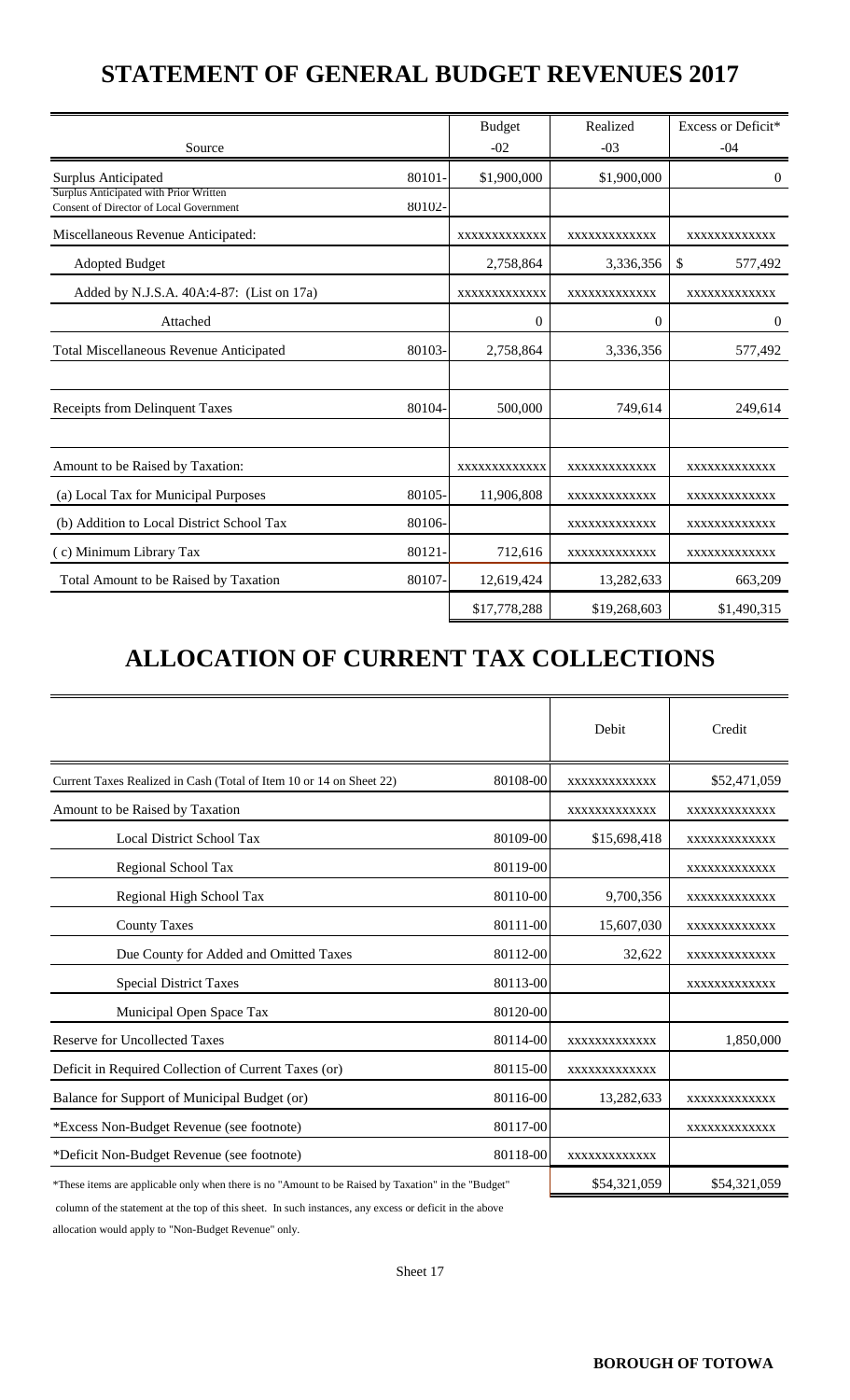### **STATEMENT OF GENERAL BUDGET REVENUES 2017**

#### **(Continued)**

#### **Miscellaneous Revenues Anticipated: Added by N.J.S. 40A:4-87**

| Source           | $\mathbf{B} \mathbf{u} \mathbf{d} \mathbf{g}$ et | $\rm Realized$ | Excess or Deficit |
|------------------|--------------------------------------------------|----------------|-------------------|
|                  |                                                  |                |                   |
|                  |                                                  |                |                   |
|                  |                                                  |                |                   |
|                  |                                                  |                |                   |
|                  |                                                  |                |                   |
|                  |                                                  |                |                   |
|                  |                                                  |                |                   |
|                  |                                                  |                |                   |
|                  |                                                  |                |                   |
|                  |                                                  |                |                   |
|                  |                                                  |                |                   |
|                  |                                                  |                |                   |
|                  |                                                  |                |                   |
|                  |                                                  |                |                   |
|                  |                                                  |                |                   |
|                  |                                                  |                |                   |
|                  |                                                  |                |                   |
|                  |                                                  |                |                   |
|                  |                                                  |                |                   |
|                  |                                                  |                |                   |
|                  |                                                  |                |                   |
|                  |                                                  |                |                   |
|                  |                                                  |                |                   |
|                  |                                                  |                |                   |
|                  |                                                  |                |                   |
|                  |                                                  |                |                   |
|                  |                                                  |                |                   |
|                  |                                                  |                |                   |
|                  |                                                  |                |                   |
|                  |                                                  |                |                   |
|                  |                                                  |                |                   |
| Total (Sheet 17) | $\$0$                                            | $\$0$          | $\$0$             |

I hereby certify that the above list of Chapter 159 insertions of revenue have been realized in cash or I have received

written notification of the award of public or private revenue. These insertions meet the statutory requirements of

N.J.S.A. 40A:4-87 and matching funds have been provided if applicable.

CFO Signature: \_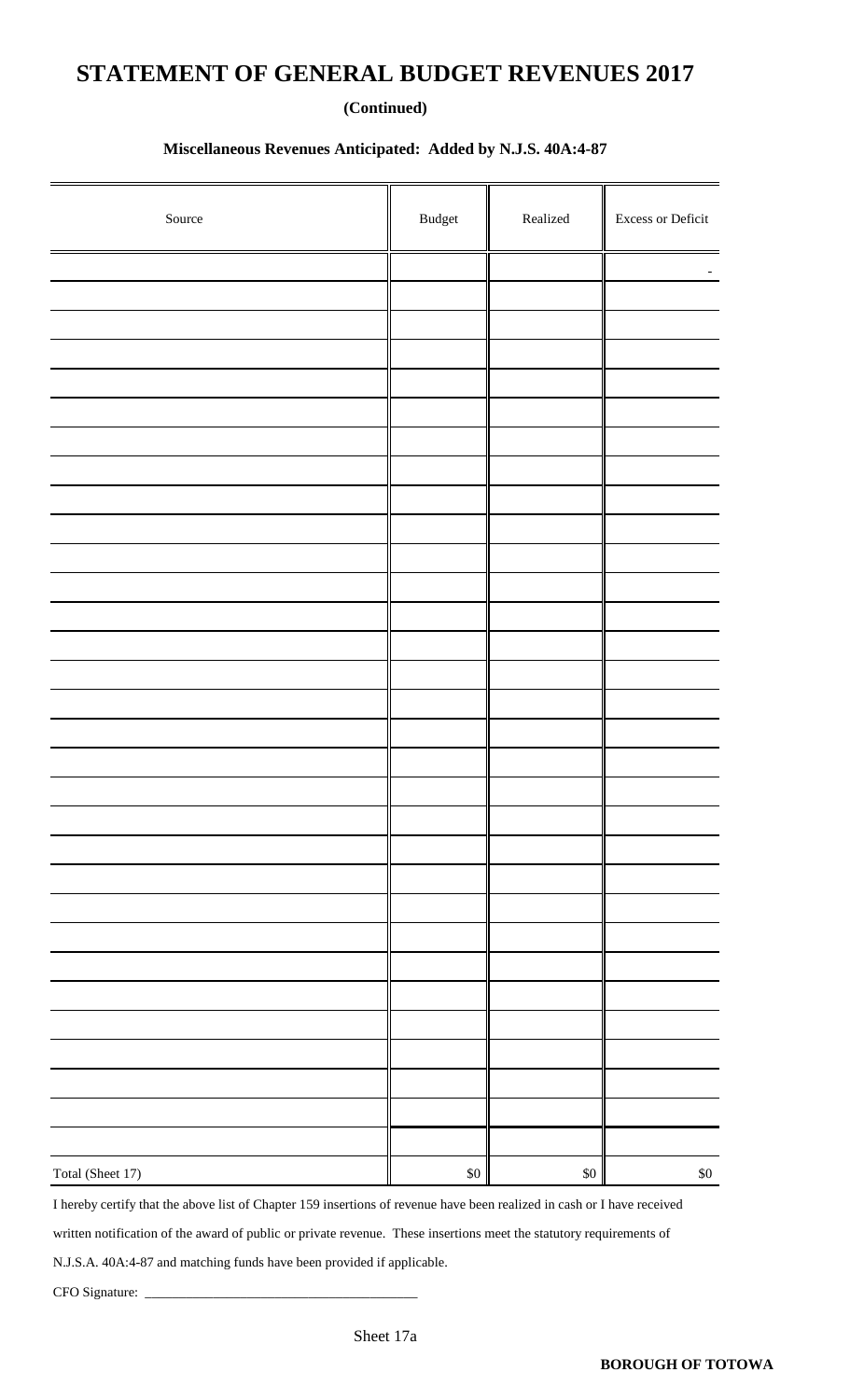## **STATEMENT OF GENERAL BUDGET APPROPRIATIONS 2017**

| 2017 Budget as Adopted                                                     |          | 80012-01     | \$17,778,288 |
|----------------------------------------------------------------------------|----------|--------------|--------------|
| 2017 Budget - Added by N.J.S. 40A:4-87                                     |          | 80012-02     |              |
| Appropriated for 2017 (Budget Statement Item 9)                            |          | 80012-03     | 17,778,288   |
| Appropriated for 2017 by Emergency Appropriation (Budget Statement Item 9) |          | 80012-04     |              |
| Total General Appropriations (Budget Statement Item 9)                     |          | 80012-05     | 17,778,288   |
| Add Overexpenditures (see footnote)                                        |          | 80012-06     |              |
| <b>Total Appropriations and Overexpenditures</b>                           |          | 80012-07     | 17,778,288   |
| Deduct Expenditures:                                                       |          |              |              |
| Paid or Charged [Budget Statement Item (L)]                                | 80012-08 | \$14,830,926 |              |
| Paid or Charged - Res. for Uncollected Taxes                               | 80012-09 | 1,850,000    |              |
| Reserved                                                                   | 80012-10 | 1,084,213    |              |
| <b>Total Expenditures</b>                                                  |          | 80012-11     | 17,765,139   |
| Unexpended Balances Canceled (see footnote)                                |          | 80012-12     | \$13,149     |

#### **FOOTNOTES - RE: OVEREXPENDITURES:**

Every appropriation overexpended in the Budget Document must be marked with an \* and must agree in the aggregate with this item. RE: UNEXPENDED BALANCES CANCELED:

Are not to be shown as "Paid or Charged" in the Budget Document. In all instances "Total Appropriations" and "Overexpenditures" must equal the sum of "Total Expenditures" and "Unexpended Balances Canceled".

## **DISTRICT SCHOOL PURPOSES SCHEDULE OF EMERGENCY APPROPRIATIONS FOR LOCAL**

#### **(EXCEPT FOR TYPE I SCHOOL DEBT SERVICE)**

| 2017 Authorizations                           |  |
|-----------------------------------------------|--|
| N.J.S. 40A:4-46 (After adoption of Budget)    |  |
| N.J.S. 40A:4-20 (Prior to adoption of Budget) |  |
| <b>Total Authorizations</b>                   |  |
| <b>Deduct Expenditures</b>                    |  |
| Paid or Charged                               |  |
| Reserved                                      |  |
| <b>Total Expenditures</b>                     |  |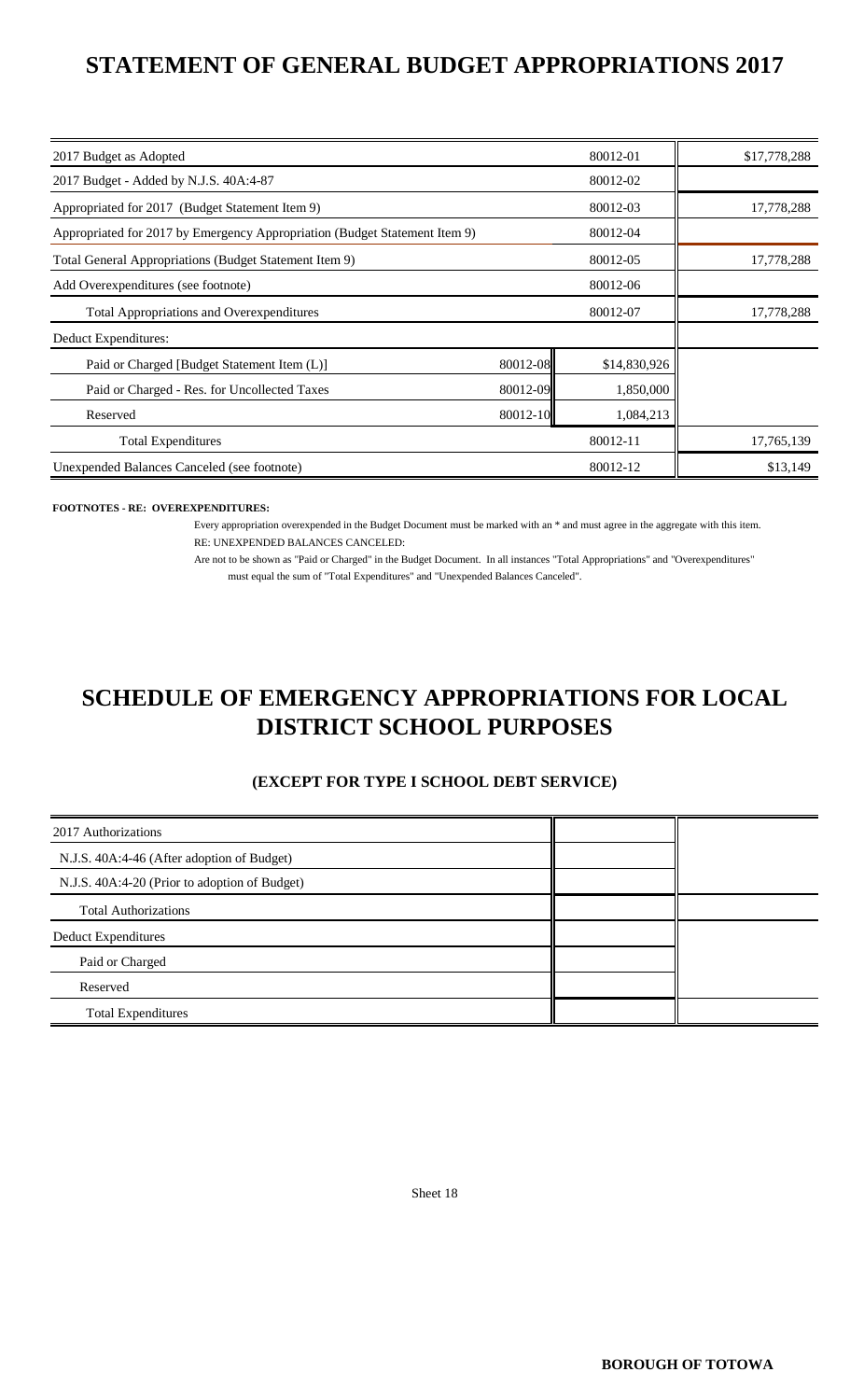## **RESULTS OF 2017 OPERATION**

### **CURRENT FUND**

|                                                                                             |          | Debit                      | Credit        |
|---------------------------------------------------------------------------------------------|----------|----------------------------|---------------|
| <b>Excess of Anticipated Revenues:</b>                                                      |          | XXXXXXXXXXX                | XXXXXXXXXXX   |
| Miscellaneous Revenues Anticipated                                                          | 80013-01 | XXXXXXXXXXX                | \$<br>577,492 |
| <b>Delinquent Tax Collections</b>                                                           | 80013-02 | XXXXXXXXXXX                | 249,614       |
|                                                                                             |          | XXXXXXXXXXX                |               |
| Required Collection of Current Taxes                                                        | 80013-03 | XXXXXXXXXXX                | 663,209       |
| Unexpended Balances of 2017 Budget Appropriations                                           | 80013-04 | XXXXXXXXXXX                | 13,149        |
| Miscellaneous Revenue Not Anticipated                                                       | 81113-   | XXXXXXXXXXX                | 723,944       |
| Miscellaneous Revenue Not Anticipated<br>Proceeds of Sale of Foreclosed Property (Sheet 27) | 81114-   | XXXXXXXXXXX                |               |
| Payments in Lieu of Taxes on Real Property                                                  | 81120-   | XXXXXXXXXXX                |               |
|                                                                                             |          | XXXXXXXXXXX                |               |
| Unexpended Balances of 2016 Appropriation Reserves                                          | 80013-05 | XXXXXXXXXXX                | 398,010       |
| Prior Year Interfunds Returned in 2017                                                      | 80013-06 | XXXXXXXXXXX                | 165,630       |
| <b>Cancelled Appropriated Grant Reserves</b>                                                |          | XXXXXXXXXXX                | 9,572         |
| Lapsed 2016 Appropriation Reserves - Swim Pool Utility Operating Fund                       |          | XXXXXXXXXXX                | 20,047        |
| <b>Statutory Excess Animal Control</b>                                                      |          | XXXXXXXXXXX                | 647           |
|                                                                                             |          | XXXXXXXXXXX                |               |
| Deferred School Tax Revenue: (See School Taxes, Sheets 13 & 14)                             |          | XXXXXXXXXXX                | XXXXXXXXXXX   |
| Balance - January 1, 2017                                                                   | 80013-07 | $\mathcal{S}$<br>5,118,275 | XXXXXXXXXXX   |
| Balance - December 31, 2017                                                                 | 80013-08 | XXXXXXXXXXX                | 5,118,275     |
| Deficit in Anticipated Revenues:                                                            |          | XXXXXXXXXXX                | XXXXXXXXXXXX  |
| Miscellaneous Revenues Anticipated                                                          | 80013-09 |                            | XXXXXXXXXXX   |
| <b>Delinquent Tax Collections</b>                                                           | 80013-10 |                            | XXXXXXXXXXX   |
|                                                                                             |          |                            | XXXXXXXXXXX   |
| Required Collection of Current Taxes                                                        | 80013-11 |                            | XXXXXXXXXXX   |
| Interfund Advance Originating in 2017                                                       | 80013-12 | 43,706                     | XXXXXXXXXXX   |
| Prior Year Senior Citizen and Veterans Disallowed by State                                  |          | 750                        | XXXXXXXXXXX   |
|                                                                                             |          |                            | XXXXXXXXXXX   |
|                                                                                             |          |                            | XXXXXXXXXXX   |
|                                                                                             |          |                            | XXXXXXXXXXX   |
| Deficit Balance - To Trial Balance (Sheet 3)                                                | 80013-13 | XXXXXXXXXXX                |               |
| Surplus Balance - To Surplus (Sheet 21)                                                     | 80013-14 | 2,776,858                  | XXXXXXXXXXX   |
|                                                                                             |          | \$7,939,589                | \$7,939,589   |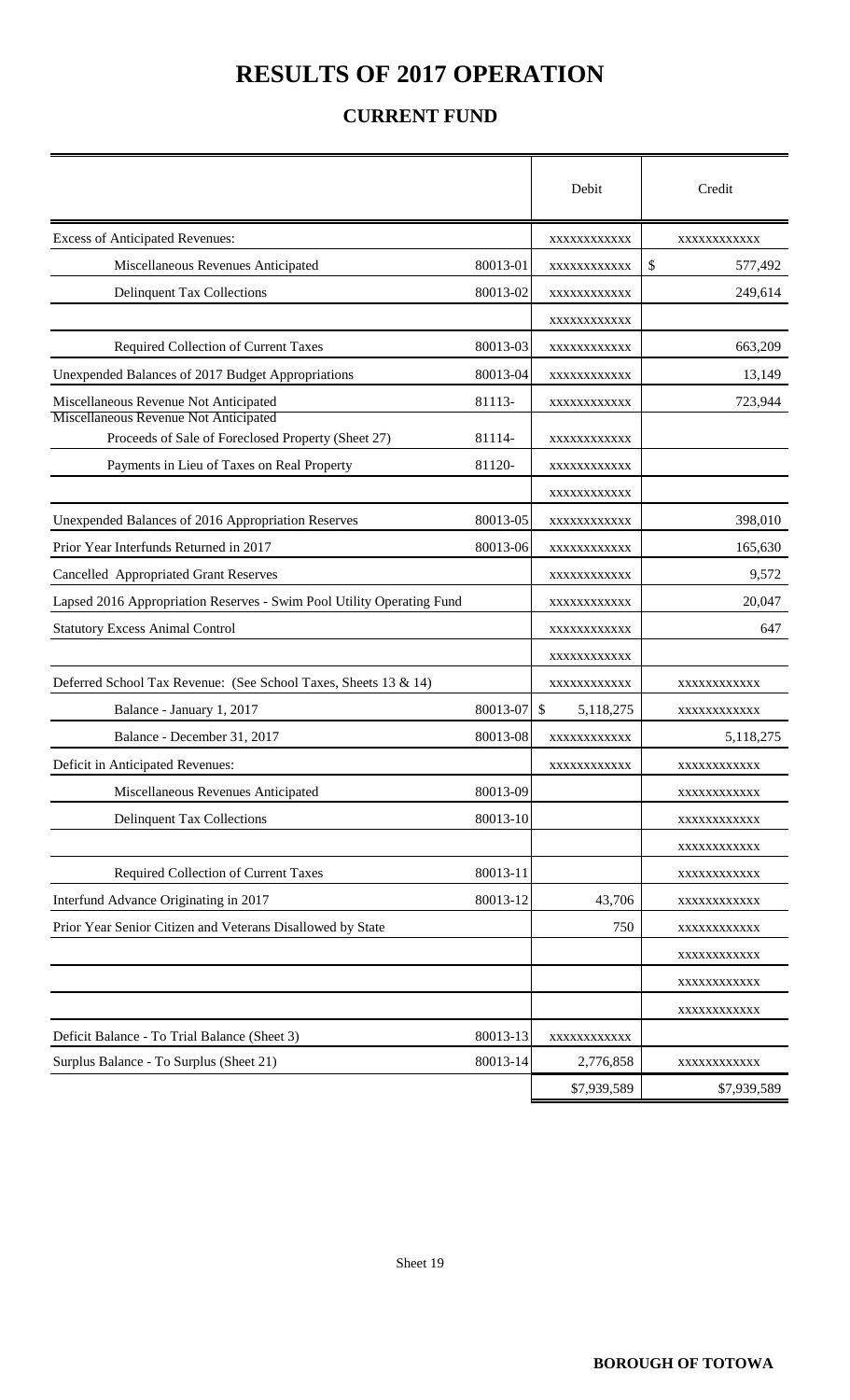# **SCHEDULE OF MISCELLANEOUS REVENUES NOT ANTICIPATED**

| <b>SOURCE</b>                                                     | <b>AMOUNT REALIZED</b> |
|-------------------------------------------------------------------|------------------------|
| Rents                                                             | \$323,261              |
| Interest on Investments                                           | 99,944                 |
| <b>Host Community Fees</b>                                        | 78,552                 |
| <b>Accident Reports</b>                                           | 4,907                  |
| Refunds                                                           | 17,455                 |
| Administrative Fee Police Outside Duty                            | 152,975                |
| Administrative Fee - Sr. Citizens & Veterans Deductions           | 2,158                  |
| Administrative Fee - Homestead Rebate                             | 577                    |
| Other                                                             | 11,264                 |
| Copies                                                            | 437                    |
| Motor Vehicle Fees                                                | 14,811                 |
| Interest on Assessments                                           | 9,863                  |
| Cancelled Escrow Balances (Other Trust Fund)                      | 7,740                  |
|                                                                   |                        |
| Total Amount of Miscellaneous Revenues Not Anticipated (Sheet 19) | \$723,944              |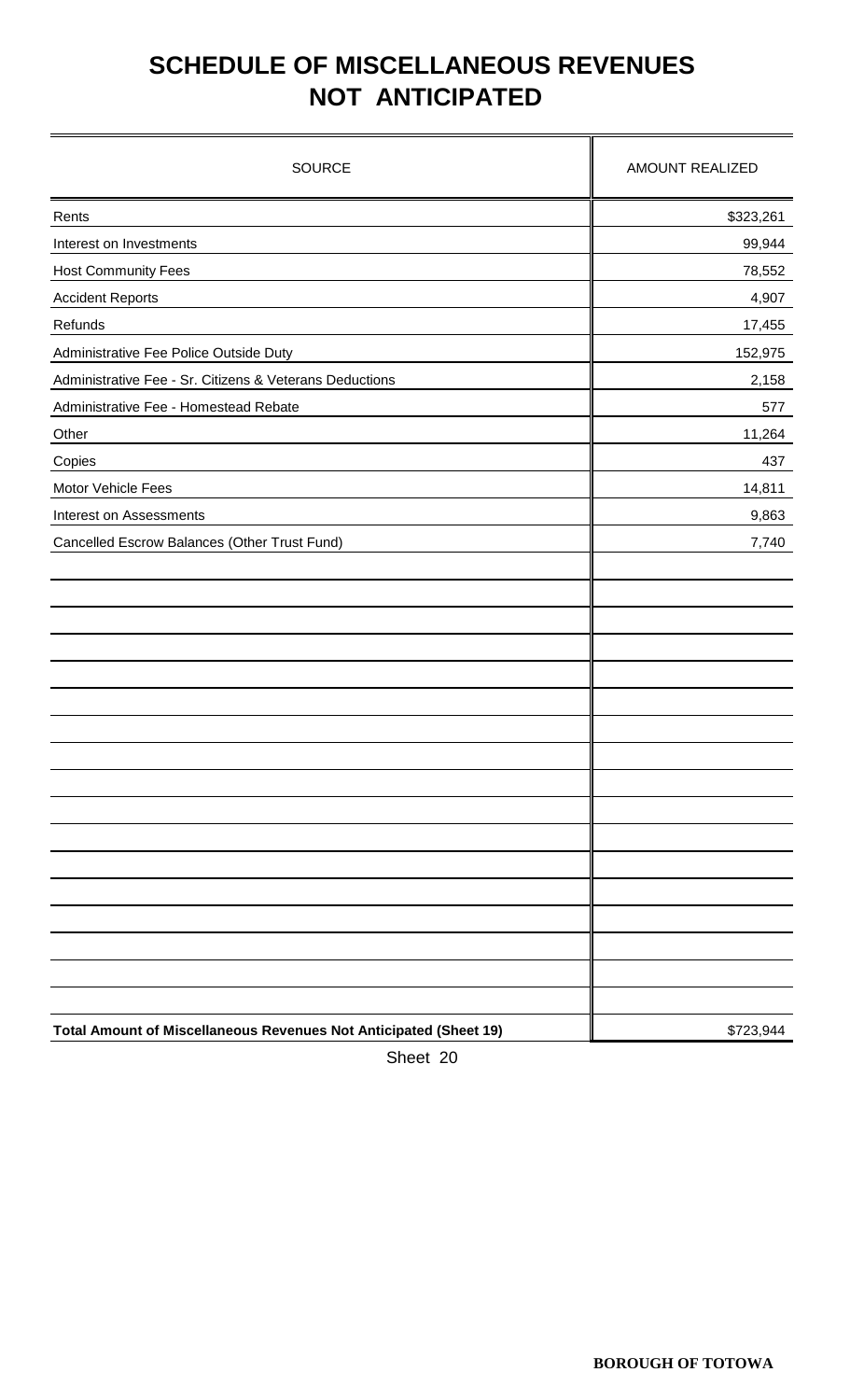### **SURPLUS - CURRENT FUND**

## **YEAR 2017**

|    |                                                                                                             |          | Debit        | Credit                       |
|----|-------------------------------------------------------------------------------------------------------------|----------|--------------|------------------------------|
|    | Balance - January 1, 2017                                                                                   | 80014-01 | XXXXXXXXXXXX | \$3,368,121                  |
| 2. |                                                                                                             |          | XXXXXXXXXXXX |                              |
| 3. | Excess Resulting from 2017 Operations                                                                       | 80014-02 | XXXXXXXXXXXX | 2,776,858                    |
| 4. | Amount Appropriated in the 2017 Budget-Cash                                                                 | 80014-03 | \$1,900,000  | XXXXXXXXXXXX                 |
| 5. | Amount Appropriated in 2017 Budget with Prior Writ-<br>ten Consent of Director of Local Government Services | 80014-04 |              | XXXXXXXXXXXX<br>XXXXXXXXXXXX |
| 6. |                                                                                                             |          |              | XXXXXXXXXXXX                 |
| 7. | Balance - December 31, 2017                                                                                 | 80014-05 | 4,244,979    | XXXXXXXXXXXX                 |
|    |                                                                                                             |          | \$6,144,979  | \$6,144,979                  |

### **ANALYSIS OF BALANCE - DECEMBER 31, 2017 (FROM CURRENT FUND - TRIAL BALANCE)**

| Cash                                                                        |          | 80014-06 \$ | 18,731,899  |
|-----------------------------------------------------------------------------|----------|-------------|-------------|
| Investments                                                                 |          | 80014-07    |             |
|                                                                             |          |             |             |
| Sub-Total                                                                   |          |             | 18,731,899  |
| Deduct Cash Liabilities Marked with "C" on Trial Balance                    |          | 80014-08    | 14,763,904  |
| Cash Surplus                                                                |          | 80014-09    | 3,967,995   |
| Deficit in Cash Surplus                                                     |          | 80014-10    |             |
| Other Assets Pledged to Surplus:*                                           |          |             |             |
| (1) Due from State of N.J. Senior<br><b>Citizens and Veterans Deduction</b> | 80014-16 |             |             |
| Deferred Charges #                                                          | 80014-12 |             |             |
| Cash Deficit #                                                              | 80014-13 |             |             |
| Grants Receivable #                                                         |          | 276,984     |             |
|                                                                             |          |             |             |
|                                                                             |          |             |             |
| <b>Total Other Assets</b>                                                   |          | 80014-14    | 276,984     |
| * IN THE CASE OF A "DEFICIT IN CASH SURPLUS", OTHER ASSETS                  |          | 80014-15    | \$4,244,979 |

 WOULD ALSO BE PLEDGED TO CASH LIABILITIES. # MAY NOT BE ANTICIPATED AS NON-CASH SURPLUS IN 2018 BUDGET.

(1) MAY BE ALLOWED UNDER CERTAIN CONDITIONS.

NOTE: Deferred charges for authorizations under N.J.S.A. 40A:4-55 (Tax Map, etc.), N.J.S. 40A:4-55 (Flood Damage, etc.) N.J.S. 40A:4-55.1 (Roads and Bridges, etc.) and N.J.S. 40A:4-55.13 (Public Exigencies, etc.) to the extent of emergency notes issued and outstanding for such purposes, together with such emergency notes, may be omitted from this analysis.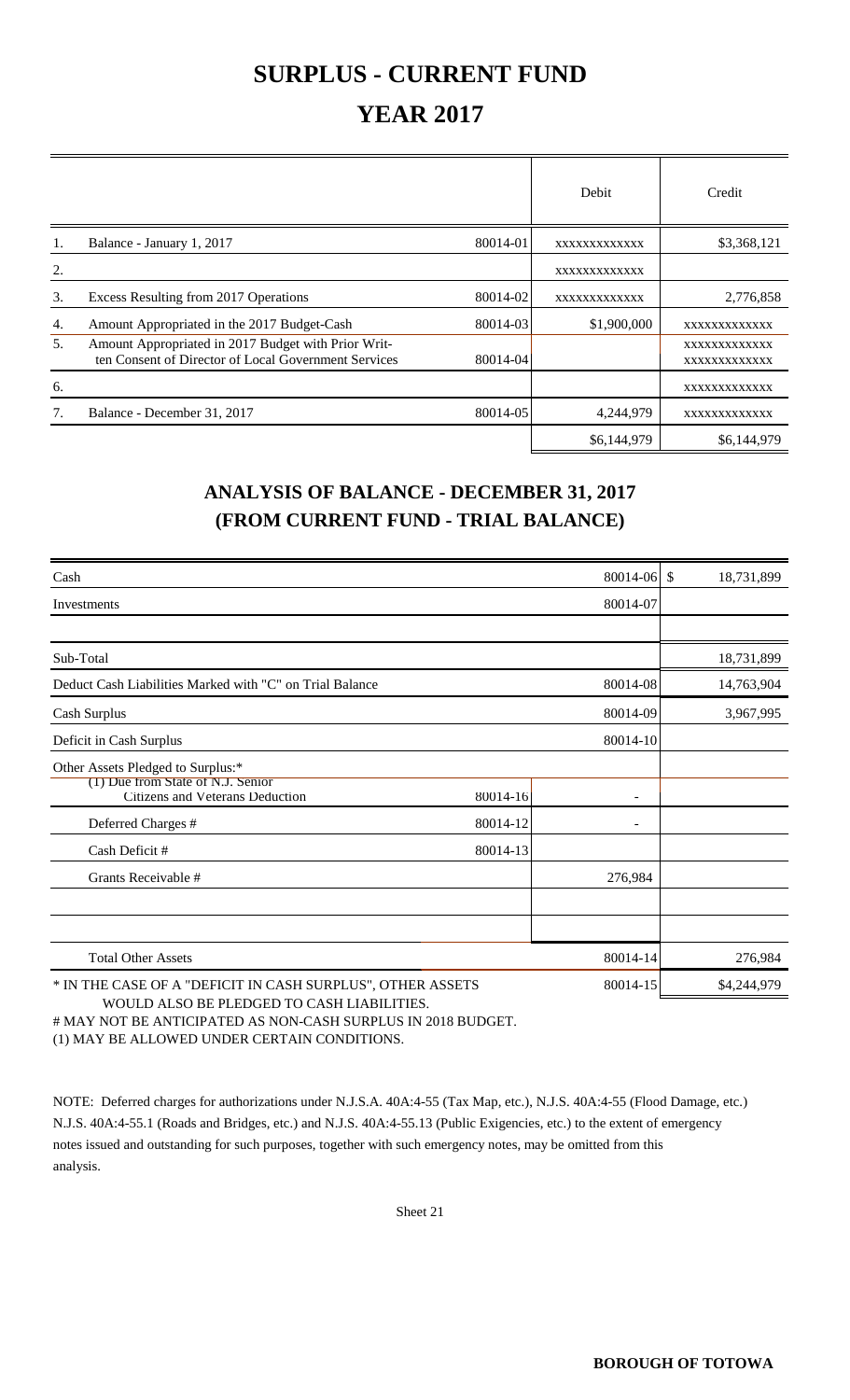#### **(FOR MUNICIPALITIES ONLY)**

#### **CURRENT TAXES - 2017 LEVY**

| 1.        | Amount of Levy as per Duplicate (Analysis) #                                          |                    | 82101-00              | \$53,628,437<br>$\mathbb{S}$ |
|-----------|---------------------------------------------------------------------------------------|--------------------|-----------------------|------------------------------|
|           | <b>or</b>                                                                             |                    |                       |                              |
|           | (Abstract of Ratables)                                                                |                    | 82113-00              | \$                           |
| 2.        | Amount of Levy - Special District Taxes                                               |                    | 82102-00              | \$                           |
| 3.        | Amount Levied for Omitted Taxes under<br>N.J.S.A. 54:4-63.12 et seq.                  |                    | 82103-00              | \$<br>\$3,935                |
| 4.        | Amount Levied for Added Taxes under<br>N.J.S.A. 54:4-63.1 et seq.                     |                    | 82104-00              | \$<br>111,840                |
| 5a.       | Subtotal 2016 Levy                                                                    | \$53,744,212       |                       |                              |
| 5b.<br>5. | Reductions due to tax appeals**<br>Total 2016 Levy                                    |                    | 82106-00              | \$<br>\$53,744,212           |
| 6.        | <b>Transferred to Tax Title Liens</b>                                                 |                    | 82107-00              | \$<br>1,189                  |
| 7.        | <b>Transferred to Foreclosed Property</b>                                             |                    | 82108-00              | \$                           |
| 8.        | Remitted, Abated or Canceled                                                          |                    | 82109-00              | \$<br>80,560                 |
| 9.        | <b>Discount Allowed</b>                                                               |                    | 82110-00              | \$                           |
| 10.       | Collected in Cash: In 2016                                                            | 82121-00           | \$542,980             |                              |
|           | In 2017 *                                                                             |                    | 82122-00 \$51,863,014 |                              |
|           | Homestead Benefit Credit                                                              |                    | \$459,195             |                              |
|           | State's Share of 2017 Senior Citizens and<br><b>Veterans Deductions allowed</b>       | 82123-00           | \$105,870             |                              |
|           | Total To Line 14                                                                      |                    | 82111-00 \$52,971,059 |                              |
| 11.       | <b>Total Credits</b>                                                                  |                    |                       | 53,052,808                   |
| 12.       | Amount Outstanding - December 31, 2017                                                |                    | 83120-00              | \$691,404                    |
| 13.       | Percentage of Cash Collections to Total 2017 Levy,<br>(Item 10 divided by Item 5c) is | 98.56%<br>82112-00 |                       |                              |

*Note: If Municipality conducted Accelerated Tax Sale or Tax Levy Sale check here [ ] & complete sheet 22a*

14. Calculation of Current Taxes Realized in Cash:

| Total of Line 10                                                          | \$52,971,059 |
|---------------------------------------------------------------------------|--------------|
| Less: Reserve for Tax Appeals Pending<br>in State Division of Tax Appeals | 500,000      |
| To Current Taxes Realized in Cash (Sheet 17)                              | \$52,471,059 |

- Note A: In showing the above percentage, the following should be noted: Where Item 5 shows \$1,500,000.00, and Item 10 shows \$1,049,977.50, the percentage represented by the cash collections would be \$1,049,977.50 / \$1,500,000, or .699985. The correct percentage to be shown as Item 13 is 69.99% and not 70.00%, nor 69.999%
- # Note: On Item 1, if Duplicate (Analysis) Figure is used, be sure to include Senior Citizens and Veteran Deductions.

\* Include overpayments applied as part of 2017 collections.

\*\*Tax appeals pursuant to R.S. 54:3-21 et seq and/or R.S. 54:48-1 et seq approved by resolution to the governing body prior to introduction of municipal budget. (N.J.S.A. 40A:4-41)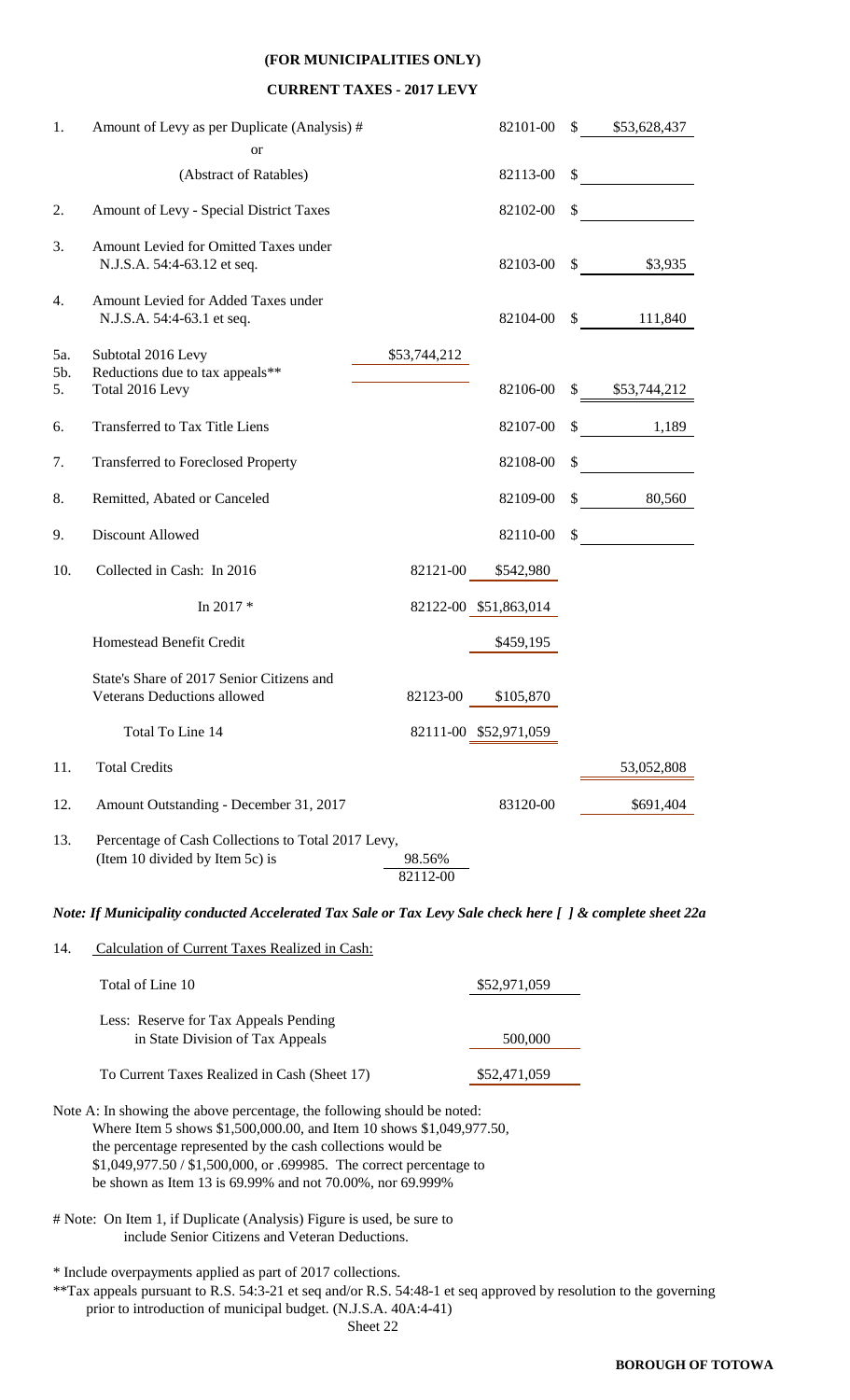### **ACCELERATED TAX SALE/TAX LEVY SALE - CHAPTER 99**

### **To Calculate Underlying Tax Collection Rate For 2017**

Utilize this sheet only if you conducted an Accelerated Tax Sale or Tax Levy Sale pursuant to Chapter 99, P.L. 1997.

#### **(1) Utilizing Accelerated Tax Sale**

| Percentage of Collection Excluding Accelerated Tax Sale Proceeds |  | $\frac{0}{0}$ |
|------------------------------------------------------------------|--|---------------|

#### **(2) Utilizing Tax Levy Sale**

| Percentage of Collection Excluding Tax Levy Sale Proceeds |  | $\%$ |
|-----------------------------------------------------------|--|------|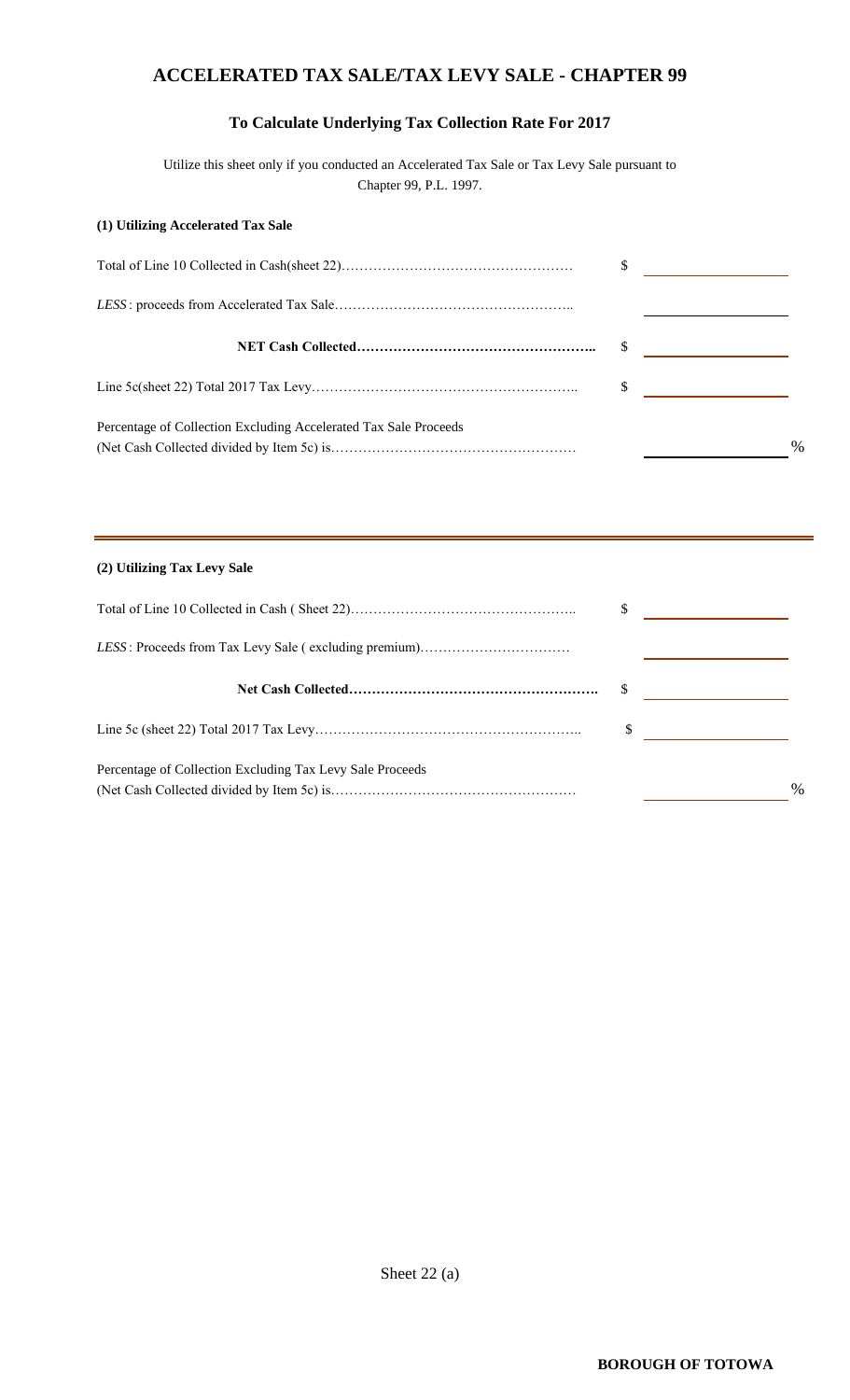# **SCHEDULE OF DUE FROM/TO STATE OF NEW JERSEY FOR SENIOR CITIZENS AND VETERANS DEDUCTIONS**

|     |                                                                         | Debit        | Credit       |
|-----|-------------------------------------------------------------------------|--------------|--------------|
| 1.  | Balance - January 1, 2017                                               | XXXXXXXXXXXX | XXXXXXXXXXXX |
|     | Due From State of New Jersey                                            |              | XXXXXXXXXXXX |
|     | Due to State of New Jersey                                              | XXXXXXXXXXXX | 78,882<br>\$ |
| 2.  | Sr. Citizens Deductions Per Tax Billings                                | 30,000       | XXXXXXXXXXXX |
| 3.  | Veterans Deductions Per Tax Billings                                    | 75,500       | XXXXXXXXXXXX |
| 4.  | Senior Citizens Deductions Allowed By Tax Collector                     | 2,250        | XXXXXXXXXXXX |
| 5.  | Veterans Deductions Allowed By Tax Collector                            | 250          |              |
| 6.  | Veterans Deductions Allowed By Tax Collector-2016 Taxes                 |              | XXXXXXXXXXXX |
| 7.  | Vet Deductions Disallowed By Tax Collector                              | XXXXXXXXXXXX |              |
| 8.  | Sr. Citizens/Disabled Deductions Disallowed by Tax Collector            | XXXXXXXXXXXX | 2,130        |
| 9.  | Sr. Citizens/Veterans Deductions Disallowed by State - Prior Year Taxes | XXXXXXXXXXXX | 750          |
| 10. | Received in Cash from State                                             | XXXXXXXXXXXX | 107,893      |
| 11. |                                                                         |              |              |
| 12. |                                                                         |              |              |
| 13. | Balance - December 31, 2017                                             | XXXXXXXXXXXX | XXXXXXXXXXXX |
|     | Due From State of New Jersey                                            | XXXXXXXXXXXX |              |
|     | Due To State of New Jersey                                              | 81,655       | XXXXXXXXXXXX |
|     |                                                                         | \$189,655    | \$189,655    |

Calculation of Amount to be included on Sheet 22, Item 10 - 2017 Senior Citizens and Veterans Deductions Allowed

| Line 2               | \$30,000  |
|----------------------|-----------|
|                      |           |
| Line 3               | 75,500    |
|                      |           |
| Line $4 & 5$         | 2,500     |
|                      |           |
| Sub - Total          | 108,000   |
|                      |           |
| Less: Line $6 & 7$   | 2,130     |
|                      |           |
| To Line 10, Sheet 22 | \$105,870 |
|                      |           |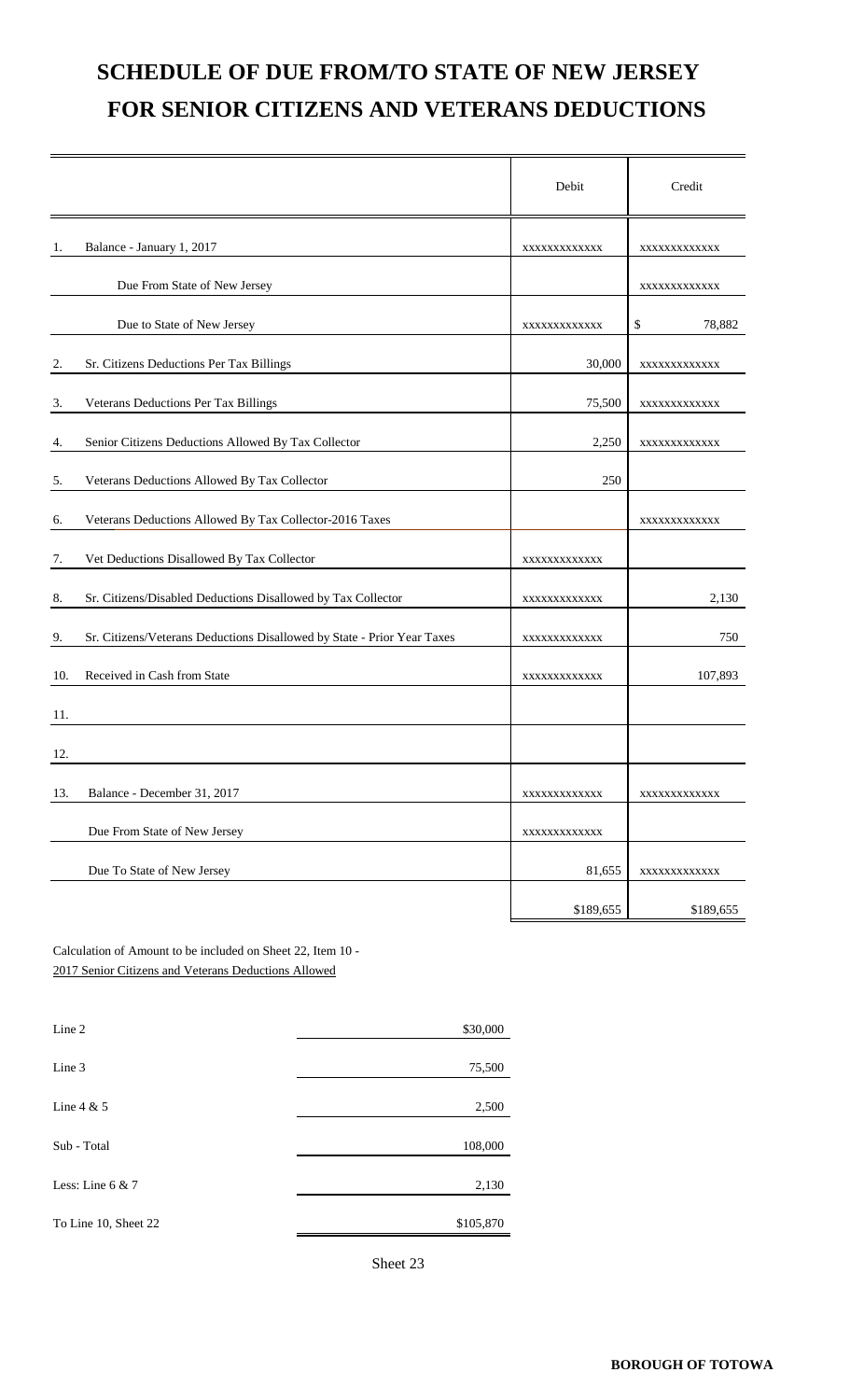## **SCHEDULE OF RESERVE FOR TAX APPEALS PENDING -**

## **(NJSA 54:3-27)**

|                                                                                                |    |             | Debit           |               | Credit      |
|------------------------------------------------------------------------------------------------|----|-------------|-----------------|---------------|-------------|
| Balance January 1, 2017                                                                        |    |             | XXXXXXXXXXX     | \$            | 2,956,267   |
| <b>Taxes Pending Appeals</b>                                                                   | \$ | 2,956,267   | XXXXXXXXXXX     |               | XXXXXXXXXXX |
| <b>Interest Earned on Taxes Pending Appeals</b>                                                |    |             | XXXXXXXXXXX     |               | XXXXXXXXXXX |
| Contested Amount of 2017 Taxes Collected which are<br>Pending State Appeal (Item 14, Sheet 22) |    |             | XXXXXXXXXXX     |               | 500,000     |
| <b>Interest Earned on Taxes Pending State Appeals</b>                                          |    | XXXXXXXXXXX |                 |               |             |
| 2017 Budget Appropriation                                                                      |    | XXXXXXXXXXX |                 | 170,000       |             |
| Cash paid to Appellants (Including 5% Interest from Date of Payment)                           |    |             | \$<br>1,267,944 |               | XXXXXXXXXXX |
| Closed to Results of Operations                                                                |    |             |                 |               |             |
| (Portion of Appeal won by Municipality, incl. Interest)                                        |    |             |                 |               | XXXXXXXXXXX |
|                                                                                                |    |             |                 |               |             |
| Balance December 31, 2017                                                                      |    |             | 2,358,323       |               | XXXXXXXXXXX |
| Taxes Pending Appeals*                                                                         | \$ | 2,358,323   | XXXXXXXXXXX     |               | XXXXXXXXXXX |
| <b>Interest Earned on Taxes Pending Appeals</b>                                                |    | $\theta$    | XXXXXXXXXXX     |               | XXXXXXXXXXX |
| * Includes State Tax Court and County Board of                                                 |    |             | \$<br>3,626,267 | <sup>\$</sup> | 3,626,267   |

Taxation Appeals Not Adjusted by December 31, 2017

Signature of Tax Collector

License # Date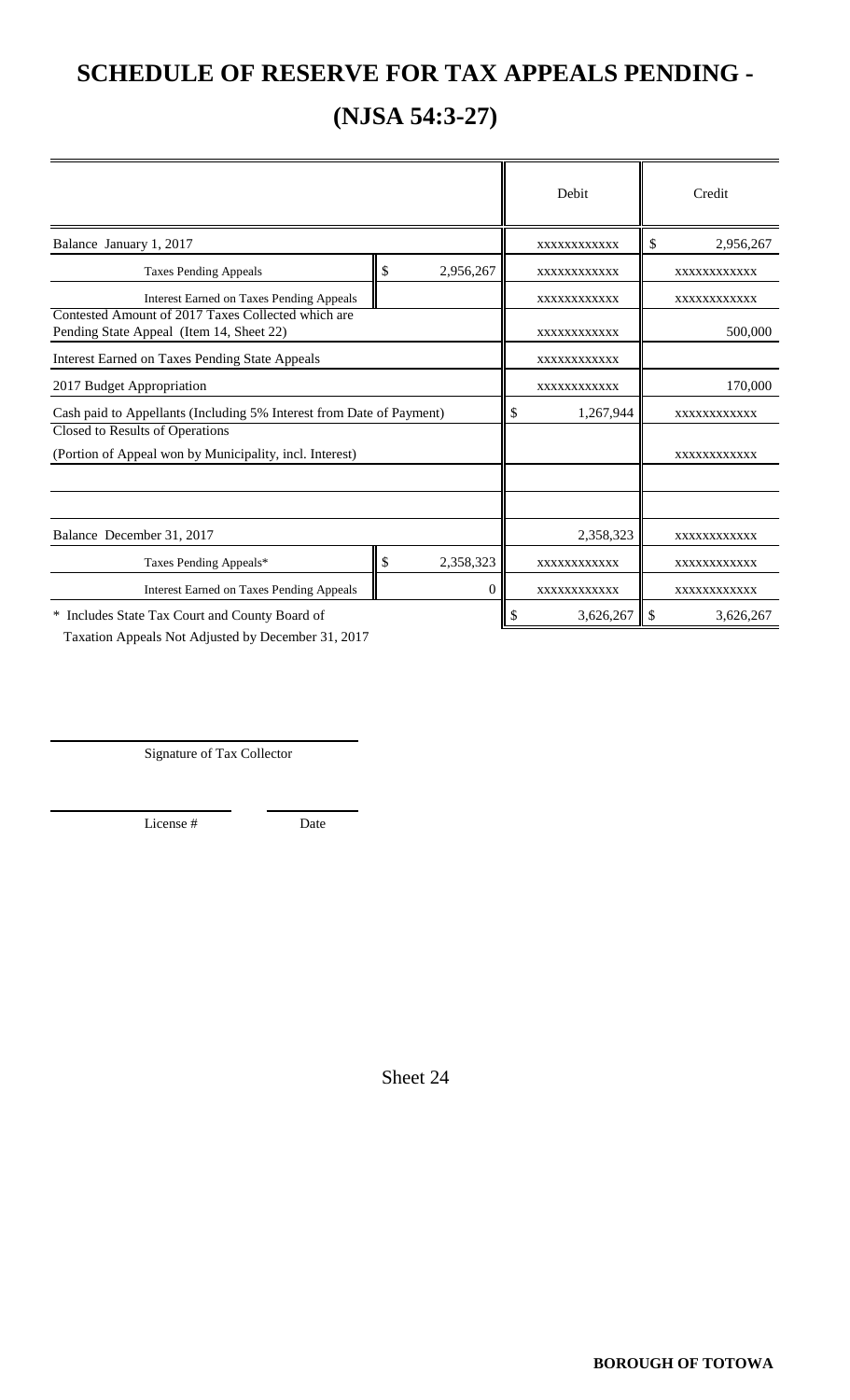# COMPUTATION OF APPROPRIATION: RESERVE FOR UNCOLLECTED TAXES AND AMOUNT TO BE RAISED BY TAXATION IN 2018 MUNICIPAL BUDGET

 $\overline{\phantom{a}}$ 

 $\overline{\mathbf{r}}$ 

|                                                                     |             |                              | <b>YEAR 2018</b>                          | <b>YEAR 2017</b>        |
|---------------------------------------------------------------------|-------------|------------------------------|-------------------------------------------|-------------------------|
| 1. Total General Appropriations for 2018 Municipal Budget Statement |             |                              |                                           |                         |
| Item 8(L) (Exclusive of Reserve for Uncollected Taxes)              |             | 80015-                       |                                           | XXXXXXXXX               |
|                                                                     | Actual      | 80016-                       |                                           | 15,698,418              |
| 2. Local District School Tax -                                      |             |                              |                                           |                         |
|                                                                     | Estimate ** | 80017-                       | 16,483,339                                | XXXXXXXXX               |
|                                                                     | Actual      | 80025                        |                                           |                         |
| 3. Regional School District Tax -                                   |             |                              |                                           |                         |
|                                                                     | Estimate *  | 80026-<br>80018-             |                                           | XXXXXXXXX               |
| 4. Regional High School Tax                                         | Actual      | ------------------------     |                                           | 9,700,356               |
| School Budget                                                       | Estimate *  | 80019-                       | 10,185,374                                | XXXXXXXXX               |
|                                                                     | Actual      | 80020-                       |                                           | 15,639,652              |
| 5. County Tax -                                                     |             | --------------------------   |                                           |                         |
|                                                                     | Estimate *  | 80021                        | 16,421,635                                | XXXXXXXXX               |
|                                                                     | Actual      | 80022                        |                                           |                         |
| 6. Special District Taxes -                                         |             | ---------------------------- |                                           |                         |
|                                                                     | Estimate *  | 80023-                       |                                           | XXXXXXXXXX              |
|                                                                     | Actual      | 80027                        |                                           |                         |
| 7. Municipal Open Space Tax -                                       |             |                              |                                           |                         |
|                                                                     | Estimate *  | 80028-                       |                                           | XXXXXXXXX               |
|                                                                     |             |                              |                                           |                         |
| 8. Total General Appropriations & Other Taxes                       |             | 80024-01                     | 43,090,347                                |                         |
| 9. Less: Total Anticipated Revenues from 2018 in                    |             |                              |                                           |                         |
| Municipal Budget (Item 5)                                           |             | 80024-02                     |                                           |                         |
| 10. Cash Required from 2018 Taxes to Support                        |             |                              |                                           |                         |
| Local Municipal Budget and Other Taxes                              |             | 80024-03                     | 43,090,347                                |                         |
| 11. Amount of Item 10 Divided by                                    | 100.00%     | $[820034-04]$                |                                           |                         |
| Equals Amount to be Raised by Taxation (Percentage                  |             |                              |                                           |                         |
| used must not exceed the applicable percentage                      |             |                              |                                           |                         |
| shown by Item 13, Sheet 22)                                         |             | 80024-05                     | 43,090,347                                |                         |
| Analysis of Item 11:                                                |             |                              |                                           |                         |
| <b>Local District School Tax</b>                                    |             |                              | *May not be stated in an amount less than |                         |
| (Amount Shown on Line 2 Above)                                      |             | 16,483,339                   | "actual" Tax of year 2017.                |                         |
| <b>Regional School District Tax</b>                                 |             |                              |                                           |                         |
| (Amount Shown on Line 3 Above)                                      |             |                              | **Must be stated in the amount of the     |                         |
| Regional High School Tax                                            |             |                              | proposed budget submitted by the Local    |                         |
| (Amount Shown on Line 4 Above)                                      |             | 10,185,374                   | Board of Education to the Commissioner    |                         |
| <b>County Tax</b>                                                   |             |                              | of Education on January 15, 2018 (Chap.   |                         |
| (Amount Shown on Line 5 Above)                                      |             | 16,421,635                   | 136, P.L. 1978). Consideration must be    |                         |
| <b>Special District Tax</b>                                         |             |                              | given to calendar year calculation.       |                         |
| (Amount Shown on Line 6 Above)                                      |             | $\theta$                     |                                           |                         |
| Municipal Open Space Tax                                            |             |                              |                                           |                         |
| (Amount Shown on Line 7 Above)                                      |             |                              |                                           |                         |
|                                                                     |             |                              |                                           |                         |
|                                                                     |             |                              |                                           |                         |
|                                                                     |             |                              |                                           |                         |
| Tax in Local Municipal Budget                                       |             |                              |                                           |                         |
|                                                                     |             |                              |                                           |                         |
| Total Amount (see Line 11)                                          |             | 43,090,347                   |                                           |                         |
| 12. Appropriation: Reserve for Uncollected Taxes (Budget)           |             |                              |                                           |                         |
| Statement, Item 8 (M) (Item 11, Less Item 10)                       |             | 80024-06                     |                                           |                         |
| Computation of "Tax in Local Municipal Budget"                      |             |                              |                                           | Note:                   |
| Item 1 - Total General Appropriations                               |             |                              | 0                                         | The amount of           |
|                                                                     |             |                              |                                           | anticipated rev-        |
| Item 12 - Appropriation: Reserve for Uncollected Taxes              |             |                              |                                           | enues (Item 9) may      |
|                                                                     |             |                              |                                           | never exceed the        |
| Sub-Total                                                           |             |                              | $\theta$                                  | total of Items 1 and 12 |
|                                                                     |             |                              |                                           |                         |
| Less: Item 9 - Total Anticipated Revenues                           |             |                              | 0                                         |                         |
|                                                                     |             |                              |                                           |                         |
| Amount to be Raised by Taxation in Municipal Budget                 |             | 80024-07                     |                                           |                         |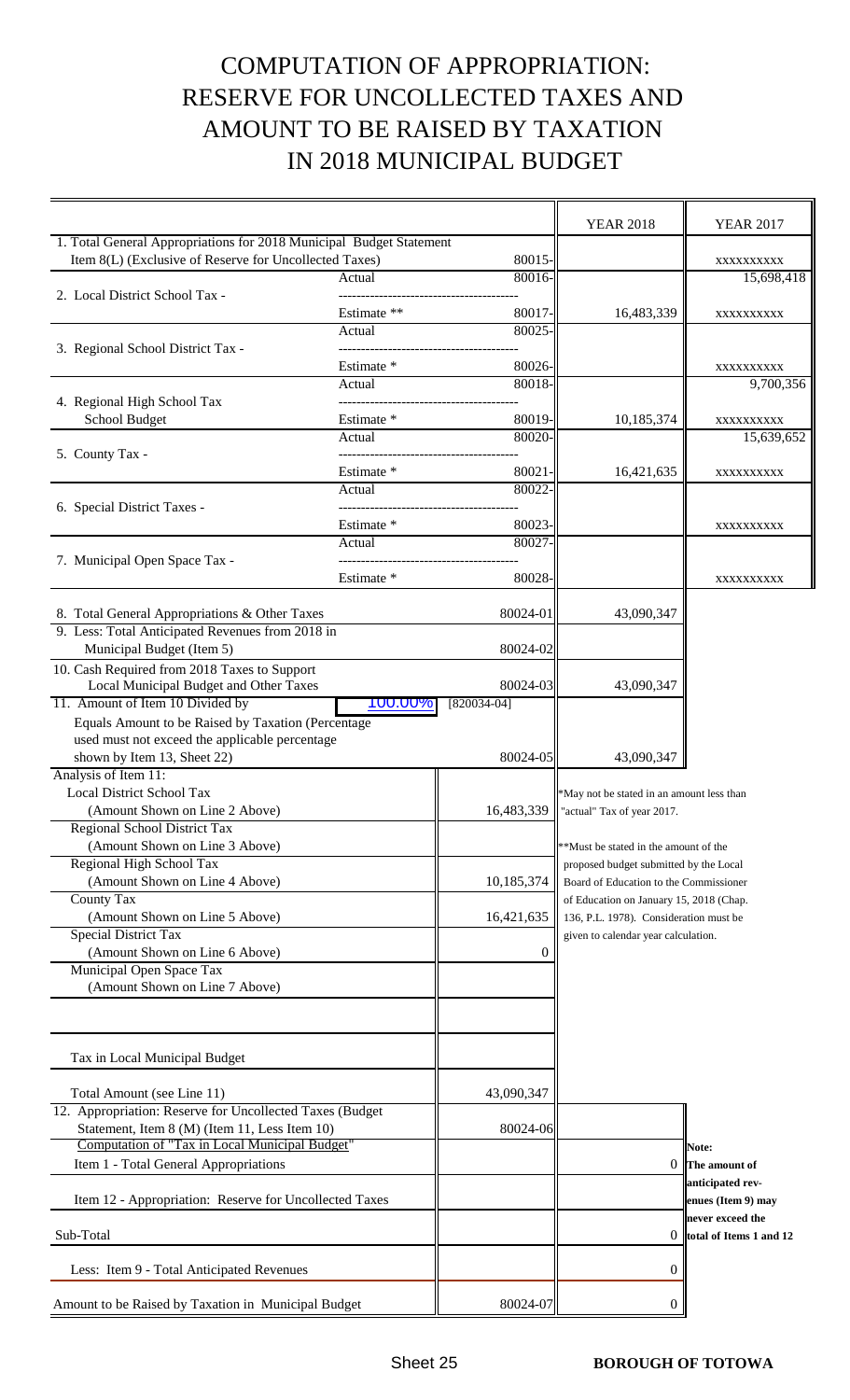### **ACCELERATED TAX SALE - CHAPTER 99**

#### **Calculation To Utilize Proceeds In Current Budget As Deduction To Reserve For Uncollected Taxes Appropriation**

Note: This sheet should be completed only if you are conducting an accelerated tax sale for the first time in the current year.

| A. Reserve for Uncollected Taxes (sheet 25, Item 12)                                                                                                                                                    | \$ |
|---------------------------------------------------------------------------------------------------------------------------------------------------------------------------------------------------------|----|
| B. Reserve for Uncollected Taxes Exclusion:<br><b>Outstanding Balance of Delinquent Taxes</b><br>(sheet 26, Item 14A) $x\%$ of<br>collection (Item 16)<br>\$<br>C. TIMES: % of increase of Amount to be |    |
| Raised by Taxes over Prior Year<br>$\%$<br>[(2018 Estimated Total Levy - 2017 Total Levy)/2017 Total Levy]                                                                                              |    |
| <b>D. Reserve for Uncollected Taxes Exclusion Amount</b><br>$[(B \times C) + B]$                                                                                                                        | \$ |
| <b>E. Net Reserve for Uncollected Taxes</b><br><b>Appropriation in Current Budget</b><br>$(A - D)$                                                                                                      | S  |
| 2018 Reserve for Uncollected Taxes Appropriation Calculation (Actual)                                                                                                                                   |    |
| 1. Subtotal General Appropriations (item 8(L) budget sheet 29)                                                                                                                                          | \$ |
| 2. Taxes not Included in the Budget (AFS 25, items 2 thru 7)                                                                                                                                            | \$ |
| <b>Total</b>                                                                                                                                                                                            |    |
| 3. Less: Anticipated Revenues (item 5, budget sheet 11)                                                                                                                                                 | \$ |
| 4. Cash Required                                                                                                                                                                                        | \$ |
| 5. Total Required at ___________% (items $4+6$ )                                                                                                                                                        | \$ |
| 6. Reserve for Uncollected Taxes (item E above)                                                                                                                                                         | \$ |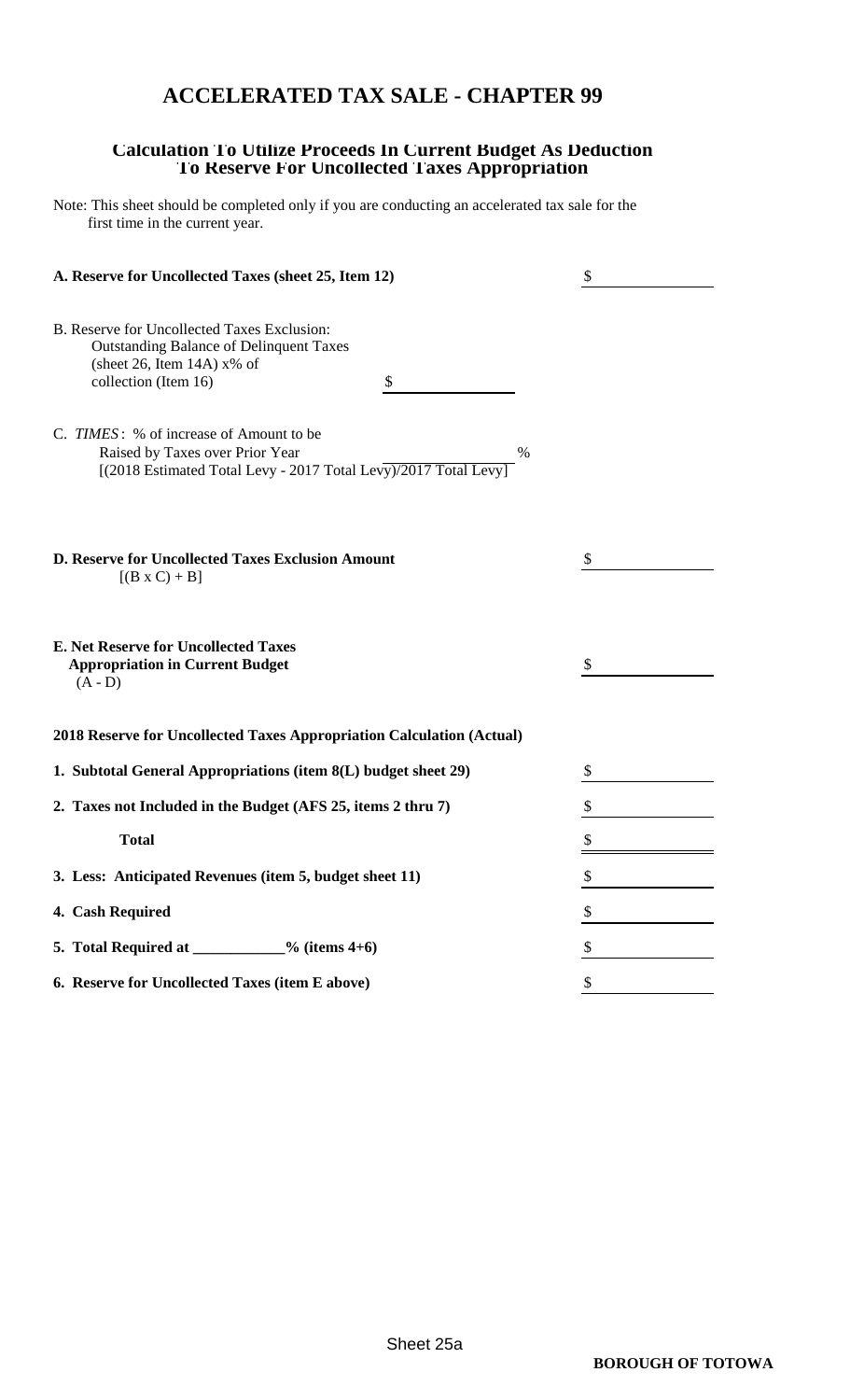### **SCHEDULE OF DELINQUENT TAXES AND TAX TITLE LIENS**

|                                                                                   |          |           | Debit       | Credit       |
|-----------------------------------------------------------------------------------|----------|-----------|-------------|--------------|
| <b>BALANCE JANUARY 1, 2017</b><br>Ι.                                              |          |           | \$761,425   | XXXXXXXXXXX  |
| A. Taxes                                                                          | 83102-00 | \$757,878 | XXXXXXXXXXX | XXXXXXXXXXX  |
| <b>B.</b> Tax Title Liens                                                         | 83103-00 | 3,547     | XXXXXXXXXXX | XXXXXXXXXXX  |
| 2. CANCELLED:                                                                     |          |           | XXXXXXXXXXX | XXXXXXXXXXX  |
| A. Taxes                                                                          |          | 83105-00  | XXXXXXXXXXX |              |
| <b>B.</b> Tax Title Liens                                                         |          | 83106-00  | XXXXXXXXXXX |              |
| 3. TRANSFERRED TO FORECLOSED TAX TITLE LIENS:                                     |          |           | XXXXXXXXXXX | XXXXXXXXXXX  |
| A. Taxes                                                                          |          | 83108-00  | XXXXXXXXXXX |              |
| <b>B.</b> Tax Title Liens                                                         |          | 83109-00  | XXXXXXXXXXX |              |
| <b>4. ADDED TAXES</b>                                                             |          | 83110-00  | 750         | XXXXXXXXXXX  |
| 5. ADDED TAX TITLE LIENS<br>6. Adjustment between Taxes (Other than current year) |          | 83111-00  |             | XXXXXXXXXXX  |
| and Tax Title Liens                                                               |          |           | XXXXXXXXXXX | XXXXXXXXXXX  |
| A. Taxes - Transfers to Tax Title Liens                                           |          | 83104-00  | XXXXXXXXXXX |              |
| B. Tax Title Liens - Transfers from Taxes                                         |          | 83107-00  |             | XXXXXXXXXXX  |
| 7. BALANCE BEFORE CASH PAYMENTS                                                   |          |           | XXXXXXXXXXX | S<br>762,175 |
| <b>TOTALS</b><br>8.                                                               |          |           | 762,175     | 762,175      |
| 9. BALANCE BROUGHT DOWN                                                           |          |           | 762,175     | XXXXXXXXXXX  |
| 10. COLLECTED:                                                                    |          |           | XXXXXXXXXXX | 749,614      |
| A. Taxes                                                                          | 83116-00 | \$749,614 | XXXXXXXXXXX | XXXXXXXXXXX  |
| <b>B.</b> Tax Title Liens                                                         | 83117-00 |           | XXXXXXXXXXX | XXXXXXXXXXX  |
| 11. Interest & Costs - 2017 Tax Sale                                              |          | 83118-00  |             | XXXXXXXXXXX  |
| 12. 2017 TAXES TRANSFERRED TO LIENS                                               |          | 83119-00  | 1,189       | XXXXXXXXXXX  |
| 13. 2017 TAXES                                                                    |          | 83123-00  | 691,404     | XXXXXXXXXXX  |
| 14. BALANCE, DECEMBER 31, 2017                                                    |          |           | XXXXXXXXXXX | 705,154      |
| A. Taxes                                                                          | 83121-00 | 700,418   | XXXXXXXXXXX | XXXXXXXXXXX  |
| <b>B.</b> Tax Title Liens                                                         | 83122-00 | 4,736     | XXXXXXXXXXX | XXXXXXXXXXX  |
| <b>TOTALS</b><br>15.                                                              |          |           | \$1,454,768 | \$1,454,768  |

16. Percentage of Cash Collections to Adjusted Amount Outstanding (Item No. 10 divided by Item No. 9) is 98.35%

17. Item No. 14 multiplied by percentage shown above is 693,519 and represents the maximum amount that can be anticipated in 2018. 83125-00

(See Note A on Sheet 22 - Current taxes)

(1) These amounts will always be the same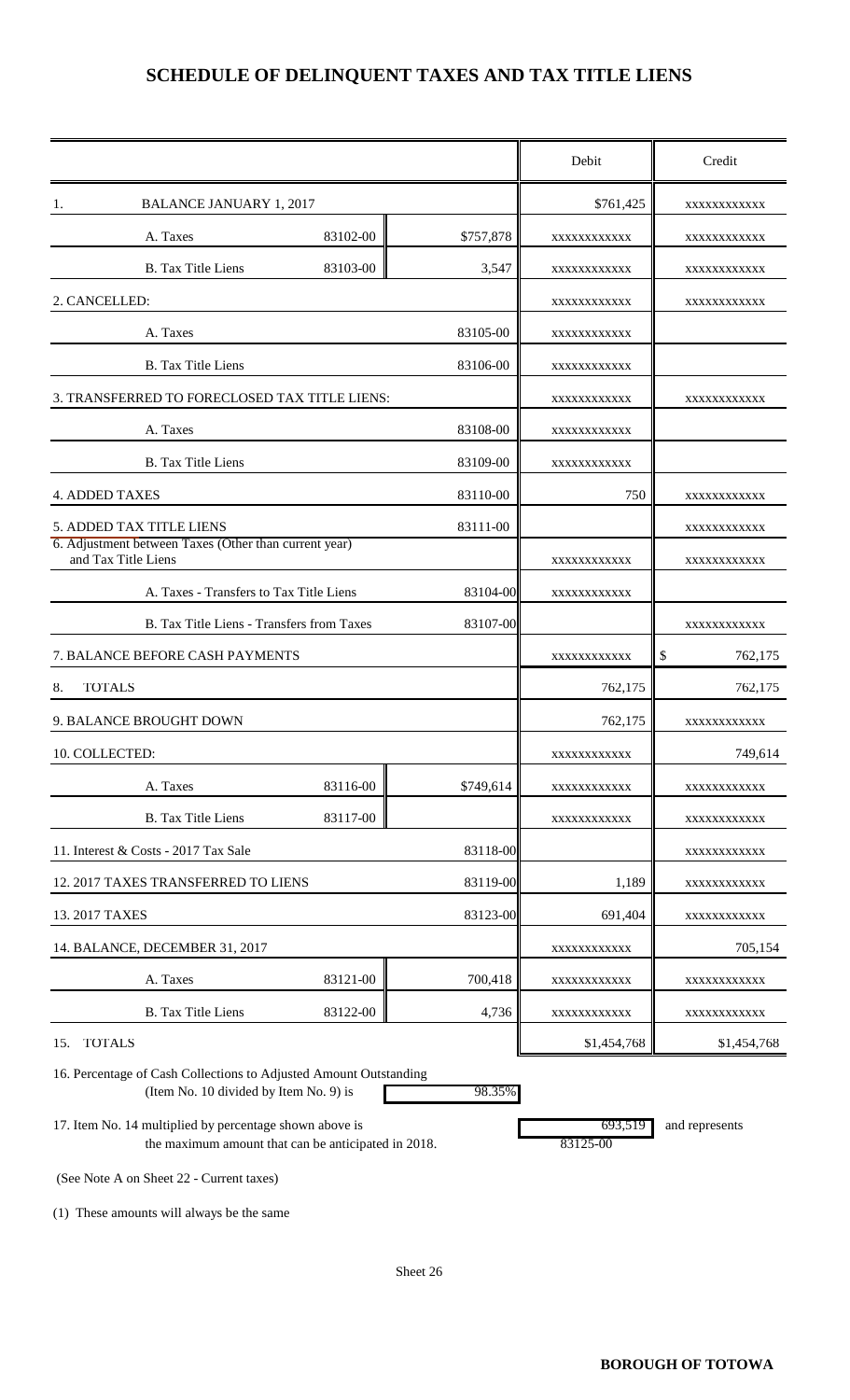### **SCHEDULE OF FORECLOSED PROPERTY (PROPERTY ACQUIRED BY TAX TITLE LIEN LIQUIDATION)**

|                                     |          | Debit        | Credit       |
|-------------------------------------|----------|--------------|--------------|
| 1. BALANCE JANUARY 1, 2017          | 84101-00 | \$72,900     | XXXXXXXXXXXX |
| 2. FORECLOSED OR DEEDED IN 2017     |          | XXXXXXXXXXXX | XXXXXXXXXXXX |
| 3. TAX TITLE LIENS                  | 84103-00 |              | XXXXXXXXXXXX |
| <b>4. TAXES RECEIVABLE</b>          | 84104-00 |              |              |
| 5A.                                 | 84102-00 |              |              |
| 5B.                                 | 84105-00 |              |              |
| 6. ADJUSTMENT TO ASSESSED VALUATION | 84106-00 |              |              |
| 7. ADJUSTMENT TO ASSESSED VALUATION | 84107-00 |              |              |
| 8. SALES                            |          |              |              |
| $CASH*$<br>9.                       | 84109-00 |              |              |
| 10. CONTRACT                        | 84110-00 |              |              |
| 11. MORTGAGE                        | 84111-00 |              |              |
| 12. LOSS ON SALES                   | 84112-00 |              |              |
| 13. GAIN ON SALES                   | 84113-00 |              |              |
| 14. BALANCE, DECEMBER 31, 2017      | 84114-00 | XXXXXXXXXXXX | \$72,900     |
|                                     |          | \$72,900     | \$72,900     |

#### **CONTRACT SALES**

| <b>NOT APPLICABLE</b>                   |          | Debit        | Credit       |
|-----------------------------------------|----------|--------------|--------------|
| 15. BALANCE, JANUARY 1, 2017            | 84115-00 |              | XXXXXXXXXXXX |
| 16. 2017 SALES FROM FORECLOSED PROPERTY | 84116-00 |              | XXXXXXXXXXXX |
| 17. COLLECTED *                         | 84117-00 | XXXXXXXXXXXX |              |
| 18.                                     | 84118-00 | XXXXXXXXXXXX |              |
| 19. BALANCE DECEMBER 31, 2017           | 84119-00 | XXXXXXXXXXXX |              |
|                                         |          |              |              |

#### **MORTGAGE SALES**

| <b>NOT APPLICABLE</b>                   |          | Debit        | Credit       |
|-----------------------------------------|----------|--------------|--------------|
| 20. BALANCE JANUARY 1, 2017             | 84120-00 |              | XXXXXXXXXXXX |
| 21. 2017 SALES FROM FORECLOSED PROPERTY | 84121-00 |              | XXXXXXXXXXXX |
| 22. COLLECTED *                         | 84122-00 | XXXXXXXXXXXX |              |
| 23.                                     | 84123-00 | XXXXXXXXXXXX |              |
| 24. BALANCE, DECEMBER 31, 2017          | 84124-00 | XXXXXXXXXXXX |              |
|                                         |          |              |              |

| * Total Cash Collected in 2017 | $(84125-00)$ |
|--------------------------------|--------------|
| Realized in 2017 Budget        |              |

To Results of Operation (Sheet 19) -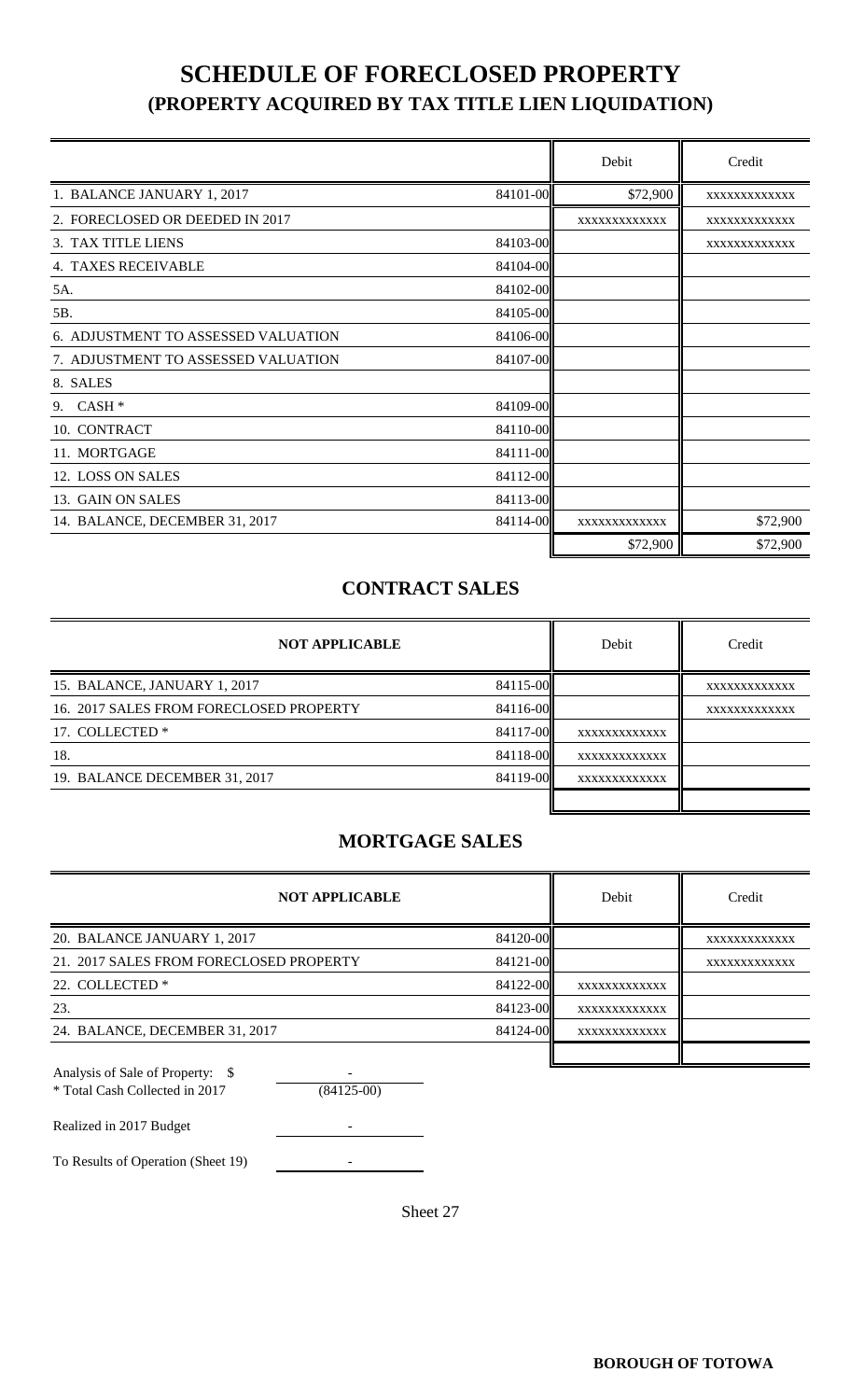### **DEFERRED CHARGES - MANDATORY CHARGES ONLY -**

### **CURRENT, TRUST AND GENERAL CAPITAL FUNDS**

**(Do not include the emergency authorizations pursuant to N.J.S. 40A:4-55,**

#### **N.J.S. 40A:4-55.1 or N.J.S. 40A:4-55.13 Listed on Sheets 29 and 30)**

|     | Caused By                         | Amount<br>Dec. 31, 2016<br>per Audit<br>Report | Amount<br>in<br>2017<br><b>Budget</b> | Amount<br>Resulting<br>from 2017 | Balance<br>as of<br>Dec. 31, 2017 |
|-----|-----------------------------------|------------------------------------------------|---------------------------------------|----------------------------------|-----------------------------------|
| 1.  | Emergency Authorization -         |                                                |                                       |                                  |                                   |
|     | Municipal*                        |                                                |                                       | \$0                              | \$0                               |
| 2.  | <b>Emergency Authorizations -</b> |                                                |                                       |                                  |                                   |
|     | Schools                           | \$                                             | \$                                    | \$                               | \$                                |
| 3.  |                                   | \$                                             | \$                                    | \$                               | S                                 |
| 4.  |                                   | \$                                             | \$                                    | \$                               | \$                                |
| 5.  |                                   | \$                                             | \$                                    | \$                               | \$                                |
| 6   |                                   | \$                                             | \$                                    | \$                               | \$                                |
| 7.  |                                   | \$                                             | \$                                    | \$                               | \$                                |
| 8.  |                                   | \$                                             | \$                                    | \$                               | \$                                |
| 9.  |                                   | \$                                             | \$                                    | \$                               | \$                                |
| 10. |                                   | \$                                             | \$                                    | \$                               | \$                                |

\*Do not include items funded or refunded as listed below.

#### **EMERGENCY AUTHORIZATIONS UNDER N.J.S. 40A:4-47 WHICH HAVE BEEN FUNDED OR REFUNDED UNDER N.J.S. 40A:2-3 OR N.J.S. 40A:2-51**

|                  | Date | Purpose | Amount |
|------------------|------|---------|--------|
| 1.               |      |         |        |
| 2.               |      |         |        |
| 3.               |      |         |        |
| $\overline{4}$ . |      |         |        |
| 5.               |      |         |        |

#### **JUDGEMENTS ENTERED AGAINST MUNICIPALITY AND NOT SATISFIED**

|                  |             |               |              |        | Appropriated     |
|------------------|-------------|---------------|--------------|--------|------------------|
|                  |             |               |              |        | for in           |
|                  |             |               |              |        | Budget of        |
|                  | In favor of | On account of | Date Entered | Amount | <b>Year 2018</b> |
| 1.               |             |               |              | \$     |                  |
| 2.               |             |               |              |        |                  |
| 3.               |             |               |              |        |                  |
| $\overline{4}$ . |             |               |              |        |                  |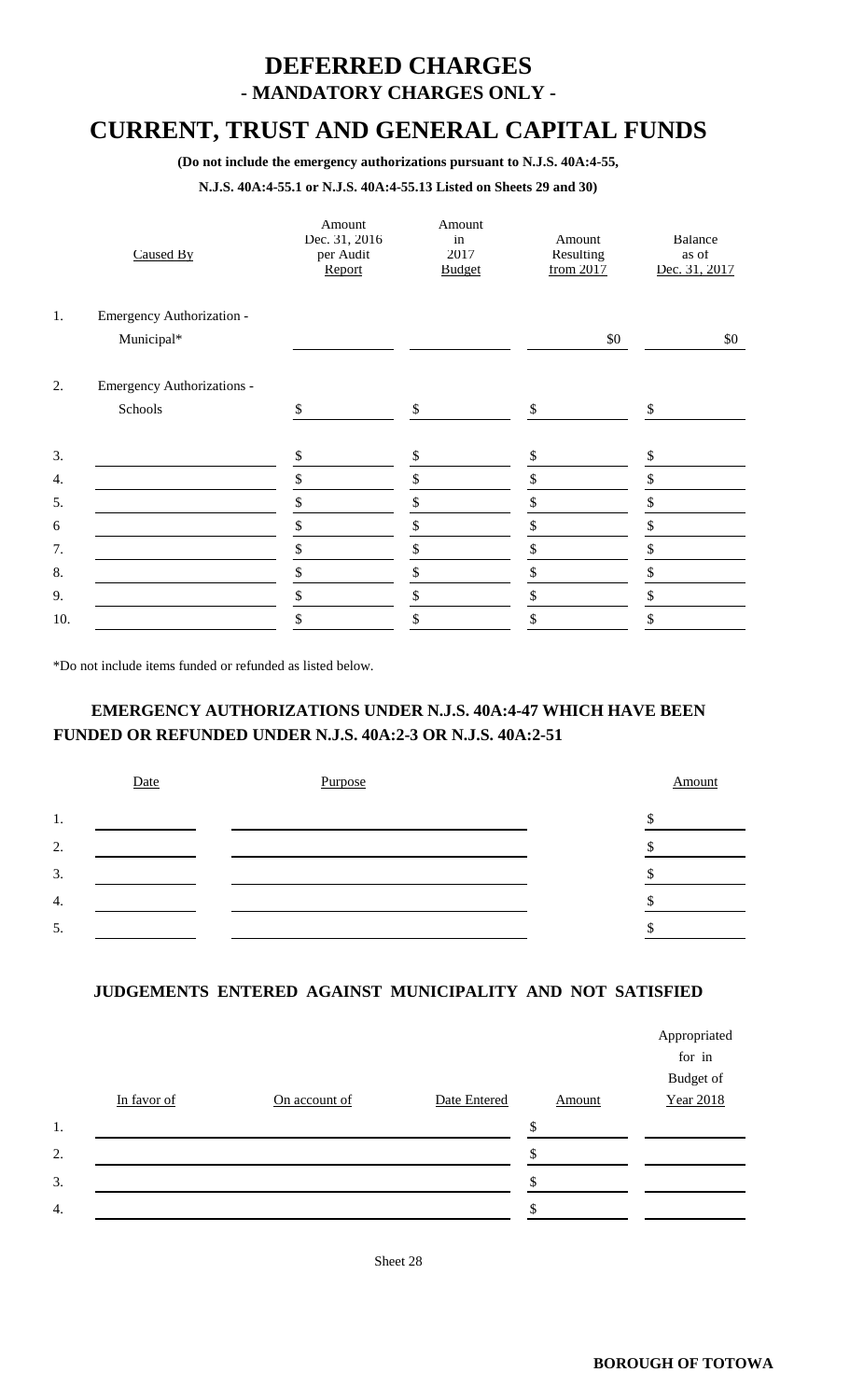**N.J.S. 40A:4-53 SPECIAL EMERGENCY -** TAX MAP; REVALUATION; MASTER PLAN; REVISION AND CODIFICATION OF ORDINANCES; DRAINAGE MAPS FOR FLOOD CONTROL; PRELIMINARY ENGINEERING STUDIES, ETC. FOR SANITARY SEWER SYSTEM; MUNICIPAL CONSOLIDATION ACT; FLOOD OR HURRICANE DAMAGE.

|      |         |             | Not Less Than   |                          | REDUCED IN 2017         |                        |                         |
|------|---------|-------------|-----------------|--------------------------|-------------------------|------------------------|-------------------------|
|      |         | Amount      | $1/5$ of Amount | Balance                  |                         |                        | Balance                 |
| Date | Purpose | Authorized  | Authorized*     | Dec. 31, 2016            | By 2017                 | Cancelled by           | Dec. 31, 2017           |
|      |         |             |                 |                          | Budget                  | Resolution             |                         |
|      |         |             |                 |                          |                         |                        |                         |
|      |         |             |                 |                          |                         |                        |                         |
|      |         |             |                 |                          |                         |                        |                         |
|      |         |             |                 |                          |                         |                        |                         |
|      |         |             |                 |                          |                         |                        |                         |
|      |         |             |                 |                          |                         |                        |                         |
|      |         |             |                 |                          |                         |                        |                         |
|      |         |             |                 |                          |                         |                        |                         |
|      |         |             |                 |                          |                         |                        |                         |
|      |         |             |                 |                          |                         |                        |                         |
|      | Totals  | <b>NONE</b> | \$<br>$\sim$    | $\parallel$ \$<br>$\sim$ | $\mathcal{S}$<br>$\sim$ | $\mathbb{S}$<br>$\sim$ | $\mathcal{S}$<br>$\sim$ |

80025-00 80026-00

It is hereby certified that all outstanding "Special Emergency" appropriations have been adopted by the governing body in full compliance with N.J.S. 40A:4-53 et seq. and are recorded on this page

Chief Financial Officer

\* Not less than one-fifth (1/5) of amount authorized but not more than the amount shown in the column "Balance Dec. 31, 2017" must be entered here and then raised in the 2018 budget.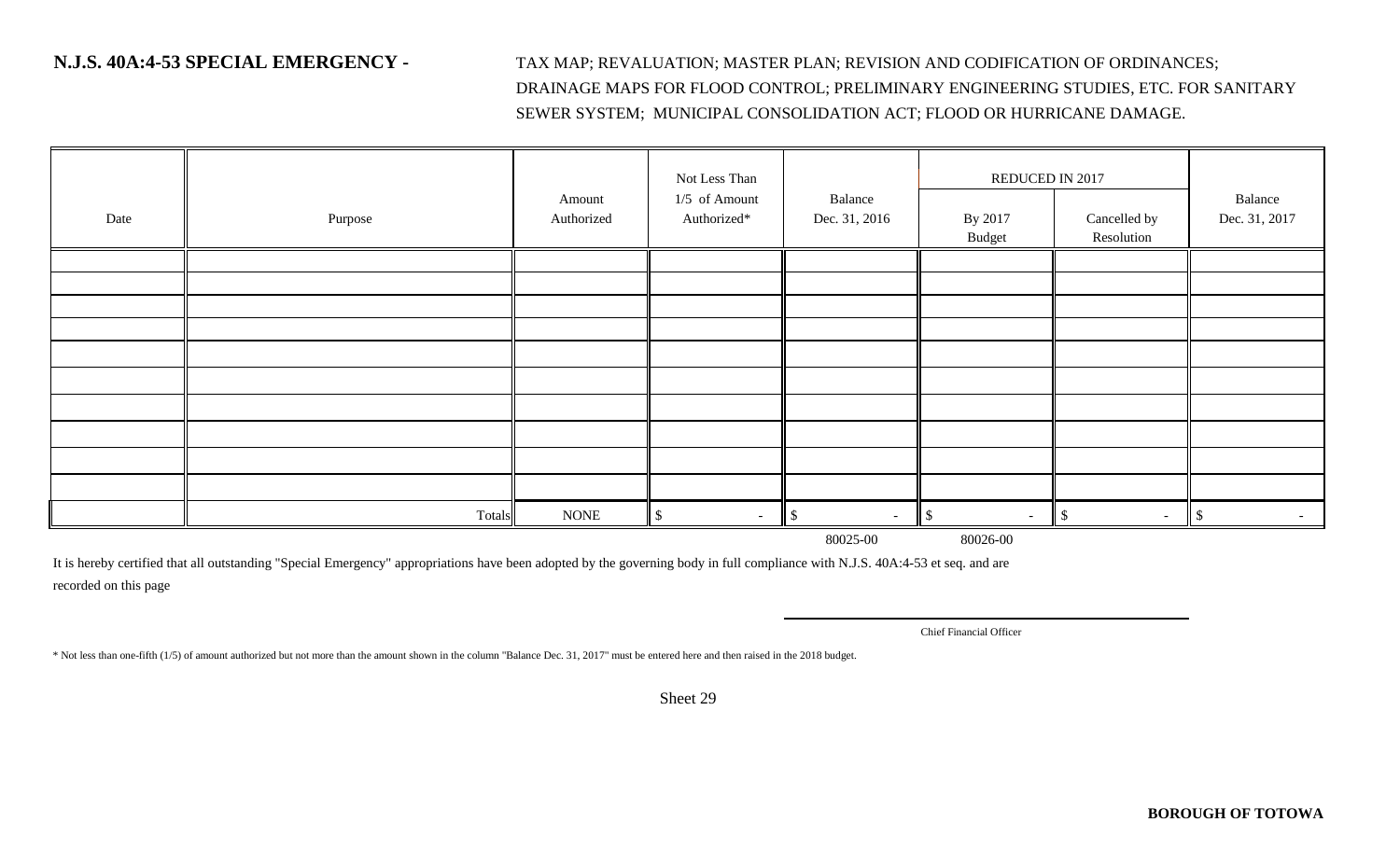#### **N.J.S. 40A:4-55.1, ET SEQ., SPECIAL EMERGENCY - DAMAGE CAUSED TO ROADS OR BRIDGES BY SNOW, ICE, FROST OR FLOOD N.J.S. 40A:4-55.13, ET SEQ., SPECIAL EMERGENCY - PUBLIC EXIGENCIES CAUSED BY CIVIL DISTURBANCES**

| Date | Purpose | Amount<br>Authorized | Not Less Than<br>$1/3$ of Amount<br>Authorized* | Balance<br>Dec. 31, 2016 | REDUCED IN 2017<br>By 2017<br>Budget | Canceled by<br>Resolution | Balance<br>Balance<br>Dec. 31, 2017 |
|------|---------|----------------------|-------------------------------------------------|--------------------------|--------------------------------------|---------------------------|-------------------------------------|
|      |         |                      |                                                 |                          |                                      |                           |                                     |
|      |         |                      |                                                 |                          |                                      |                           |                                     |
|      |         |                      |                                                 |                          |                                      |                           |                                     |
|      |         |                      |                                                 |                          |                                      |                           |                                     |
|      |         |                      |                                                 |                          |                                      |                           |                                     |
|      |         |                      |                                                 |                          |                                      |                           |                                     |
|      |         |                      |                                                 |                          |                                      |                           |                                     |
|      |         |                      |                                                 |                          |                                      |                           |                                     |
|      |         |                      |                                                 |                          |                                      |                           |                                     |
|      |         |                      |                                                 |                          |                                      |                           |                                     |
|      |         |                      |                                                 |                          |                                      |                           |                                     |
|      |         |                      |                                                 |                          |                                      |                           |                                     |
|      | Totals  | <b>NONE</b>          |                                                 |                          |                                      |                           |                                     |

80027-00 80028-00

It is hereby certified that all outstanding "Special Emergency" appropriations have been adopted by the governing body in full compliance with N.J.S. 40A:4-55.1 et seq. and N.J.S. 40A:4-55.13 et seq. and are recorded on this page

Chief Financial Officer

\* Not less than one-third (1/3) of amount authorized but not more than the amount shown in the column "Balance Dec. 31, 2017" must be entered here and then raised in the 2018 budget.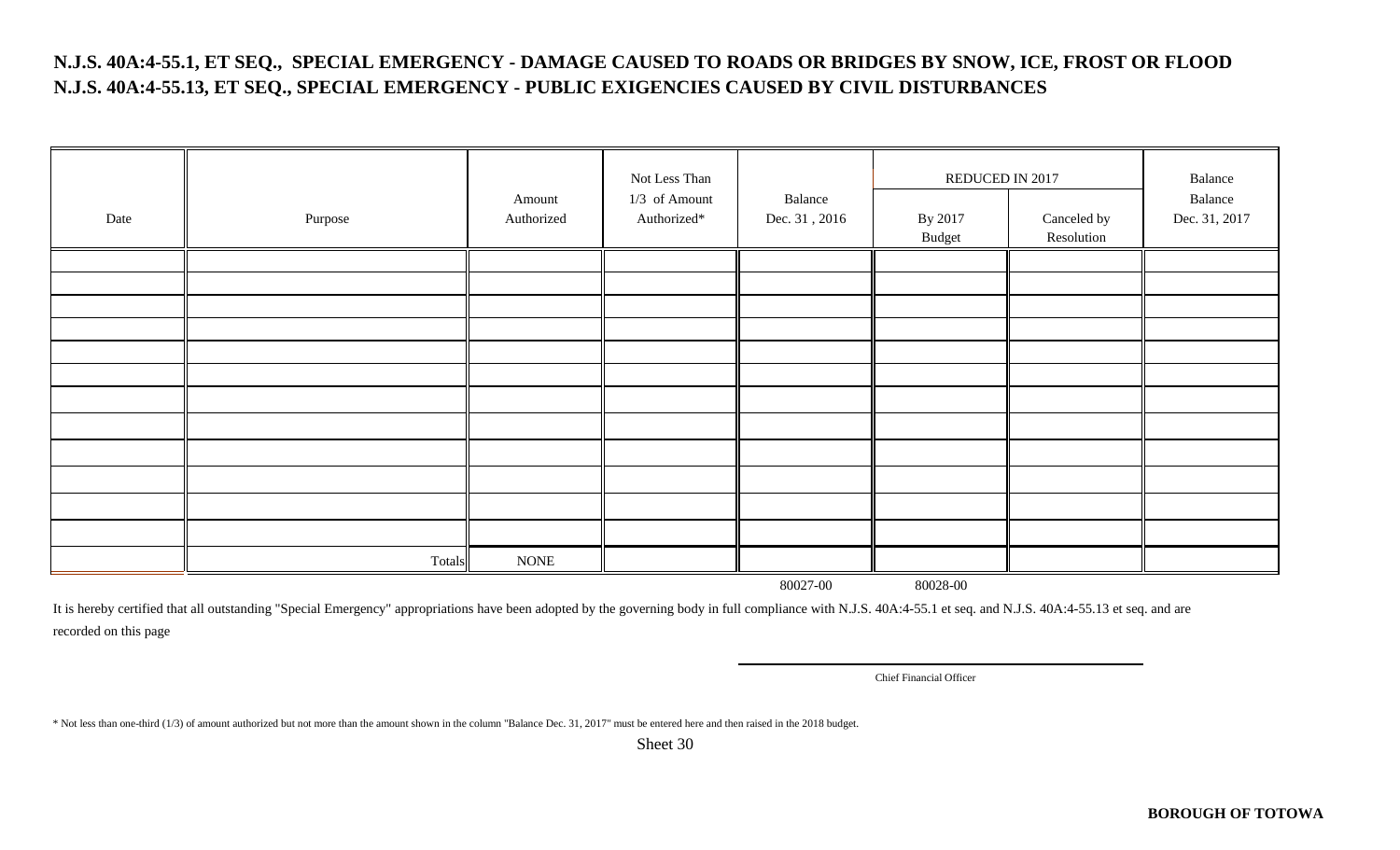# **SCHEDULE OF BONDS ISSUED AND OUTSTANDING AND 2018 DEBT SERVICE FOR BONDS**

 **MUNICIPAL GENERAL CAPITAL BONDS**

| <b>NOT APPLICABLE</b>                             |                                | Debit          | Credit      | 2018 Debt<br>Service |
|---------------------------------------------------|--------------------------------|----------------|-------------|----------------------|
| <b>OUTSTANDING JANUARY 1, 2017</b>                | 80033-01                       | XXXXXXXXXXXX   |             |                      |
| <b>ISSUED</b>                                     | 80033-02                       | XXXXXXXXXXX    |             |                      |
| <b>PAID</b>                                       | 80033-03                       |                | XXXXXXXXXXX |                      |
| CANCELLED AT ISSUANCE                             |                                |                |             |                      |
| <b>OUTSTANDING DECEMBER 31, 2017</b>              | 80033-04                       | $\mathbf{0}$   | XXXXXXXXXXX |                      |
|                                                   |                                | \$0            | \$0         |                      |
| 2018 BOND MATURITIES - GENERAL CAPITAL BONDS      |                                |                | 80033-05    | \$0                  |
| 2018 INTEREST ON BONDS*                           | 80033-06                       |                | $\Omega$    |                      |
|                                                   | <b>ASSESSMENT SERIAL BONDS</b> |                |             |                      |
| <b>OUTSTANDING JANUARY 1, 2017</b>                | 80033-07                       | XXXXXXXXXXXX   | $\Omega$    |                      |
| <b>ISSUED</b>                                     | 80033-08                       | XXXXXXXXXXX    |             |                      |
| <b>PAID</b>                                       | 80033-09                       | $\overline{0}$ | XXXXXXXXXXX |                      |
| <b>NOT APPLICABLE</b>                             |                                |                |             |                      |
| <b>OUTSTANDING DECEMBER 31, 2017</b>              | 80033-10                       | \$0            | XXXXXXXXXXX |                      |
|                                                   |                                | \$0            | \$0         |                      |
| 2018 BOND MATURITIES - ASSESSMENT BONDS           |                                |                | 80033-11    | $\mathbf{0}$         |
| 2018 INTEREST ON BONDS*                           | 80033-12                       |                |             |                      |
| TOTAL "INTEREST ON BONDS - DEBT SERVICE" (*ITEMS) |                                |                | 80033-13    | $\boldsymbol{0}$     |

#### **LIST OF BONDS ISSUED DURING 2017**

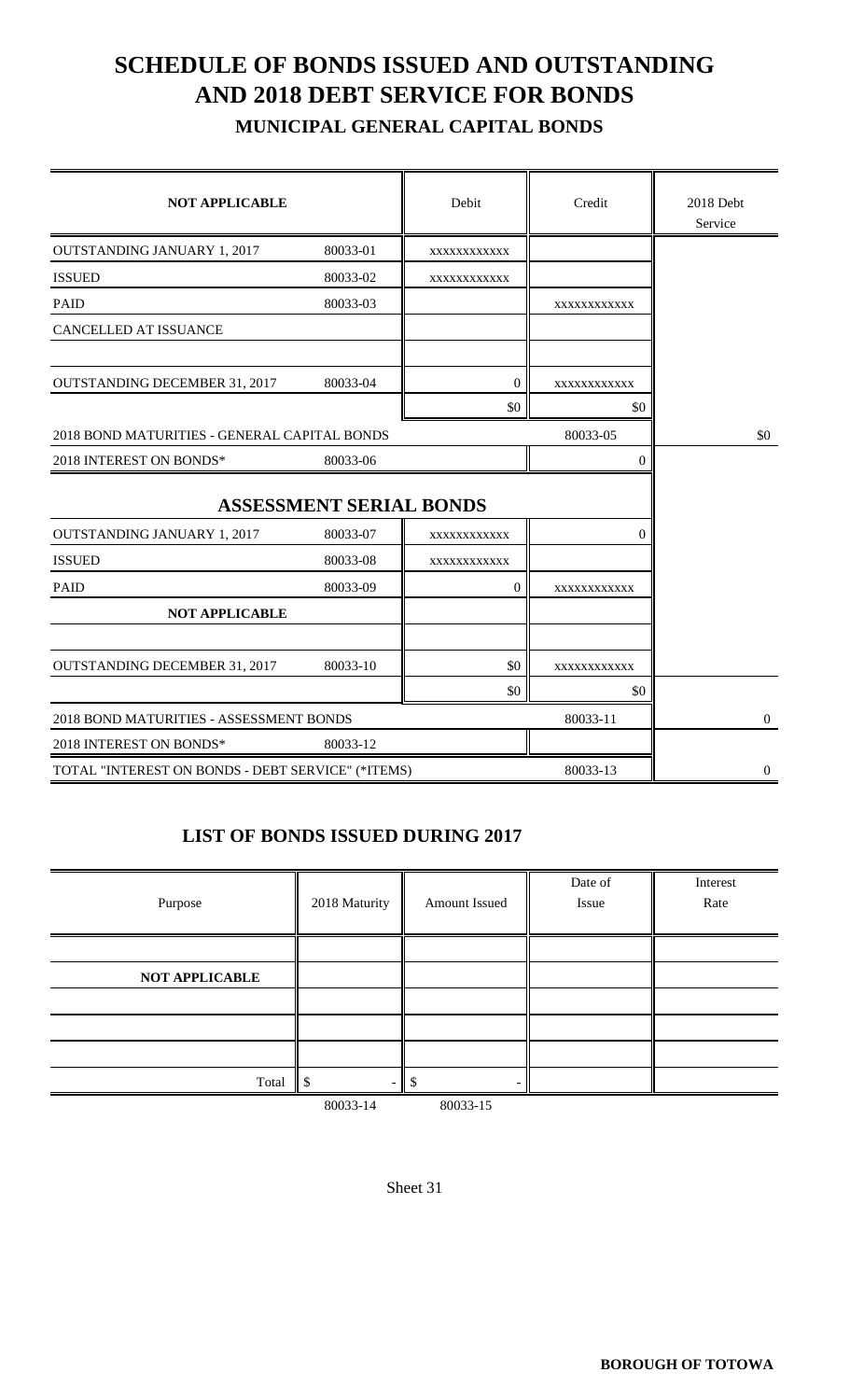### **SCHEDULE OF LOANS ISSUED AND OUTSTANDING AND 2018 DEBT SERVICE FOR LOANS MUNICIPAL GENERAL CAPITAL BONDS**

### **EDA LOANS**

| <b>NOT APPLICABLE</b>                 |          | Debit            | Credit      | 2018 Debt<br>Service |
|---------------------------------------|----------|------------------|-------------|----------------------|
| <b>OUTSTANDING JANUARY 1, 2017</b>    | 80033-01 | XXXXXXXXXXX      |             |                      |
| <b>ISSUED</b>                         | 80033-02 | XXXXXXXXXXXX     |             |                      |
| <b>PAID</b>                           | 80033-03 |                  | XXXXXXXXXXX |                      |
|                                       |          |                  |             |                      |
| <b>OUTSTANDING DECEMBER 31, 2017</b>  | 80033-04 | $\boldsymbol{0}$ | XXXXXXXXXXX |                      |
|                                       |          | \$0              | \$0         |                      |
| <b>2018 LOAN MATURITIES</b>           |          |                  | 80033-05    |                      |
| 2018 INTEREST ON LOANS                |          |                  |             |                      |
| TOTAL 2018 DEBT SERVICE FOR EDA LOANS | 80033-13 | \$               |             |                      |
| <b>NOT APPLICABLE</b>                 |          | <b>LOAN</b>      |             |                      |
| <b>OUTSTANDING JANUARY 1, 2017</b>    | 80033-07 | XXXXXXXXXXXX     | $\theta$    |                      |
| <b>ISSUED</b>                         | 80033-08 | XXXXXXXXXXX      |             |                      |
| <b>PAID</b>                           | 80033-09 | 0                | XXXXXXXXXXX |                      |
| <b>OUTSTANDING DECEMBER 31, 2017</b>  | 80033-10 | \$0              | XXXXXXXXXXX |                      |
|                                       |          | \$0              | \$0         |                      |
| 2018 LOAN MATURITIES                  |          |                  | 80033-11    |                      |
| 2018 INTEREST ON LOANS                |          |                  | 80033-12    |                      |
| TOTAL 2018 DEBT SERVICE FOR           |          | <b>LOAN</b>      | 80033-13    | \$                   |

#### **LIST OF LOANS ISSUED DURING 2017**

| Purpose               | 2018 Maturity | Amount Issued | Date of<br>Issue | Interest<br>Rate |
|-----------------------|---------------|---------------|------------------|------------------|
|                       |               |               |                  |                  |
|                       |               |               |                  |                  |
| <b>NOT APPLICABLE</b> |               |               |                  |                  |
|                       |               |               |                  |                  |
|                       |               |               |                  |                  |
| Total                 | $\$0$         | \$0           |                  |                  |
|                       | 80033-14      | 80033-15      |                  |                  |

Sheet 31a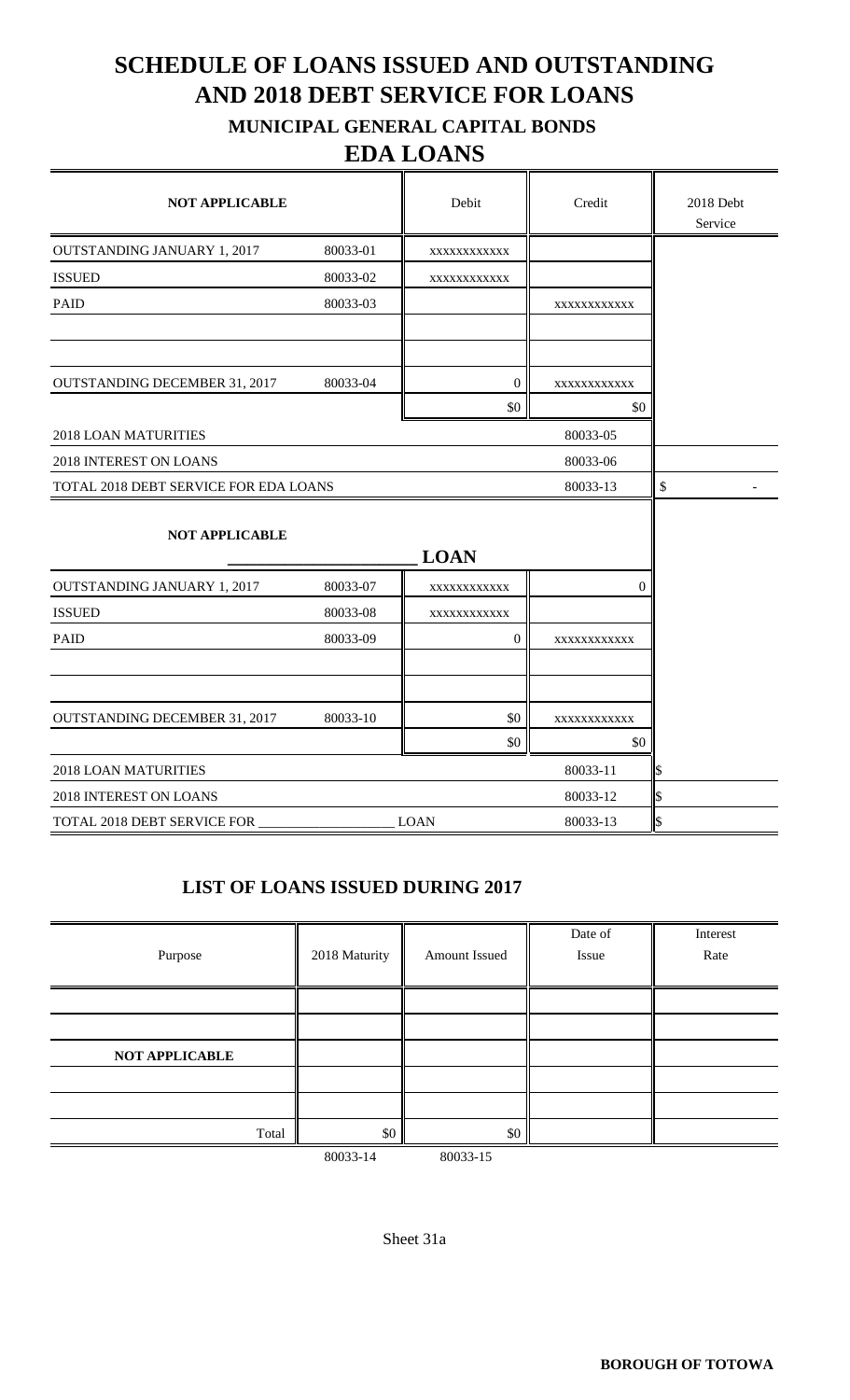# **SCHEDULE OF BONDS ISSUED AND OUTSTANDING AND 2018 DEBT SERVICE FOR BONDS**

#### **TYPE I SCHOOL TERM BONDS**

|                                                                 |                        | Debit                                   | Credit           | 2018 Debt<br>Service |
|-----------------------------------------------------------------|------------------------|-----------------------------------------|------------------|----------------------|
| <b>OUTSTANDING JANUARY 1, 2017</b>                              | 80034-01               | XXXXXXXXXXX                             |                  |                      |
| <b>PAID</b>                                                     | 80034-02               |                                         | XXXXXXXXXXX      | <b>NOT</b>           |
|                                                                 |                        |                                         |                  | <b>APPLICABLE</b>    |
| <b>OUTSTANDING DECEMBER 31, 2017</b>                            | 80034-03               |                                         | XXXXXXXXXXX      |                      |
| <b>2018 BOND MATURITIES - TERM BONDS</b>                        |                        | 80034-04                                |                  |                      |
| 2018 INTEREST ON BONDS*                                         |                        | 80034-05                                |                  |                      |
|                                                                 |                        | <b>TYPE I SCHOOL SERIAL BOND</b>        |                  |                      |
| <b>OUTSTANDING JANUARY 1, 2017</b>                              | 80034-06               | XXXXXXXXXXX                             |                  |                      |
| <b>ISSUED</b>                                                   | 80034-07               | XXXXXXXXXXX                             |                  |                      |
| <b>PAID</b>                                                     | 80034-08               |                                         | XXXXXXXXXXX      | <b>NOT</b>           |
|                                                                 |                        |                                         |                  | <b>APPLICABLE</b>    |
|                                                                 |                        |                                         |                  |                      |
| <b>OUTSTANDING DECEMBER 31, 2017</b>                            | 80034-09               |                                         | XXXXXXXXXXX      |                      |
| 2018 INTEREST ON BONDS*                                         |                        | 80034-10                                |                  |                      |
| 2018 BOND MATURITIES - SERIAL BONDS                             |                        |                                         | 80034-11         |                      |
| TOTAL "INTEREST ON BONDS - TYPE I SCHOOL DEBT SERVICE" (*ITEMS) |                        |                                         | 80034-12         |                      |
|                                                                 |                        | <b>LIST OF BONDS ISSUED DURING 2017</b> |                  |                      |
| Purpose                                                         | 2018 Maturity<br>$-01$ | Amount Issued<br>$-02$                  | Date of<br>Issue | Interest<br>Rate     |
|                                                                 |                        |                                         |                  |                      |
| <b>NOT</b>                                                      |                        |                                         |                  |                      |
| <b>APPLICABLE</b>                                               |                        |                                         |                  |                      |
| 80035-<br>Total                                                 |                        |                                         |                  |                      |

#### **2017 INTEREST REQUIREMENT - CURRENT FUND DEBT ONLY**

|                                              |          |        |                   | 2018        |
|----------------------------------------------|----------|--------|-------------------|-------------|
|                                              |          |        | Outstanding       | Interest    |
|                                              |          |        | December 31, 2017 | Requirement |
| 1. Emergency Notes                           |          | 80036- | <b>NONE</b>       | <b>NONE</b> |
| 2. Special Emergency Notes                   |          | 80037- | <b>NONE</b>       | <b>NONE</b> |
| 3. Tax Anticipation Notes                    |          | 80038- | <b>NONE</b>       | <b>NONE</b> |
| 4. Interest on Unpaid State and County Taxes | $\theta$ | 80039- | <b>NONE</b>       | <b>NONE</b> |
| 5.                                           |          |        |                   |             |
| 6.                                           |          |        |                   |             |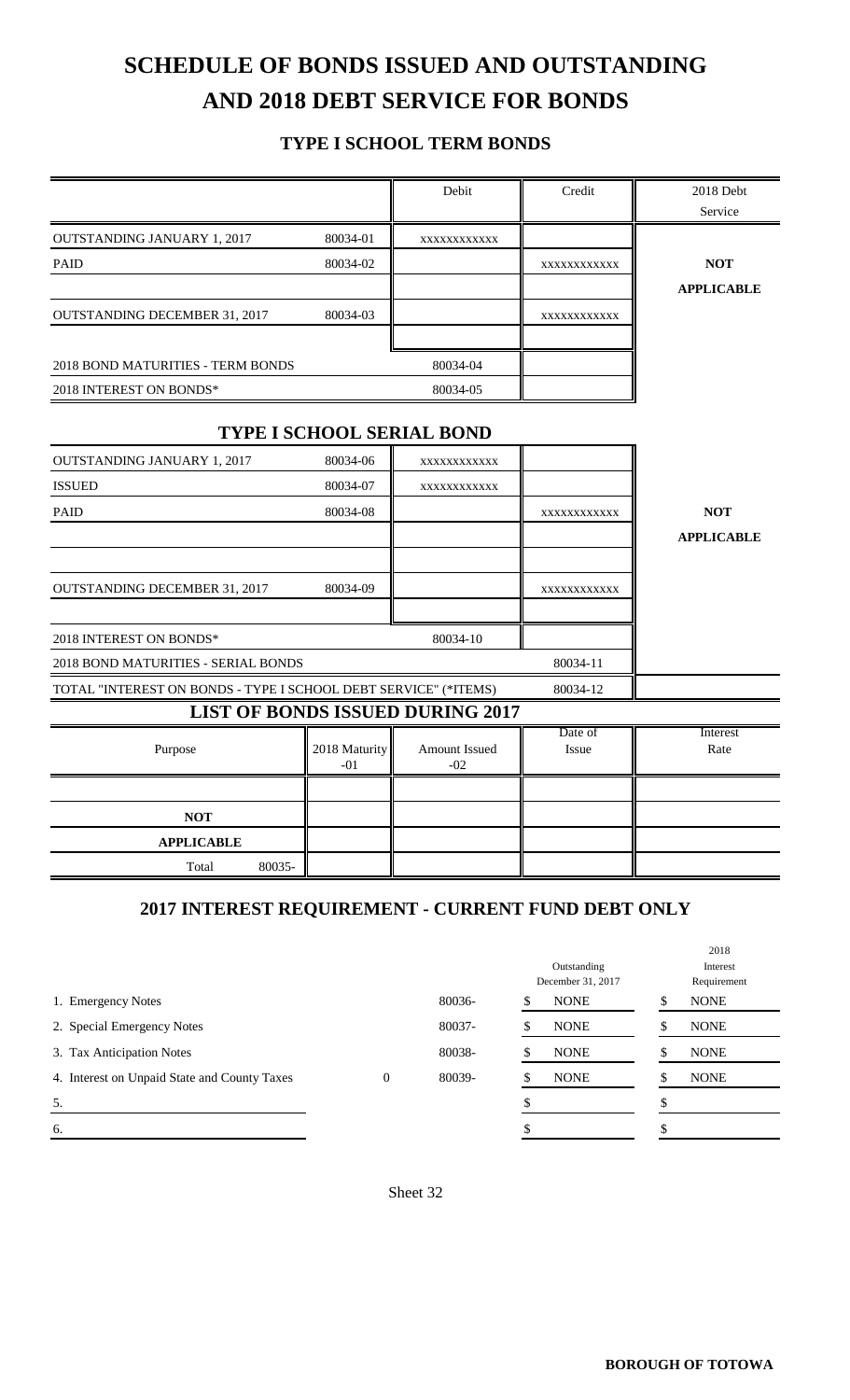### **DEBT SERVICE FOR NOTES (OTHER THAN ASSESSMENT NOTES)**

|                           |          |          | Amount        |          |          |           |                          | Interest      |
|---------------------------|----------|----------|---------------|----------|----------|-----------|--------------------------|---------------|
| Title or Purpose of Issue | Original | Original | of Note       | Date     | Rate     |           | 2018 Budget Requirements | Computed      |
|                           | Amount   | Date of  | Outstanding   | of       | of       | For       | For Interest             | To            |
|                           | Issued   | Issue*   | Dec. 31, 2017 | Maturity | Interest | Principal | $\star\star$             | (Insert Date) |
|                           |          |          |               |          |          |           |                          |               |
| <b>NOT</b>                |          |          |               |          |          |           |                          |               |
| <b>APPLICABLE</b>         |          |          |               |          |          |           |                          |               |
|                           |          |          |               |          |          |           |                          |               |
|                           |          |          |               |          |          |           |                          |               |
|                           |          |          |               |          |          |           |                          |               |
|                           |          |          |               |          |          |           |                          |               |
|                           |          |          |               |          |          |           |                          |               |
|                           |          |          |               |          |          |           |                          |               |
|                           |          |          |               |          |          |           |                          |               |
|                           |          |          |               |          |          |           |                          |               |
|                           |          |          |               |          |          |           |                          |               |
|                           |          |          |               |          |          |           |                          |               |
| Total                     | 0        |          | \$0           |          |          | \$0       | \$0                      |               |
|                           |          |          |               |          |          | 80051-01  | 80051-02                 |               |

MEMO: Type 1 School Notes should be separately listed and totaled.

MEMO: Refunding Bond Anticipation Notes should be separately listed and totaled.

\* "Original Date of Issue" refers to the date when the first money was borrowed for a particular improvement, not the renewal date of subsequent notes which were issued.

All notes with an original date of issue of 2015 or prior require one legally payable installment to be budgeted if it is contemplated that such notes will be renewed in 2018 or

written intent of permanent financing submitted with statement.

\*\* If interest on notes is financed by ordinance, designate same, otherwise an amount must be included in this column. **(Do not crowd - add additional sheets)**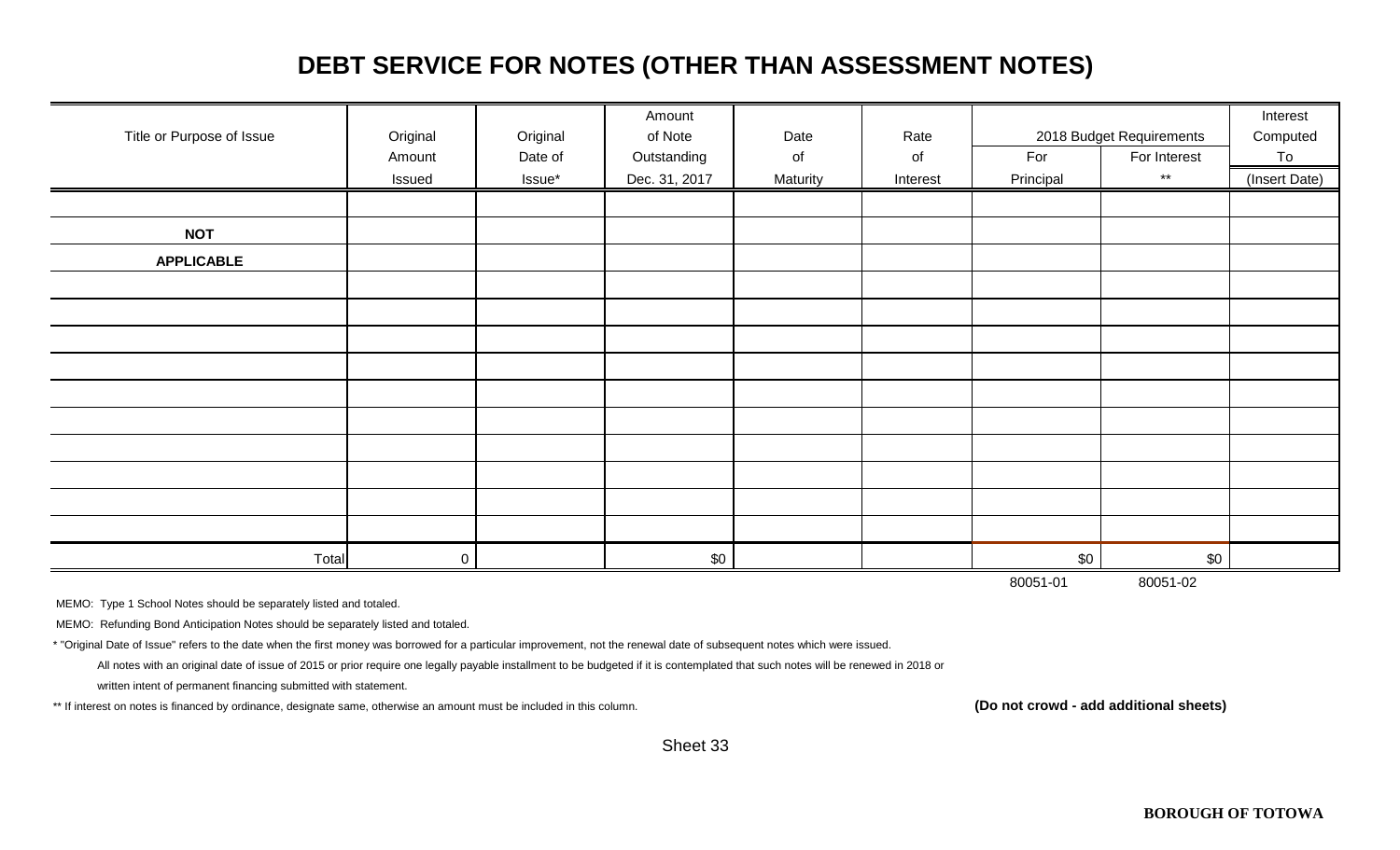### **DEBT SERVICE SCHEDULE FOR ASSESSMENT NOTES**

| Title or Purpose of Issue | Original | Original | Amount<br>of Note | Date     | Rate     |           | 2018 Budget Requirements | Interest<br>Computed |
|---------------------------|----------|----------|-------------------|----------|----------|-----------|--------------------------|----------------------|
|                           | Amount   | Date of  | Outstanding       | of       | of       | For       | For Interest             | To                   |
|                           | Issued   | Issue*   | Dec. 31, 2017     | Maturity | Interest | Principal | $\star\star$             | (Insert Date)        |
| 1.                        |          |          |                   |          |          |           |                          |                      |
| 2.                        |          |          |                   |          |          |           |                          |                      |
| <b>NOT</b><br>3.          |          |          |                   |          |          |           |                          |                      |
| APPLICABLE<br>4.          |          |          |                   |          |          |           |                          |                      |
| $\overline{5}$ .          |          |          |                   |          |          |           |                          |                      |
| 6.                        |          |          |                   |          |          |           |                          |                      |
| $\frac{7}{2}$             |          |          |                   |          |          |           |                          |                      |
| 8.                        |          |          |                   |          |          |           |                          |                      |
| 9.                        |          |          |                   |          |          |           |                          |                      |
| 10.                       |          |          |                   |          |          |           |                          |                      |
| 11.                       |          |          |                   |          |          |           |                          |                      |
| 12.                       |          |          |                   |          |          |           |                          |                      |
| 13                        |          |          |                   |          |          |           |                          |                      |
| <b>Total</b>              |          |          | <b>NONE</b>       |          |          |           |                          |                      |
|                           |          |          |                   |          |          | 80051-01  | 80051-02                 |                      |

MEMO: \*See Sheet 33 for clarification of "Original Date of Issue"

Assessment Notes with an original date of issue of December 31, 2015 or prior must be appropriated in full in the 2018 Assessment Budget if it is contemplated that such notes will be renewed in 2018 or

written intent of permanent financing submitted with statement.

\*\*Interest on Assessment Notes must be included in the Current Fund Budget appropriation "Interest on Notes". **(Do not crowd - add additional sheets)**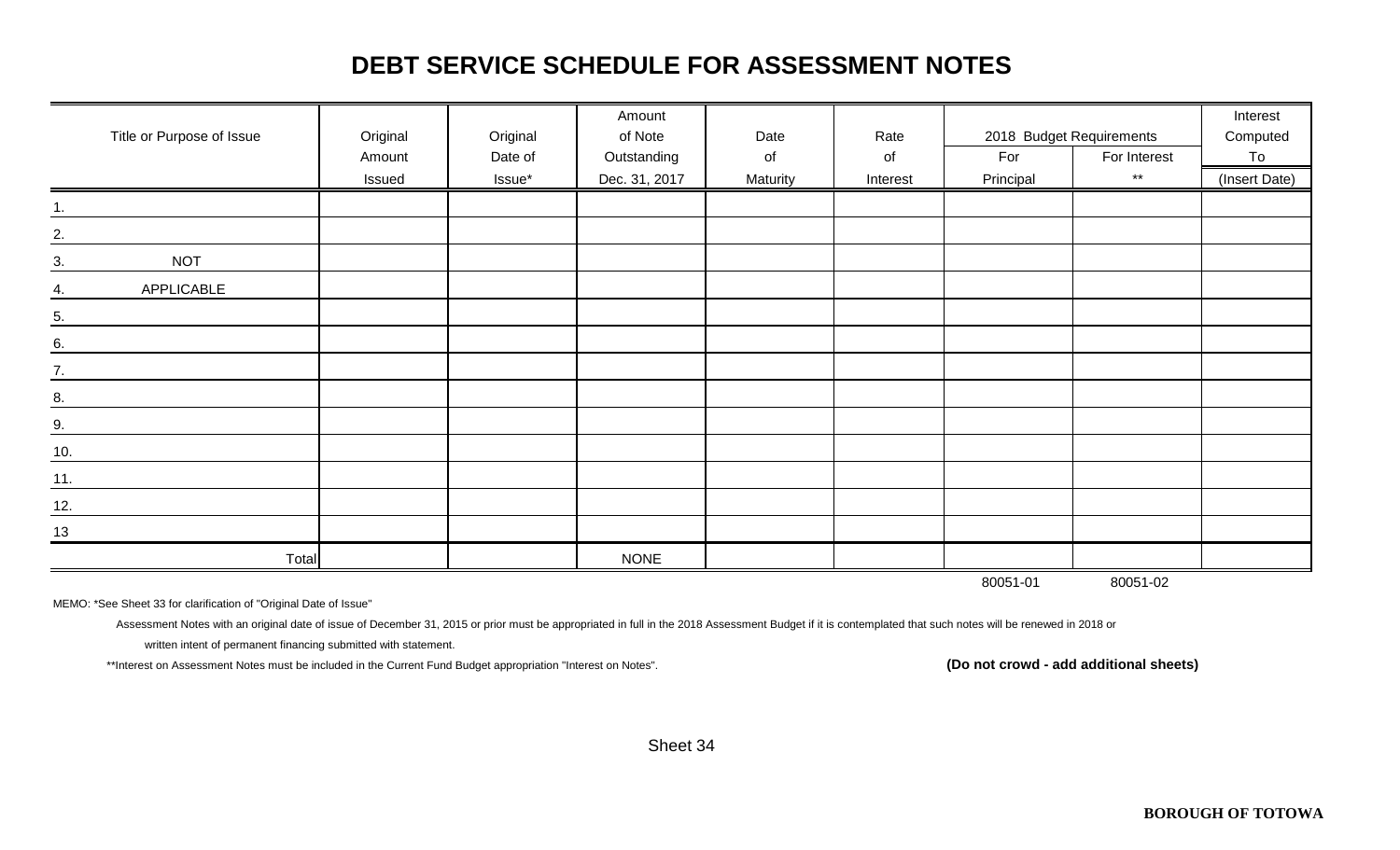### **SCHEDULE OF CAPITAL LEASE PROGRAM OBLIGATIONS**

|                    | Amount of                                      |               | 2018 Budget Requirement |
|--------------------|------------------------------------------------|---------------|-------------------------|
| Purpose            | <b>Obligation Outstanding</b><br>Dec. 31, 2017 | For Principal | For Interest/Fees       |
| 1.                 |                                                |               |                         |
| 2.                 |                                                |               |                         |
| <b>NOT</b><br>3.   |                                                |               |                         |
| APPLICABLE<br>4.   |                                                |               |                         |
| 5.                 |                                                |               |                         |
| 6.                 |                                                |               |                         |
| 7.                 |                                                |               |                         |
| 8.                 |                                                |               |                         |
| 9.                 |                                                |               |                         |
| 10.                |                                                |               |                         |
| 11.                |                                                |               |                         |
| $\underline{12}$ . |                                                |               |                         |
| 13.                |                                                |               |                         |
| 14.                |                                                |               |                         |
| Total              |                                                |               |                         |
|                    |                                                | 80051-01      | 80051-02                |

(Do not crowd - add additional sheets)

**Sheet 34a**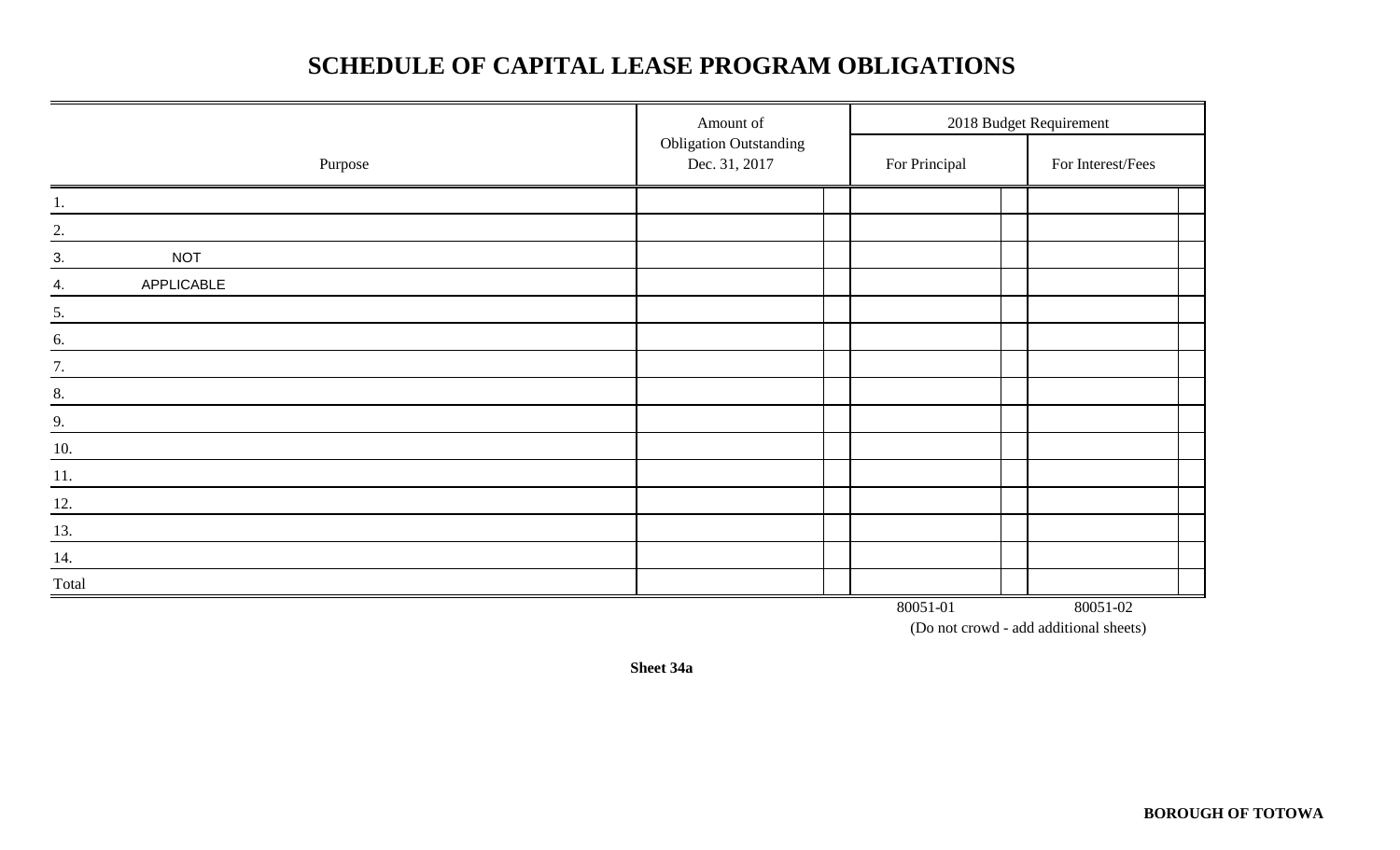## **SCHEDULE OF IMPROVEMENT AUTHORIZATIONS [GENERAL CAPITAL FUND]**

| <b>IMPROVEMENTS</b>                                                                 |                 |                                       |                                             | Contracts            |                        |                             |                                        |                                         |
|-------------------------------------------------------------------------------------|-----------------|---------------------------------------|---------------------------------------------|----------------------|------------------------|-----------------------------|----------------------------------------|-----------------------------------------|
| Specify each authorization by purpose. Do<br>not merely designate by a code number. | Funded          | Balance - January 1, 2017<br>Unfunded | 2017<br>Authorizations                      | Payable<br>Cancelled | Expended               | Authorizations<br>Cancelled | Funded                                 | Balance - December 31, 2017<br>Unfunded |
| <b>General Improvements</b>                                                         |                 |                                       |                                             |                      |                        |                             |                                        |                                         |
| 08-12/06-13/10-13/05-14/09-15/12-16/07-17 Various                                   |                 |                                       |                                             |                      |                        |                             |                                        |                                         |
| Sanitary Sewer, Storm Sewer and Road Improvement \$                                 | 173,346         |                                       | \$<br>100,000                               |                      | \$<br>1,911            |                             | $\mathfrak{S}$<br>271,435              |                                         |
| 03-2013 Replacement of 24" Sanitary Sewer Force                                     |                 |                                       |                                             |                      |                        |                             |                                        |                                         |
| Main                                                                                |                 | $\boldsymbol{\mathsf{S}}$<br>125,307  |                                             |                      |                        |                             |                                        | \$<br>125,307                           |
| 12-2013 Flood Acquisition Project                                                   |                 | 181,444                               |                                             |                      | 1,461                  |                             |                                        | 179,983                                 |
| 08-2015 Improvements to Lincoln Field                                               | 23,107          |                                       |                                             |                      |                        |                             | 23,107                                 |                                         |
| 10-2015 Various Road Improvements                                                   | 235,085         |                                       |                                             |                      | 234,945                |                             | 140                                    |                                         |
| 15-2015 Various Improvements and Acquisitions                                       | 103,999         |                                       |                                             |                      | 100,095                |                             | 3,904                                  |                                         |
| 16-2015 Purchase and Installation of a Generator                                    | 2,733           |                                       |                                             |                      |                        |                             | 2,733                                  |                                         |
| 11-2016 Various Improvements and Acquisitions                                       | 481,418         |                                       |                                             |                      | 280,277                |                             | 201,141                                |                                         |
| 13-2016 Installation of Tennis Courts at Lincoln Field                              | 131,945         |                                       |                                             |                      | 122,312                |                             | 9,633                                  |                                         |
| 06-2017 Various Improvements and Acquisitions                                       |                 |                                       | 640,000                                     |                      | 207,529                |                             | 432,471                                |                                         |
| 08-2017 Various Road Improvements                                                   |                 |                                       | 800,000                                     |                      | 57,800                 |                             | 377,200                                | 365,000                                 |
| <b>Local Improvements</b>                                                           |                 |                                       |                                             |                      |                        |                             |                                        |                                         |
| 08-2004 Replacement of sidewalks, curbs,                                            |                 |                                       |                                             |                      |                        |                             |                                        |                                         |
| and driveway aprons- Union Blvd.                                                    | 35,970          | 136,664                               |                                             |                      |                        |                             | 35,970                                 | 136,664                                 |
| 03-2010 Union Blvd. Curb & Sidewalk Replacement                                     | 50,874          | 236,282                               |                                             |                      |                        |                             | 50,874                                 | 236,282                                 |
|                                                                                     |                 |                                       |                                             |                      |                        |                             |                                        |                                         |
|                                                                                     |                 |                                       |                                             |                      |                        |                             |                                        |                                         |
| <b>Total</b>                                                                        | \$<br>1,238,477 | $\mathfrak{S}$<br>679,697             | $1,540,000$ \$<br>$\boldsymbol{\mathsf{S}}$ | $\blacksquare$       | $1,006,330$   \$<br>\$ |                             | $\boldsymbol{\mathsf{S}}$<br>1,408,608 | l \$<br>1,043,236                       |

Place an \* before each item of "Improvement" which represents a funding or refunding of an emergency authorization.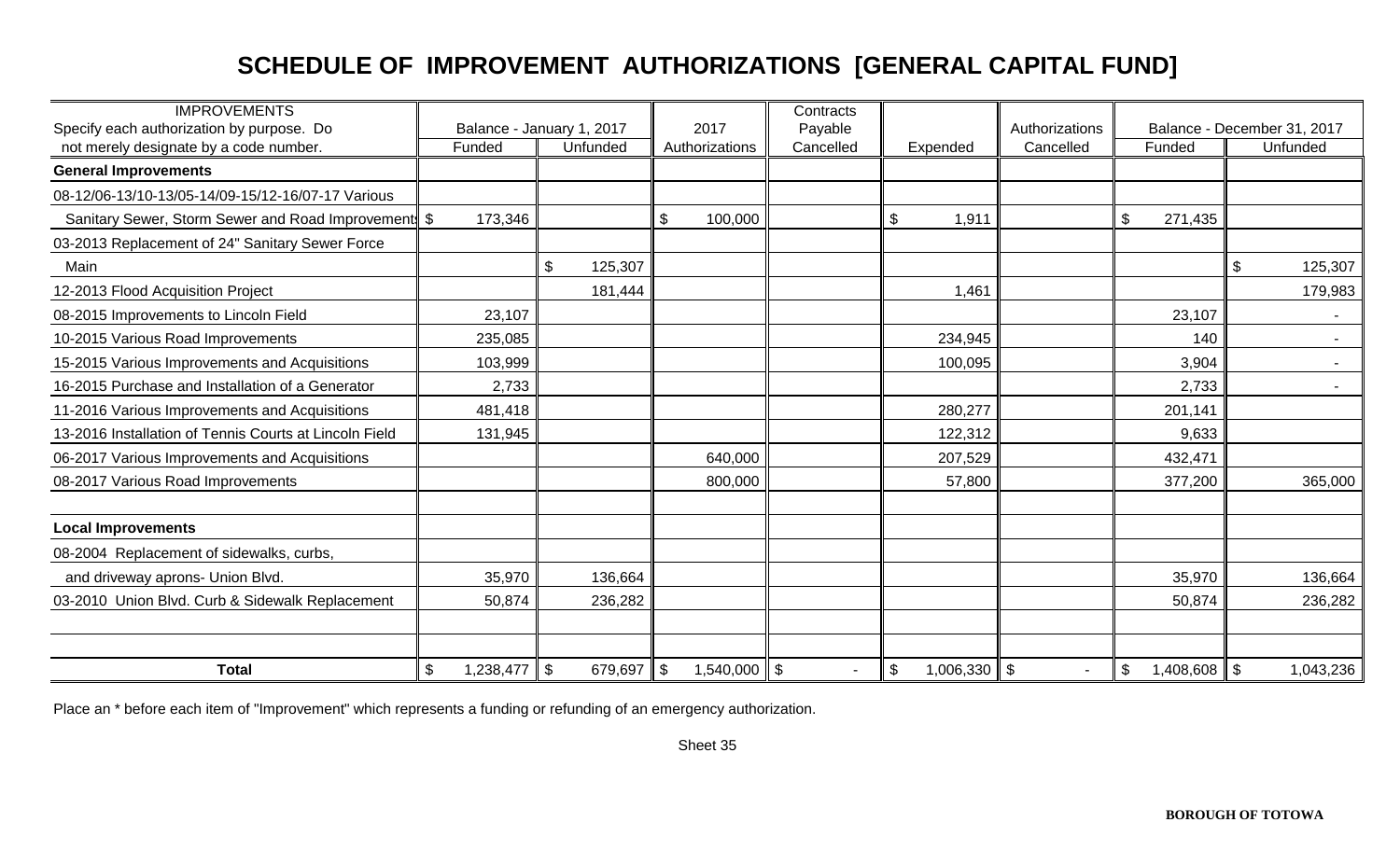### **GENERAL CAPITAL FUND**

### **SCHEDULE OF CAPITAL IMPROVEMENT FUND**

|                                                                   |          | Debit         | Credit        |
|-------------------------------------------------------------------|----------|---------------|---------------|
| Balance - January 1, 2017                                         | 80031-01 | XXXXXXXXX     | \$<br>479,853 |
| Received from 2017 Budget Appropriation*                          | 80031-02 | XXXXXXXXX     | 855,000       |
|                                                                   |          | XXXXXXXXX     |               |
| <b>Improvement Authorizations Cancelled</b>                       |          | XXXXXXXX      |               |
| (Financed in whole by the Capital Improvement Fund)               | 80031-03 | XXXXXXXXX     |               |
| List by Improvements - Direct Charges Made for Preliminary Costs: |          | XXXXXXXXX     |               |
|                                                                   |          | XXXXXXXXX     | XXXXXXXX      |
|                                                                   |          |               | XXXXXXXX      |
|                                                                   |          |               | XXXXXXXXX     |
|                                                                   |          |               | XXXXXXXX      |
|                                                                   |          |               | XXXXXXXX      |
|                                                                   |          |               | XXXXXXXX      |
|                                                                   |          |               | XXXXXXXX      |
|                                                                   |          |               | XXXXXXXX      |
|                                                                   |          |               | XXXXXXXX      |
|                                                                   |          |               | XXXXXXXX      |
|                                                                   |          |               | XXXXXXXXX     |
|                                                                   |          |               | XXXXXXXX      |
|                                                                   |          |               | XXXXXXXXX     |
|                                                                   |          |               | XXXXXXXX      |
|                                                                   |          |               | XXXXXXXX      |
|                                                                   |          |               | XXXXXXXXX     |
| Appropriated to Finance Improvement Authorizations                | 80031-04 | \$<br>640,000 | XXXXXXXXX     |
|                                                                   |          |               | XXXXXXXXX     |
| Balance December 31, 2017                                         | 80031-05 | 694,853       | XXXXXXXXX     |
|                                                                   |          | \$1,334,853   | \$1,334,853   |

\*The full amount of the 2017 budget appropriation should be transferred to this account unless the balance of the appropriation is to be permitted to lapse.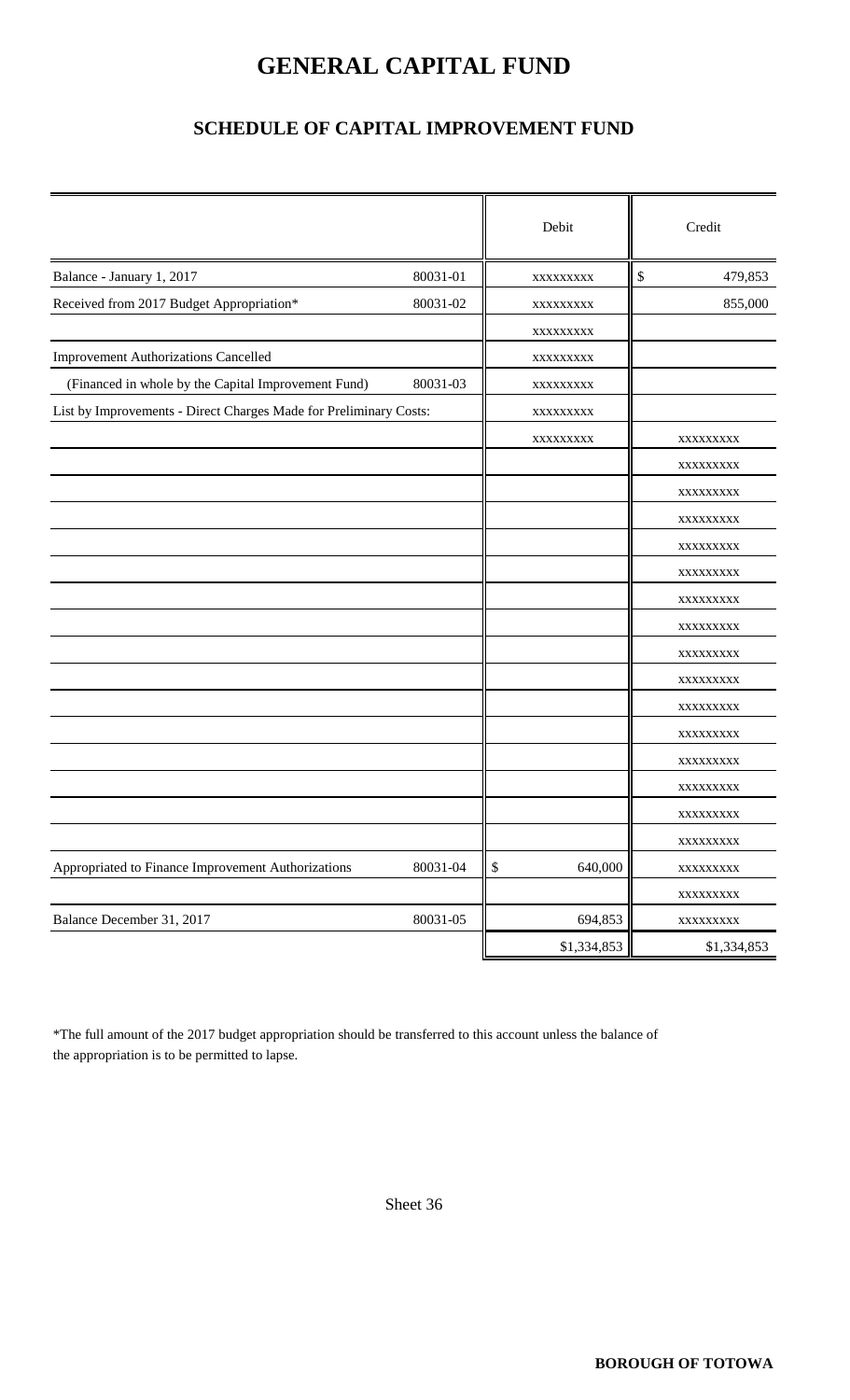### **GENERAL CAPITAL FUND**

#### **SCHEDULE OF DOWN PAYMENTS ON IMPROVEMENTS**

| <b>NOT APPLICABLE</b>                              |          | Debit      | Credit |
|----------------------------------------------------|----------|------------|--------|
| Balance January 1, 2017                            | 80030-01 | XXXXXXXXXX |        |
| Received from 2017 Budget Appropriation*           | 80030-02 | XXXXXXXXXX |        |
| Received from 2017 Emergency Appropriation*        | 80030-03 | XXXXXXXXXX |        |
|                                                    |          |            |        |
| Appropriated to Finance Improvement Authorizations | 80030-04 |            |        |
|                                                    |          |            |        |
| Balance December 31, 2017                          | 80030-05 |            |        |
|                                                    |          |            |        |

\*The full amount of the 2017 appropriation should be transferred to this account unless the balance of the appropriation is permitted to lapse.

#### **CAPITAL IMPROVEMENTS AUTHORIZED IN 2017 AND DOWN PAYMENTS (N.J.S. 40A:2-11)**

| Purpose                                         | Amount<br>Appropriated |             | Total<br>Obligations<br>Authorized |           | Down Payment<br>Provided by<br>Ordinance |             | Amount of Down<br>Payment in Budget<br>of 2017 or Prior<br>Years |           |     |
|-------------------------------------------------|------------------------|-------------|------------------------------------|-----------|------------------------------------------|-------------|------------------------------------------------------------------|-----------|-----|
| 06-2017 Various Imporvements and Acquisitions   | \$                     | 640,000     |                                    |           | \$                                       | 640,000     | \$                                                               | 640,000   |     |
| 07-2017 Various Sanitary Sewer, Storm Sewer and |                        |             |                                    |           |                                          |             |                                                                  |           |     |
| Road Improvements                               |                        | 100,000     |                                    |           |                                          | 100,000     |                                                                  |           | (1) |
| 08-2017 Various Road Improvements               |                        | 800,000     | $\parallel$ \$                     | 365,000   |                                          | 435,000     |                                                                  |           | (2) |
|                                                 |                        |             |                                    |           |                                          |             |                                                                  |           |     |
|                                                 |                        |             |                                    |           |                                          |             |                                                                  |           |     |
|                                                 |                        |             |                                    |           |                                          |             |                                                                  |           |     |
|                                                 |                        |             |                                    |           |                                          |             |                                                                  |           |     |
|                                                 |                        |             |                                    |           |                                          |             |                                                                  |           |     |
| Total 80032-00                                  |                        | \$1,540,000 |                                    | \$365,000 |                                          | \$1,175,000 |                                                                  | \$640,000 |     |

#### **GENERAL CAPITAL FUND ONLY**

(1) Funded in whole by a Community Development Block Grant

(2) Funded by a Department of Transportation Grant

NOTE - Where amount in column "Down Payment Provided by Ordinance" is LESS than 5% of amount in column "Total Obligations Authorized", explanation must be made part of or attached to this sheet.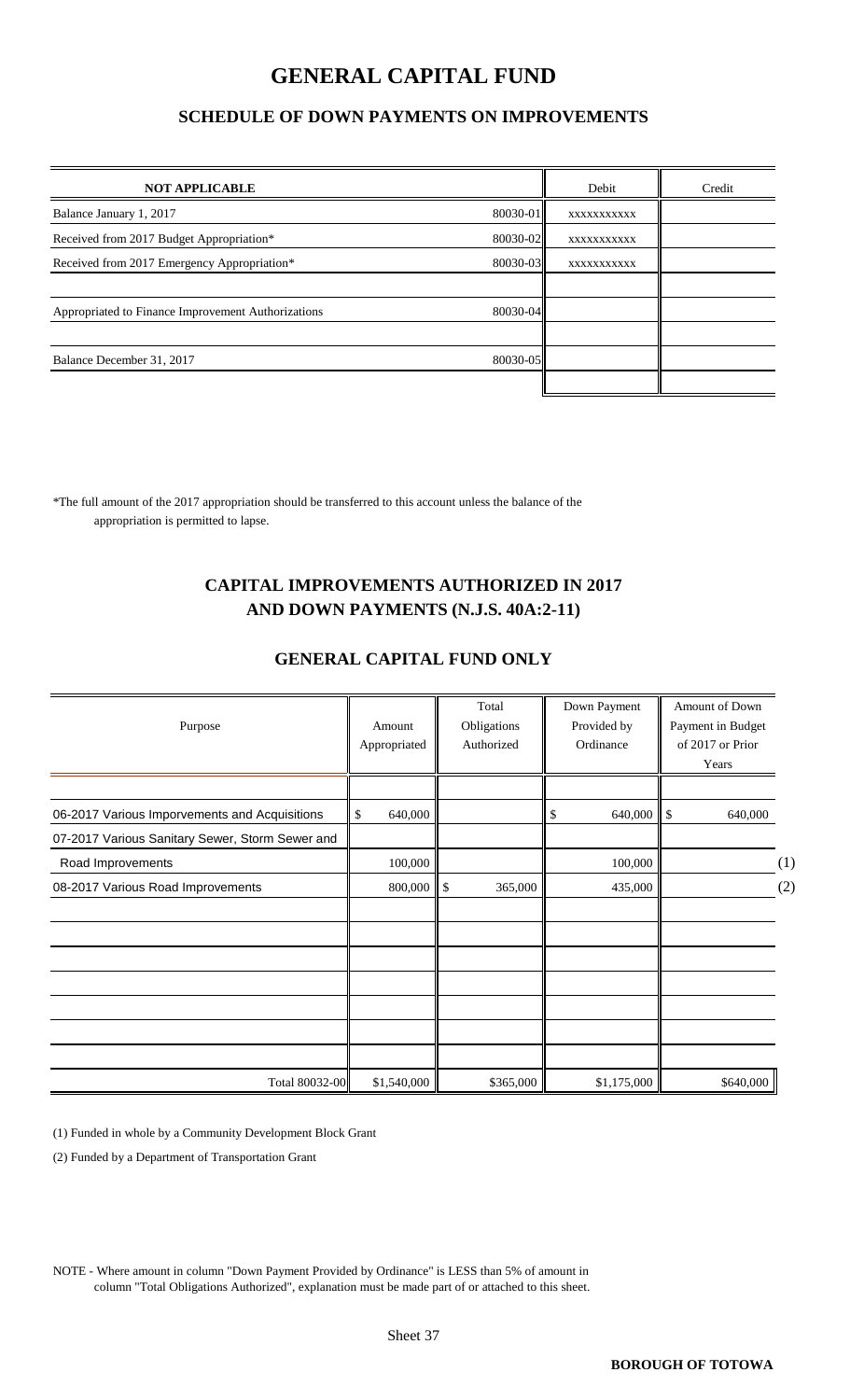### **GENERAL CAPITAL FUND**

#### **STATEMENT OF CAPITAL SURPLUS**

#### **YEAR - 2017**

|                                                    |                 | Debit       | Credit      |    |
|----------------------------------------------------|-----------------|-------------|-------------|----|
| Balance January 1, 2017                            | 80029-01        | XXXXXXXXXX  | \$          | 74 |
| Premium on Sale of Bonds                           |                 | XXXXXXXXXXX |             |    |
| Funded Improvement Authorizations Cancelled        |                 | XXXXXXXXXXX |             |    |
|                                                    |                 |             |             |    |
| <b>Cancel Grant Receivable</b>                     |                 |             |             |    |
|                                                    |                 |             |             |    |
| Appropriated to Finance Improvement Authorizations | 80029-02        |             | XXXXXXXXXXX |    |
| Appropriated to 2017 Budget Revenue                | 80029-03        |             | XXXXXXXXXXX |    |
| Balance December 31, 2017                          | $80029 - 04$ \$ | 74          | XXXXXXXXXXX |    |
|                                                    |                 | 74          | \$.         | 74 |

#### **BONDS ISSUED WITH A COVENANT OR COVENANTS**

|    | 1. Amount of Serial Bonds Issued Under Provisions of Chapter 233,        |    |             |
|----|--------------------------------------------------------------------------|----|-------------|
|    | P.L. 1944, Chapter 268, P.L. 1944, Chapter 428, P.L. 1943 or             |    |             |
|    | Chapter 77, Article VI-A, P.L. 1945, with Covenant or Covenants;         |    |             |
|    | Outstanding December 31, 2017                                            |    |             |
|    | 2. Amount of Cash in Special Trust Fund as of December 31, 2017 (Note A) | \$ |             |
|    | 3. Amount of Bonds Issued Under Item 1                                   |    |             |
|    | Maturing in 2018                                                         |    |             |
|    | 4. Amount of Interest on Bonds with a                                    |    |             |
|    | Covenant - 2018 Requirement                                              |    |             |
| 5. | Total of 3 and 4 - Gross Appropriation                                   |    |             |
|    | 6. Less Amount of Special Trust Fund to be Used                          | \$ |             |
|    | 7. Net Appropriation Required                                            |    | <b>NONE</b> |

NOTE A - This amount to be supported by confirmation from bank or banks.

Footnote: Any formula other than the one shown above and required to be used by covenant or covenants is to be attached hereto.

Item 5 must be shown as an item of appropriation, short extended, with Item 6 shown directly following as a deduction and with the amount of Item 7 extended into the 2018 appropriation column.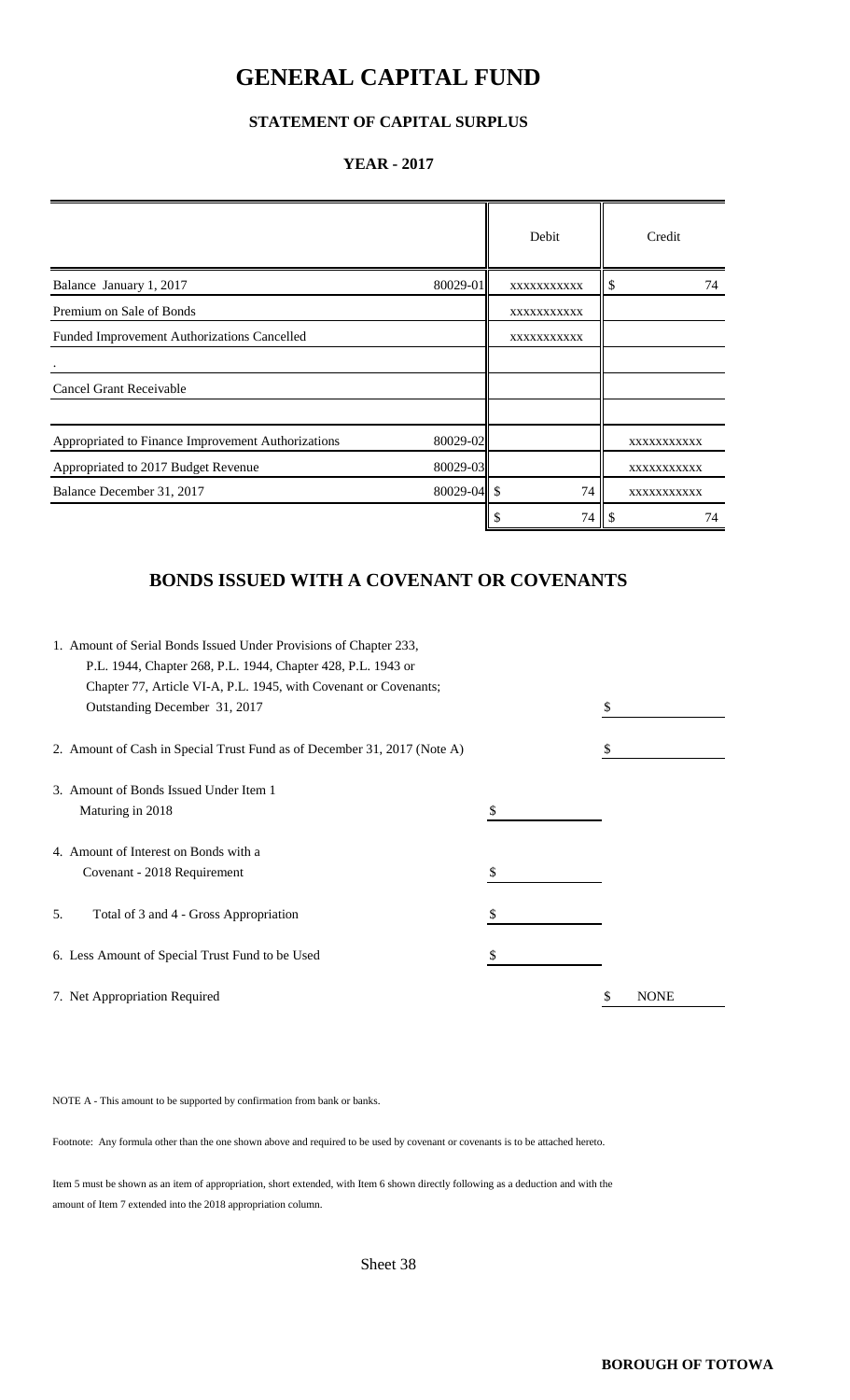#### **MUNICIPALITIES ONLY**

#### **IMPORTANT!**

#### *THIS SHEET MUST BE COMPLETELY FILLED IN OR THE STATEMENT WILL BE CONSIDERED INCOMPLETE*

#### **(N.J.S.A.52:27BB-55 AS AMENDED BY CHAP. 211, P.L. 1981)**

| 1. Total Tax Levy for the Year 2017 was   |                |                                                    |                                                                                 | \$<br>53,744,212                                                                                   |
|-------------------------------------------|----------------|----------------------------------------------------|---------------------------------------------------------------------------------|----------------------------------------------------------------------------------------------------|
| 2. Amount of Item 1 Collected in 2017 (*) |                | S                                                  | 52,971,059                                                                      |                                                                                                    |
| 3. Seventy (70) percent of Item 1         |                |                                                    |                                                                                 | \$37,620,948                                                                                       |
|                                           |                |                                                    |                                                                                 |                                                                                                    |
|                                           |                |                                                    |                                                                                 |                                                                                                    |
|                                           |                |                                                    |                                                                                 |                                                                                                    |
|                                           |                |                                                    |                                                                                 |                                                                                                    |
| Answer YES or NO                          |                |                                                    |                                                                                 |                                                                                                    |
|                                           |                |                                                    |                                                                                 |                                                                                                    |
| December 31, 2017?                        | Not Applicable |                                                    |                                                                                 |                                                                                                    |
|                                           |                |                                                    |                                                                                 |                                                                                                    |
|                                           |                | (*) Including prepayments and overpayments applied | 2. Have payments been made for all bonded obligations or notes due on or before | 1. Did any maturities of bonded obligations or notes fall due during the year 2017? NOT APPLICABLE |

**NOTE: If answer to Item B1 is YES, then Item B2 must be answered**

|    | C. Does the appropriation required to be included in the 2018 budget for the<br>liquidation of all bonded obligations or notes exceed 25% of the total of appropriations for |            |                 |    |             |
|----|------------------------------------------------------------------------------------------------------------------------------------------------------------------------------|------------|-----------------|----|-------------|
|    | operating purposes in the budget for the year just ended? Answer YES or NO:                                                                                                  |            |                 |    | No          |
| D. |                                                                                                                                                                              |            |                 |    |             |
|    | 1. Cash Deficit - 2016                                                                                                                                                       |            |                 |    | <b>NONE</b> |
|    | 2. 4% of 2016 Tax Levy for all purposes:                                                                                                                                     |            |                 |    |             |
|    | Levy $-$ \$                                                                                                                                                                  | 53,991,677 | \$              |    | 2,159,667   |
|    | 3. Cash Deficit - Year 2017                                                                                                                                                  |            | \$              |    | <b>NONE</b> |
|    | 4. 4% of 2017 Tax Levy for all purposes:                                                                                                                                     |            |                 |    |             |
|    | Levy -- $$$                                                                                                                                                                  | 53,744,212 | \$              |    | 2,149,768   |
|    |                                                                                                                                                                              |            |                 |    |             |
| Ε. | Unpaid                                                                                                                                                                       | 2016       | 2017            |    | Total       |
|    | 1. State Taxes                                                                                                                                                               | \$         | \$              |    | <b>NONE</b> |
|    | 2. County Taxes                                                                                                                                                              |            | \$<br>32,629    | -S | 32,629      |
|    | 3. Amounts due Special Districts                                                                                                                                             |            |                 |    |             |
|    |                                                                                                                                                                              | \$         |                 |    | <b>NONE</b> |
|    | 4. Amounts due School Districts for Local School Tax                                                                                                                         |            |                 |    |             |
|    |                                                                                                                                                                              | \$         | \$<br>5,161,355 | \$ | 5,161,355   |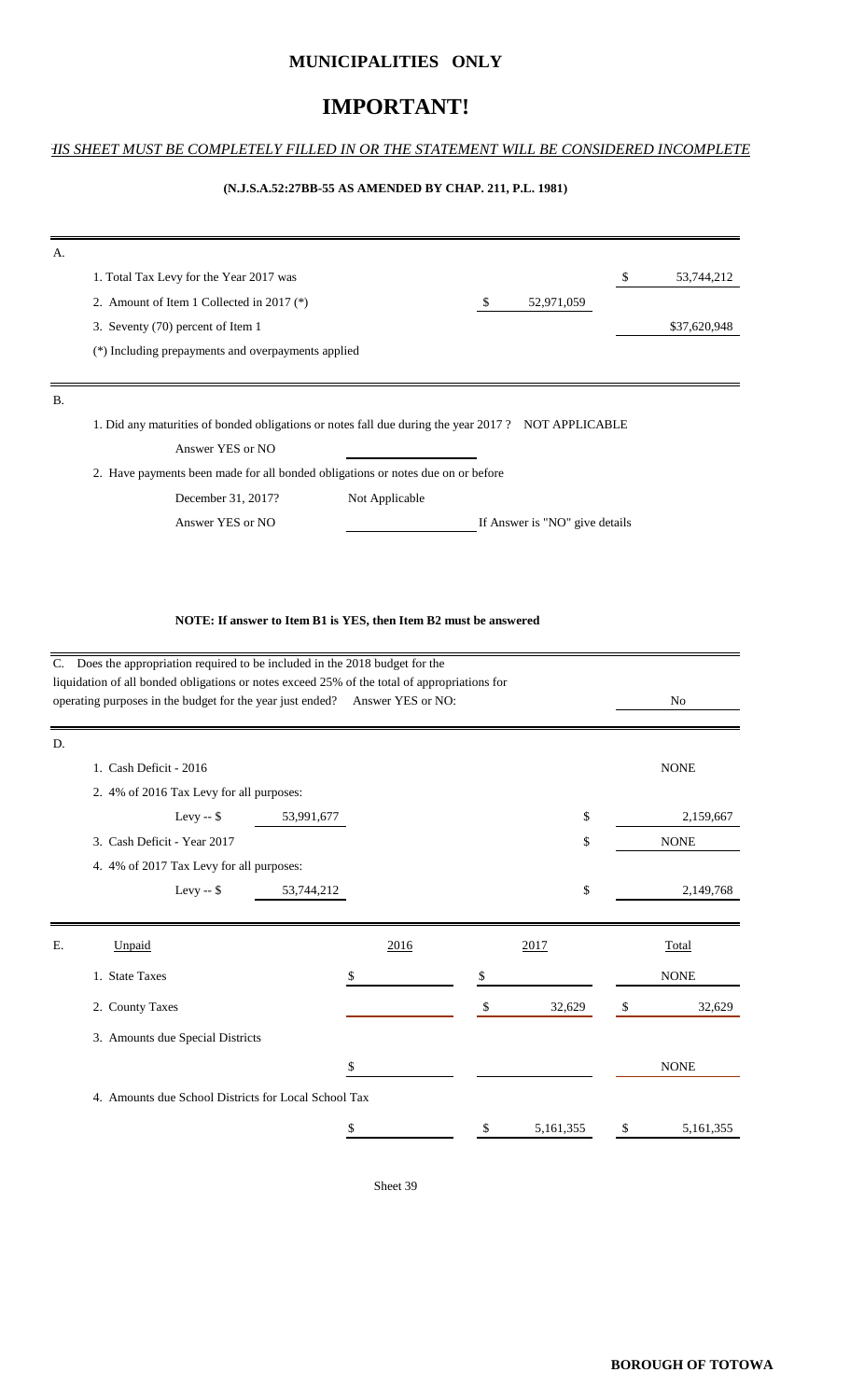### **SHEETS 40 TO 68, INCLUSIVE, PERTAIN TO**

### **UTILITIES ONLY**

 *Note:*

 If no "utility fund" existed on the books of account and if no utility was owned and operated by the municipality during the year 2017, please ob serve instructions of sheet 2.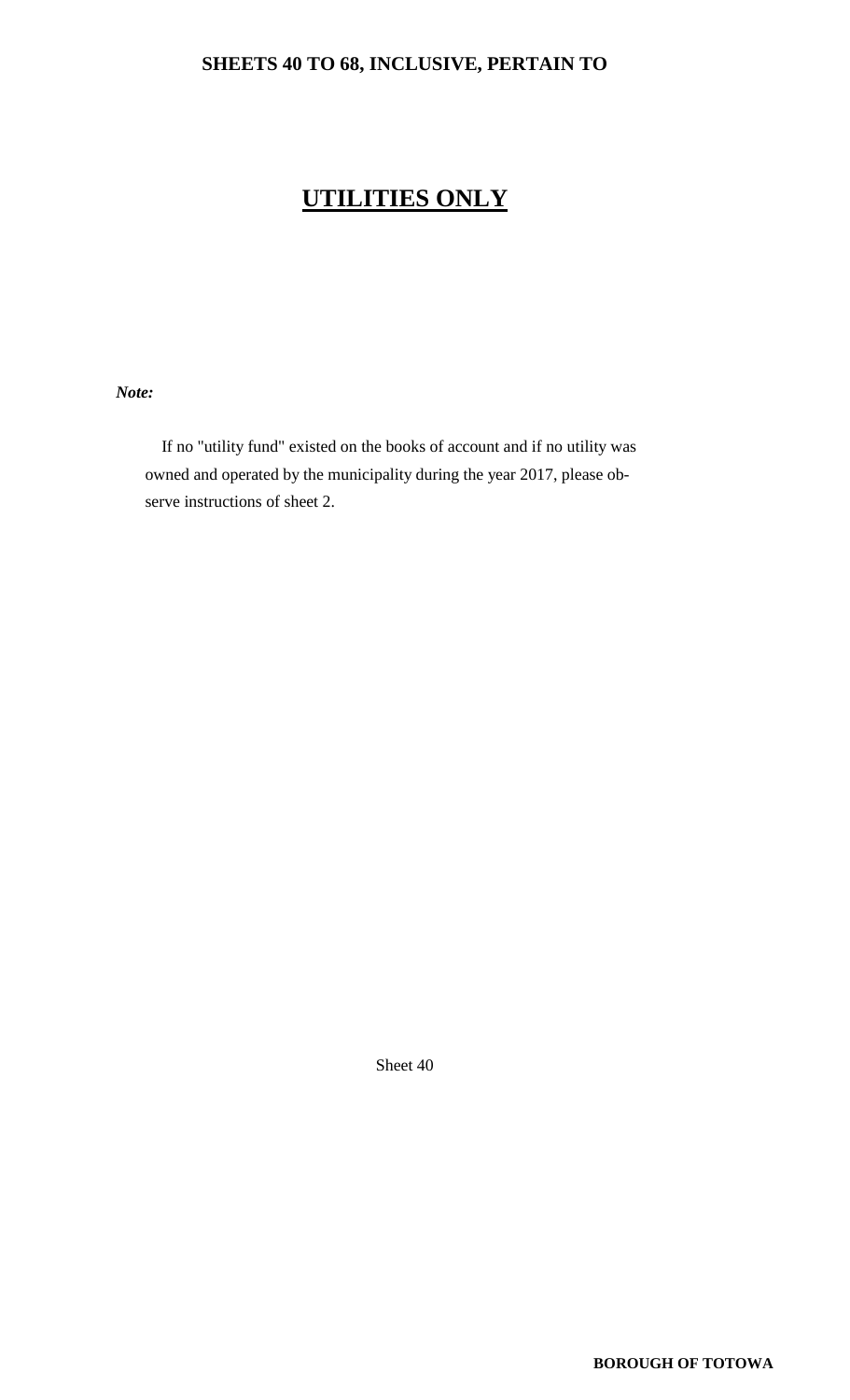Bonds and Notes Authorized but Not Issued must be disclosed in this Utility Capital

Section in the same manner as set forth in General Capital Fund on Sheet 8

#### **POST CLOSING**

### **TRIAL BALANCE - WATER UTILITY FUND**

#### AT DECEMBER 31, 2017

#### **Operating and Capital Sections**

(Separately Stated)

*Cash Liabilities Must be Subtotaled and Subtotal Must be Marked with "C"* 

| <b>Title of Account</b>                    | <b>Debit</b>    |               | <b>Credit</b> |     |
|--------------------------------------------|-----------------|---------------|---------------|-----|
| <b>WATER OPERATING FUND</b>                |                 |               |               |     |
| Cash                                       | \$<br>724,913   |               |               |     |
| <b>Consumer Accounts Receivable</b>        | 612,250         |               |               |     |
| Water Utility Liens Receivable             | 647             |               |               |     |
| <b>Appropriation Reserves</b>              |                 | \$            | 247,921       |     |
| <b>Encumbrances Payable</b>                |                 |               | 183,452       |     |
| <b>Accounts Payable</b>                    |                 |               | 42,878        |     |
| Due To Other Trust Fund                    |                 |               | 3,500         |     |
| <b>Water Overpayments</b>                  |                 |               | 3,636         |     |
|                                            |                 |               |               |     |
| <b>Subtotal</b>                            |                 |               | 481,387       | "C" |
| <b>Reserve for Receivables</b>             |                 |               | 612,897       |     |
| <b>Fund Balance</b>                        |                 |               | 243,526       |     |
|                                            | \$<br>1,337,810 | $\mathcal{S}$ | 1,337,810     |     |
|                                            |                 |               |               |     |
| <b>WATER CAPITAL FUND</b>                  |                 |               |               |     |
| Cash                                       | \$<br>196,240   |               |               |     |
| <b>Fixed Capital</b>                       | 4,484,816       |               |               |     |
| Fixed Capital - Authorized and Uncompleted | 597,952         |               |               |     |
| <b>Contracts Payable</b>                   |                 |               | 64,240        |     |
| <b>Improvement Authorizations</b>          |                 |               |               |     |
| Funded                                     |                 |               | 87,952        |     |
| Unfunded                                   |                 |               | 445,760       |     |
| Capital Improvement Fund                   |                 |               | 92,108        |     |
| <b>Reserve for Amortization</b>            |                 |               | 4,484,816     |     |
| <b>Reserve for Deferred Amortization</b>   |                 |               | 87,952        |     |
| <b>Reserve for Water Tower Fees</b>        |                 |               | 14,219        |     |
| <b>Fund Balance</b>                        |                 |               | 1,961         |     |
| <b>Estimated Proceeds</b>                  | 510,000         |               |               |     |
| Bonds and Notes Authorized not Issued      |                 |               | 510,000       |     |
|                                            | \$<br>5,789,008 | \$            | 5,789,008     |     |
|                                            |                 |               |               |     |

**(Do not crowd - add additional sheets)**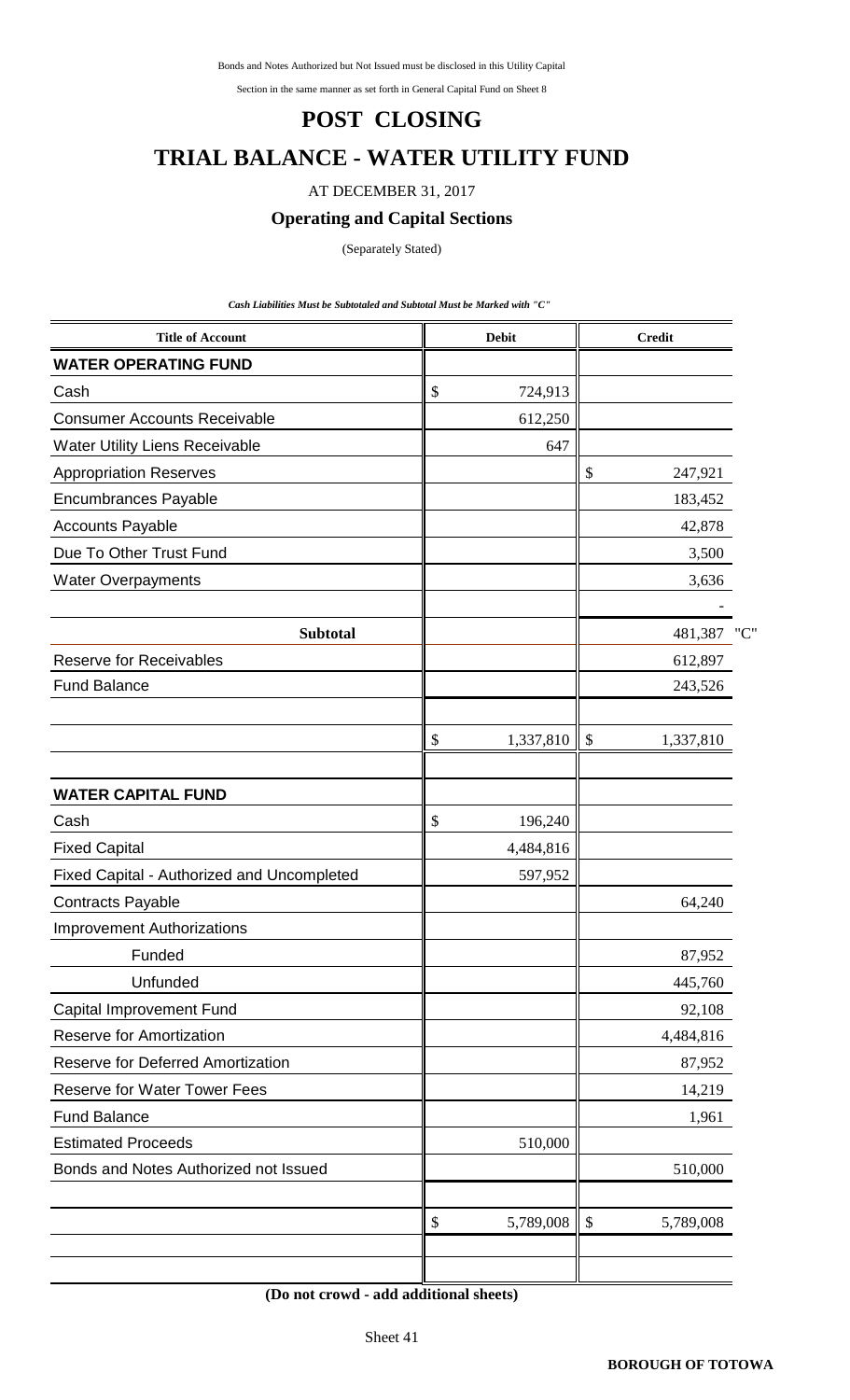# **POST CLOSING TRIAL BALANCE - WATER UTILITY ASSESSMENT TRUST FUNDS**

#### **WATER UTILITY ASSESSMENT TRUST**

| <b>Title of Account</b> | ${\bf Debit}$ | <b>Credit</b> |
|-------------------------|---------------|---------------|
|                         |               |               |
|                         |               |               |
|                         |               |               |
|                         |               |               |
| NOT APPLICABLE          |               |               |
|                         |               |               |
|                         |               |               |
|                         |               |               |
|                         |               |               |
|                         |               |               |
|                         |               |               |
|                         |               |               |
|                         |               |               |
|                         |               |               |
|                         |               |               |
|                         |               |               |
|                         |               |               |
|                         |               |               |
|                         |               |               |
|                         |               |               |
|                         |               |               |
|                         |               |               |
|                         |               |               |
|                         |               |               |
|                         |               |               |
|                         |               |               |
|                         |               |               |

### AT DECEMBER 31, 2017 **.**

Sheet 42 **(Do not crowd - add additional sheets)**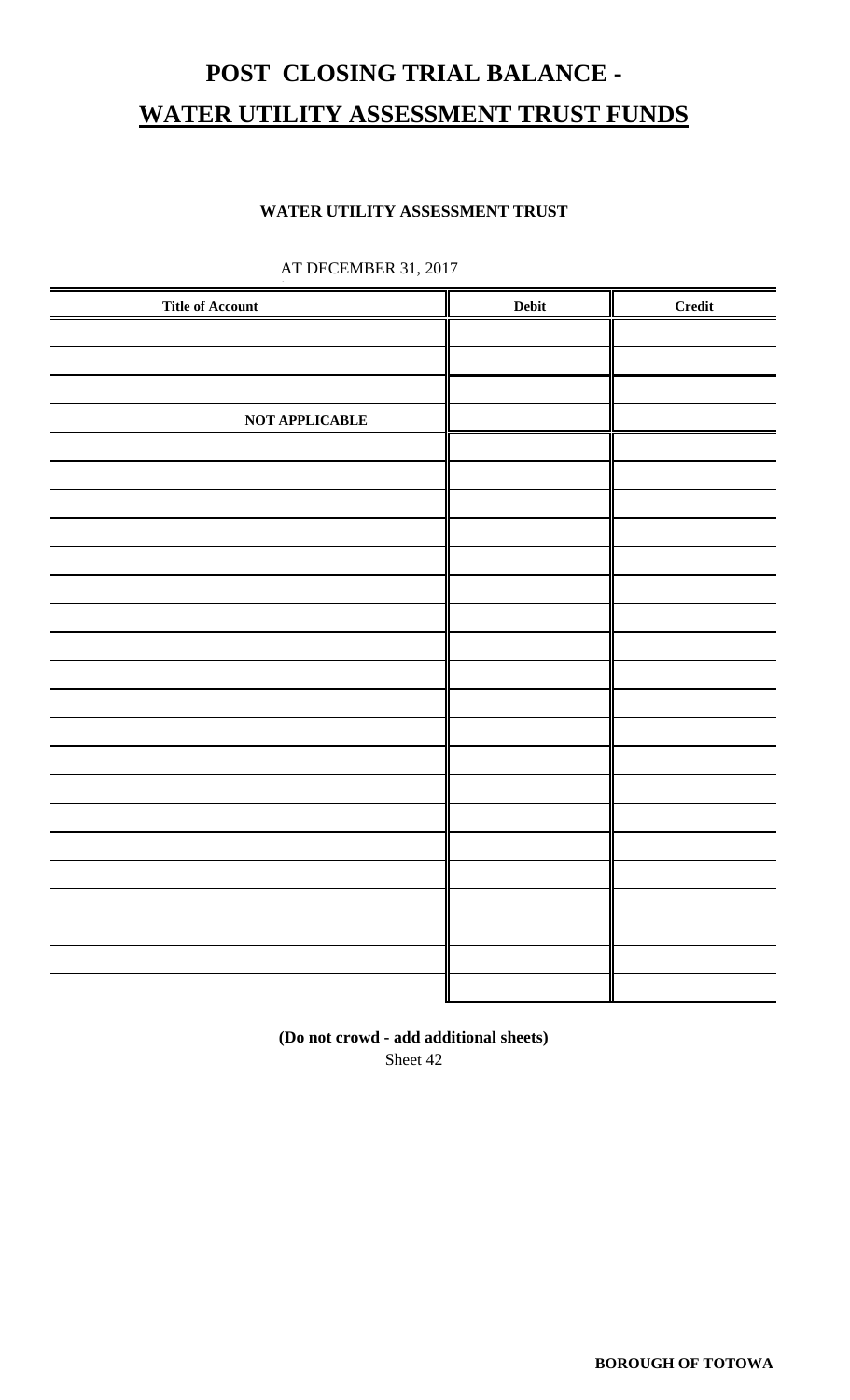### **ANALYSIS OF WATER UTILITY ASSESSMENT TRUST CASH AND INVESTMENTS PLEDGED TO LIABILITIES AND SURPLUS**

|                                           | Audit                          | <b>RECEIPTS</b> |                |                |              |              |                        |                |
|-------------------------------------------|--------------------------------|-----------------|----------------|----------------|--------------|--------------|------------------------|----------------|
| Title of Liability to which Cash          | Balance                        | Assessments     | Operating      |                | Interest on  |              |                        | Balance        |
| and Investments are Pledged               | Dec. 31, 2016                  | and Liens       | <b>Budget</b>  | Interfunds     | Deposit      | Transfers    | Disbursements          | Dec. 31, 2017  |
|                                           |                                |                 |                |                |              |              |                        |                |
| Assessment Serial Bond Issues:            | <b>XXXXX</b>                   | <b>XXXXX</b>    | <b>XXXXX</b>   | <b>XXXXX</b>   | <b>XXXXX</b> | <b>XXXXX</b> | <b>XXXXX</b>           | $\bold{XXXXX}$ |
|                                           |                                |                 |                |                |              |              |                        |                |
| <b>NOT</b>                                |                                |                 |                |                |              |              |                        |                |
| <b>APPLICABLE</b>                         |                                |                 |                |                |              |              |                        |                |
|                                           |                                |                 |                |                |              |              |                        |                |
|                                           |                                |                 |                |                |              |              |                        |                |
| Assessment Bond Anticipation Note Issues: | <b>XXXXX</b>                   | <b>XXXXX</b>    | <b>XXXXX</b>   | <b>XXXXX</b>   | <b>XXXXX</b> | <b>XXXXX</b> | <b>XXXXX</b>           | <b>XXXXX</b>   |
|                                           |                                |                 |                |                |              |              |                        |                |
|                                           |                                |                 |                |                |              |              |                        |                |
| Due to Water Utility Operating Fund       |                                |                 |                |                |              |              |                        |                |
|                                           |                                |                 |                |                |              |              |                        |                |
| Other Liabilities                         |                                |                 |                |                |              |              |                        |                |
| <b>Trust Surplus</b>                      |                                |                 |                |                |              |              |                        |                |
| Less Assets "Unfinanced"*                 | <b>XXXXX</b>                   | <b>XXXXX</b>    | <b>XXXXX</b>   | <b>XXXXX</b>   | <b>XXXXX</b> | <b>XXXXX</b> | <b>XXXXX</b>           | <b>XXXXX</b>   |
|                                           |                                |                 |                |                |              |              |                        |                |
|                                           |                                |                 |                |                |              |              |                        |                |
|                                           |                                |                 |                |                |              |              |                        |                |
|                                           | \$<br>$\overline{\phantom{a}}$ | $\overline{0}$  | $\overline{0}$ | $\overline{0}$ | $\mathbf{0}$ |              | $0 \quad$ \$<br>$\sim$ | $\mathcal{S}$  |

\*Show as red figure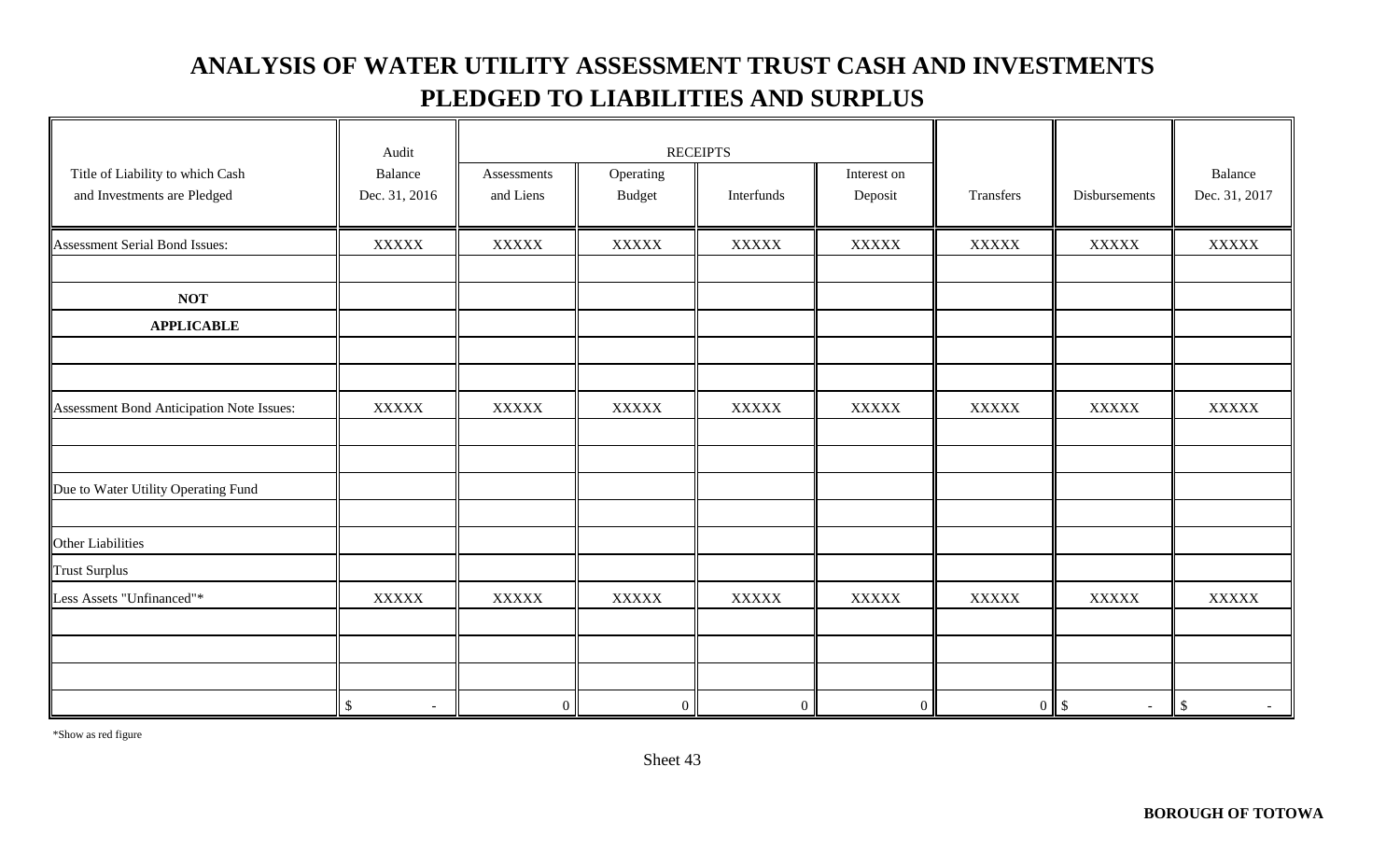### **SCHEDULE OF WATER UTILITY BUDGET - 2017 BUDGET REVENUES**

| Source                                     |        | <b>Budget</b> | Received<br>in Cash | Excess or<br>Deficit* |
|--------------------------------------------|--------|---------------|---------------------|-----------------------|
| <b>Operating Surplus Anticipated</b>       | 91301- | \$339,000     | \$339,000           |                       |
| Operating Surplus Anticipated with Consent |        |               |                     |                       |
| of Director of Local Govt. Services        | 91302- |               |                     |                       |
| Rents                                      | 91303- | 2,770,191     | 2,649,676           | (\$120,515)           |
|                                            | 91304- |               |                     |                       |
| Miscellaneous                              | 91305- | 260,000       | 294,250             | 34,250                |
| <b>Interest on Delinquent Accounts</b>     | 91306- | 20,000        | 29,195              | 9,195                 |
| Interest on Investments                    | 91307- | 2,000         | 6,114               | 4,114                 |
| Added by N.J.S. 40A:4-87:(List)            |        | XXXXXXXXXXXX  | XXXXXXXXXXXX        | XXXXXXXXXXXX          |
| Water Assessment Trust Fund Balance        | 91308- |               |                     |                       |
| Subtotal                                   |        | 3,391,191     | 3,318,235           | (72, 956)             |
| Deficit (General Budget)**                 | 91306- |               |                     | $\theta$              |
|                                            | 91307- | \$3,391,191   | \$3,318,235         | $(\$72,956)$          |

\*\*Amount in "Received in Cash" column for "Deficit (General Budget)" and amount expended for "Surplus (General Budget)" must agree with amounts shown for such items on Sheet 45.

#### **STATEMENT OF BUDGET APPROPRIATIONS**

| Appropriations:                                  |             | **********  |  |  |
|--------------------------------------------------|-------------|-------------|--|--|
| <b>Adopted Budget</b>                            |             | \$3,391,191 |  |  |
| Added by N.J.S. 40A:4-87                         |             |             |  |  |
| Emergency                                        |             |             |  |  |
| <b>Total Appropriations</b>                      | 3,391,191   |             |  |  |
| Add: Overexpenditures (See Footnote)             |             |             |  |  |
| <b>Total Appropriations and Overexpenditures</b> |             | 3,391,191   |  |  |
| Deduct Expenditures:                             |             |             |  |  |
| Paid or Charged                                  | \$3,143,270 |             |  |  |
| Reserved                                         | 247,921     |             |  |  |
| Surplus (General Budget)**                       |             |             |  |  |
| <b>Total Expenditures</b>                        | 3,391,191   |             |  |  |
| Unexpended Balance Canceled (See Footnote)       |             | \$0         |  |  |
|                                                  |             |             |  |  |

FOOTNOTES: - RE: OVEREXPENDITURES:

Every appropriation overexpended in the budget document must be marked with an \* and must agree in the aggregate with this item.

RE: UNEXPENDED BALANCES CANCELED:

Are not to be shown as "Paid or Charged: in the budget document. In all instances "Total Appropriations" and "Overex-

penditures" must equal the sum of "Total Expenditures" and "Unexpended Balances Canceled"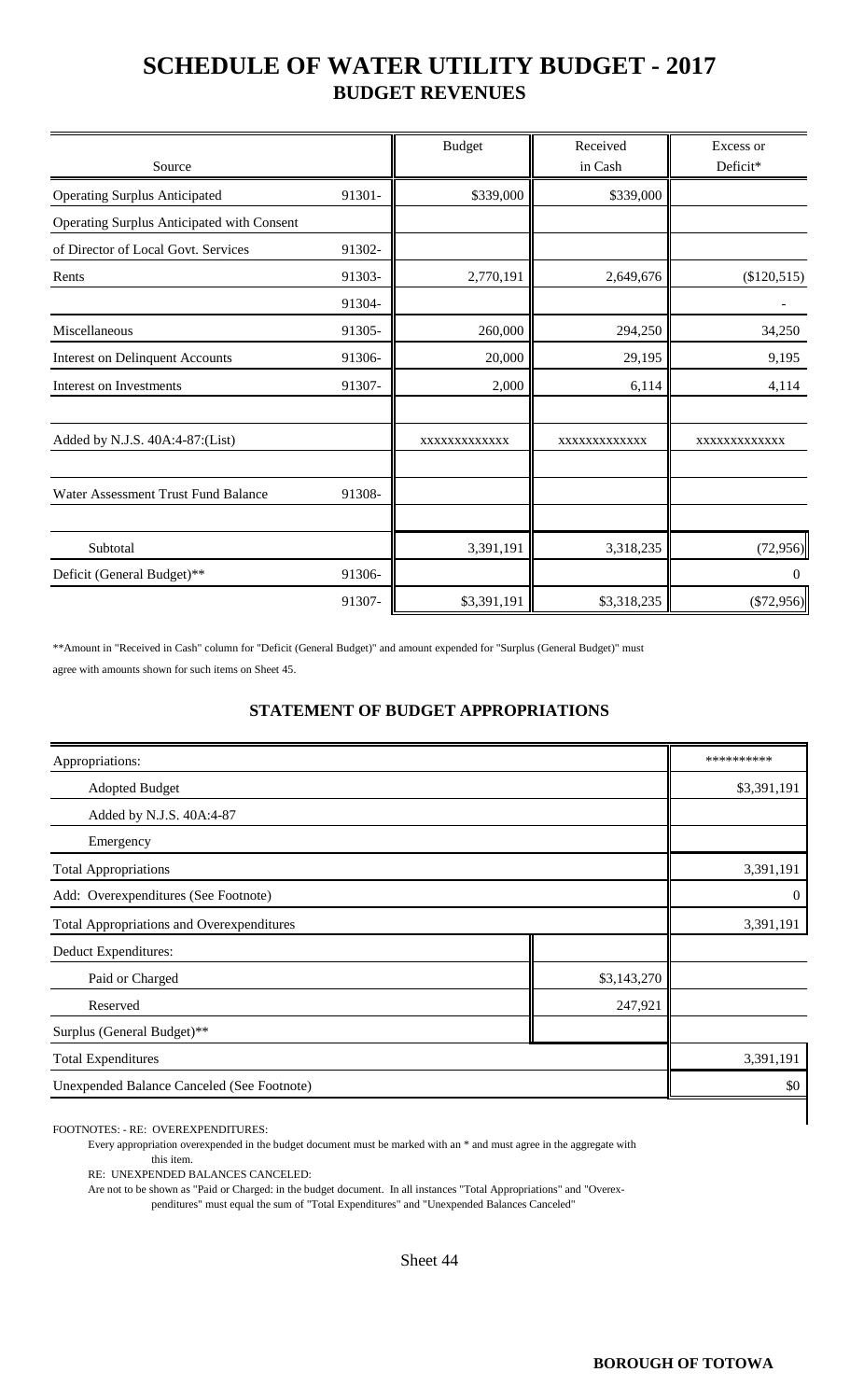### **STATEMENT OF 2017 OPERATION**

#### **WATER UTILITY**

NOTE: Section 1 of this sheet is required to be filled out ONLY IF the 2016 Water Utility Budget contained either an item of revenue "Deficit (General Budget)" or an item of appropriation "Surplus (General Budget)"

Section 2 should be filled out in every case.

#### **SECTION 1:**

| Revenue Realized                                                     | XXXXXXXXX                |            |
|----------------------------------------------------------------------|--------------------------|------------|
| Budget Revenue (Not Including "Deficit (General Budget)")            |                          |            |
| <b>Cancelled Accounts Payable</b>                                    |                          |            |
| 2016 Appropriation Reserves Canceled*                                |                          |            |
|                                                                      |                          |            |
|                                                                      |                          |            |
| <b>Total Revenue Realized</b>                                        |                          | \$         |
| Expenditures:                                                        |                          | XXXXXXXXXX |
| Appropriations (Not Including "Surplus (General Budget)")            |                          | XXXXXXXXXX |
| Paid or Charged                                                      |                          |            |
| Reserved                                                             |                          |            |
| <b>Expended Without Appropriation</b>                                |                          |            |
| Cash Refund of Prior Year's Revenue                                  |                          |            |
| Overexpenditure of Appropriation Reserves                            |                          |            |
| <b>Total Expenditures</b>                                            |                          |            |
| Less: Deferred Charges Included in<br>Above "Total Expenditures"     |                          |            |
| Total Expenditures - As Adjusted                                     |                          | \$         |
| Excess                                                               |                          | $\Omega$   |
| Budget Appropriation - Surplus (General Budget)**                    |                          |            |
| Balance of "Results of 2017 Operation"                               | $\overline{\mathcal{S}}$ |            |
| $Remainder =$<br>("Excess in Operations") - Sheet 46)                | \$                       |            |
|                                                                      |                          |            |
| Deficit                                                              |                          |            |
| Anticipated Revenue - Deficit (General Budget)**                     |                          |            |
| Balance of "Results of 2016 Operation"                               |                          |            |
| $Remainder =$<br>("Operating Deficit - to Trial Balance" - Sheet 46) | $\overline{0}$           |            |

#### **SECTION 2:**

The following Item of "2016 Appropriation Reserves Canceled in 2017" Is Due to the Current Fund TO THE EXTENT OF the amount Received and Due from the General Budget of 2016 for an Anticipated Deficit in the Water Utility for 2016:

| 2016 Appropriation Reserves Canceled in 2017               | 71.294      |        |
|------------------------------------------------------------|-------------|--------|
| Less: Anticipated Deficit in 2016 Budget - Amount Received |             |        |
| and Due from Current Fund - If none, enter "None"          | <b>NONE</b> |        |
| *Excess (Revenue Realized)                                 |             | 71 294 |

\*\*Items must be shown in same amounts on Sheet 44.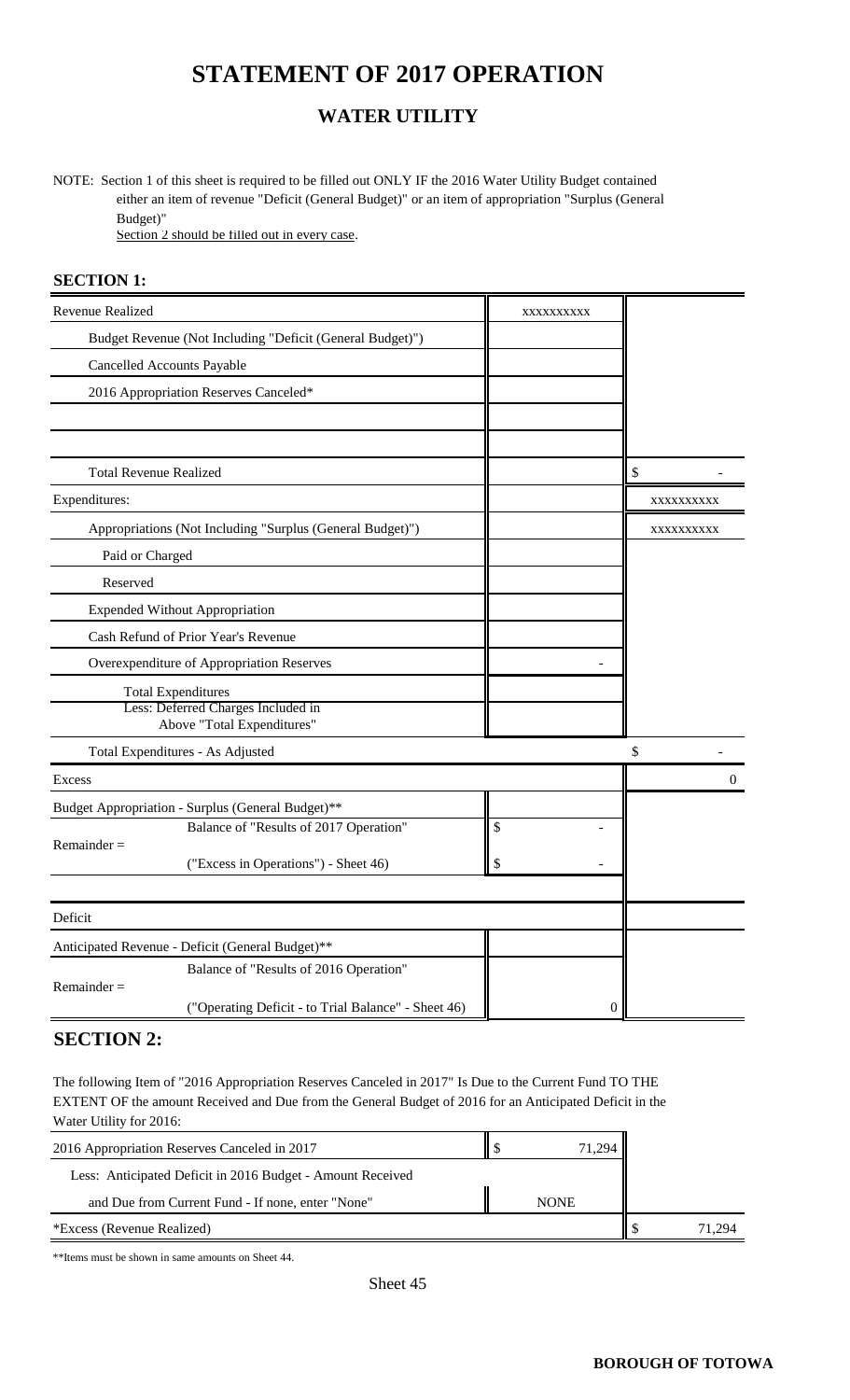### **RESULTS OF 2017 OPERATIONS - WATER UTILITY**

|                                                     | Debit        | Credit      |
|-----------------------------------------------------|--------------|-------------|
| <b>Excess in Anticipated Revenues</b>               | XXXXXXXXXXX  |             |
| Unexpended Balances of Appropriations               | XXXXXXXXXXX  |             |
| Miscellaneous Revenue Not Anticipated               | XXXXXXXXXX   | 20,310<br>P |
| Unexpended Balances of 2016 Appropriation Reserves* | XXXXXXXXXXX  | 71,294      |
| Cancelled Accounts Payable                          |              | 277         |
| Deficit in Anticipated Revenue                      | \$<br>72,956 | XXXXXXXXXXX |
|                                                     |              | XXXXXXXXXX  |
| <b>Operating Deficit - To Trial Balance</b>         | XXXXXXXXXXX  | $\theta$    |
| Excess in Operations - to Operating Surplus         | \$<br>18,925 | XXXXXXXXXX  |
| *See restriction in amount on Sheet 45, SECTION 2   | 91,881       | 91,881      |

#### **OPERATING SURPLUS - WATER UTILITY**

|                                                       |    | Debit       | Credit      |
|-------------------------------------------------------|----|-------------|-------------|
| Balance, January 1, 2017                              |    | XXXXXXXXXXX | 563,601     |
|                                                       |    |             |             |
| Excess in Results of 2017 Operations                  |    | XXXXXXXXXXX | 18,925      |
| Amount Appropriated in 2017 Budget - Cash             | \$ | 339,000     |             |
| Amount Appropriated in 2017 Budget with Prior Written |    |             | XXXXXXXXXXX |
| Consent of Director of Local Government Services      |    |             | XXXXXXXXXXX |
| Anticipated Revenue in Current Fund Budget            |    |             |             |
| Balance, December 31, 2017                            |    | 243,526     | XXXXXXXXXX  |
|                                                       | ۰D |             | 582,526     |

### **ANALYSIS OF BALANCE, DECEMBER 31, 2017 (FROM WATER UTILITY -TRIAL BALANCE)**

| Cash                                                          |    |  | 724,913 |
|---------------------------------------------------------------|----|--|---------|
| Investments                                                   |    |  |         |
| <b>Interfund Accounts Receivable</b>                          |    |  |         |
| Subtotal                                                      |    |  | 724,913 |
| Deduct Cash Liabilities Marked with "C" on Trial Balance      |    |  | 481,387 |
| Operating Surplus Cash or (Deficit in Operating Surplus Cash) |    |  | 243,526 |
| Other Assets Pledged to Operating Surplus*                    |    |  |         |
| Deferred Charges #                                            |    |  |         |
| Operating Deficit #                                           | \$ |  |         |
| <b>Total Other Assets</b>                                     |    |  |         |
|                                                               |    |  | 243,526 |

# MAY NOT BE ANTICIPATED AS NON-CASH SURPLUS IN 2018 BUDGET.

\* In the case of a "Deficit in Operating Surplus Cash",

"other Assets" would be also pledged to cash liabilities.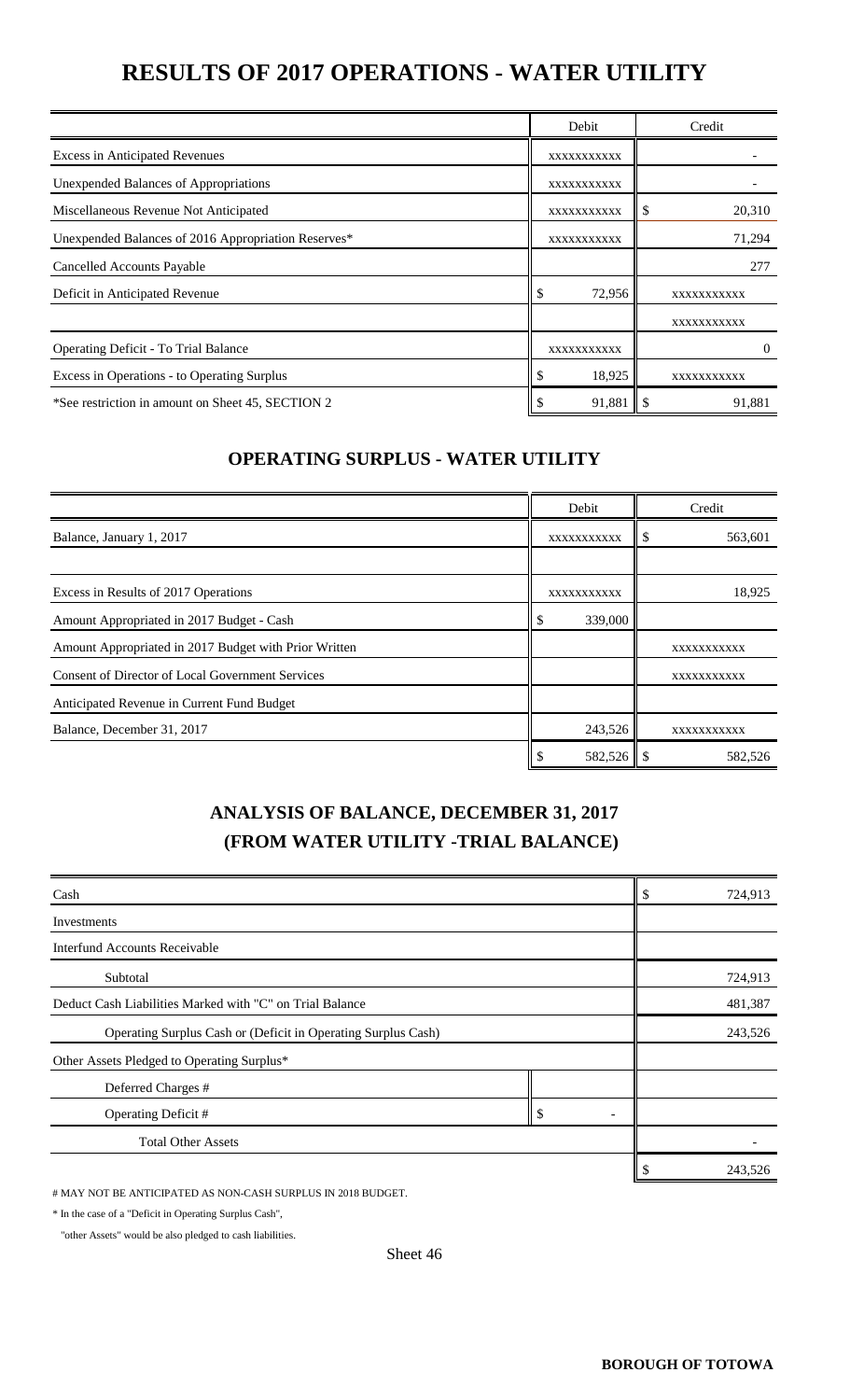#### **SCHEDULE OF WATER UTILITY ACCOUNTS RECEIVABLE**

| Balance, December 31, 2016         |                     | \$591,437                            |
|------------------------------------|---------------------|--------------------------------------|
| Increased by:                      |                     |                                      |
| Water Rents Levied                 | $\$\,$<br>2,665,058 |                                      |
| Miscellaneous Fees and Charges     | 299,865             |                                      |
|                                    |                     | 2,964,923                            |
|                                    |                     | 3,556,360                            |
| Decreased by:                      |                     |                                      |
| Collections                        | 2,937,798           |                                      |
| Overpayments applied               | 6,128               |                                      |
| Transferred to Water Utility Liens | 184                 |                                      |
| Other                              |                     |                                      |
|                                    |                     | 2,944,110                            |
| Balance, December 31, 2017         |                     | 612,250<br>$\boldsymbol{\mathsf{S}}$ |

#### **SCHEDULE OF WATER UTILITY LIENS**

| Balance, December 31, 2016         |          |               |                          | 463         |  |
|------------------------------------|----------|---------------|--------------------------|-------------|--|
| Increased by:                      |          |               |                          |             |  |
| Transfers from Accounts Receivable |          | $\frac{1}{2}$ | 184                      |             |  |
| Penalties and Costs<br>Other       |          |               | $\overline{\phantom{a}}$ |             |  |
| Decreased by:                      |          |               |                          | $\$$<br>184 |  |
| Collections                        |          |               |                          |             |  |
| Other                              |          |               |                          |             |  |
|                                    |          |               |                          |             |  |
| Balance, December 31, 2017         |          |               |                          | 647<br>\$   |  |
|                                    | Sheet 47 |               |                          |             |  |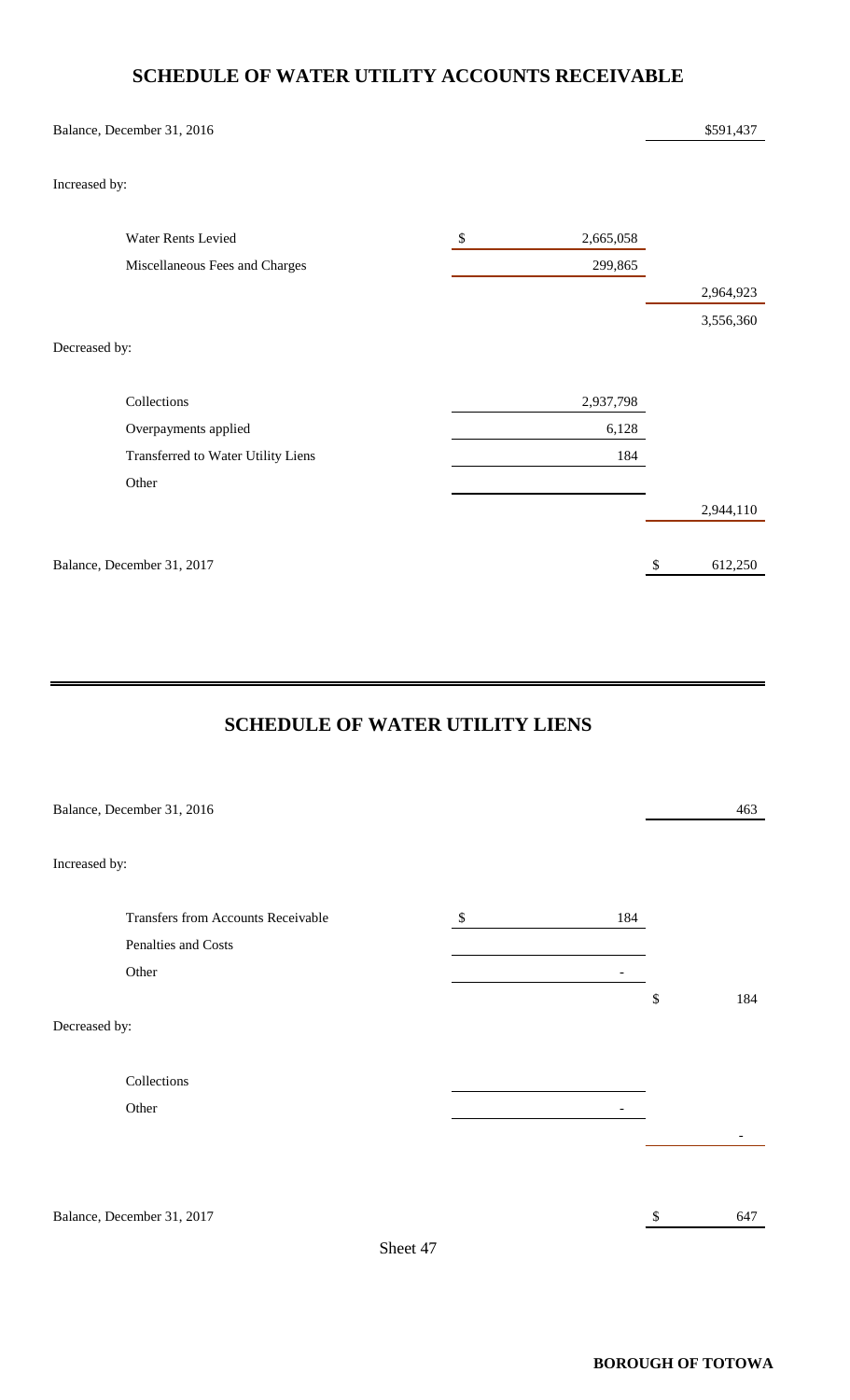### **DEFERRED CHARGES - MANDATORY CHARGES ONLY - WATER UTILITY FUND**

#### **(Do not include the emergency authorizations pursuant to N.J.S. 40A:4-55, listed on Sheet 29)**

|     | Caused By                  | Amount<br>Dec. 31, 2016<br>per Audit<br>Report | Amount<br>in<br>2017<br><b>Budget</b> | Amount<br>Resulting<br>from 2017 | Balance<br>as of<br>Dec. 31, 2017 |
|-----|----------------------------|------------------------------------------------|---------------------------------------|----------------------------------|-----------------------------------|
| 1.  | Emergency Authorization -* |                                                |                                       |                                  |                                   |
| 2.  | <b>Operating Deficit</b>   | \$                                             | \$                                    | \$<br>$\overline{\phantom{a}}$   | $\mathcal{S}$                     |
| 3.  |                            | \$                                             |                                       |                                  |                                   |
| 4.  |                            |                                                |                                       |                                  |                                   |
| 5.  |                            | \$                                             |                                       |                                  |                                   |
| 6   |                            | \$                                             |                                       |                                  |                                   |
| 7.  |                            | ъ.                                             |                                       |                                  |                                   |
| 8.  |                            | Æ,                                             |                                       |                                  |                                   |
| 9.  |                            | S.                                             |                                       |                                  |                                   |
| 10. |                            |                                                |                                       |                                  |                                   |
|     |                            |                                                |                                       |                                  |                                   |

\*Do not include items funded or refunded as listed below.

#### **EMERGENCY AUTHORIZATIONS UNDER N.J.S. 40A:4-47 WHICH HAVE BEEN FUNDED OR REFUNDED UNDER N.J.S. 40A:2-3 OR N.J.S. 40A:2-51**

|    | Date | Purpose               | Amount |
|----|------|-----------------------|--------|
| 1. |      |                       |        |
| 2. |      | <b>NOT APPLICABLE</b> |        |
| 3. |      |                       |        |
| 4. |      |                       |        |
| 5. |      |                       |        |

#### **JUDGEMENTS ENTERED AGAINST MUNICIPALITY AND NOT SATISFIED**

|    | In Favor of | On Account of     | Date Entered | Amount | Appropriated for<br>in Budget of<br><b>Year 2018</b> |
|----|-------------|-------------------|--------------|--------|------------------------------------------------------|
| 1. |             |                   |              |        |                                                      |
| 2. | <b>NOT</b>  |                   |              |        |                                                      |
| 3. |             | <b>APPLICABLE</b> |              |        |                                                      |
| 4. |             |                   |              |        |                                                      |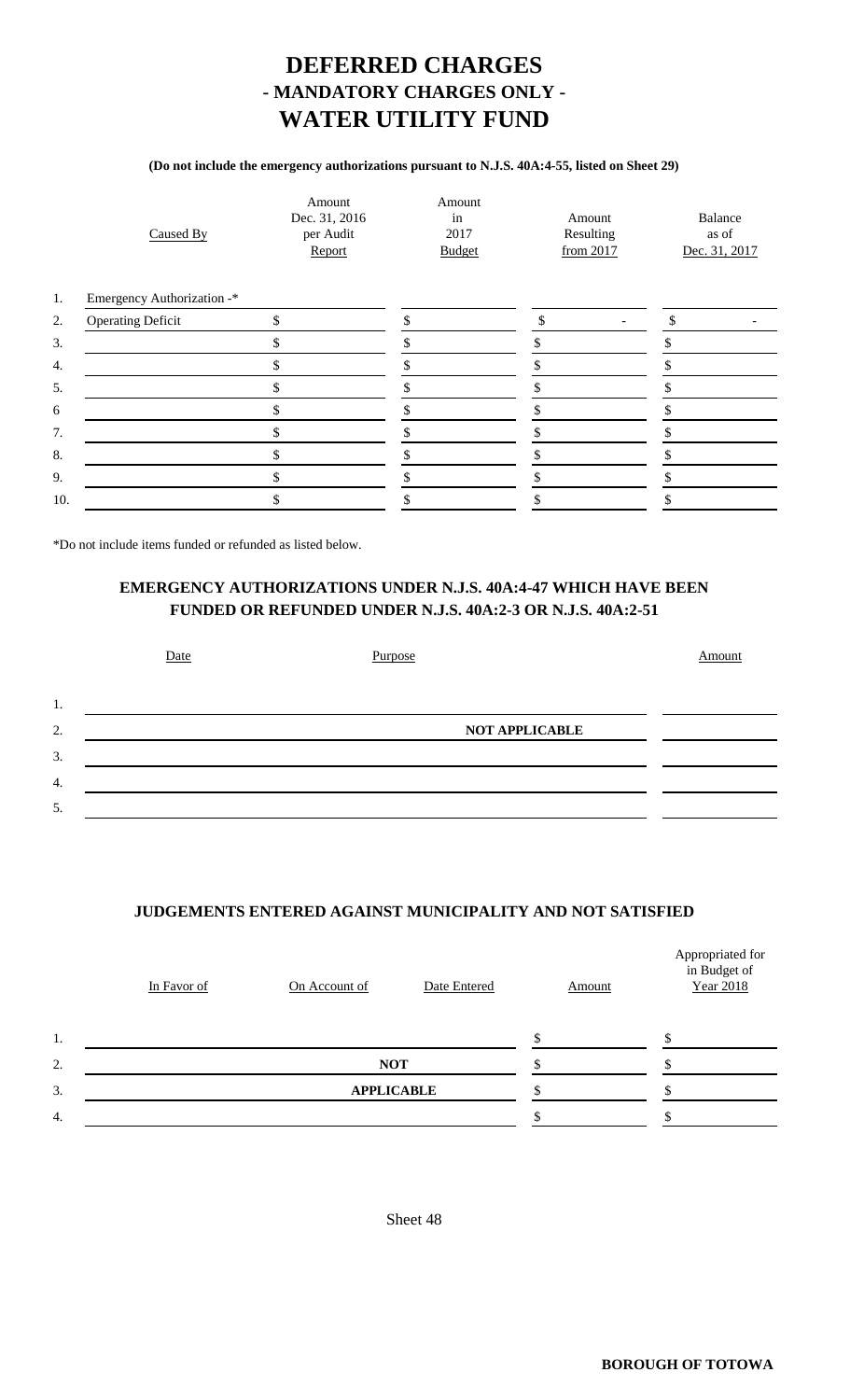# **SCHEDULE OF BONDS ISSUED AND OUTSTANDING AND 2018 DEBT SERVICE FOR BONDS**

#### **WATER UTILITY ASSESSMENT BONDS**

| <b>NOT APPLICABLE</b>                                    | Debit            | Credit           | 2018 Debt<br>Service |
|----------------------------------------------------------|------------------|------------------|----------------------|
| Outstanding, January 1, 2017                             | XXXXXXXXXX       |                  |                      |
| Issued                                                   | XXXXXXXXXX       |                  |                      |
|                                                          |                  |                  |                      |
|                                                          |                  |                  |                      |
| Paid                                                     |                  | XXXXXXXXX        |                      |
| Outstanding, December 31, 2017                           |                  | XXXXXXXXX        |                      |
|                                                          | 0                | 0                |                      |
| 2018 Bond Maturities - Assessment Bonds                  |                  |                  |                      |
| 2018 Interest on Bonds*                                  |                  |                  |                      |
| WATER UTILITY CAPITAL BONDS                              |                  |                  |                      |
| Outstanding, January 1, 2017<br><b>NOT APPLICABLE</b>    | XXXXXXXXX        |                  |                      |
| Issued                                                   |                  |                  |                      |
| Paid                                                     |                  |                  |                      |
|                                                          |                  |                  |                      |
|                                                          |                  |                  |                      |
| Outstanding, December 31, 2017                           | $\boldsymbol{0}$ |                  |                      |
|                                                          | S                | \$               |                      |
| 2018 Bond Maturities - Capital Bonds                     |                  |                  |                      |
| 2018 Interest on Bonds*                                  |                  |                  |                      |
| <b>INTEREST ON BONDS - WATER UTILITY BUDGET</b>          |                  |                  |                      |
| <b>NOT APPLICABLE</b><br>2018 Interest on Bonds (*Items) |                  | 0                |                      |
| Less: Interest Accrued to 12/31/2017 (Trial Balance)     |                  |                  |                      |
| Subtotal                                                 |                  | $\boldsymbol{0}$ |                      |
| Add: Interest to be Accrued as of 12/31/2018             |                  |                  |                      |
| Required Appropriation 2018                              |                  |                  | $\boldsymbol{0}$     |

#### **LIST OF BONDS ISSUED DURING 2018**

|                       | 2018     | Amount | Date of | Interest |
|-----------------------|----------|--------|---------|----------|
| Purpose               | Maturity | Issued | Issue   | Rate     |
|                       |          |        |         |          |
|                       |          |        |         |          |
| <b>NOT APPLICABLE</b> |          |        |         |          |
|                       |          |        |         |          |
|                       |          |        |         |          |
|                       |          |        |         |          |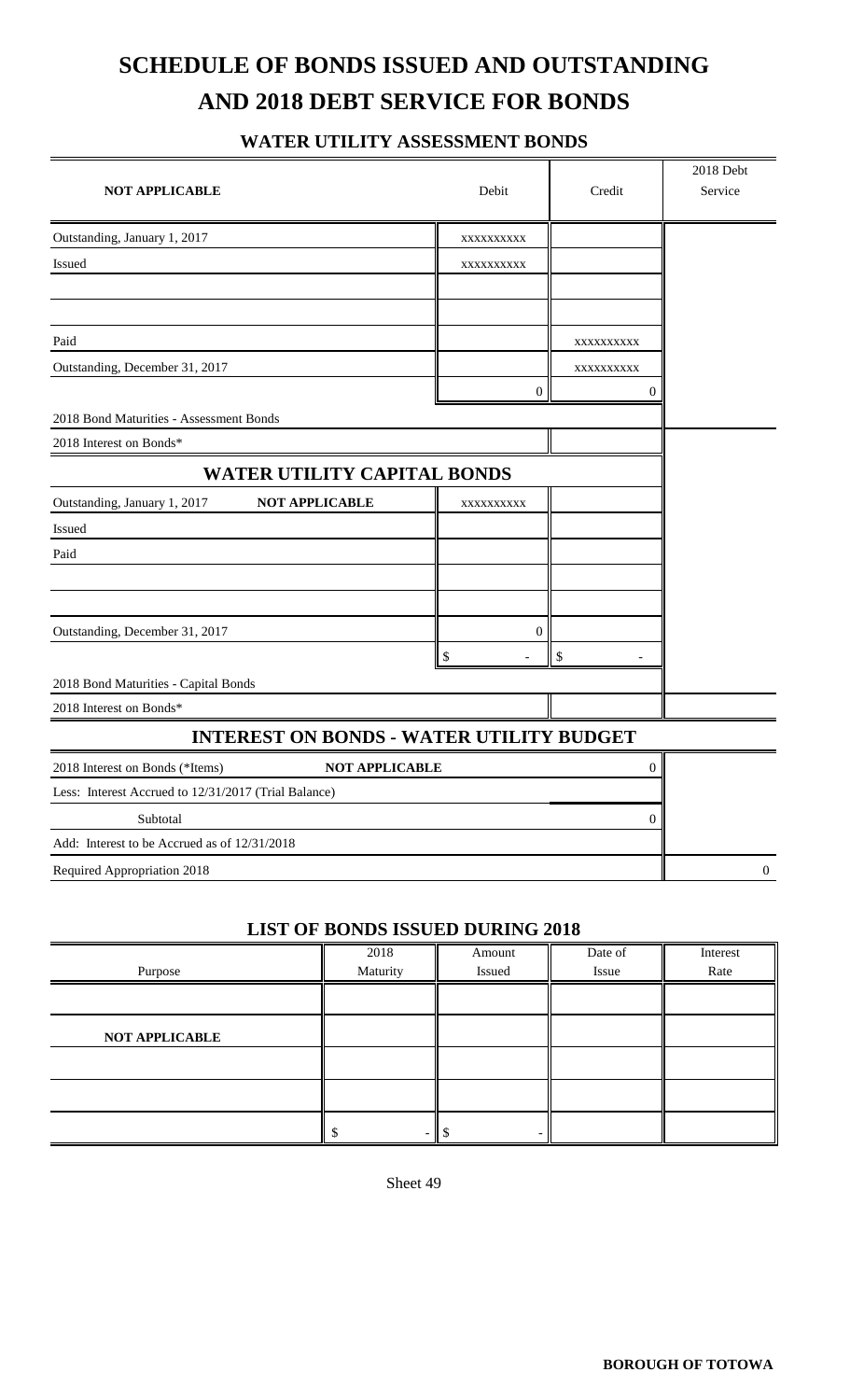# **SCHEDULE OF LOANS ISSUED AND OUTSTANDING AND 2018 DEBT SERVICE FOR LOANS**

| <b>WATER UTILITY</b>                                 |                       | <b>LOAN</b>      |                      |
|------------------------------------------------------|-----------------------|------------------|----------------------|
| <b>NOT APPLICABLE</b>                                | Debit                 | Credit           | 2018 Debt<br>Service |
| Outstanding, January 1, 2017<br>NOT APPLICABLE       | XXXXXXXXX             |                  |                      |
| Issued                                               | XXXXXXXXX             |                  |                      |
|                                                      |                       |                  |                      |
| Paid                                                 |                       | XXXXXXXXX        |                      |
| Outstanding, December 31, 2017                       |                       | XXXXXXXXX        |                      |
|                                                      | $\boldsymbol{0}$      | $\boldsymbol{0}$ |                      |
| 2018 Loan Maturities                                 |                       |                  |                      |
| 2018 Interest on Loans*                              |                       |                  |                      |
| <b>WATER UTILITY CAPITAL LOAN</b>                    |                       |                  |                      |
| Outstanding, January 1, 2017                         |                       |                  |                      |
| <b>NOT APPLICABLE</b><br>Issued                      |                       |                  |                      |
| Paid                                                 |                       |                  |                      |
|                                                      |                       |                  |                      |
| Outstanding, December 31, 2017                       |                       |                  |                      |
|                                                      |                       |                  |                      |
| 2018 Loan Maturities                                 |                       |                  |                      |
| 2018 Interest on Loans*                              |                       |                  |                      |
| <b>INTEREST ON LOANS - WATER UTILITY BUDGET</b>      |                       |                  |                      |
| 2018 Interest on Loans (* Items)                     |                       |                  |                      |
| Less: Interest Accrued to 12/31/2017 (Trial Balance) | <b>NOT APPLICABLE</b> |                  |                      |
| Subtotal                                             |                       |                  |                      |
| Add: Interest to be Accrued as of 12/31/2018         |                       |                  |                      |
| Required Appropriation 2018                          |                       |                  |                      |
|                                                      |                       |                  |                      |

#### **LIST OF LOANS ISSUED DURING 2017**

| Purpose           | 2018<br>Maturity | Amount<br>Issued | Date of<br>Issue | Interest<br>Rate |
|-------------------|------------------|------------------|------------------|------------------|
|                   |                  |                  |                  |                  |
|                   |                  |                  |                  |                  |
| <b>NOT</b>        |                  |                  |                  |                  |
| <b>APPLICABLE</b> |                  |                  |                  |                  |
|                   |                  |                  |                  |                  |
|                   |                  |                  |                  |                  |

Sheet 49a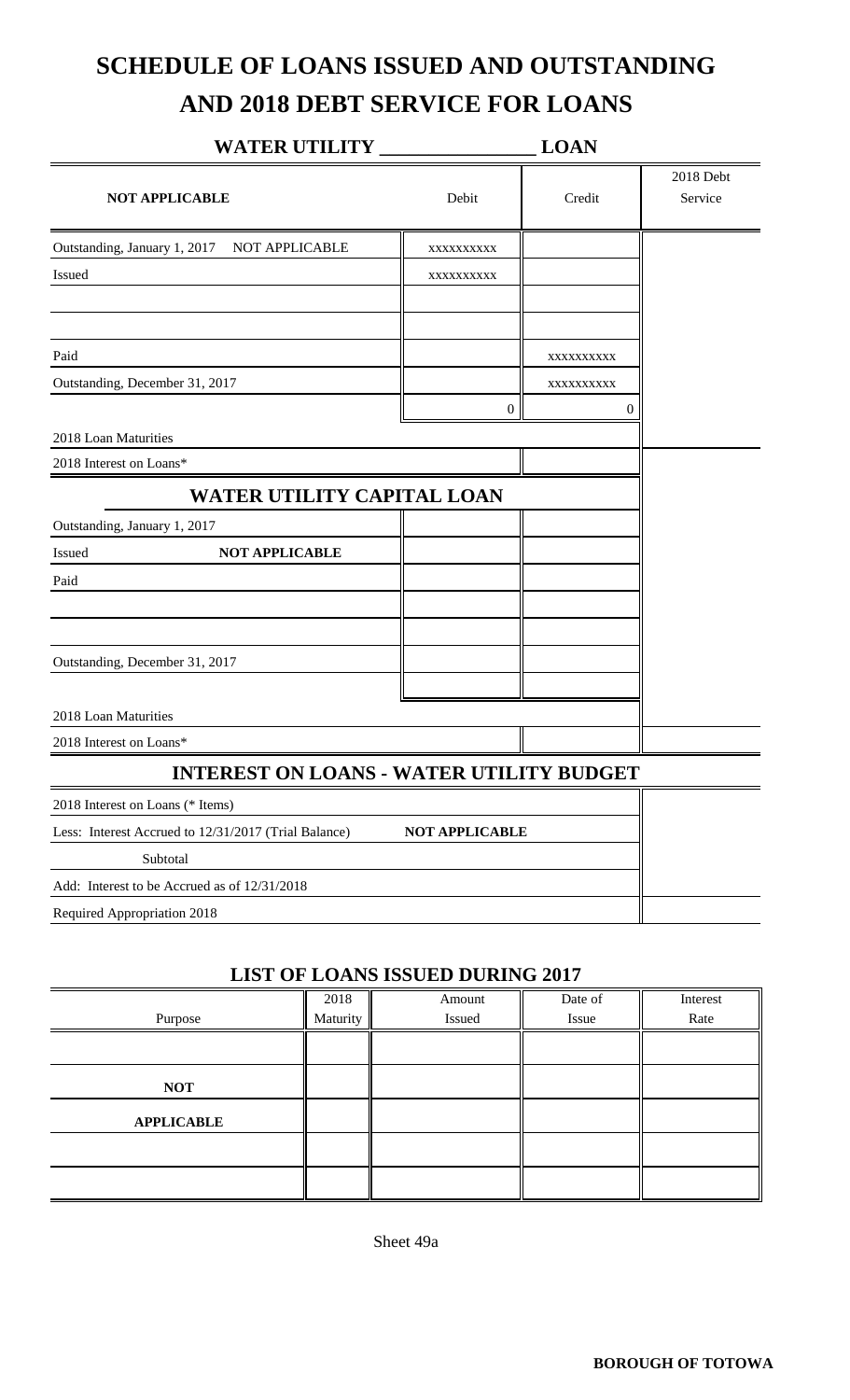### **DEBT SERVICE SCHEDULE FOR UTILITY NOTES (OTHER THAN UTILITY ASSESSMENT NOTES)**

|                               | Original         | Original          | Amount<br>of Note            | Date           | Rate           |                  | 2018 Budget Requirement         |  |
|-------------------------------|------------------|-------------------|------------------------------|----------------|----------------|------------------|---------------------------------|--|
| Title or Purpose of Issue     | Amount<br>Issued | Date of<br>Issue* | Outstanding<br>Dec. 31, 2017 | of<br>Maturity | of<br>Interest | For<br>Principal | For<br>Interest<br>$\star\star$ |  |
| <b>NOT APPLICABLE</b><br>II1. |                  |                   |                              |                |                |                  |                                 |  |
| $\mathbb{Z}$                  |                  |                   |                              |                |                |                  |                                 |  |
| $\mathbf{I}$ 3.               |                  |                   |                              |                |                |                  |                                 |  |
| <b>1</b> 4.                   |                  |                   |                              |                |                |                  |                                 |  |
| $\overline{5}$ .              |                  |                   |                              |                |                |                  |                                 |  |
| 6.                            |                  |                   |                              |                |                |                  |                                 |  |
| IZ.                           |                  |                   |                              |                |                |                  |                                 |  |
| $\vert$ 8.                    |                  |                   |                              |                |                |                  |                                 |  |
| 9.                            |                  |                   |                              |                |                |                  |                                 |  |
| 10.                           | \$0              |                   | \$0                          |                |                | \$0              | \$0 <sub>1</sub>                |  |

Important: If there is more than one utility in the municipality, identify each note.<br> **INTER** 

\* See Sheet 33 for clarification of "Original Date of Issue".

All notes with an original date of issue of 2015 or prior require one legal payable installment to be budgeted if it is contemplated that such notes will be renewed in 2018 or written intent of permanent financing submitted.

 **\*\* If interest on note is financed by ordinance, designate same, otherwise an amount must be included in this column.**

| EST ON NOTES - WATER UTILITY BUDGET                  |     |
|------------------------------------------------------|-----|
| 2018 Interest on Notes                               | \$0 |
| Less: Interest Accrued to 12/31/2017 (Trial Balance) |     |
| Subtotal                                             |     |
| Add: Interest to be Accrued as of 12/31/2018         |     |
| Required Appropriation - 2018                        | \$0 |
|                                                      |     |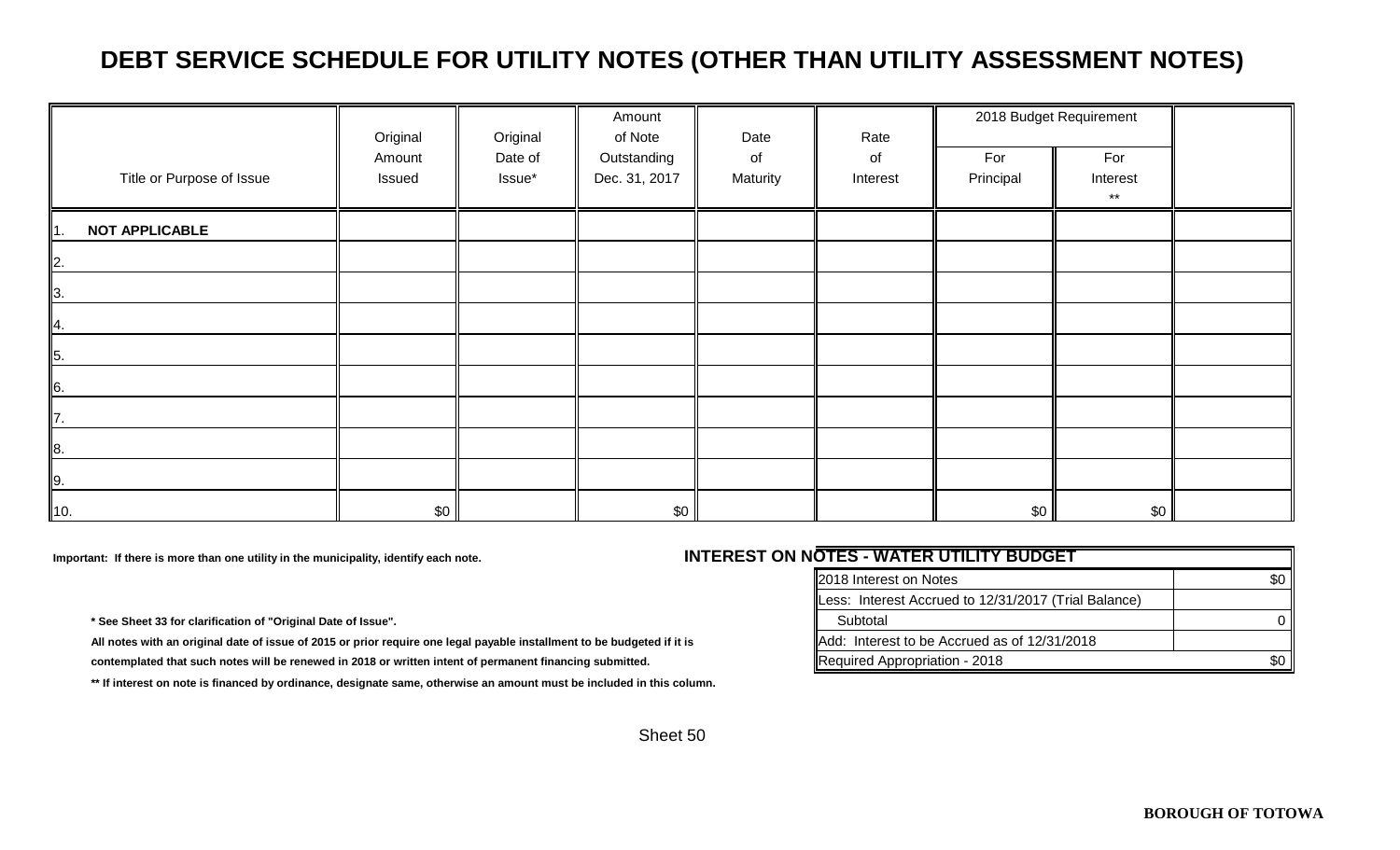### **DEBT SERVICE SCHEDULE FOR UTILITY ASSESSMENT NOTES**

|                           |          |          | Amount        |          |                                                                                                    | 2018 Budget Requirement |          |               |
|---------------------------|----------|----------|---------------|----------|----------------------------------------------------------------------------------------------------|-------------------------|----------|---------------|
|                           | Original | Original | of Note       | Date     | Rate                                                                                               |                         |          | Interest      |
|                           | Amount   | Date of  | Outstanding   | of       | $% \left( \left( \mathcal{A},\mathcal{A}\right) \right) =\left( \mathcal{A},\mathcal{A}\right)$ of | For                     | For      | Computed to   |
| Title or Purpose of Issue | Issued   | Issue*   | Dec. 31, 2017 | Maturity | Interest                                                                                           | Principal               | Interest | (Insert Date) |
|                           |          |          |               |          |                                                                                                    |                         | $***$    |               |
|                           |          |          |               |          |                                                                                                    |                         |          |               |
| $\overline{2}$            |          |          |               |          |                                                                                                    |                         |          |               |
| <b>NOT</b><br>3.          |          |          |               |          |                                                                                                    |                         |          |               |
| <b>APPLICABLE</b><br>4.   |          |          |               |          |                                                                                                    |                         |          |               |
| 5.                        |          |          |               |          |                                                                                                    |                         |          |               |
| 6.                        |          |          |               |          |                                                                                                    |                         |          |               |
| 7.                        |          |          |               |          |                                                                                                    |                         |          |               |
| 8.                        |          |          |               |          |                                                                                                    |                         |          |               |
| 9.                        |          |          |               |          |                                                                                                    |                         |          |               |
| 10.                       |          |          |               |          |                                                                                                    |                         |          |               |
| 11.                       |          |          |               |          |                                                                                                    |                         |          |               |
| 12.                       |          |          |               |          |                                                                                                    |                         |          |               |
| 13.                       |          |          |               |          |                                                                                                    |                         |          |               |
| 14.                       |          |          |               |          |                                                                                                    |                         |          |               |
| 15.                       |          |          | $\rm{NONE}$   |          |                                                                                                    |                         |          |               |

**Important: If there is more than one utility in the municipality, identify each note.**

**Memo: \*See Sheet 33 for clarification of "Original Date of Issue".**

 **Utility Assessment Notes with an original date of issue of December 31, 2015 or prior must be appropriated in full in the 2018 Dedicated Utility Assessment Budget if it is contemplated** 

 **that such notes will be renewed in 2018 or written intent of permanent financing submitted with statement.**

 **\*\* Interest on Utility Assessment Notes must be included in the Utility Budget Appropriation "Interest on Notes".**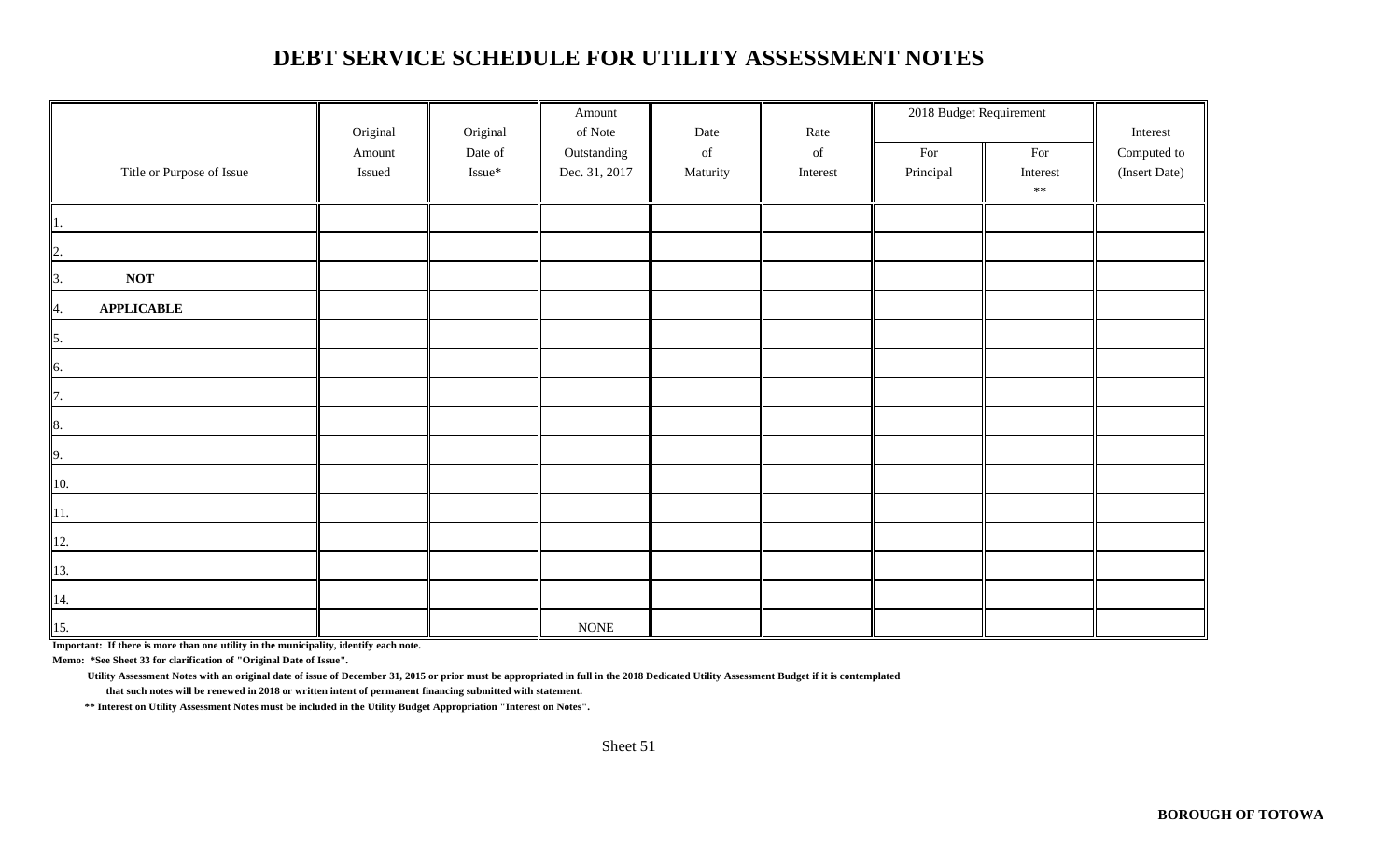### **SCHEDULE OF CAPITAL LEASE PROGRAM OBLIGATIONS**

|                         | Amount of                                     | 2018 Budget Requirement |  |  |                   |
|-------------------------|-----------------------------------------------|-------------------------|--|--|-------------------|
| Purpose                 | Lease Obligation Outstanding<br>Dec. 31, 2017 | For Principal           |  |  | For Interest/Fees |
| 1.                      |                                               |                         |  |  |                   |
| 2.                      |                                               |                         |  |  |                   |
| <b>NOT</b><br>3.        |                                               |                         |  |  |                   |
| <b>APPLICABLE</b><br>4. |                                               |                         |  |  |                   |
| 5.                      |                                               |                         |  |  |                   |
| 6.                      |                                               |                         |  |  |                   |
| 7.                      |                                               |                         |  |  |                   |
| 8.                      |                                               |                         |  |  |                   |
| 9.                      |                                               |                         |  |  |                   |
| 10.                     |                                               |                         |  |  |                   |
| 11.                     |                                               |                         |  |  |                   |
| 12.                     |                                               |                         |  |  |                   |
| $\underline{13}$ .      |                                               |                         |  |  |                   |
| 14.                     |                                               |                         |  |  |                   |
| Total                   |                                               |                         |  |  |                   |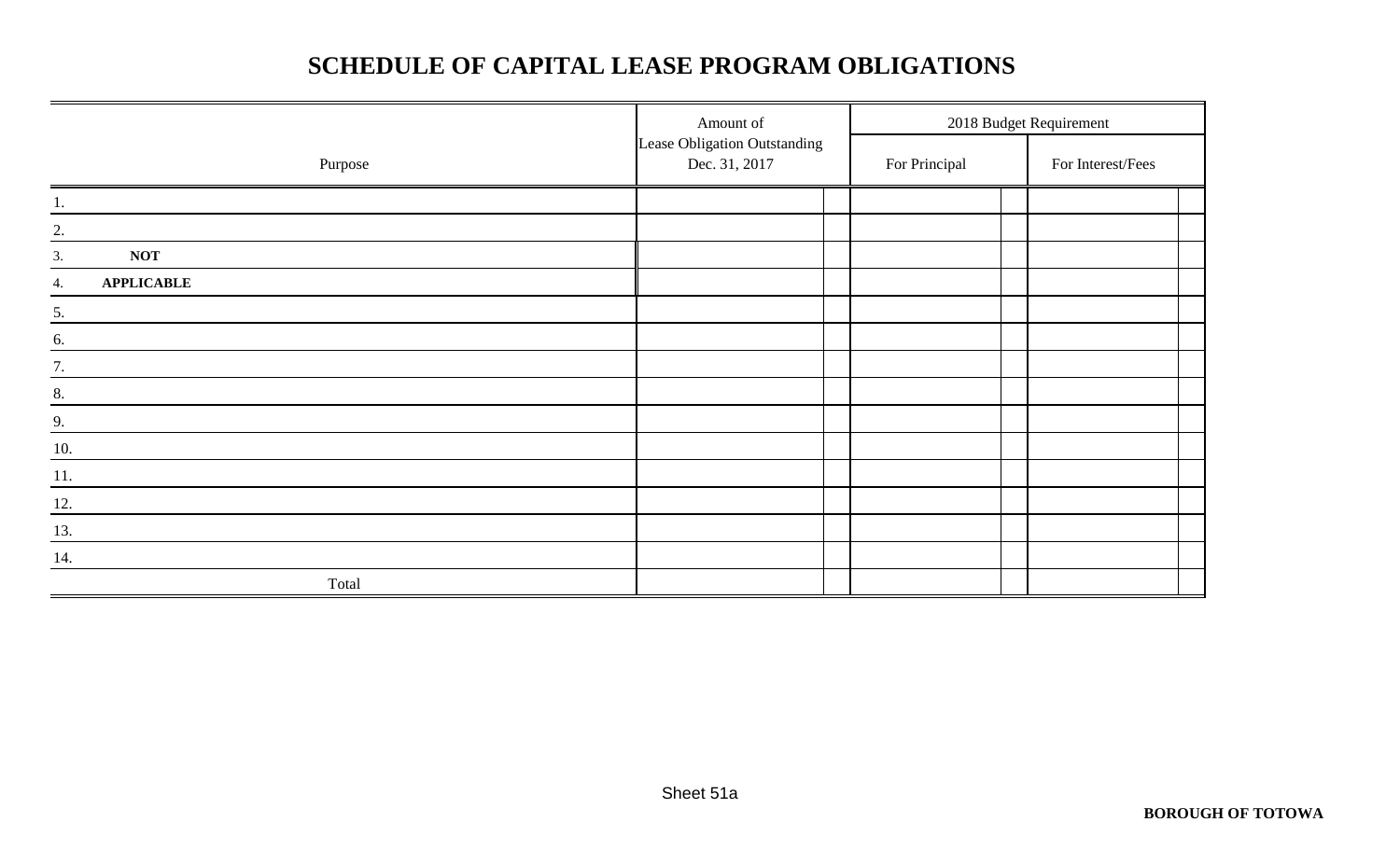### **SCHEDULE OF IMPROVEMENT AUTHORIZATIONS (UTILITY CAPITAL FUND)**

| <b>IMPROVEMENTS</b><br>Specify each authorization by purpose. Do | Balance - January 1, 2017 |          | 2017                                  | Contracts<br>Payable     |                         | Authorizations | Balance - December 31, 2017 |               |
|------------------------------------------------------------------|---------------------------|----------|---------------------------------------|--------------------------|-------------------------|----------------|-----------------------------|---------------|
| not merely designate by a code number.                           | Funded                    | Unfunded | Authorizations                        | Cancelled                | Expended                | Canceled       | Funded                      | Unfunded      |
|                                                                  |                           |          |                                       |                          |                         |                |                             |               |
| 02-2008 Acquisition of Pump for Shepards                         | \$<br>3,885               |          |                                       |                          |                         |                | 3,885<br>\$                 |               |
| Lane                                                             |                           |          |                                       |                          |                         |                |                             |               |
| 15-2013 Abandonment of Shepherds Lane                            |                           |          |                                       |                          |                         |                |                             |               |
| <b>Pump Station</b>                                              | 40,940                    |          |                                       |                          |                         |                | 40,940                      |               |
| 04-2016 Repair of Water Main                                     | 43,127                    |          |                                       |                          |                         |                | 43,127                      |               |
| 09-17 Furler Street Water Main Replacement                       |                           |          | \$<br>510,000                         |                          | 64,240<br>\$            |                |                             | 445,760<br>\$ |
|                                                                  |                           |          |                                       |                          |                         |                |                             |               |
|                                                                  |                           |          |                                       |                          |                         |                |                             |               |
|                                                                  |                           |          |                                       |                          |                         |                |                             |               |
|                                                                  |                           |          |                                       |                          |                         |                |                             |               |
|                                                                  |                           |          |                                       |                          |                         |                |                             |               |
|                                                                  |                           |          |                                       |                          |                         |                |                             |               |
|                                                                  |                           |          |                                       |                          |                         |                |                             |               |
| Total<br>70000-                                                  | \$<br>$87,952$ \$         |          | $\boldsymbol{\mathsf{\$}}$<br>510,000 | $\overline{\phantom{a}}$ | 64,240<br>$\frac{1}{2}$ | $\blacksquare$ | $87,952$ \$<br>$\sqrt{3}$   | 445,760       |

Place an \* before each item of "Improvement" which represents a funding or refunding of an emergency authorization.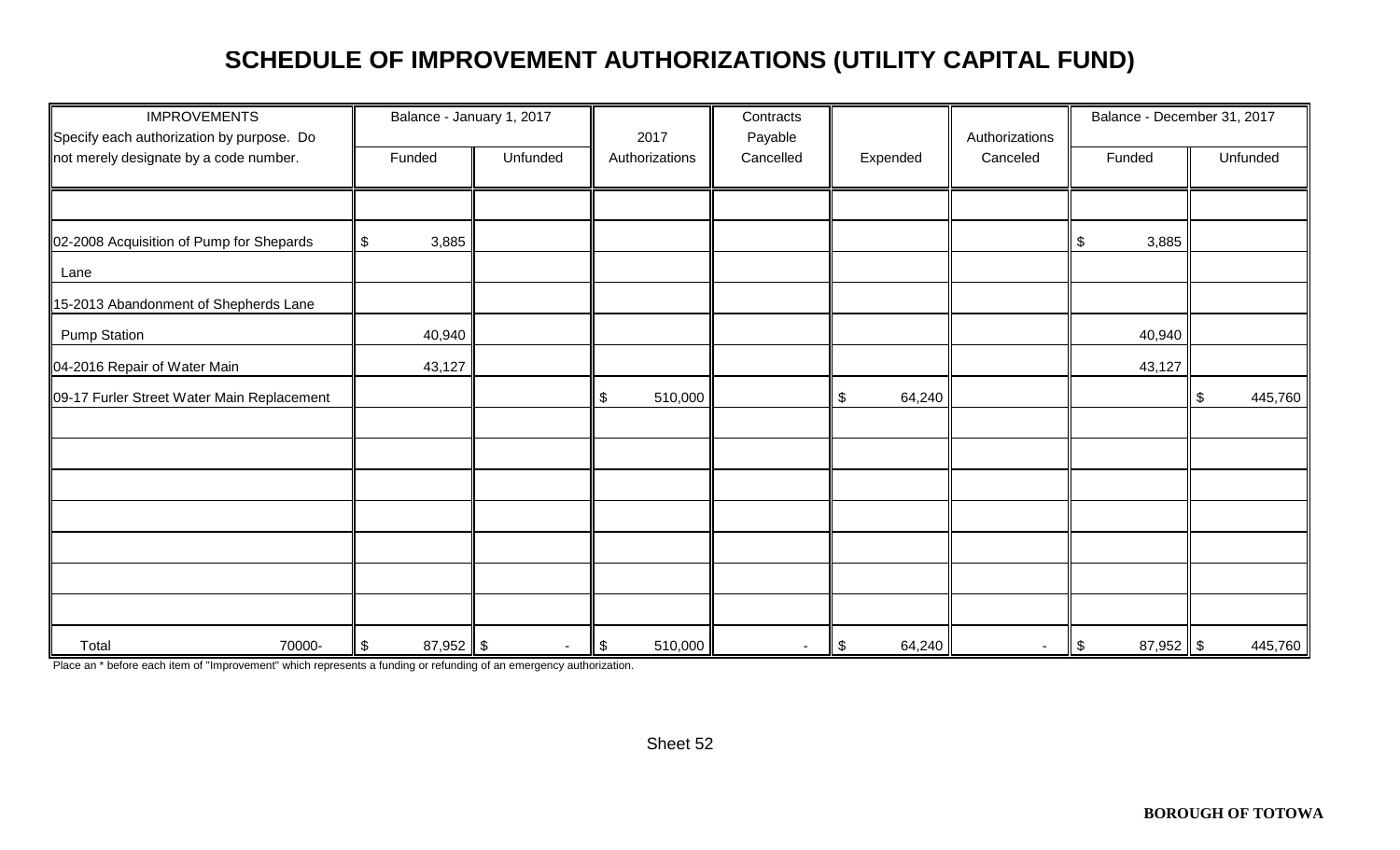#### **WATER UTILITY CAPITAL FUND SCHEDULE OF CAPITAL IMPROVEMENT FUND**

|                                                                   | Debit        | Credit         |
|-------------------------------------------------------------------|--------------|----------------|
| Balance, January 1, 2017                                          |              | \$<br>72,108   |
| Received from 2017 Budget Appropriation*                          |              | 20,000         |
| <b>Improvement Authorizations Canceled</b>                        |              |                |
| (financed in whole by the Capital Improvement Fund)               |              |                |
| List by Improvements - Direct Charges Made for Preliminary Costs: |              |                |
|                                                                   |              |                |
|                                                                   |              |                |
|                                                                   |              |                |
|                                                                   |              |                |
| Appropriated to Finance Improvement Authorizations                |              |                |
| Balance, December 31, 2017                                        | \$<br>92,108 |                |
|                                                                   | \$<br>92,108 | 92,108<br>$\$$ |

### **WATER UTILITY CAPITAL FUND**

#### **SCHEDULE OF DOWN PAYMENTS ON IMPROVEMENTS**

| <b>NOT APPLICABLE</b>                              | Debit       | Credit      |
|----------------------------------------------------|-------------|-------------|
| Balance, January 1, 2017                           |             |             |
| Received from 2017 Budget Appropriation*           |             |             |
| Received from 2017 Emergency Appropriation*        |             |             |
|                                                    |             |             |
| Appropriated to Finance Improvement Authorizations |             |             |
|                                                    |             |             |
| Balance, December 31, 2017                         |             |             |
|                                                    | <b>NONE</b> | <b>NONE</b> |

\*The full amount of the 2017 appropriation should be transferred to this account unless the balance of the appropriation is permitted to lapse.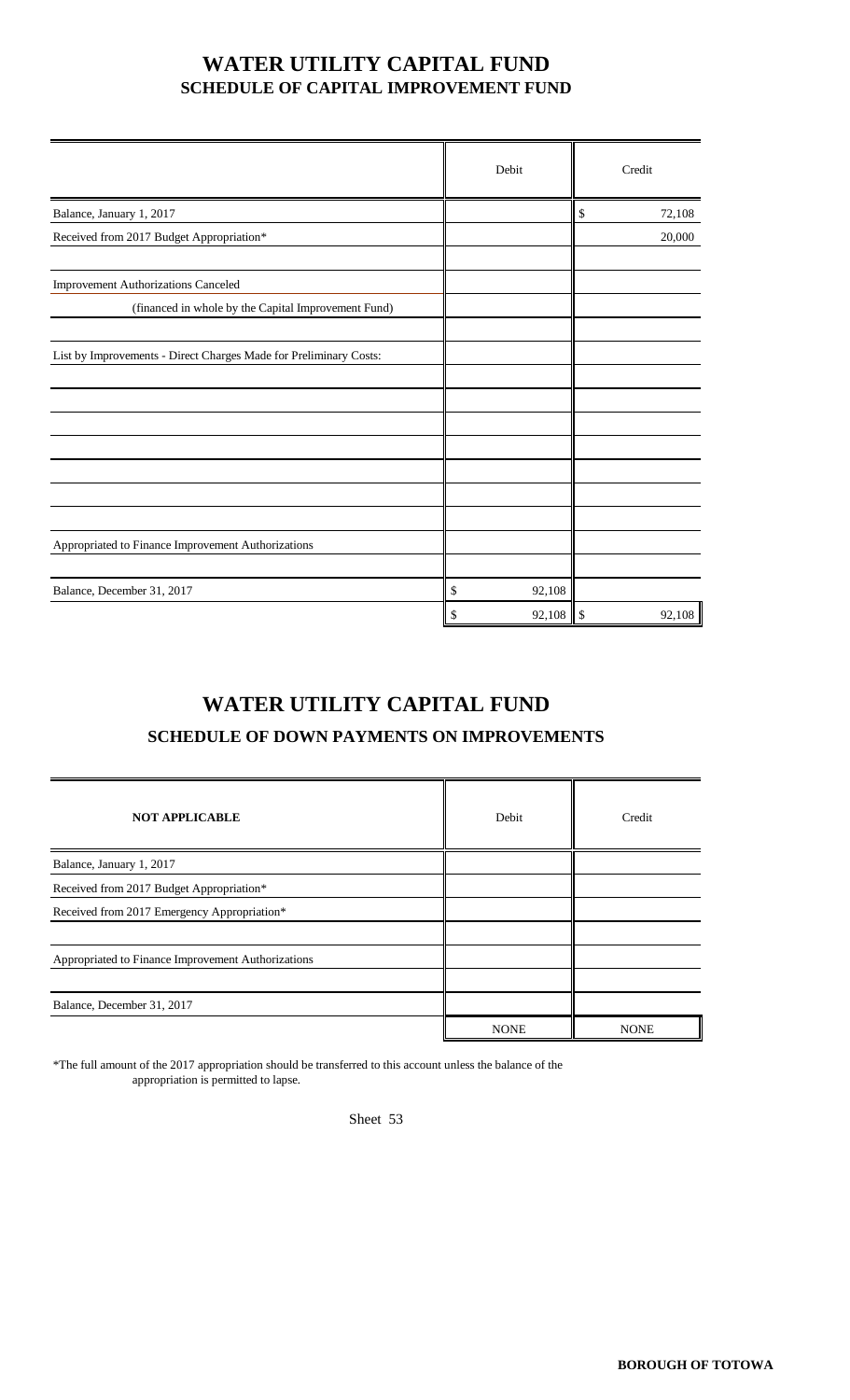### **WATER UTILITY FUND**

#### **CAPITAL IMPROVEMENTS AUTHORIZED IN 2017**

**AND**

#### **DOWN PAYMENTS (N.J.S. 40A:2-11)**

#### **UTILITIES ONLY**

| Purpose                        | Amount<br>Appropriated | Total<br>Obligations<br>Authorized | Down Payment<br>Provided By<br>Ordinance | Amount of Down<br>Payment in Budget<br>of 2017 or Prior<br>Years |
|--------------------------------|------------------------|------------------------------------|------------------------------------------|------------------------------------------------------------------|
| 09-17 Furler Street Water Main |                        |                                    |                                          |                                                                  |
| Replacement                    | 510,000<br>\$          | $\sqrt{3}$<br>510,000              |                                          |                                                                  |
|                                |                        |                                    |                                          |                                                                  |
|                                |                        |                                    |                                          |                                                                  |
|                                |                        |                                    |                                          |                                                                  |
|                                |                        |                                    |                                          |                                                                  |
|                                |                        |                                    |                                          |                                                                  |
|                                |                        |                                    |                                          |                                                                  |
|                                |                        |                                    |                                          |                                                                  |
|                                |                        |                                    |                                          |                                                                  |
|                                | 510,000                | 510,000                            | $\Omega$                                 | $\overline{0}$                                                   |

### **WATER UTILITY CAPITAL FUND STATEMENT OF CAPITAL SURPLUS**

#### **YEAR 2017**

|                                                    | Debit     | Credit    |
|----------------------------------------------------|-----------|-----------|
| Balance, January 1, 2017                           | ********* | 1,961     |
| Funded Improvement Authorizations Canceled         | ********* |           |
|                                                    |           | ********* |
|                                                    |           | ********* |
| Appropriated to Finance Improvement Authorizations |           | ********* |
| Appropriated to 2017 Water Budget Revenue          |           | ********* |
| Balance, December 31, 2017                         | 1,961     | ********* |
|                                                    | 1,961     | 1,961     |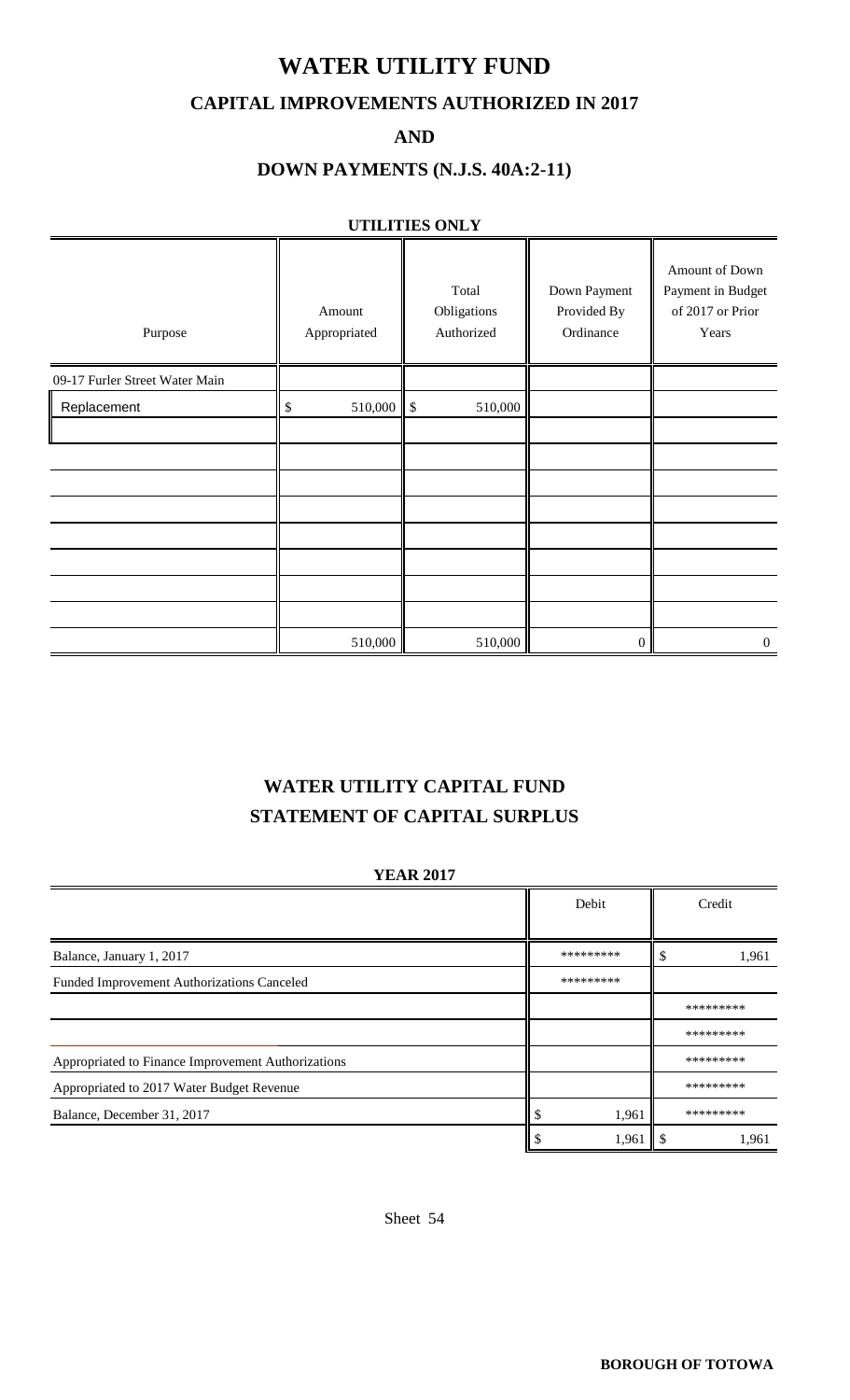BONDS AND NOTES AUTHORIZED BUT NOT ISSUED MUST BE DISCLOSED IN THIS UTILITY CAPITAL

SECTION IN THE SAME MANNER AS SET FORTH IN GENERAL CAPITAL FUND ON SHEET 8

#### **POST CLOSING**

### **TRIAL BALANCE - SWIM POOL UTILITY FUND**

#### **AT DECEMBER 31, 2017**

#### **Operating and Capital Sections**

(Separately Stated)

Cash Liabilities Must be Subtotaled and Subtotal Must be Marked with "C"

| <b>Title of Account</b>         | Debit                     | <b>Credit</b>           |  |
|---------------------------------|---------------------------|-------------------------|--|
| <b>SWIM POOL OPERATING FUND</b> |                           |                         |  |
| Cash                            | $\$$<br>50,485            |                         |  |
| <b>Appropriation Reserves</b>   |                           | 16,121<br>\$            |  |
| Encumbrances Payable            |                           | 49                      |  |
| Accounts Payable                |                           | 410                     |  |
| Due to Current Fund             |                           | 33,196                  |  |
| Due to Other Trust Fund         |                           | 100                     |  |
| Sub-total                       | 50,485                    | 49,876 "C"              |  |
| Fund Balance                    |                           | 609                     |  |
|                                 | $\mathbb{S}$<br>50,485 \$ | 50,485                  |  |
| <b>SWIM POOL CAPITAL</b>        |                           |                         |  |
| Cash                            | $\mathbb{S}$<br>192       |                         |  |
| <b>Fixed Capital</b>            | 243,277                   |                         |  |
| Reserve for Amortization        |                           | $\mathbb{S}$<br>243,277 |  |
| Fund Balance                    |                           | 192                     |  |
|                                 | $\mathbb{S}$<br>243,469   | $\mathbb{S}$<br>243,469 |  |
|                                 |                           |                         |  |
|                                 |                           |                         |  |
|                                 |                           |                         |  |
|                                 |                           |                         |  |
|                                 |                           |                         |  |
|                                 |                           |                         |  |
|                                 |                           |                         |  |
|                                 |                           |                         |  |
|                                 |                           |                         |  |

**(Do not crowd - add additional sheets)**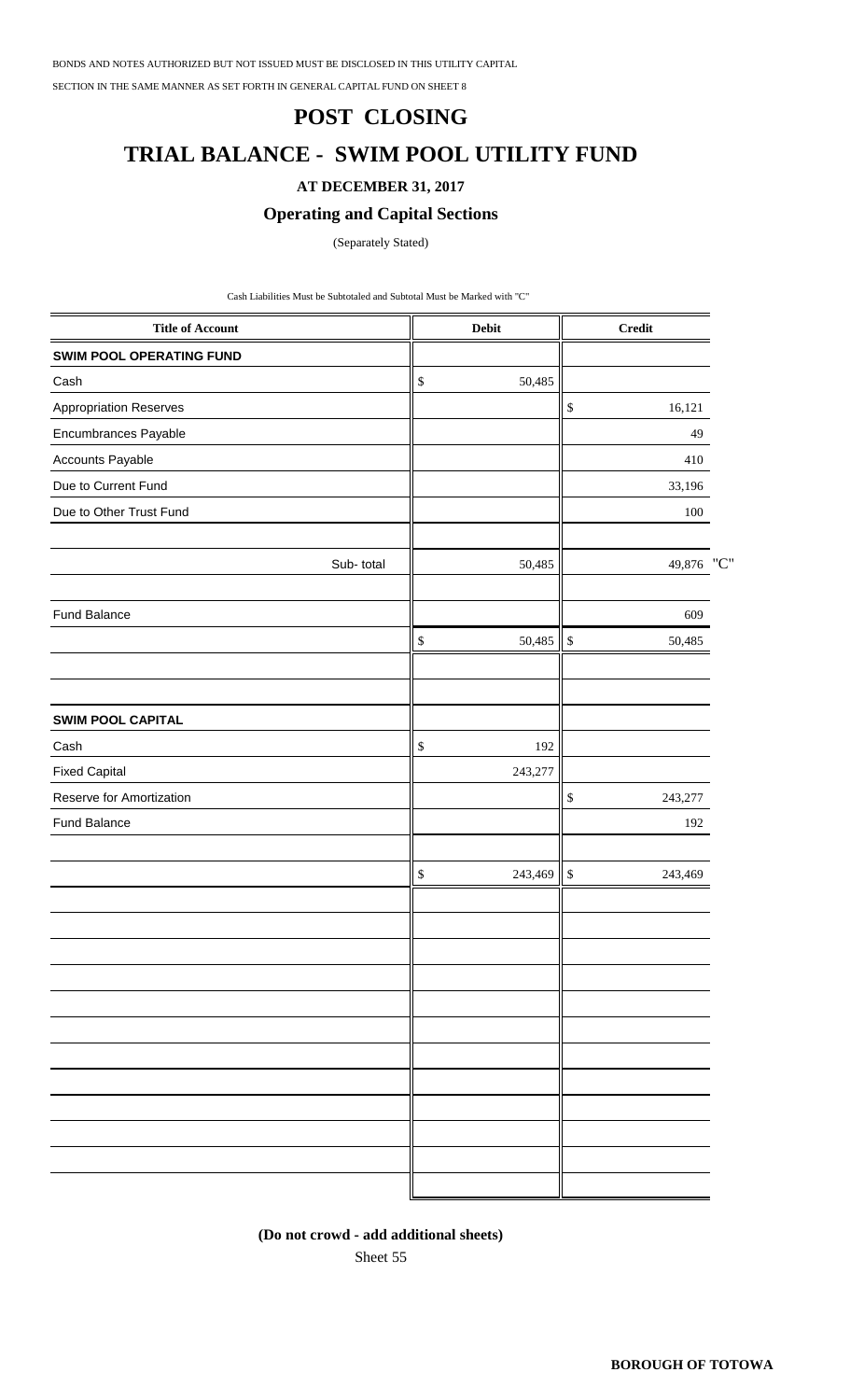# **POST CLOSING TRIAL BALANCE - SWIM POOL UTILITY ASSESSMENT TRUST FUNDS**

#### **IF MORE THAN ONE UTILITY**

#### **EACH ASSESSMENT SECTION MUST BE SEPARATELY STATED**

| <b>Title of Account</b> | Debit | <b>Credit</b> |
|-------------------------|-------|---------------|
|                         |       |               |
| NOT APPLICABLE          |       |               |
|                         |       |               |
|                         |       |               |
|                         |       |               |
|                         |       |               |
|                         |       |               |
|                         |       |               |
|                         |       |               |
|                         |       |               |
|                         |       |               |
|                         |       |               |
|                         |       |               |
|                         |       |               |
|                         |       |               |
|                         |       |               |
|                         |       |               |
|                         |       |               |
|                         |       |               |
|                         |       |               |
|                         |       |               |
|                         |       |               |
|                         |       |               |
|                         |       |               |
|                         |       |               |
|                         |       |               |
|                         |       |               |
|                         |       |               |
|                         |       |               |
|                         |       |               |
|                         |       |               |

#### AS AT DECEMBER 31, 2017

Sheet 56 **(Do not crowd - add additional sheets)**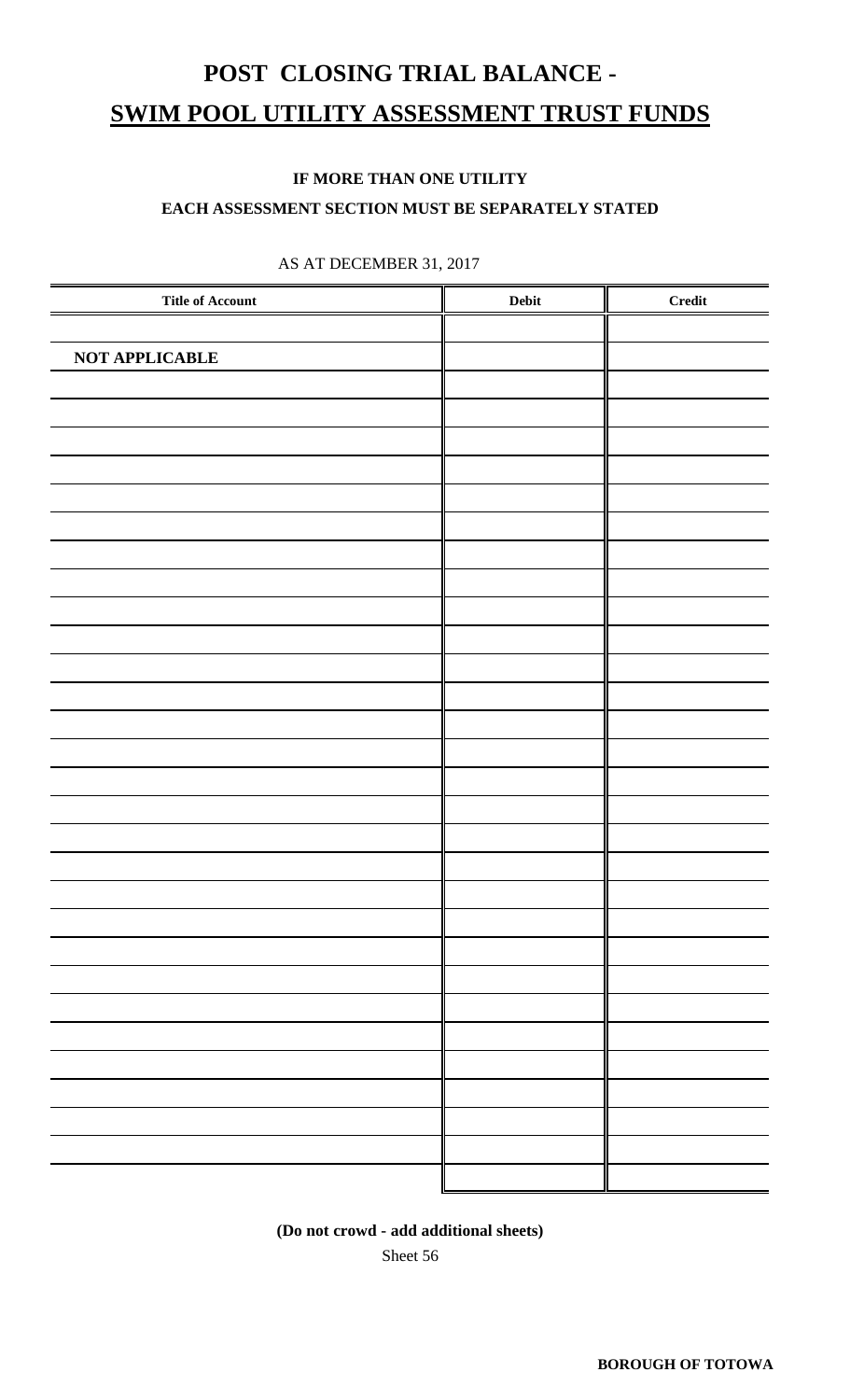### **ANALYSIS OF SWIM POOL UTILITY ASSESSMENT TRUST CASH AND INVESTMENTS PLEDGED TO LIABILITIES AND SURPLUS**

| Title of Liability to which Cash<br>and Investments are Pledged | Audit<br>Balance<br>Dec. 31, 2016 | Assessments<br>and Liens | Operating<br>Budget | <b>RECEIPTS</b> |              |              | Disbursements | Balance<br>Dec. 31, 2017 |
|-----------------------------------------------------------------|-----------------------------------|--------------------------|---------------------|-----------------|--------------|--------------|---------------|--------------------------|
| Assessment Serial Bond Issues:                                  | $\bold{XXXXX}$                    | <b>XXXXX</b>             | $\bold{XXXXX}$      | <b>XXXXX</b>    | <b>XXXXX</b> | <b>XXXXX</b> | <b>XXXXX</b>  | <b>XXXXX</b>             |
|                                                                 |                                   |                          |                     |                 |              |              |               |                          |
| <b>NOT</b>                                                      |                                   |                          |                     |                 |              |              |               |                          |
| <b>APPLICABLE</b>                                               |                                   |                          |                     |                 |              |              |               |                          |
|                                                                 |                                   |                          |                     |                 |              |              |               |                          |
|                                                                 |                                   |                          |                     |                 |              |              |               |                          |
| Assessment Bond Anticipation Note Issues:                       | <b>XXXXX</b>                      | <b>XXXXX</b>             | <b>XXXXX</b>        | <b>XXXXX</b>    | <b>XXXXX</b> | <b>XXXXX</b> | <b>XXXXX</b>  | <b>XXXXX</b>             |
|                                                                 |                                   |                          |                     |                 |              |              |               |                          |
|                                                                 |                                   |                          |                     |                 |              |              |               |                          |
|                                                                 |                                   |                          |                     |                 |              |              |               |                          |
|                                                                 |                                   |                          |                     |                 |              |              |               |                          |
| Other Liabilities                                               |                                   |                          |                     |                 |              |              |               |                          |
| <b>Trust Surplus</b>                                            |                                   |                          |                     |                 |              |              |               |                          |
| Less Assets "Unfinanced"*                                       | <b>XXXXX</b>                      | <b>XXXXX</b>             | <b>XXXXX</b>        | <b>XXXXX</b>    | <b>XXXXX</b> | <b>XXXXX</b> | <b>XXXXX</b>  | <b>XXXXX</b>             |
|                                                                 |                                   |                          |                     |                 |              |              |               |                          |
|                                                                 |                                   |                          |                     |                 |              |              |               |                          |
|                                                                 |                                   |                          |                     |                 |              |              |               |                          |
|                                                                 |                                   |                          |                     |                 |              |              |               |                          |

\*Show as red figure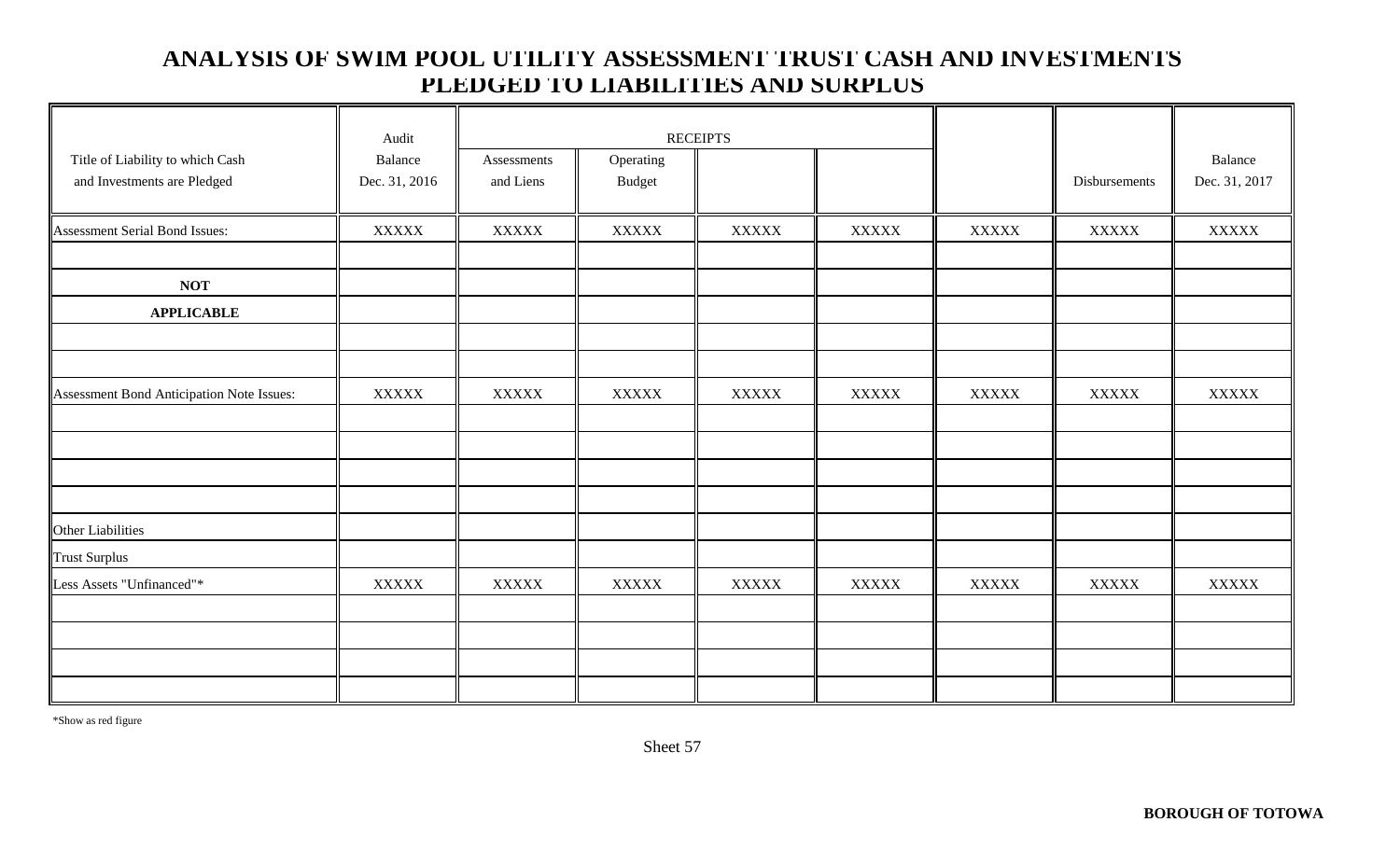## **SCHEDULE OF SWIM POOL UTILITY BUDGET - 2017 BUDGET REVENUES**

|                                            |          | <b>Budget</b> | Received                            | Excess or      |
|--------------------------------------------|----------|---------------|-------------------------------------|----------------|
| Source                                     |          |               | in Cash                             | Deficit*       |
| <b>Operating Surplus Anticipated</b>       |          |               |                                     |                |
| Operating Surplus Anticipated with Consent |          |               |                                     |                |
| of Director of Local Govt. Services        |          |               |                                     |                |
| <b>Swim Pool Receipts</b>                  |          | 57,000<br>\$  | $\boldsymbol{\mathsf{S}}$<br>65,000 | \$<br>8,000    |
|                                            |          |               |                                     |                |
|                                            |          |               |                                     |                |
|                                            |          |               |                                     |                |
|                                            |          |               |                                     |                |
|                                            |          |               |                                     |                |
| Added by N.J.S. 40A:4-87:(List)            |          | XXXXXXXXXXXX  | XXXXXXXXXXXX                        | XXXXXXXXXXXX   |
|                                            |          |               |                                     |                |
|                                            |          |               |                                     |                |
|                                            |          |               |                                     |                |
| Subtotal                                   |          | 57,000        | 65,000                              | 8,000          |
| Deficit (General Budget)**                 | 91306    | 69,135        | 55,986                              | (13, 149)      |
|                                            | 91307 \$ | 126,135       | $\mathsf{I}$<br>120,986             | \$<br>(5, 149) |

\*\*Amount in "Received in Cash" column for "Deficit (General Budget)" and amount expended for "Surplus (General Budget)" must agree with amounts shown for such items on Sheet 59.

#### **STATEMENT OF BUDGET APPROPRIATIONS**

| Appropriations:                                  |               |    | XXXXXXXXXX |
|--------------------------------------------------|---------------|----|------------|
| <b>Adopted Budget</b>                            |               | \$ | 126,135    |
| Added by N.J.S. 40A:4-87                         |               |    |            |
| Emergency                                        |               |    |            |
| <b>Total Appropriations</b>                      |               |    | 126,135    |
| Add: Overexpenditures (See Footnote)             |               |    |            |
| <b>Total Appropriations and Overexpenditures</b> |               |    | 126,135    |
| Deduct Expenditures:                             |               |    |            |
| Paid or Charged                                  | 110,014<br>\$ |    |            |
| 16,121<br>Reserved                               |               |    |            |
| Surplus (General Budget)**                       |               |    |            |
| <b>Total Expenditures</b>                        |               |    | 126,135    |
| Unexpended Balance Canceled (See Footnote)       |               | \$ |            |

FOOTNOTES: - RE: OVEREXPENDITURES:

Every appropriation overexpended in the budget document must be marked with an \* and must agree in the aggregate with

this item.

RE: UNEXPENDED BALANCES CANCELED:

Are not to be shown as "Paid or Charged: in the budget document. In all instances "Total Appropriations" and "Overexpenditures" must equal the sum of "Total Expenditures" and "Unexpended Balances Canceled"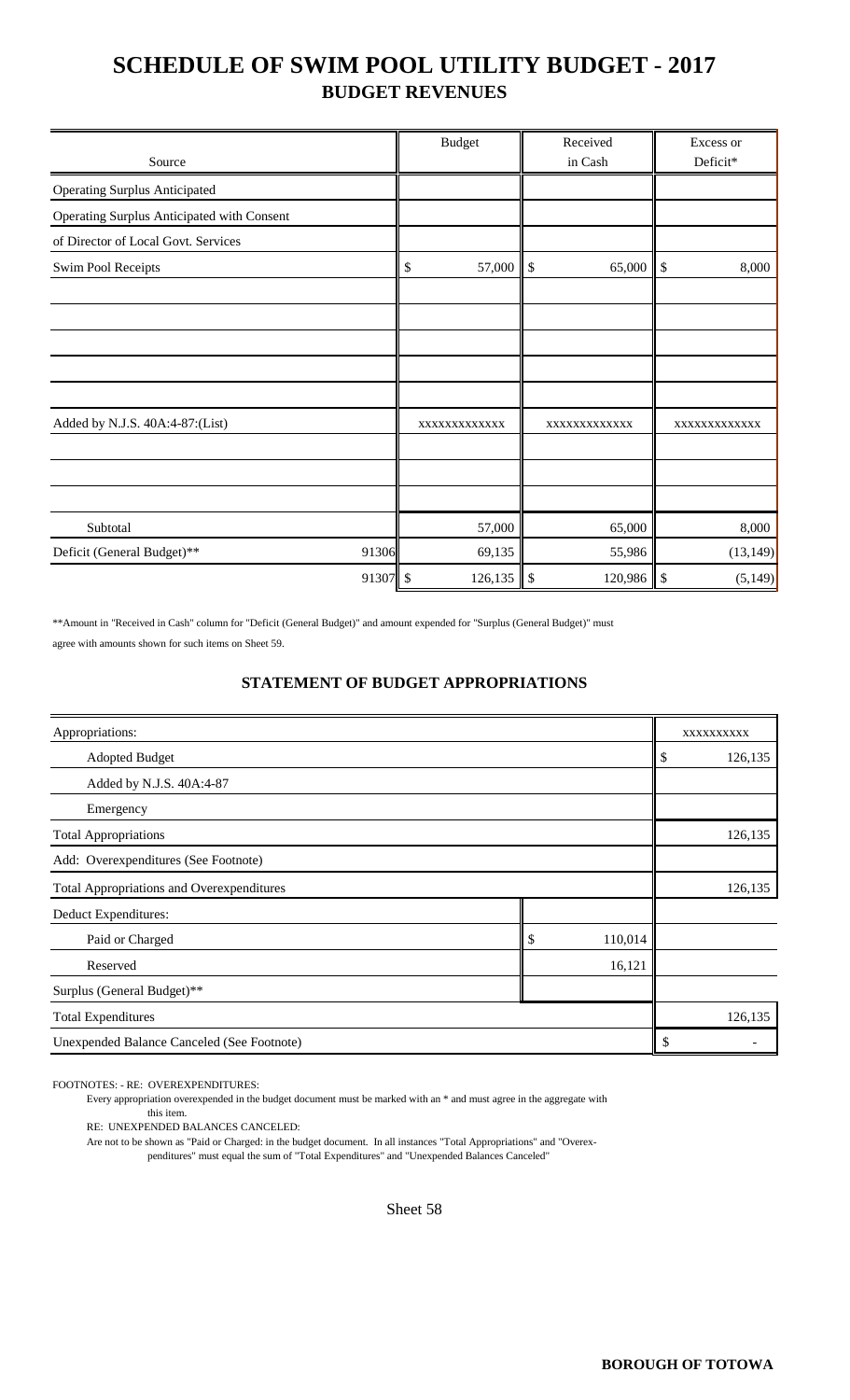## **STATEMENT OF 2017 OPERATION**

## **SWIM POOL UTILITY**

NOTE: Section 1 of this sheet is required to be filled out ONLY IF the 2017 Swim Pool Utility Budget contained either an item of revenue "Deficit (General Budget)" or an item of appropriation "Surplus (General Budget)"

Section 2 should be filled out in every case.

#### **SECTION 1:**

| Revenue Realized                                          | XXXXXXXXXX   |              |
|-----------------------------------------------------------|--------------|--------------|
| Budget Revenue (Not Including "Deficit (General Budget)") | \$<br>65,000 |              |
| Miscellaneous Revenue Not Anticipated                     | 5,149        |              |
| 2016 Appropriation Reserves Canceled*                     |              |              |
| (Excess Revenue Realized)                                 |              |              |
| Cancelled Accounts Payable                                |              |              |
| <b>Total Revenue Realized</b>                             |              | \$<br>70,149 |
| Expenditures:                                             | XXXXXXXXX    |              |
| Appropriations (Not Including "Surplus (General Budget)") | XXXXXXXXXX   |              |
| Paid or Charged                                           | 110,014      |              |
| Reserved                                                  | 16,121       |              |
| <b>Expended Without Appropriation</b>                     |              |              |
| Cash Refund of Prior Year's Revenue                       |              |              |
| Overexpenditure of Appropriation Reserves                 |              |              |
| <b>Total Expenditures</b>                                 | 126,135      |              |
| Less: Deferred Charges Included in                        |              |              |
| Above "Total Expenditures"                                |              |              |
| Total Expenditures - As Adjusted                          |              | 126,135      |
| Excess                                                    |              |              |
| Budget Appropriation - Surplus (General Budget)**         |              |              |
| Balance of "Results of 2017 Operation"<br>$Remainder =$   |              |              |
| ("Excess in Operations") - Sheet 60)                      |              |              |
|                                                           |              |              |
| Deficit                                                   |              | 55,986       |
| Anticipated Revenue - Deficit (General Budget)**          | 55,986       |              |
| Balance of "Results of 2017 Operation"                    |              |              |
| $Remainder =$                                             |              |              |
| ("Operating Deficit - to Trial Balance" - Sheet 60)       |              |              |

### **SECTION 2:**

The following Item of "2016 Appropriation Reserves Canceled in 2017" Is Due to the Current Fund TO THE EXTENT OF the amount Received and Due from the General Budget of 2016 for an Anticipated Deficit in the Swim Pool Utility for 2016:

| 2016 Appropriation Reserves Canceled in 2017               | 20,047 |  |
|------------------------------------------------------------|--------|--|
| Less: Anticipated Deficit in 2016 Budget - Amount Received |        |  |
| and Due from Current Fund - If none, enter "None"          | 62.129 |  |
| *Excess (Revenue Realized)                                 |        |  |

\*\*Items must be shown in same amounts on Sheet 58.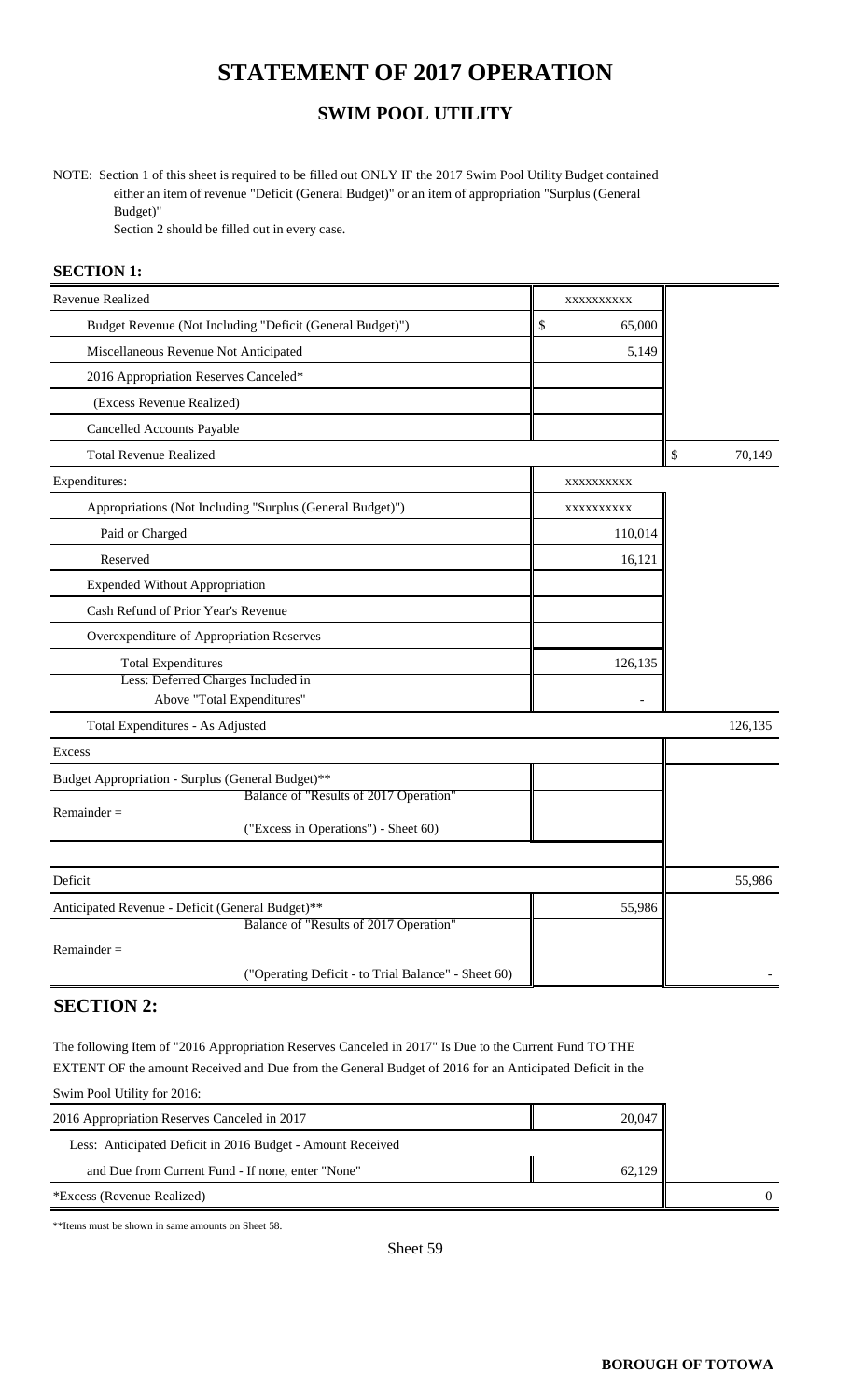# **RESULTS OF 2017 OPERATIONS - SWIM POOL UTILITY**

|                                                     | Debit       | Credit      |
|-----------------------------------------------------|-------------|-------------|
| <b>Excess in Anticipated Revenues</b>               | XXXXXXXXXXX |             |
| Unexpended Balances of Appropriations               | XXXXXXXXXXX |             |
| Miscellaneous Revenue Not Anticipated               | XXXXXXXXXXX | 5,149<br>Ъ. |
| Unexpended Balances of 2016 Appropriation Reserves* | XXXXXXXXXXX |             |
| Cancelled Accounts Payable                          |             |             |
| Deficit in Anticipated Revenue                      | \$<br>5,149 | XXXXXXXXXXX |
|                                                     |             | XXXXXXXXXXX |
| Operating Deficit - To Trial Balance                | XXXXXXXXXX  | $\theta$    |
| Excess in Operations - to Operating Surplus         |             | XXXXXXXXXXX |
| *See restriction in amount on Sheet 59, SECTION 2   | 5,149       | 5,149       |

#### **OPERATING SURPLUS - SWIM POOL UTILITY**

|                                                         | Debit       | Credit      |
|---------------------------------------------------------|-------------|-------------|
| Balance, January 1, 2017                                | XXXXXXXXXX  | 609<br>ъD   |
|                                                         |             |             |
| Excess in Results of 2017 Operations                    | XXXXXXXXXXX |             |
| Amount Appropriated in 2017 Budget - Cash               |             |             |
| Amount Appropriated in 2017 Budget with Prior Written   |             | XXXXXXXXXXX |
| <b>Consent of Director of Local Government Services</b> |             | XXXXXXXXXXX |
|                                                         |             |             |
| Balance, December 31, 2017                              | 609         | XXXXXXXXXXX |
|                                                         | 609         | 609         |

## **ANALYSIS OF BALANCE, DECEMBER 31, 2017 (FROM SWIM POOL UTILITY -TRIAL BALANCE)**

| Cash                                                          | ٠D | 50,485 |          |
|---------------------------------------------------------------|----|--------|----------|
| Investments                                                   |    |        |          |
| Interfund Accounts Receivable                                 |    |        |          |
| Subtotal                                                      |    |        | 50,485   |
| Deduct Cash Liabilities Marked with "C" on Trial Balance      |    |        | 49,876   |
| Operating Surplus Cash or (Deficit in Operating Surplus Cash) |    |        | 609      |
| Other Assets Pledged to Operating Surplus*                    |    |        |          |
| Deferred Charges #                                            |    |        |          |
| Operating Deficit #                                           |    |        |          |
| <b>Total Other Assets</b>                                     |    |        | $\Omega$ |
|                                                               |    |        | 609      |

# MAY NOT BE ANTICIPATED AS NON-CASH SURPLUS IN 2018 BUDGET.

 $^\ast$  In the case of a "Deficit in Operating Surplus Cash",

"other Assets" would be also pledged to cash liabilities.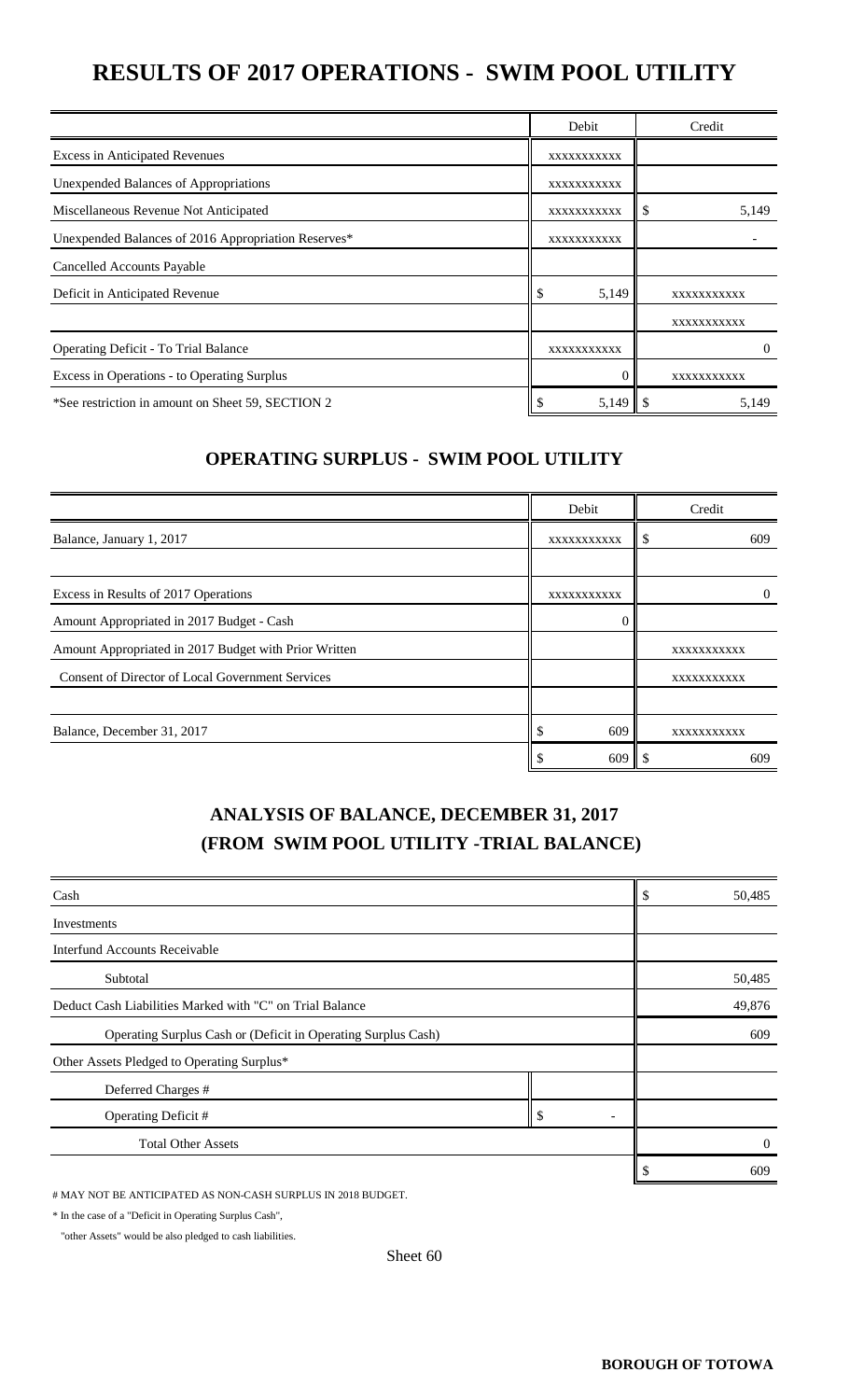## **SCHEDULE OF SWIM POOL UTILITY ACCOUNTS RECEIVABLE**

|               | Balance, December 31, 2016     |              | \$                        | <b>NONE</b> |
|---------------|--------------------------------|--------------|---------------------------|-------------|
| Increased by: |                                |              |                           |             |
|               | Rents Levied                   |              | $\boldsymbol{\mathsf{S}}$ |             |
| Decreased by: |                                |              |                           |             |
|               | Collections                    | $\mathbb{S}$ |                           |             |
|               | Overpayments applied           | \$           |                           |             |
|               | <b>Transfer to Water Liens</b> | \$           |                           |             |
|               | Other                          | \$           |                           |             |
|               |                                |              |                           |             |
|               | Balance, December 31, 2017     |              | \$                        | $\rm{NONE}$ |

## **SCHEDULE OF SWIM POOL UTILITY LIENS**

|               | Balance, December 31, 2016         | \$ | <b>NONE</b> |
|---------------|------------------------------------|----|-------------|
| Increased by: |                                    |    |             |
|               | Transfers from Accounts Receivable | \$ |             |
|               | Penalties and Costs                | \$ |             |
|               | Other                              | \$ |             |
| Decreased by: |                                    |    |             |
|               | Collections                        | \$ |             |
|               | Other                              | \$ |             |
|               |                                    |    |             |
|               |                                    |    |             |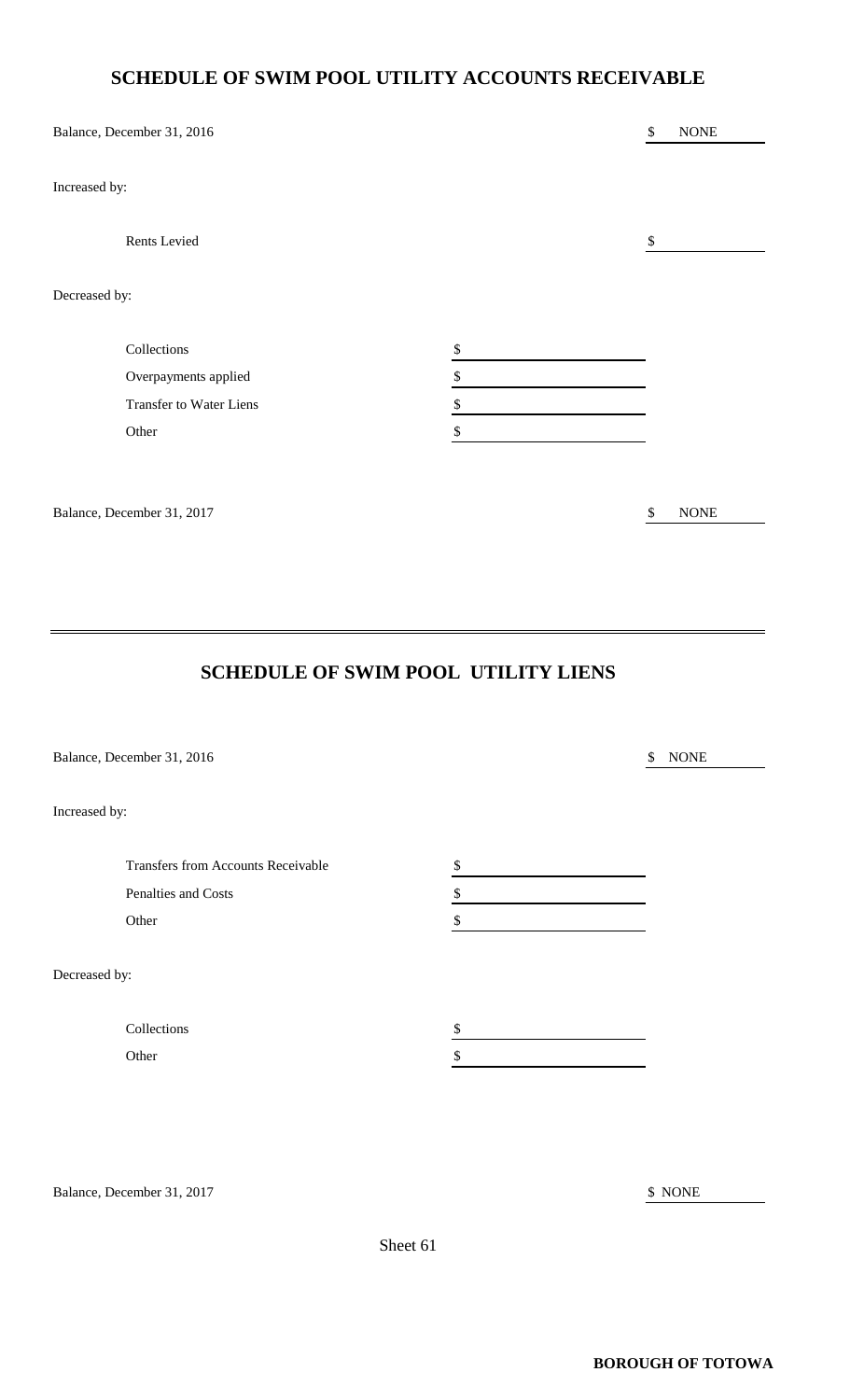## **DEFERRED CHARGES - MANDATORY CHARGES ONLY - SWIM POOL UTILITY FUND**

#### **(Do not include the emergency authorizations pursuant to N.J.S. 40A:4-55, listed on Sheet 29)**

|     | Caused By                  | Amount<br>Dec. 31, 2016<br>per Audit<br>Report | Amount<br>in<br>2017<br><b>Budget</b> | Amount<br>Resulting<br>from 2017 | Balance<br>as of<br>Dec. 31, 2017 |
|-----|----------------------------|------------------------------------------------|---------------------------------------|----------------------------------|-----------------------------------|
| 1.  | Emergency Authorization -* | \$                                             |                                       | \$                               |                                   |
| 2.  | <b>Operating Deficit</b>   | \$<br>$\overline{\phantom{a}}$                 | \$<br>$\overline{\phantom{a}}$        |                                  |                                   |
| 3.  |                            | \$                                             |                                       |                                  |                                   |
| 4.  |                            | J)                                             |                                       |                                  |                                   |
| 5.  |                            | \$                                             |                                       |                                  |                                   |
| 6   |                            |                                                |                                       |                                  |                                   |
| 7.  |                            |                                                |                                       |                                  |                                   |
| 8.  |                            | \$                                             |                                       |                                  |                                   |
| 9.  |                            | J.                                             |                                       |                                  |                                   |
| 10. |                            | \$                                             |                                       |                                  |                                   |
|     |                            |                                                |                                       |                                  |                                   |

\*Do not include items funded or refunded as listed below.

#### **EMERGENCY AUTHORIZATIONS UNDER N.J.S. 40A:4-47 WHICH HAVE BEEN FUNDED OR REFUNDED UNDER N.J.S. 40A:2-3 OR N.J.S. 40A:2-51**

|    | Date              | Purpose | Amount |
|----|-------------------|---------|--------|
| 1. | <b>NOT</b>        |         |        |
| 2. | <b>APPLICABLE</b> |         |        |
| 3. |                   |         |        |
| 4. |                   |         |        |
| 5. |                   |         |        |
|    |                   |         |        |

#### **JUDGEMENTS ENTERED AGAINST MUNICIPALITY AND NOT SATISFIED**

|    | In Favor of       | On Account of | Date Entered | Amount | Appropriated for<br>in Budget of<br><b>Year 2018</b> |
|----|-------------------|---------------|--------------|--------|------------------------------------------------------|
| 1. |                   |               |              |        |                                                      |
| 2. | <b>NOT</b>        |               |              |        |                                                      |
| 3. | <b>APPLICABLE</b> |               |              |        |                                                      |
| 4. |                   |               |              |        |                                                      |
|    |                   |               |              |        |                                                      |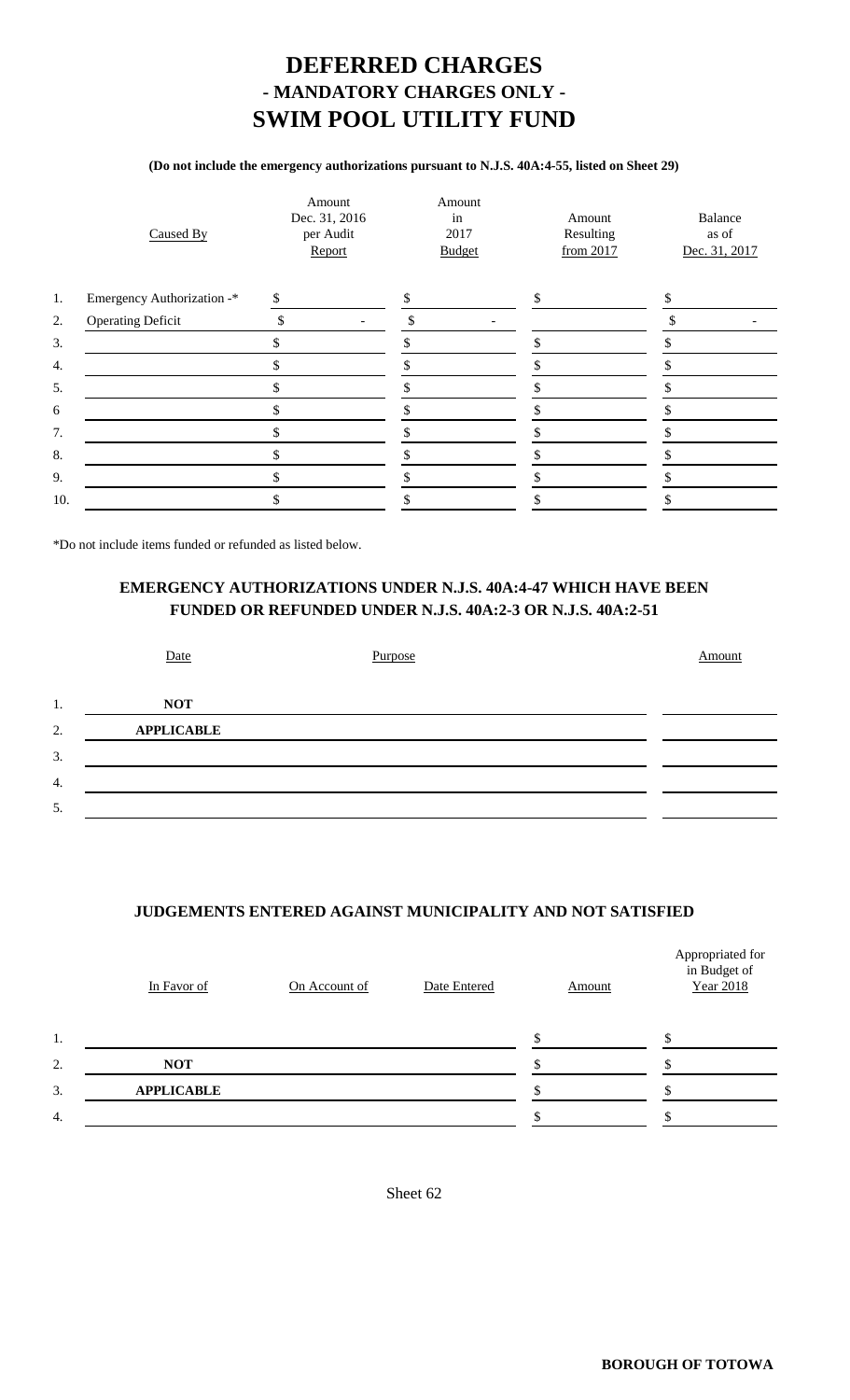# **SCHEDULE OF BONDS ISSUED AND OUTSTANDING AND 2018 DEBT SERVICE FOR BONDS**

### **SWIM POOL UTILITY ASSESSMENT BONDS**

|                                                          |             |                | 2018 Debt   |
|----------------------------------------------------------|-------------|----------------|-------------|
|                                                          | Debit       | Credit         | Service     |
| <b>NOT APPLICABLE</b><br>Outstanding, January 1, 2017    | XXXXXXXXX   |                |             |
| Issued                                                   | XXXXXXXXXX  |                |             |
|                                                          |             |                |             |
|                                                          |             |                |             |
| Paid                                                     |             | XXXXXXXXX      |             |
| Outstanding, December 31, 2017                           |             | XXXXXXXXXX     |             |
|                                                          | <b>NONE</b> | <b>NONE</b>    |             |
| 2018 Bond Maturities - Assessment Bonds                  |             |                | <b>NONE</b> |
| 2018 Interest on Bonds*                                  |             |                |             |
| SWIM POOL UTILITY CAPITAL BONDS                          |             |                |             |
| Outstanding, January 1, 2017<br><b>NOT APPLICABLE</b>    | XXXXXXXXX   |                |             |
| Issued                                                   | XXXXXXXXX   |                |             |
| Paid                                                     |             | XXXXXXXXXX     |             |
|                                                          |             |                |             |
|                                                          |             |                |             |
| Outstanding, December 31, 2017                           |             | XXXXXXXXXX     |             |
|                                                          | 0           | $\overline{0}$ |             |
| 2018 Bond Maturities - Capital Bonds                     |             |                |             |
| 2018 Interest on Bonds*                                  |             |                |             |
| <b>INTEREST ON BONDS - SWIM POOL UTILITY BUDGET</b>      |             |                |             |
| 2018 Interest on Bonds (*Items)<br><b>NOT APPLICABLE</b> |             |                |             |
| Less: Interest Accrued to 12/31/2017 (Trial Balance)     |             |                |             |
| Subtotal                                                 |             |                |             |
| Add: Interest to be Accrued as of 12/31/2018             | $\Omega$    |                |             |
| Required Appropriation 2018                              |             |                |             |

#### **LIST OF BONDS ISSUED DURING 2017**

| Purpose     | 2018<br>Maturity | Amount<br>Issued | Date of<br>Issue | Interest<br>Rate |
|-------------|------------------|------------------|------------------|------------------|
|             |                  |                  |                  |                  |
| <b>NONE</b> |                  |                  |                  |                  |
|             |                  |                  |                  |                  |
|             |                  |                  |                  |                  |
|             | <b>NONE</b>      |                  |                  |                  |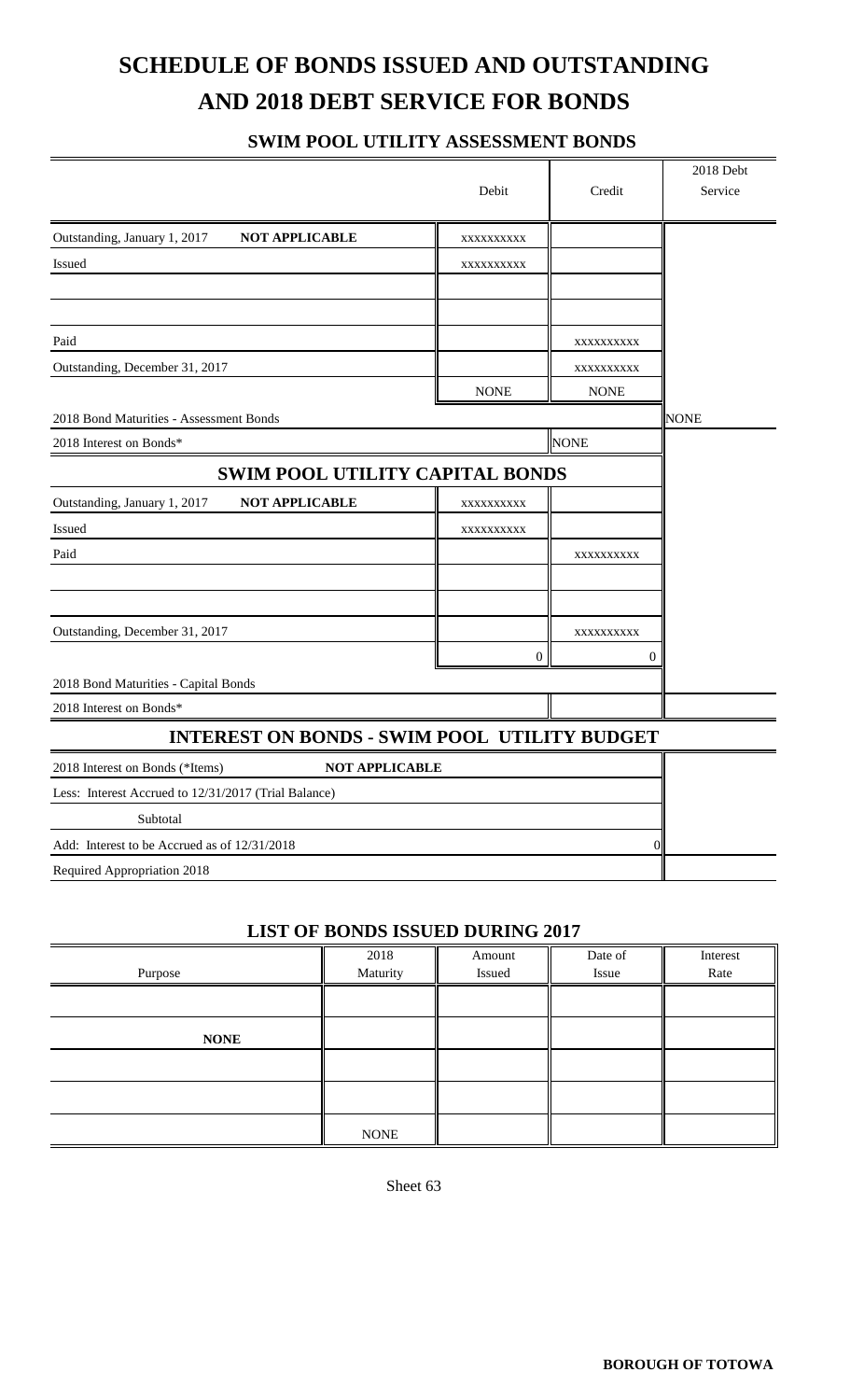# **SCHEDULE OF LOANS ISSUED AND OUTSTANDING AND 2018 DEBT SERVICE FOR LOANS**

### **SWIM POOL UTILITY LOAN**

|                                                          |                  |            | 2018 Debt |
|----------------------------------------------------------|------------------|------------|-----------|
|                                                          | Debit            | Credit     | Service   |
| Outstanding, January 1, 2017<br><b>NOT APPLICABLE</b>    | XXXXXXXXX        |            |           |
| <b>Issued</b>                                            | XXXXXXXXXX       |            |           |
|                                                          |                  |            |           |
|                                                          |                  |            |           |
| Paid                                                     |                  | XXXXXXXXXX |           |
| Outstanding, December 31, 2017                           |                  | XXXXXXXXX  |           |
|                                                          |                  |            |           |
| 2018 Loan Maturities                                     |                  |            |           |
| 2018 Interest on Loans*                                  |                  | \$         |           |
| <b>SWIM POOL UTILITY LOAN</b>                            |                  |            |           |
| <b>NOT APPLICABLE</b><br>Outstanding, January 1, 2017    | XXXXXXXXXX       |            |           |
| Issued                                                   | XXXXXXXXX        |            |           |
| Paid                                                     |                  | XXXXXXXXX  |           |
|                                                          |                  |            |           |
| Outstanding, December 31, 2017                           |                  | XXXXXXXXX  |           |
|                                                          | $\boldsymbol{0}$ | 0          |           |
| 2018 Loan Maturities                                     |                  |            |           |
| 2018 Interest on Loans*                                  |                  |            |           |
| <b>INTEREST ON LOANS - SWIM POOL UTILITY BUDGET</b>      |                  |            |           |
| <b>NOT APPLICABLE</b><br>2018 Interest on Loans (*Items) |                  |            |           |
| Less: Interest Accrued to 12/31/2017 (Trial Balance)     |                  |            |           |
| Subtotal                                                 |                  |            |           |
| Add: Interest to be Accrued as of 12/31/2018             | 0                |            |           |
| Required Appropriation 2018                              |                  |            |           |
|                                                          |                  |            |           |

#### **LIST OF LOANS ISSUED DURING 2017**

|             | 2018        | Amount | Date of | Interest |
|-------------|-------------|--------|---------|----------|
| Purpose     | Maturity    | Issued | Issue   | Rate     |
|             |             |        |         |          |
| <b>NONE</b> |             |        |         |          |
|             |             |        |         |          |
|             |             |        |         |          |
|             | <b>NONE</b> |        |         |          |

Sheet 63a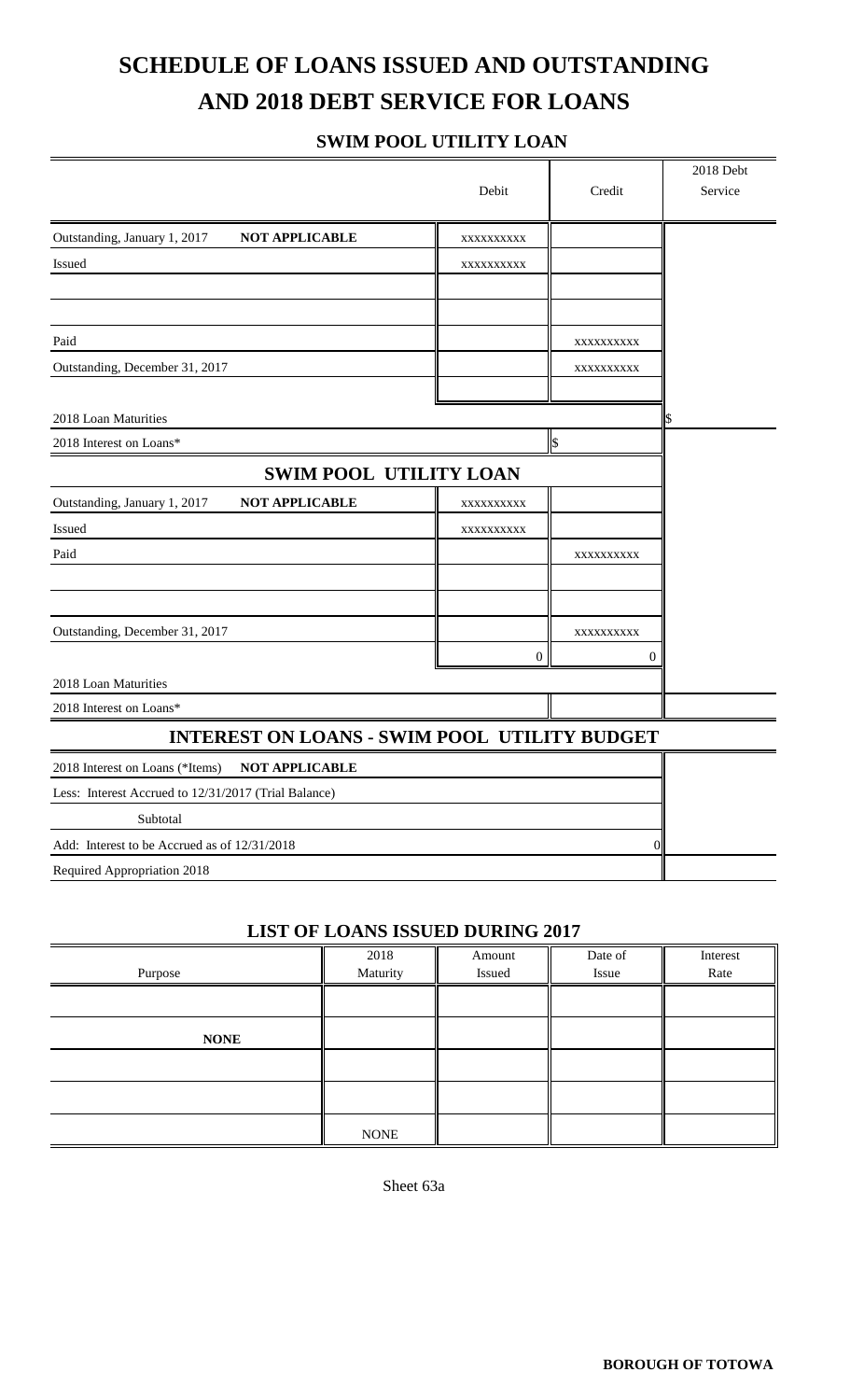## **DEBT SERVICE SCHEDULE FOR UTILITY NOTES (OTHER THAN UTILITY ASSESSMENT NOTES)**

|                           | Original         | Original          | Amount<br>of Note            | Date           | Rate           | 2018 Budget Requirement |                 |  |
|---------------------------|------------------|-------------------|------------------------------|----------------|----------------|-------------------------|-----------------|--|
| Title or Purpose of Issue | Amount<br>Issued | Date of<br>Issue* | Outstanding<br>Dec. 31, 2017 | of<br>Maturity | of<br>Interest | For<br>Principal        | For<br>Interest |  |
|                           |                  |                   |                              |                |                |                         | $**$            |  |
| 41.                       |                  |                   |                              |                |                |                         |                 |  |
| $\mathbf{2}$ .            |                  |                   |                              |                |                |                         |                 |  |
| <b>NOT</b><br>  3.        |                  |                   |                              |                |                |                         |                 |  |
| <b>APPLICABLE</b><br>4.   |                  |                   |                              |                |                |                         |                 |  |
| $\vert$ <sub>5</sub> .    |                  |                   |                              |                |                |                         |                 |  |
| 6.                        |                  |                   |                              |                |                |                         |                 |  |
| $\vert$ 7.                |                  |                   |                              |                |                |                         |                 |  |
| 8.                        |                  |                   |                              |                |                |                         |                 |  |
| $\vert$ 9.                |                  |                   |                              |                |                |                         |                 |  |
| $\vert$ 10.               |                  |                   |                              |                |                |                         |                 |  |

**Important: If there is more than one utility in the municipality, identify each note.**

Memo: Designate all "Capital Notes" issued under N.J.S.A. 40A:2-8(b) with "C". Such notes must be retired at the rate

of 20% of the original amount issued annually.

\* See Sheet 33 for clarification of "Original Date of Issue".

All notes with an original date of issue of 2015 or prior require one legal payable installment to be budgeted if it is

contemplated that such notes will be renewed in 2018 or written intent of permanent financing submitted.

 **\*\* If interest on note is financed by ordinance, designate same, otherwise an amount must be included in this column.**

| <b>INTEREST ON NOTES - SWIM POOL UTILITY BUDGET</b>  |  |  |
|------------------------------------------------------|--|--|
| <b>2018</b> Interest on Notes                        |  |  |
| Less: Interest Accrued to 12/31/2017 (Trial Balance) |  |  |
| Subtotal                                             |  |  |
| Add: Interest to be Accrued as of 12/31/2018         |  |  |
| Required Appropriation - 2018                        |  |  |

**(Do not crowd - add additional sheets)**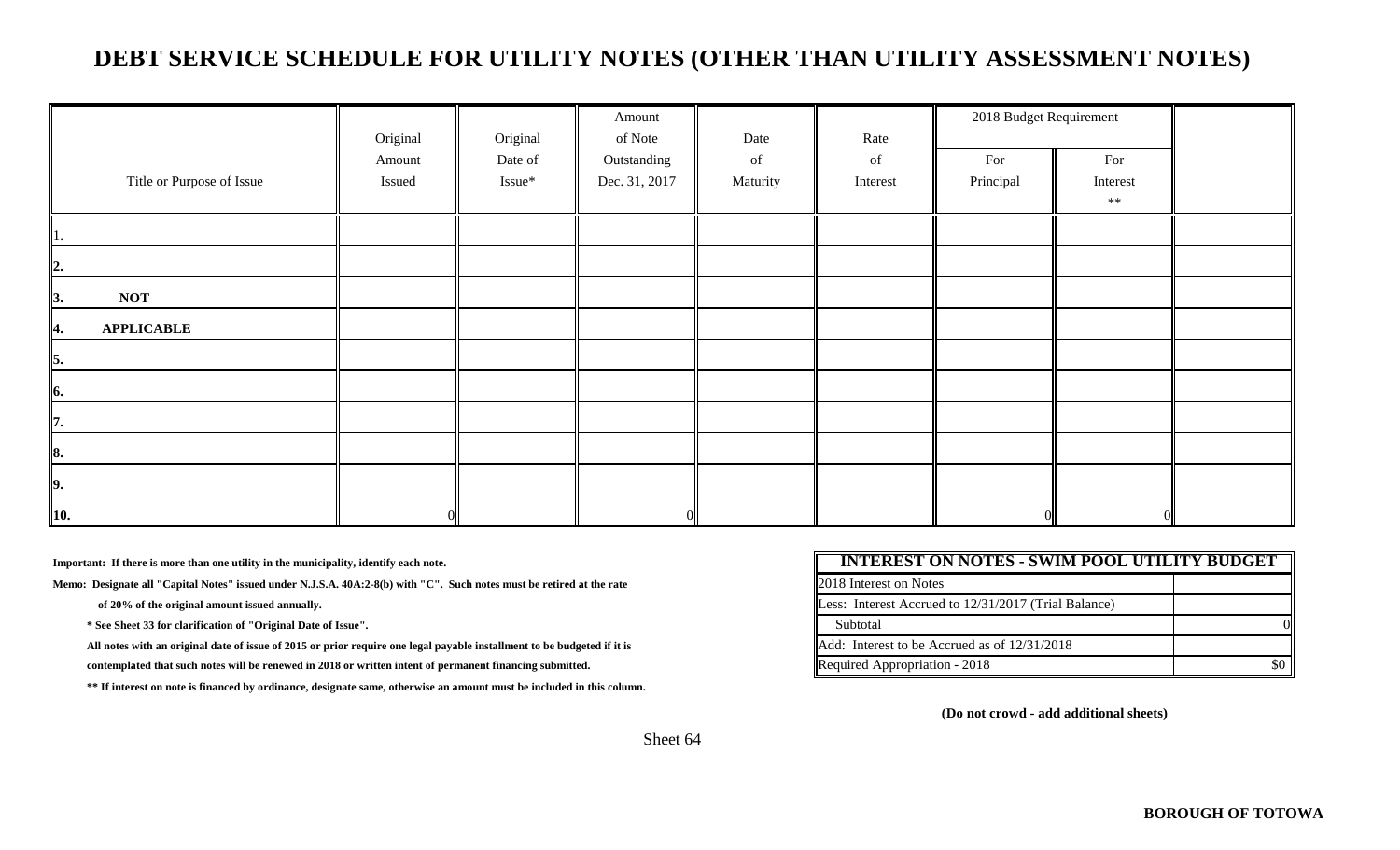## **DEBT SERVICE SCHEDULE FOR UTILITY ASSESSMENT NOTES**

|                           |          |          | Amount        |          |          | 2018 Budget Requirement |            |               |
|---------------------------|----------|----------|---------------|----------|----------|-------------------------|------------|---------------|
|                           | Original | Original | of Note       | Date     | Rate     |                         |            | Interest      |
|                           | Amount   | Date of  | Outstanding   | of       | of       | For                     | For        | Computed to   |
| Title or Purpose of Issue | Issued   | Issue*   | Dec. 31, 2017 | Maturity | Interest | Principal               | Interest   | (Insert Date) |
|                           |          |          |               |          |          |                         | $\ast\ast$ |               |
| 1.                        |          |          |               |          |          |                         |            |               |
| $\overline{2}$ .          |          |          |               |          |          |                         |            |               |
| <b>NOT</b><br>I3.         |          |          |               |          |          |                         |            |               |
| <b>APPLICABLE</b><br>H4.  |          |          |               |          |          |                         |            |               |
| 5.                        |          |          |               |          |          |                         |            |               |
| 6.                        |          |          |               |          |          |                         |            |               |
| 17.                       |          |          |               |          |          |                         |            |               |
| 8.                        |          |          |               |          |          |                         |            |               |
| 9.                        |          |          |               |          |          |                         |            |               |
| 10.                       |          |          |               |          |          |                         |            |               |
| 11.                       |          |          |               |          |          |                         |            |               |
| 12.                       |          |          |               |          |          |                         |            |               |
| 13.                       |          |          |               |          |          |                         |            |               |
| 14.                       |          |          |               |          |          |                         |            |               |
| 15.                       |          |          |               |          |          |                         |            |               |

**Important: If there is more than one utility in the municipality, identify each note.**

**Memo: \*See Sheet 33 for clarification of "Original Date of Issue".**

 **Utility Assessment Notes with an original date of issue of December 31, 2015 or prior must be appropriated in full in the 2018 Dedicated Utility Assessment Budget or written intent of**

 **permanent financing submitted.**

 **\*\* Interest on Utility Assessment Notes must be included in the Utility Budget Appropriation "Interest on Notes".**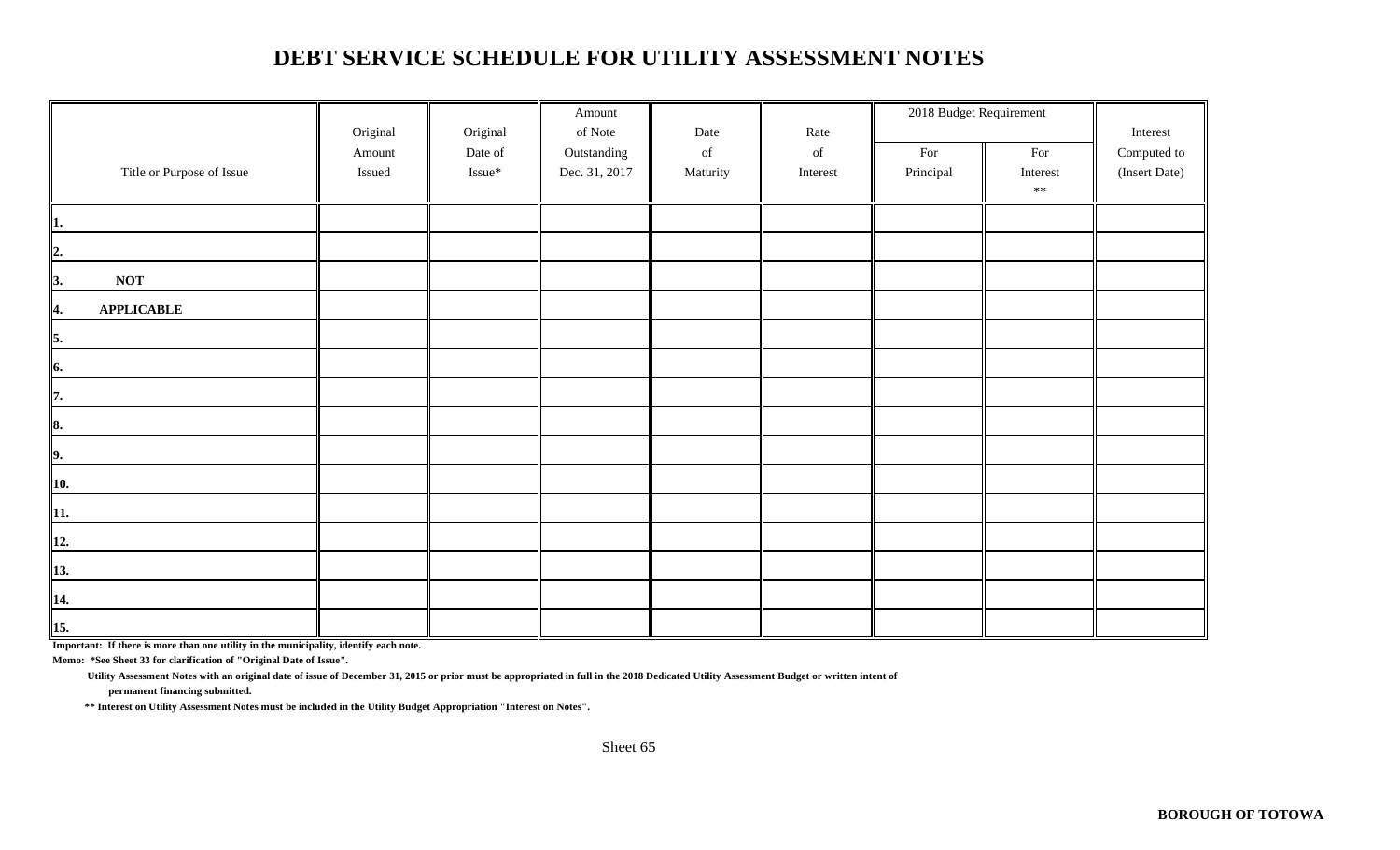# **SCHEDULE OF CAPITAL LEASE PROGRAM OBLIGATIONS**

|                   | Amount of                                     |               | 2018 Budget Requirement |
|-------------------|-----------------------------------------------|---------------|-------------------------|
| Purpose           | Lease Obligation Outstanding<br>Dec. 31, 2017 | For Principal | For Interest/Fees       |
| 1.                |                                               |               |                         |
| $\frac{2}{\cdot}$ | NOT APPLICABLE                                |               |                         |
| $\frac{3}{2}$     |                                               |               |                         |
| 4.                |                                               |               |                         |
| $\frac{5}{1}$     |                                               |               |                         |
| 6.                |                                               |               |                         |
| 7.                |                                               |               |                         |
| 8.                |                                               |               |                         |
| 9.                |                                               |               |                         |
| 10.               |                                               |               |                         |
| 11.               |                                               |               |                         |
| 12.               |                                               |               |                         |
| 13.               |                                               |               |                         |
| 14.               |                                               |               |                         |
| Total             |                                               |               |                         |

Sheet 65a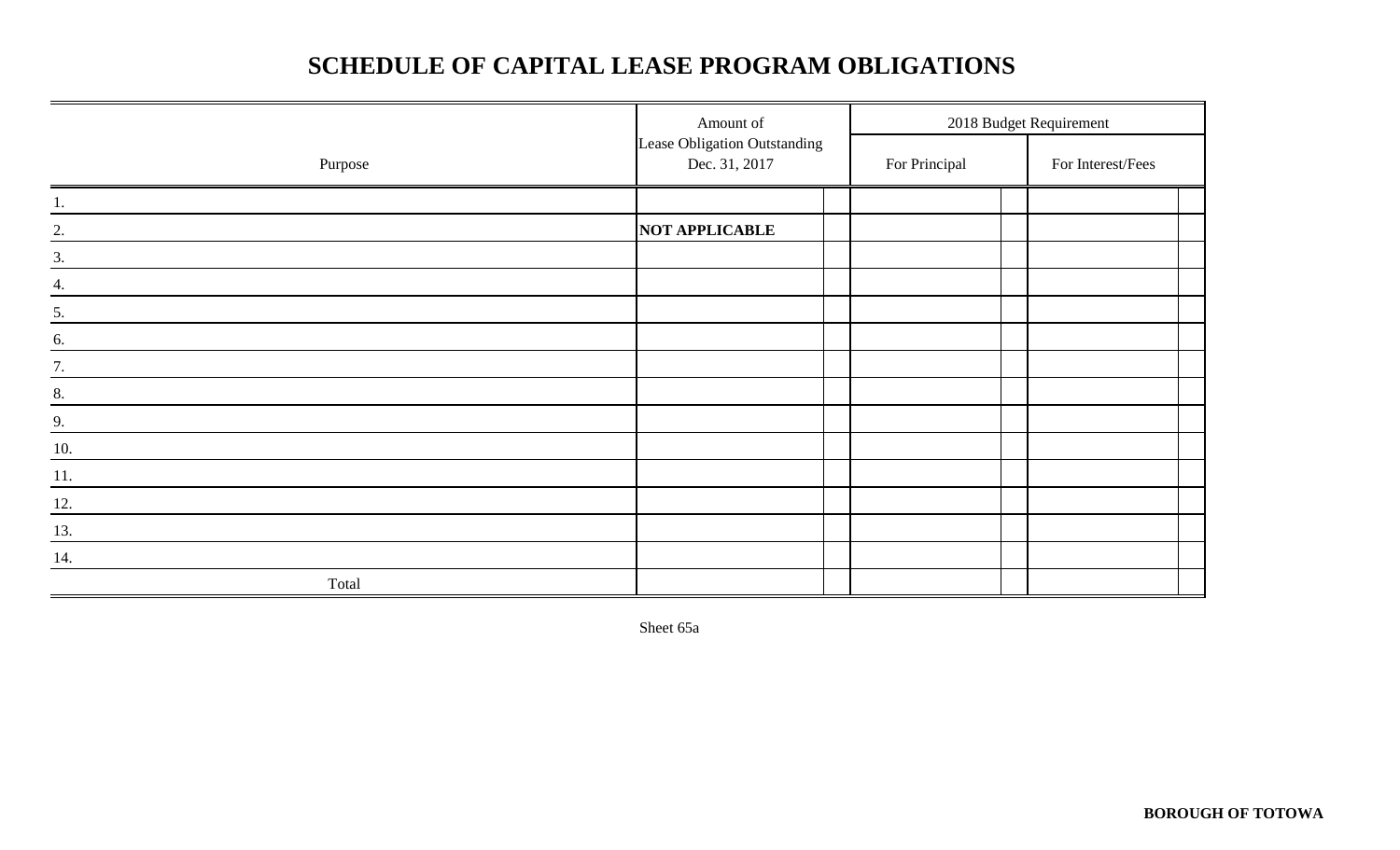# **SCHEDULE OF IMPROVEMENT AUTHORIZATIONS (UTILITY CAPITAL FUND)**

| <b>IMPROVEMENTS</b><br>Specify each authorization by purpose. Do | Balance - January 1, 2017 |                | 2017           |                |                | Authorizations | Balance - December 31, 2017 |          |
|------------------------------------------------------------------|---------------------------|----------------|----------------|----------------|----------------|----------------|-----------------------------|----------|
| not merely designate by a code number.                           | Funded                    | Unfunded       | Authorizations |                | Expended       | Canceled       | Funded                      | Unfunded |
|                                                                  |                           |                |                |                |                |                |                             |          |
|                                                                  |                           |                |                |                |                |                |                             |          |
| NOT APPLICABLE                                                   |                           |                |                |                |                |                |                             |          |
|                                                                  |                           |                |                |                |                |                |                             |          |
|                                                                  |                           |                |                |                |                |                |                             |          |
|                                                                  |                           |                |                |                |                |                |                             |          |
|                                                                  |                           |                |                |                |                |                |                             |          |
|                                                                  |                           |                |                |                |                |                |                             |          |
|                                                                  |                           |                |                |                |                |                |                             |          |
|                                                                  |                           |                |                |                |                |                |                             |          |
|                                                                  |                           |                |                |                |                |                |                             |          |
|                                                                  |                           |                |                |                |                |                |                             |          |
|                                                                  |                           |                |                |                |                |                |                             |          |
|                                                                  |                           |                |                |                |                |                |                             |          |
| Total<br>70000-                                                  | $\sim$                    | $\overline{0}$ | $\mathbf 0$    | $\overline{0}$ | $\overline{0}$ | $\overline{0}$ | $\overline{0}$              | $\circ$  |

Place an \* before each item of "Improvement" which represents a funding or refunding of an emergency authorization.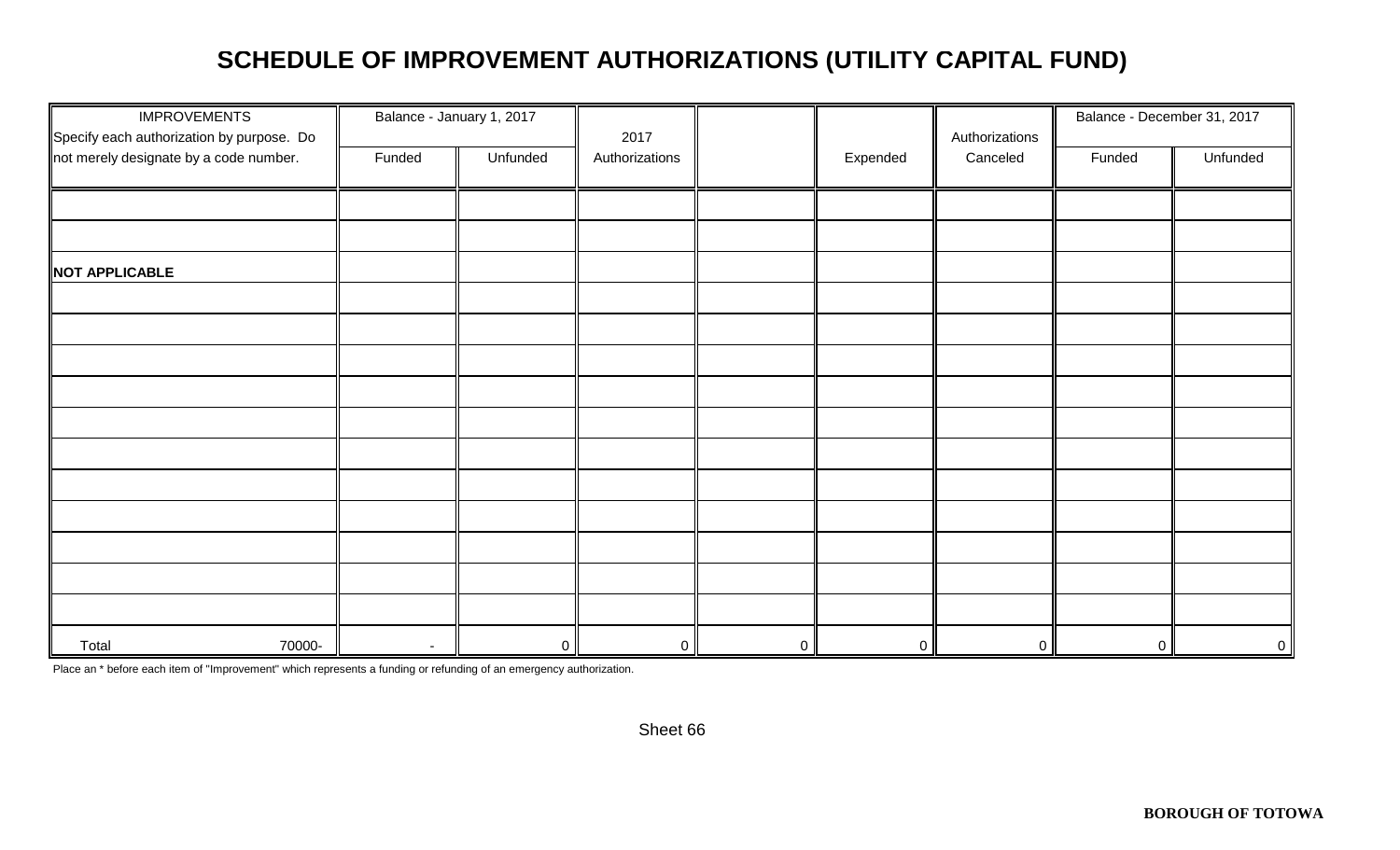## **SWIM POOL UTILITY CAPITAL FUND SCHEDULE OF CAPITAL IMPROVEMENT FUND**

| <b>NOT APPLICABLE</b>                                             | Debit      | Credit     |
|-------------------------------------------------------------------|------------|------------|
| Balance, January 1, 2017                                          | XXXXXXXXXX |            |
| Received from 2017 Budget Appropriation*                          | XXXXXXXXXX |            |
|                                                                   | XXXXXXXXXX |            |
| <b>Improvement Authorizations Canceled</b>                        | XXXXXXXXXX |            |
| (financed in whole by the Capital Improvement Fund)               |            |            |
|                                                                   | XXXXXXXXXX | XXXXXXXXXX |
| List by Improvements - Direct Charges Made for Preliminary Costs: |            | XXXXXXXXXX |
|                                                                   |            | XXXXXXXXXX |
|                                                                   |            | XXXXXXXXXX |
|                                                                   |            | XXXXXXXXXX |
|                                                                   |            | XXXXXXXXXX |
|                                                                   |            | XXXXXXXXXX |
|                                                                   |            | XXXXXXXXXX |
|                                                                   |            | XXXXXXXXXX |
| Appropriated to Finance Improvement Authorizations                |            | XXXXXXXXXX |
|                                                                   |            | XXXXXXXXXX |
| Balance, December 31, 2017                                        |            | XXXXXXXXXX |
|                                                                   |            |            |

# **SWIM POOL UTILITY CAPITAL FUND**

#### **SCHEDULE OF DOWN PAYMENTS ON IMPROVEMENTS**

| <b>NOT APPLICABLE</b>                              | Debit      | Credit     |
|----------------------------------------------------|------------|------------|
| Balance, January 1, 2017                           | XXXXXXXXXX |            |
| Received from 2017 Budget Appropriation*           | XXXXXXXXXX |            |
| Received from 2017 Emergency Appropriation*        | XXXXXXXXXX |            |
|                                                    |            |            |
| Appropriated to Finance Improvement Authorizations |            | XXXXXXXXXX |
|                                                    |            | XXXXXXXXXX |
| Balance, December 31, 2017                         |            | XXXXXXXXXX |
|                                                    |            |            |

\*The full amount of the 2017 appropriation should be transferred to this account unless the balance of the appropriation is permitted to lapse.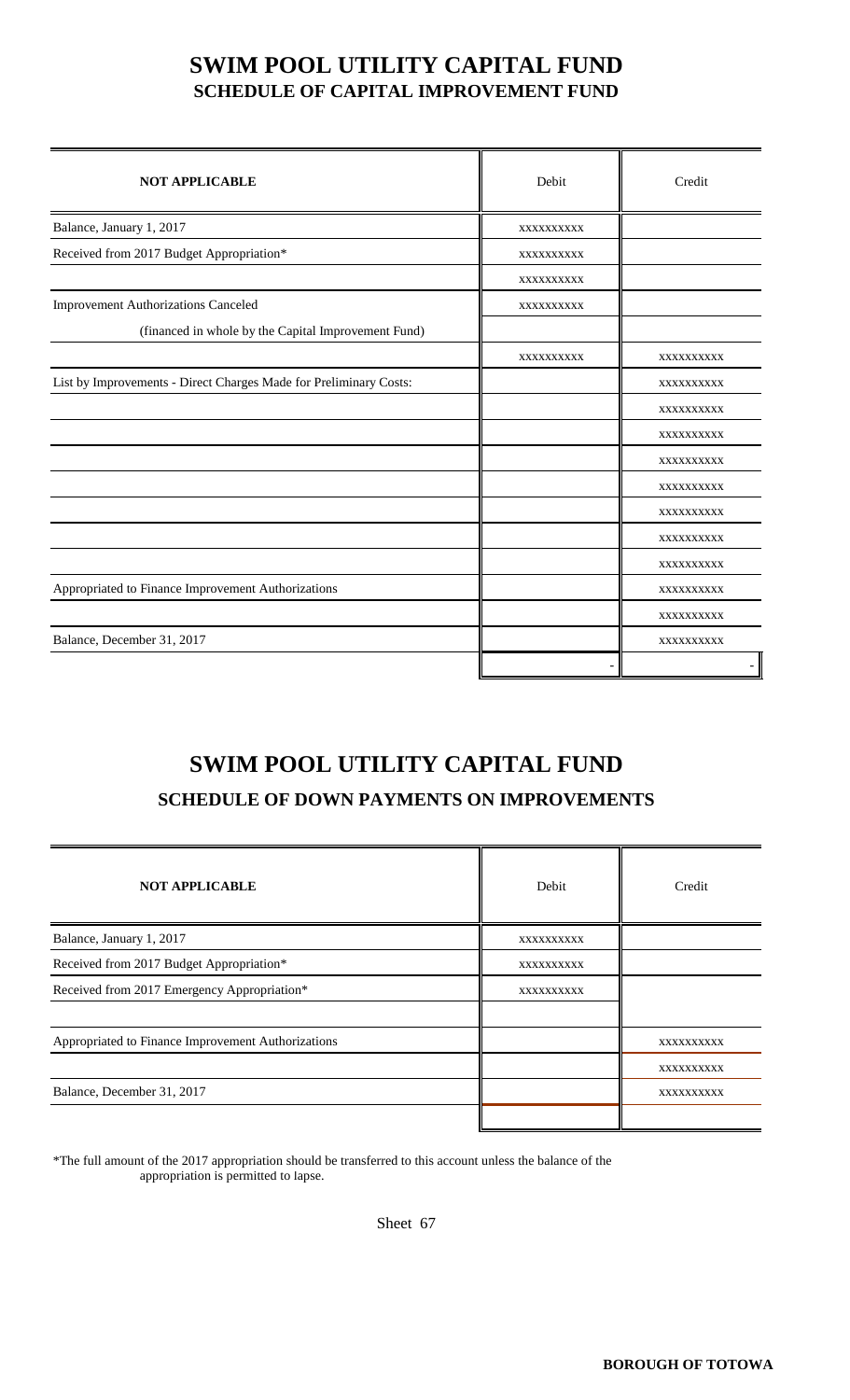## **SWIM POOL UTILITY FUND**

#### **CAPITAL IMPROVEMENTS AUTHORIZED IN 2017**

**AND**

### **DOWN PAYMENTS (N.J.S. 40A:2-11)**

#### **UTILITIES ONLY**

| Purpose | NOT APPLICABLE<br>Amount<br>Appropriated | Total<br>Obligations<br>Authorized | Down Payment<br>Provided By<br>Ordinance | Amount of Down<br>Payment in Budget<br>of 2017 or Prior<br>Years |
|---------|------------------------------------------|------------------------------------|------------------------------------------|------------------------------------------------------------------|
|         |                                          |                                    |                                          |                                                                  |
|         |                                          |                                    |                                          |                                                                  |
|         |                                          |                                    |                                          |                                                                  |
|         |                                          |                                    |                                          |                                                                  |
|         |                                          |                                    |                                          |                                                                  |
|         |                                          |                                    |                                          |                                                                  |
|         |                                          |                                    |                                          |                                                                  |
|         |                                          |                                    |                                          |                                                                  |

## **SWIM POOL UTILITY CAPITAL FUND STATEMENT OF CAPITAL SURPLUS**

#### **YEAR 2017**

|                                                    | Debit      | Credit     |
|----------------------------------------------------|------------|------------|
|                                                    |            |            |
| Balance, January 1, 2017                           | XXXXXXXXXX | 192<br>S   |
| Premium on Sale of Bonds                           | XXXXXXXXXX |            |
| Funded Improvement Authorizations Canceled         | XXXXXXXXXX |            |
|                                                    |            |            |
|                                                    |            |            |
|                                                    |            |            |
| Appropriated to Finance Improvement Authorizations |            | XXXXXXXXX  |
| Appropriated to 2017 Budget Revenue                |            | XXXXXXXXX  |
| Balance, December 31, 2017                         | 192<br>J   | XXXXXXXXXX |
|                                                    | 192        | 192        |